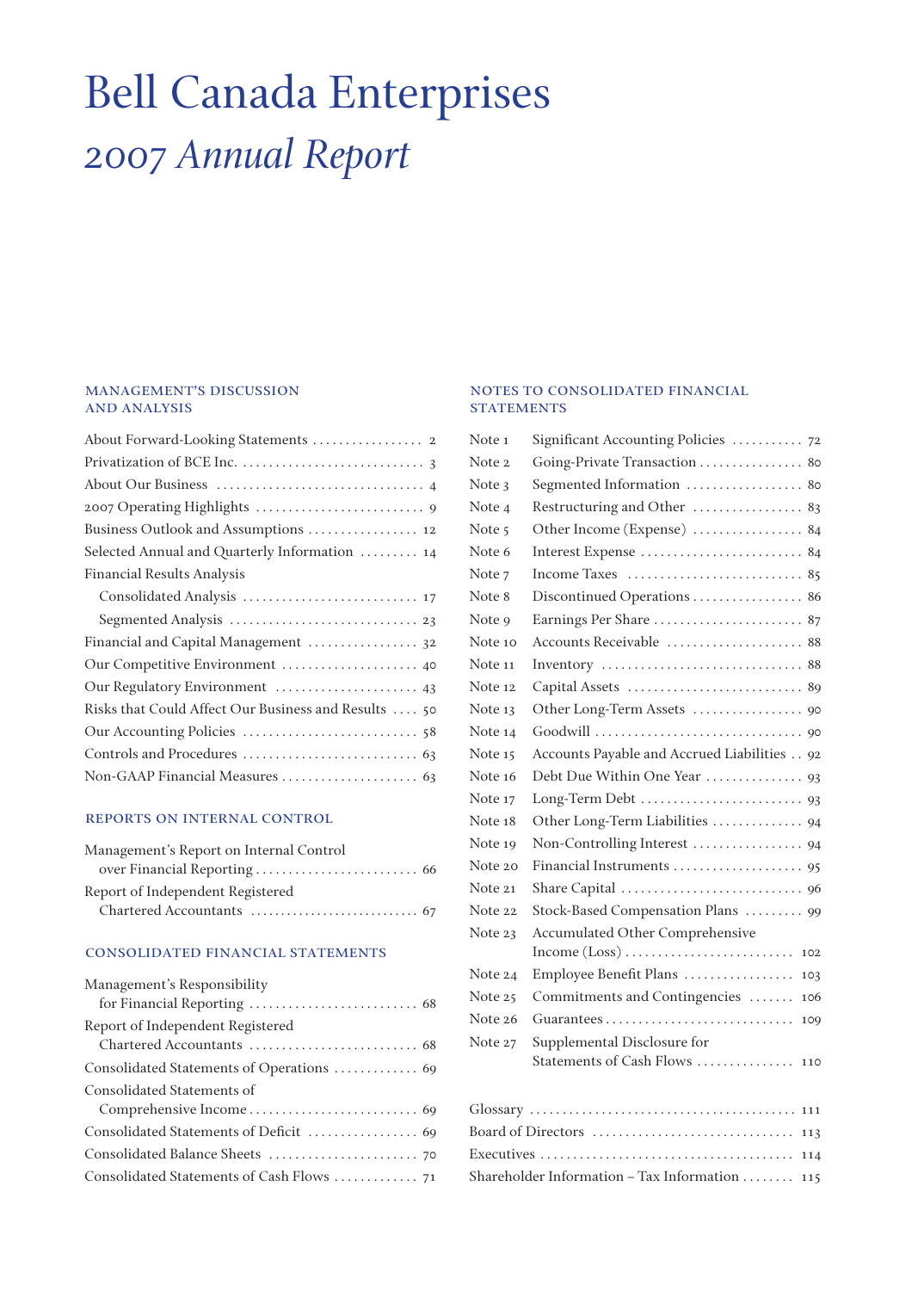# Management's Discussion and Analysis

*In this management's discussion and analysis of financial condition and results of operations (MD&A),* we*,* us*,* our *and* BCE *mean BCE Inc., its subsidiaries and joint ventures. Bell Canada is, unless otherwise indicated, referred to herein as Bell, and is comprised of our Bell Wireline and Bell Wireless segments. References to Bell Aliant include matters relating to, and actions taken by, both Aliant Inc. and its affiliated entities prior to July 7, 2006, and Bell Aliant Regional Communications Income Fund and its affiliated entities on and after such date.*

*All amounts in this MD&A are in millions of Canadian dollars, except where noted. Please refer to our glossary on pages 112–113 for a list of defined terms.*

*Please refer to BCE Inc.'s audited consolidated financial statements for the year ended December 31, 2007 when reading this MD&A. In preparing this MD&A, we have taken into account information available to us up to March 5, 2008, the date of this MD&A, unless otherwise stated.*

*You will find more information about us, including BCE Inc.'s audited consolidated financial statements for the year ended December 31, 2007 and BCE Inc.'s annual information form for the year ended December 31, 2007 dated March 5, 2008 (BCE 2007 AIF) and recent financial reports, on BCE Inc.'s website at www.bce.ca, on SEDAR at www.sedar.com and on EDGAR at www.sec.gov.*

This MD&A comments on our operations, performance and financial condition for the years ended December 31, 2007, 2006 and 2005.

# **About Forward-Looking Statements**

BCE's 2007 annual report, including this MD&A and in particular the sections of this MD&A entitled *Strategic Priorities* and *Business Outlook and Assumptions*, contain forward-looking statements concerning, among others, BCE's objectives, plans, strategies, financial condition, results of operations and business outlooks. A statement we make is forward-looking when it uses what we know and expect today to make a statement about the future. Forward-looking statements may include words such as *aim*, *anticipate*, *assumption*, *believe*, *could*, *expect*, *goal*, *guidance*, *intend*, *may*, *objective*, *outlook*, *plan*, *seek*, *should*, *strategy*, *strive*, *target* and *will*. All such forward-looking statements are made pursuant to the 'safe harbour' provisions of applicable Canadian securities laws and of the *United States Private Securities Litigation Reform Act of 1995*.

Unless otherwise indicated by us, forward-looking statements in BCE's 2007 annual report, including this MD&A, describe our expectations at March 5, 2008.

Except as may be required by Canadian securities laws, we do not undertake to update or revise any forward-looking statement, whether as a result of new information, future events or otherwise. Forward-looking statements, by their very nature, are subject to numerous risks and uncertainties and are based on several assumptions which give rise to the possibility that actual results could differ materially from our expectations expressed in or implied by such forward-looking statements and that our objectives, strategic priorities and business outlooks may not be achieved. As a result, we cannot guarantee that any forward-looking statement will materialize. Forward-looking statements are provided in this document for the purpose of allowing investors and others to get a better understanding of our operating environment. However, readers are cautioned that it may not be appropriate to use such forward-looking statements for any other purpose.

Forward-looking statements made in BCE's 2007 annual report, including in this MD&A, are based on a number of assumptions that we believed were reasonable on the day we made the forward-looking statements. Refer, in particular, to the sections of this MD&A entitled *Strategic Priorities* and *Business Outlook and Assumptions* for a discussion of certain assumptions we have made in making forward-looking statements.

Factors that could cause actual results to differ materially from our expectations expressed in or implied by our forward-looking statements include: general economic conditions; failure to achieve our business objectives; the intensity of competitive activity and the increase in wireless competitive activity that could result from Industry Canada's decision to license additional wireless spectrum; our ability to respond to technological changes and rapidly offer new products and services; events affecting the functionality of, and our ability to protect, maintain and replace, our networks, information technology (IT) systems and softwares; labour disruptions; the potential adverse effects on our Internet business of the significant increase in broadband demand; competitive risks related to potential changes in foreign ownership restrictions; events affecting the operations of our service providers operating outside Canada; our ability to raise the capital we need to implement our business plan; the consummation of the Privatization (as defined immediately following this section under *Privatization of BCE Inc.*) is still subject to a number of terms and conditions including the receipt of regulatory approval, resolution of any appeal filed by the debenture holders which affects the approval of the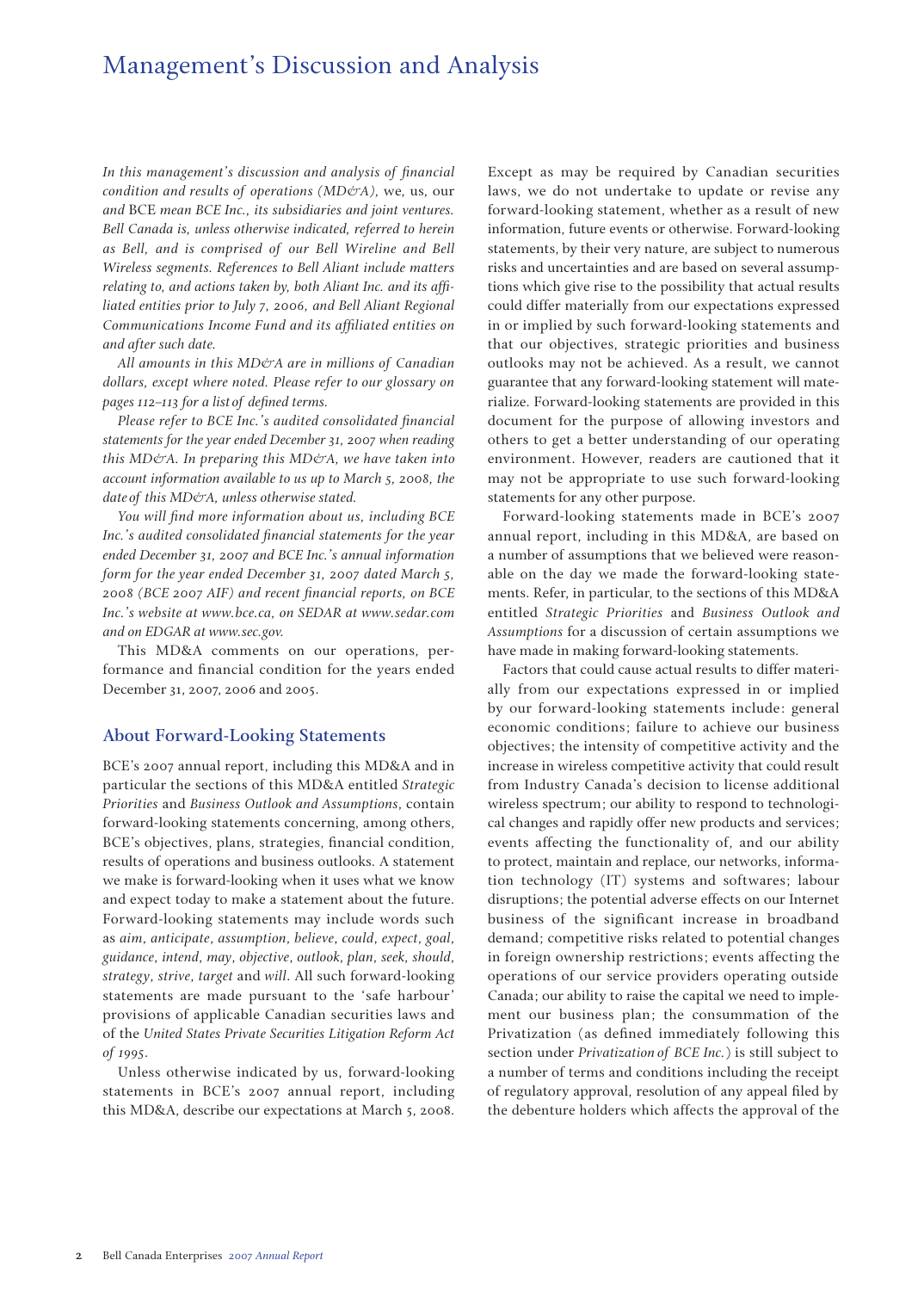Arrangement (as defined immediately following this section under *Privatization of BCE Inc.*), and contractual termination rights; our ability to discontinue certain traditional services as necessary to improve capital and operating efficiencies; regulatory initiatives or proceedings, litigation and changes in laws or regulations; increased regulations banning the use of wireless devices while driving; launch and in-orbit risks of satellites used by Bell ExpressVu Limited Partnership (Bell ExpressVu); increased pension fund contributions; and health concerns about radio frequency emissions from wireless devices. These and other risk factors that could cause actual results to differ materially from our expectations expressed in or implied by our forward-looking statements are discussed throughout this MD&A and, in particular, under *Our Competitive Environment, Our Regulatory Environment* and *Risks that Could Affect Our Business and Results*.

We caution readers that the risks described above are not the only ones that could impact us. Additional risks and uncertainties not currently known to us or that we currently deem to be immaterial may also have a material adverse effect on our business, financial condition or results of operations.

Except as otherwise indicated by us, forward-looking statements do not take into account the effect that transactions or non-recurring or other special items announced or occurring after the statements are made may have on our business. More specifically, such statements do not, unless otherwise specified by us, reflect the impact of dispositions, sales of assets, monetizations, mergers, acquisitions, other business combinations or transactions, asset write-downs or other charges announced or occurring after forward-looking statements are made. The financial impact of these transactions and non-recurring and other special items can be complex and depends on the facts particular to each of them. We therefore cannot describe the expected impact in a meaningful way or in the same way we present known risks affecting our business.

Pursuant to the provisions of *National Instrument 51-102* adopted by the Canadian securities regulatory authorities, reference is hereby made to BCE Inc.'s press release dated November 6, 2007, available on SEDAR at www.sedar.com and on EDGAR at www.sec.gov as well as on BCE Inc.'s website at www.bce.ca, announcing BCE Inc.'s intention to cease updating, as of November 6, 2007, its 2007 financial guidance as well as to cease providing financial guidance.

# **Privatization of BCE Inc.**

On June 30, 2007, BCE Inc. announced that it entered into a definitive agreement (Definitive Agreement) relating to its privatization through the proposed acquisition by a corporation (the Purchaser) owned by an investor group led by Teachers' Private Capital, the private investment arm of the Ontario Teachers' Pension Plan, Providence Equity Partners Inc. and Madison Dearborn Partners, LLC (collectively, the Investor Group) of all of BCE Inc.'s outstanding common and preferred shares (the Privatization). The all-cash transaction is valued at \$51.7 billion, including \$16.9 billion of debt, preferred equity and non-controlling interest. The transaction is to be completed through a plan of arrangement (the Arrangement). Under the terms of the Privatization, the Purchaser would acquire all of the common shares of BCE Inc. for an offer price of \$42.75 per common share and all preferred shares (at various prices provided for in the Definitive Agreement). The closing of the Privatization remains subject to a number of terms and conditions, including Canadian Radio-television and Telecommunications Commission (CRTC) approval for the transfer of our broadcasting licences and Industry Canada approval with respect to the transfer of spectrum licences. On March 7, 2008, the Québec Superior Court approved the Arrangement and dismissed all claims made by or on behalf of certain institutional holders of Bell Canada debentures in connection with the Arrangement. Any appeal of the Court's decisions must be filed by the debenture holders with the Québec Court of Appeal by March 17, 2008.

Under the terms of the Definitive Agreement, BCE Inc. has agreed that prior to the consummation of the Privatization, it will conduct its business, and cause its subsidiaries to conduct their business, in the ordinary course consistent with past practice. In connection with this general covenant, BCE Inc. has also agreed to certain specific covenants, which, among other things, restrict certain of its activities, including the entering into of certain transactions such as mergers, asset dispositions and acquisitions, capital contributions and the incurrence of debt (subject to certain thresholds and exceptions). Subject to any appeal by the debenture holders and the timing and terms of such an appeal, BCE Inc. anticipates that the Privatization will be consummated in the first part of the second quarter of 2008. However, there can be no assurances that the Privatization will be consummated at that time or at all. For more information, refer to BCE Inc.'s management proxy circular dated August 7, 2007 filed with the Canadian securities commissions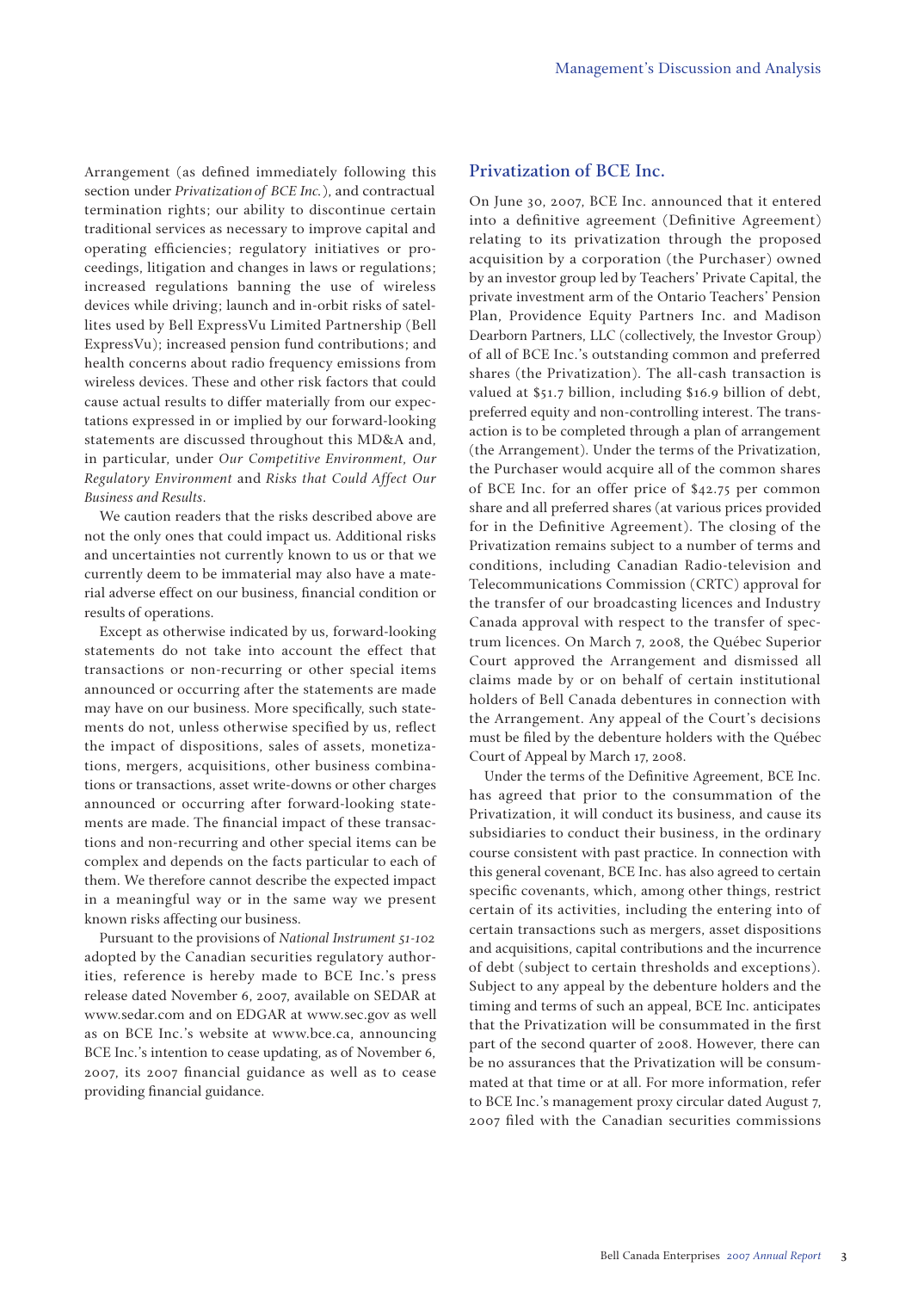(available on SEDAR at www.sedar.com) and with the U.S. Securities and Exchange Commission (SEC) (available on EDGAR at www.sec.gov), and to *Risks that Could Affect Our Business and Results – The consummation of the Privatization is still subject to a number of terms and conditions including the receipt of various approvals and contractual termination rights*.

Since the announcement, significant progress has been made towards completing the Privatization and a number of key developments have taken place:

• By August 2, 2007, applications were made for necessary regulatory approvals, including applications with Industry Canada, the CRTC, the Canadian Competition Bureau, the United States Federal Trade Commission and the United States Federal Communications Commission. We have since received anti-trust clearance from the United States Federal Trade Commission on August 14, 2007 and from the Canadian Competition Bureau on September 21, 2007. The United States Federal Communications Commission also granted approval of the Privatization on December 20, 2007. Furthermore, on February 25 and 26, 2008, the CRTC held a public hearing to review the change in control of BCE's broadcasting licences to the Investor Group. The public hearing is scheduled to resume on March 11, 2008 and a decision is expected by March 31, 2008.

• On September 21, 2007, BCE Inc.'s shareholders approved the Arrangement by more than 97% of the votes cast by holders of common and preferred shares, voting as a single class, exceeding the required 66**<sup>2</sup> ⁄3**% approval. Of the total outstanding common and preferred shares, 62.5% were voted at the meeting either in person or by proxy.

• An order approving the Arrangement sought by BCE Inc. was granted by the Québec Superior Court on March 7, 2008. The granting of the order was contested by certain holders of Bell Canada debentures who asserted that they hold debentures issued under the Bell Canada trust indenture dated July 1, 1976 (1976 Indenture), the Bell Canada trust indenture dated April 17, 1996 (1996 Indenture), and under the Bell Canada trust indenture dated November 28, 1997 (1997 Indenture). The trustees under the 1976 Indenture and the 1996 Indenture also asked the Court for guidance in the context of the

Privatization. The contesting parties alleged, among other things, that the Arrangement was unfair, oppressive, unfairly prejudicial to and/or unfairly disregarded the interests of such debenture holders and asked the court to refuse to approve and ratify the Arrangement or alternatively to order that a meeting of the holders of debentures be convened to vote as a class on the Arrangement. The contesting parties that are debenture holders under the 1976 Indenture and 1996 Indenture also alleged that the Arrangement constituted a "reorganization or reconstruction" of Bell Canada and therefore that the Arrangement required the approval of the trustees under such indentures. In addition to the foregoing contestations, the contesting debenture holders filed separate proceedings for an oppression remedy under section 241 of the *Canada Business Corporations Act* and the trustees under the 1976 Indenture and the 1996 Indenture filed motions for declaratory judgement in which they raised similar issues and sought similar relief. On March 7, 2008, the Court granted an order approving the Arrangement and dismissed all claims asserted by the contesting parties. Among other things, the Court declared that (i) the Arrangement did not constitute a "reorganization or reconstruction" of Bell Canada; (ii) the Arrangement conforms with the requirements of the *Canada Business Corporations Act* and is fair and reasonable; and (iii) the Arrangement is not oppressive or unfairly prejudicial to the interests of the debenture holders. In the event the contesting parties decide to appeal the Court's judgments, they have agreed the appeal must be filed with the Québec Court of Appeal by March 17, 2008.

# **About Our Business**

BCE is Canada's largest communications company. Bell, which encompasses our core business operation, is the nation's leading provider of wireline and wireless communications services, Internet access, data services and video services to residential, business and wholesale customers. At the beginning of 2007, our management structure changed and, as a result, our results of operations now are reported in four segments: Bell Wireline, Bell Wireless, Bell Aliant and Telesat Canada (Telesat).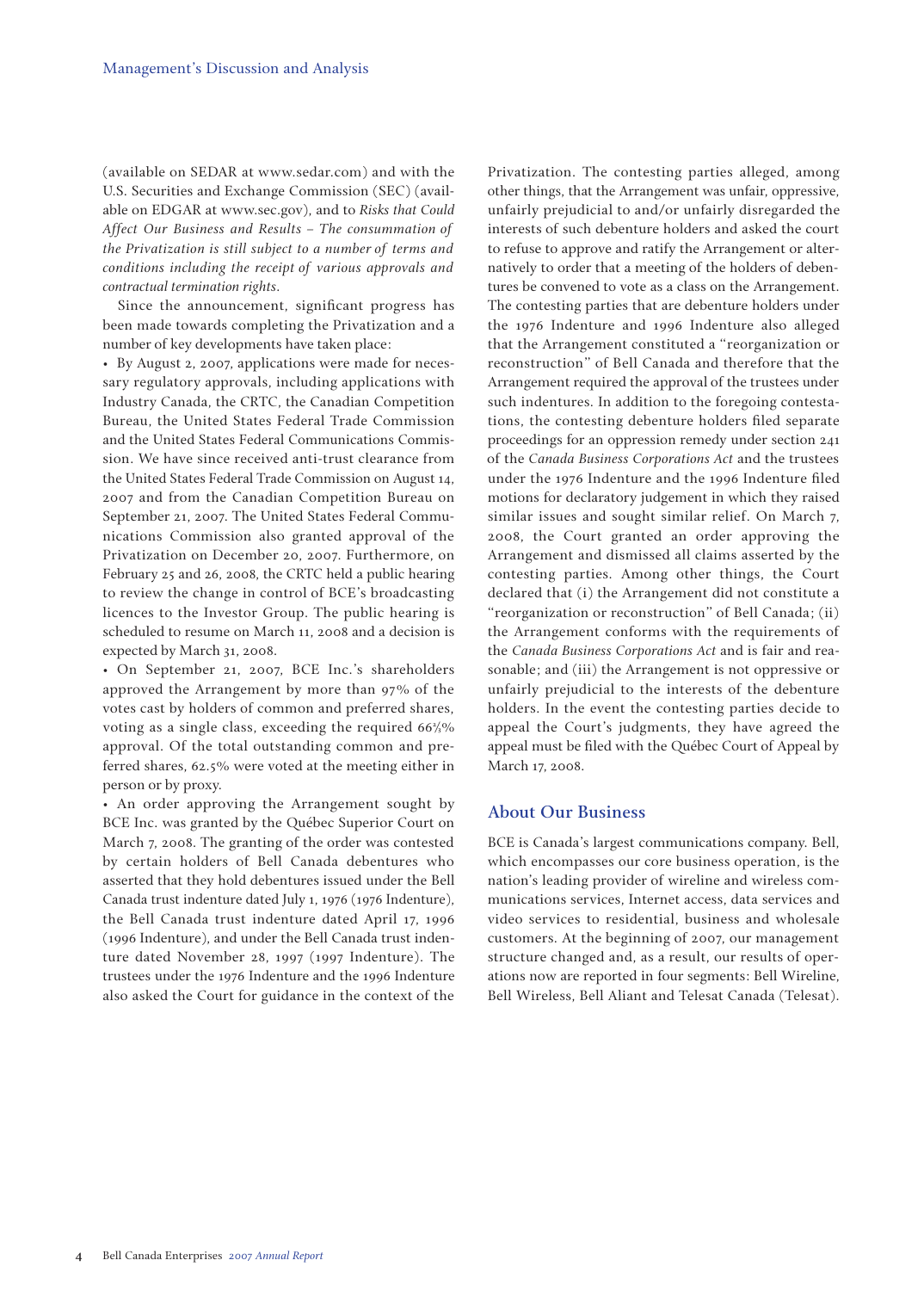On October 31, 2007, we sold Telesat, which represents our entire Telesat segment. We have maintained continuing commercial arrangements between Telesat and Bell ExpressVu that provide Bell ExpressVu continued access to current and expanded satellite capacity. As a result of these arrangements, we have not accounted for Telesat as a discontinued operation.

We have restated prior periods to reflect these new segments. Our reporting structure reflects how we manage our business and how we classify our operations for planning and measuring performance. We discuss our consolidated operating results in this MD&A, as well as the operating results of each segment. See Note 3 to the consolidated financial statements for additional information about our segments. We also discuss our results by product line to provide further insight into these results.

#### bell wireline segment

Our Bell Wireline segment provides local telephone, long distance, data (including Internet access and information and communications technology solutions (ICT)), video and other services to Bell's residential, small and medium-sized business (SMB) and large enterprise customers primarily in the urban areas of Ontario and Québec. Video services are provided nationwide. Also included in this segment is our wholesale business which provides local telephone, long distance, data and other services to resellers and other carriers, the results of our Bell West unit, which offers competitive local exchange carrier (CLEC) services to business customers in Alberta and British Columbia, and the wireline operations of Northwestel Inc. (Northwestel), which provides telecommunications services to less populated areas of Canada's northern territories. At December 31, 2007, we owned 100% of Northwestel.

Local telephone and long distance services are sold under the Bell brand, Internet access under the Sympatico brand and video services through Bell ExpressVu with Internet protocol television (IPTV) services through Bell.

# bell wireless segment

Our Bell Wireless segment provides wireless voice and data communications products and services to Bell's residential, SMB and large enterprise customers across Canada. Bell Wireless includes the results of operation for Bell Mobility Inc. (Bell Mobility), Virgin Mobile Canada (Virgin) and the wireless operations of Northwestel. Virgin is a mobile virtual network operator (MVNO) providing mobile service nationwide. At December 31, 2007, we owned 50% of Virgin.

# bell aliant segment

The Bell Aliant segment provides local telephone, long distance, Internet, data, wireless and other ICT services to residential and business customers in the Atlantic provinces, and in rural Ontario and Québec. Bell Aliant provides IT services in Canada and the United States through its IT division, xwave. Formed on July 7, 2006, Bell Aliant is one of the largest regional telecommunications service providers in North America. At December 31, 2007, BCE owned approximately 44% of Bell Aliant. The remaining 56% was publicly held.

#### telesat segment

We sold our investment in Telesat on October 31, 2007 to a company formed by Canada's Public Sector Pension Investment Board (PSP Investments) and Loral Space & Communications Inc. (Loral). Telesat provided satellite communications and systems management and also provided consulting services in establishing, operating and upgrading satellite systems worldwide. BCE Inc. realized net cash proceeds of approximately \$3.1 billion. In conjunction with the sale, a set of commercial arrangements between Telesat and Bell ExpressVu were put into place that provide Bell ExpressVu access to current and expanded satellite capacity. Telesat is not accounted for as discontinued operations as a result of these ongoing commercial arrangements. With the sale of Telesat, BCE's financial and operating results subsequent to October 31, 2007 no longer reflect Telesat's contribution.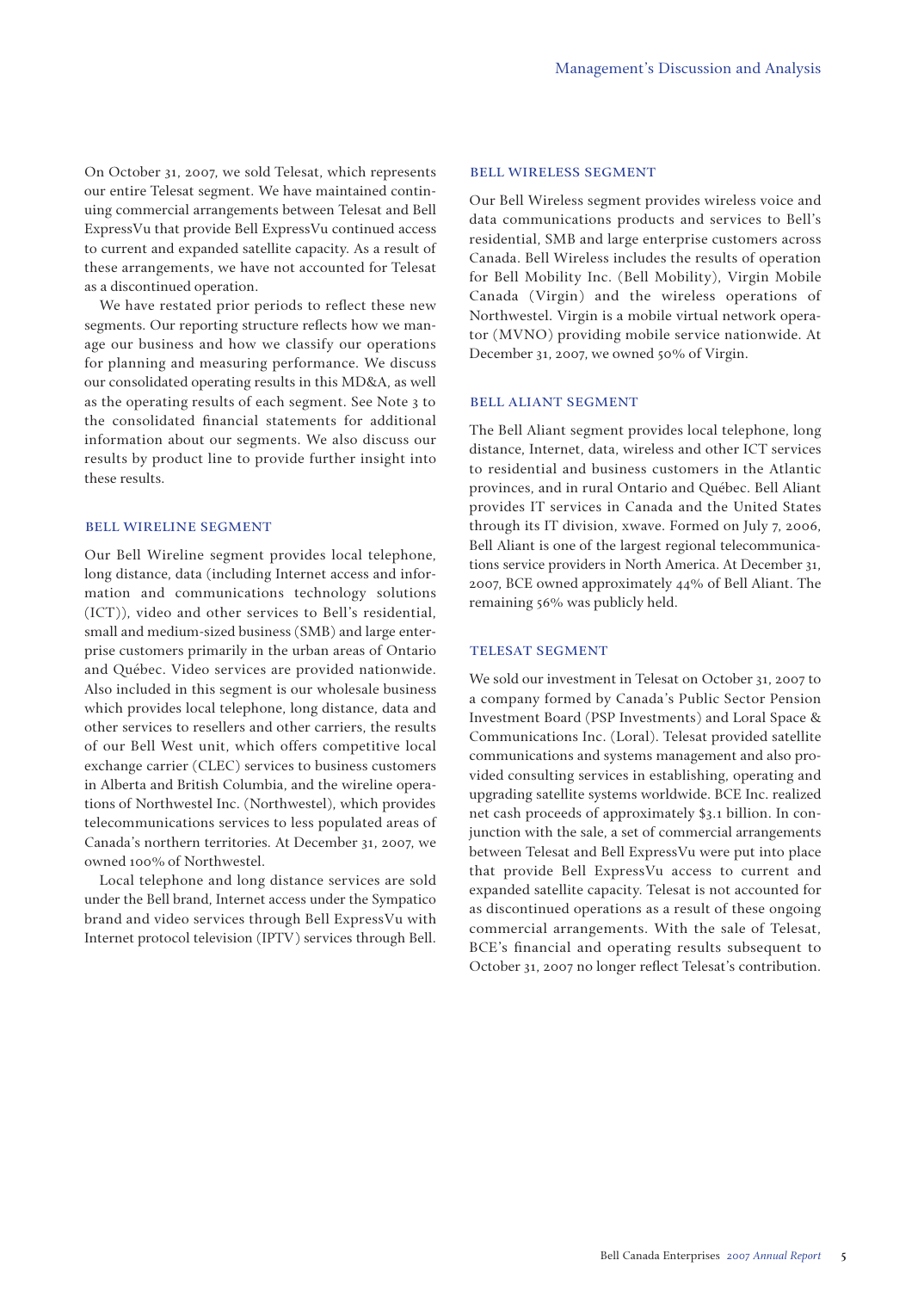# bell products and services

#### The following table shows selected data on Bell's operations from 2005 to 2007.

| <b>BELL WIRELINE</b>                                          | 2007           | 2006   | 2005   |
|---------------------------------------------------------------|----------------|--------|--------|
| Wireline                                                      |                |        |        |
| Local network access services (NAS) net losses (1)(2)         | (511)          | (463)  | (297)  |
| Local NAS (thousands) $(1)(2)$                                | 8,176          | 8,745  | 9,208  |
| Long distance conversation minutes (millions)                 | 12.500         | 13,256 | 13,103 |
| Long distance average revenue per minute (cents)              | 9.1            | 9.2    | 10.5   |
| Data                                                          |                |        |        |
| High-speed Internet net activations (thousands) $(3)(4)$      | 124            | 154    | 254    |
| High-speed Internet subscribers (thousands) <sup>(3)(4)</sup> | 2,004          | 1,877  | 1,723  |
| <b>BELL WIRELESS</b>                                          |                |        |        |
| Wireless                                                      |                |        |        |
| Net activations (thousands) $(5)(6)$                          | 408            | 513    | 580    |
| Subscribers (thousands) (5) (6)                               | 6,216          | 5,954  | 5,441  |
| Average revenue per unit (\$/month) <sup>(7)</sup>            | 54             | .51    | 49     |
| Churn $(\% )$ (average per month) $(7)$                       | 1.7%           | 1.5%   | 1.6%   |
| Cost of acquisition (\$/subscriber) <sup>(7)</sup>            | 404            | 420    | 405    |
| Video                                                         |                |        |        |
| Video net activations (thousands)                             | $\overline{2}$ | 93     | 224    |
| Video subscribers (thousands)                                 | 1,822          | 1.820  | 1,727  |
| Average revenue per subscriber (\$/month)                     | 60             | 54     | 50     |
| Churn (%) (average per month)                                 | 1.2%           | 1.0%   | 0.9%   |

*(1) In the fourth quarter of 2007, we received formal notification from a major wholesale customer that it will migrate substantially all of its subscribers onto its own network. This resulted in a decrease of 58,000 lines from our business NAS customer base in 2007. The migration is expected to be substantially completed in the first quarter of 2008, at which time we will adjust our opening business NAS customer base to write off the remaining 273,000 lines. (2) In 2007, our business NAS subscriber base was decreased by 58,000 lines to reflect an adjustment in the calculation of local interconnections. This adjustment did not impact net losses for 2007.*

*(3) In 2007, we reduced total net activations for 2007 by 11,000 and for 2006 by 3,000 to correct for customer churn adjustments in 2007 and 2006.*

*(4) In 2007, our high-speed Internet subscriber base was increased by 18,000 to adjust for prior-year deactivations related to a major upgrade of our order management system. In addition, our high-speed Internet subscriber base was decreased by 15,000 to adjust for the removal of customers who had no network usage in 2007.*

*(5) In 2007, our wireless subscriber base was decreased by 146,000 as a result of a change to our prepaid deactivation policy.*

*(6) Total wireless net activations and end-of-period subscribers include all of Virgin's subscribers as wholesale subscribers.*

*(7) Wireless average revenue per unit (ARPU), churn and cost of acquisition (COA) reflect the 50% portion of Virgin's results that are consolidated.*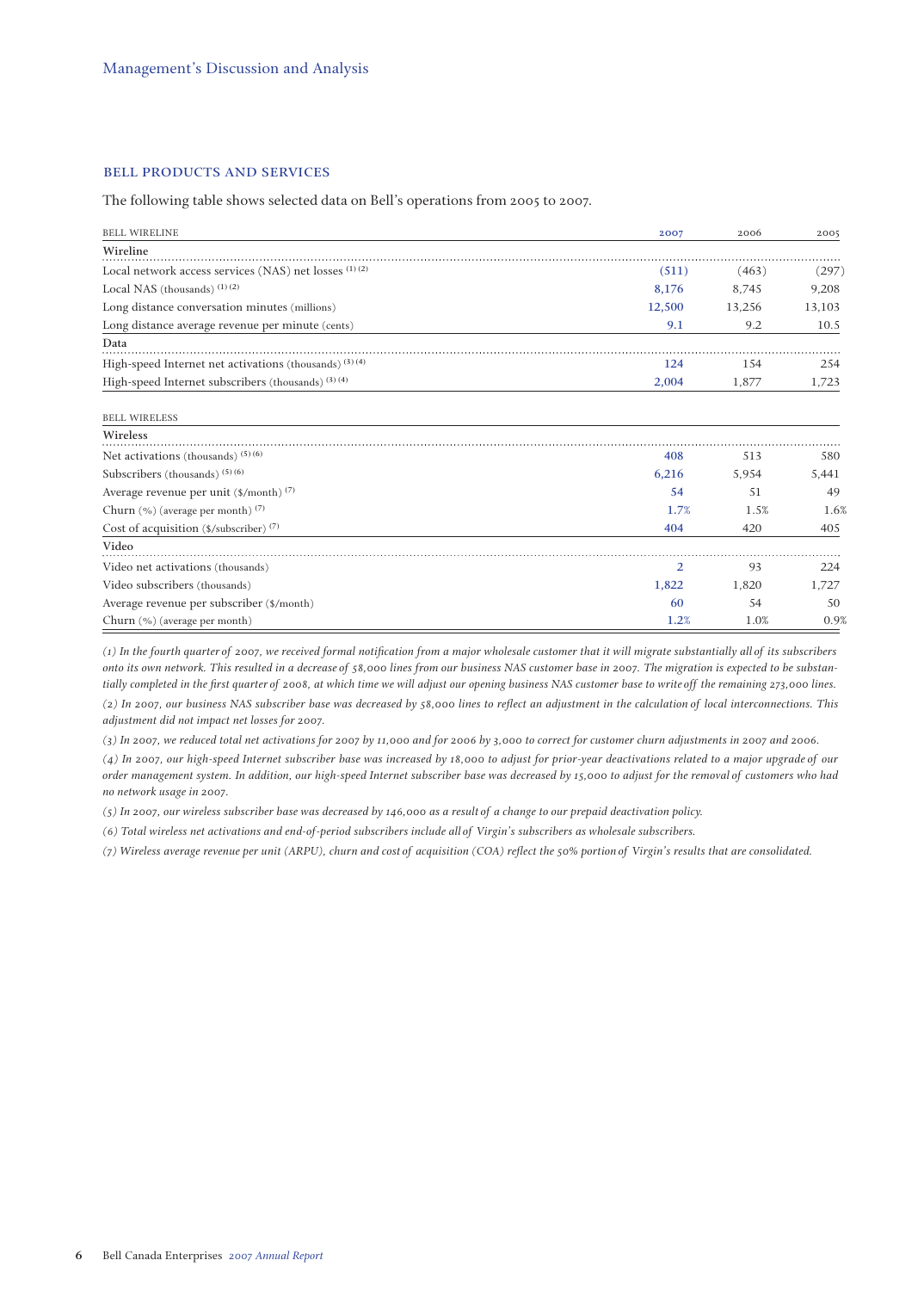Bell is our primary focus and the largest component of our business. Bell's operations are reflected in our Bell Wireline and Bell Wireless segments. Revenues at Bell are generated from six major lines of business:

- local and access services
- long distance services
- data services
- video services
- equipment and other
- wireless services.

Legacy services, as referred to in this document, are those services, such as long distance and local telephone services, voice private lines and dedicated digital private line services, that we offer over our traditional circuitswitched voice and data networks and which our customers are currently migrating from.

Growth services, as referred to in this document, are made up of our wireless, video, high-speed Internet and other next-generation services such as ICT solutions.

# Local and Access Services

Bell operates an extensive local access network that provides local telephone services to residential and business customers. The 8.2 million local telephone lines, or NAS, we provide to our customers are key in establishing customer relationships and are the foundation for the other products and services we offer. Local telephone service is the main source of local and access revenues. Other sources of local and access revenues include:

• value-added services (VAS), such as call display, call waiting and voicemail

• services provided to competitors accessing our local network

• connections to and from our local telephone service customers for competing long distance service providers • subsidies from the National Contribution Fund to support local service in high-cost areas.

The local telephone services market remained competitive in 2007, due to further cable telephony footprint expansion in our regions and ongoing aggressive pricing of cable telephony services.

The CRTC regulates rates for services in our incumbent territories that are subject to regulation. On April 4, 2007, the Minister of Industry issued a variance of Telecom Decision 2006-15 which has improved the ability of incumbent telephone companies to compete effectively by eliminating the winback and promotional restrictions for local exchange services in regulated and deregulated areas. The variance order also streamlined

the criteria and process to obtain forbearance in local service markets. In August and September 2007, the CRTC approved Bell's local residential service forbearance applications in 193 geographic areas, representing approximately 90% of Bell's residential access lines in Ontario and Québec. On September 13, 2007, the CRTC approved Bell's local business forbearance applications, excluding Centrex and Enhanced Exchange Wide Dial (EEWD) services, in 59 geographic areas, representing approximately 40% of Bell's business access lines in Ontario and Québec. Since July 2007, the CRTC has granted Bell Aliant forbearance of residential local telephone service in 77 geographic areas in New Brunswick, Nova Scotia and Prince Edward Island, and in 45 geographic areas in Ontario and Québec. The CRTC has also approved Bell Aliant's local business service forbearance applications, excluding Centrex and EEWD services, in 19 geographic areas in New Brunswick, Nova Scotia, Newfoundland and Labrador and Prince Edward Island, and 15 geographic areas in Ontario and Québec. These decisions remove local telephone access services from regulation in those areas, with the exception of a price ceiling which continues to apply to stand-alone local residential telephone access services. On January 31, 2008, the CRTC issued Telecom Decision CRTC 2008-10 where it determined that it is appropriate to consider Centrex and EEWD services part of the business local exchange services market for the purposes of local business forbearance determinations. The decision also granted immediate forbearance for Centrex and EEWD services in the exchanges where it had previously granted local business forbearance, increasing to 80% the proportion of Bell's total business access lines that are no longer subject to price regulation. These forbearance decisions give Bell and Bell Aliant the flexibility to offer more value to their customers and compete more effectively with local service competitors.

On April 30, 2007, the CRTC issued Telecom Decision 2007-27 where it established the rules that will govern the prices Bell and other incumbent telephone companies charge for residential and business local services that remain subject to regulation, granting them more pricing flexibility in order to meet individual customer needs. For instance, Bell gained the ability to lower a rate for tariff services for certain residential customers without lowering the rate for all residential customers within the same rate band. This price flexibility is known as "rate de-averaging". On November 9, 2007, the CRTC removed the prohibition on rate de-averaging for pay telephone and business services offered by the incumbent telephone companies.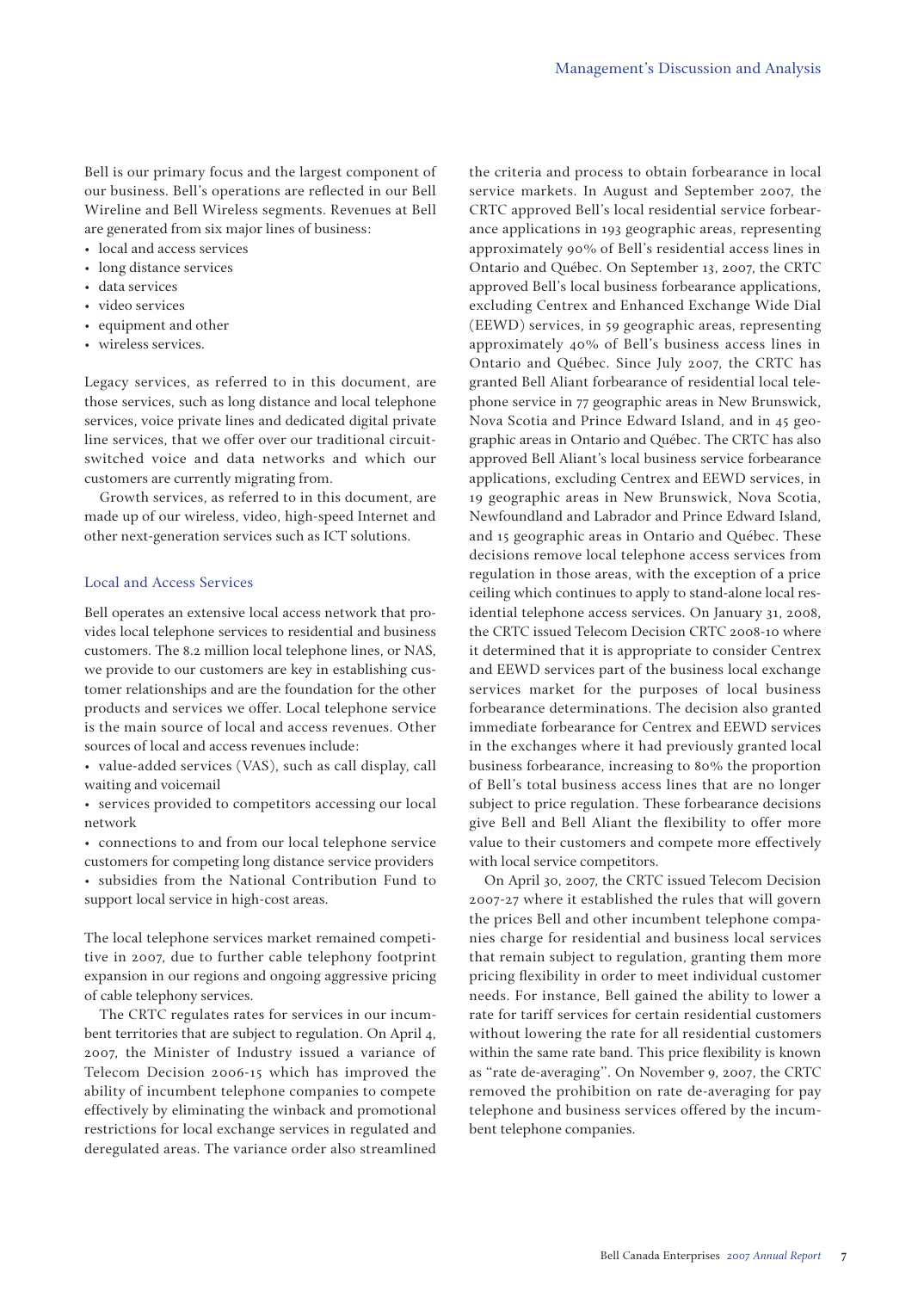#### Long Distance Services

We supply long distance voice services to residential and business customers. We also receive settlement payments from other carriers for completing their customers' long distance calls in our territory.

Prices for long distance services have been declining since this market was opened to competition. In 2007, our long distance services continued to face intense competitive pressure given the expanded presence of cable telephony and the continuing impact from nontraditional suppliers, including prepaid card suppliers, dial-around services and voice over Internet protocol (VoIP) providers.

#### Data Services

We provide high-speed Internet access service through digital subscriber line (DSL) technology for residential and business customers. At the end of 2007, we provided high-speed Internet access to over two million customers, whether through DSL, fibre-optic or wireless broadband service. During 2007, we enhanced our Internet products by introducing Sympatico Total Internet, which combines Internet access with security, support and wireless networking. We currently offer three simple packages for the light to heavy user, including Essential, Performance and Max, which provide speeds of up to 500 kilobits per second (Kbps), 7 megabits per second (Mbps) and 16 Mbps, respectively.

In addition, we offer Sympatico WiMAX, a nationwide portable wireless broadband service which delivers wireless Internet access with speeds of up to 3 Mbps. This service is enabled through the network provider Inukshuk Wireless Inc. (Inukshuk), a joint venture between Bell Canada and Rogers Communications Inc. (Rogers). Inukshuk was launched in 2003 to provide wireless high-speed Internet access across Canada using spectrum in the 2.5 GHz range. As at December 31, 2007, Inukshuk's wireless broadband network covered over 5 million households, representing more than 40% of the population in 20 urban centres across Canada. We also collaborate with Microsoft Corporation to offer Canadians the Sympatico.MSN.ca portal, one of Canada's most popular Internet destinations.

Our high-speed Internet access footprint in Ontario and Québec reached more than 87% of homes and 92% of business lines passed at the end of 2007. In Bell Aliant's territory, comprised of Atlantic Canada and rural Ontario and Québec, DSL high-speed Internet was available to approximately 72% of homes at the end of 2007.

Furthermore, we offer a full range of data services to business customers, including Internet access, Internet protocol (IP) based services, ICT solutions and equipment sales. While we still offer legacy data services, we no longer sell legacy data services other than to current customers.

# Video Services

We are Canada's largest digital television provider, nationally broadcasting more than 500 all-digital video and audio channels and a wide range of domestic and international programming. We also offer hardware, including personal video recorders (PVRs), interactive television (iTV) services and the most high-definition (HD) channels in Canada. We currently distribute our video services to more than 1.8 million customers in one of four ways:

• *direct-to-home (DTH) satellite* – we have been offering DTH video services nationally since 1997 and currently use four satellites: Nimiq 1, Nimiq 2, Nimiq 3 and Nimiq 4iR. Telesat, our former subsidiary operates or directs the operation of these satellites.

• *very high bit rate DSL (VDSL)* – this allows us to expand our reach to the multiple-dwelling unit (MDU) market

• *hybrid fibre co-axial cable* – we sell residential analog and digital TV through Cable VDN Inc. (Cable VDN), a Montréal-based cable company that we acquired in August 2005

• *IPTV* – we are offering IPTV services on a limited basis, which will enable us to get valuable operational and marketing insights.

# Equipment and Other

This category includes revenues from a number of other sources, including:

• renting, selling and maintaining business terminal equipment

• video set-top box (STB) sales

• network installation and maintenance services for third parties

• IT services provided by Bell Aliant.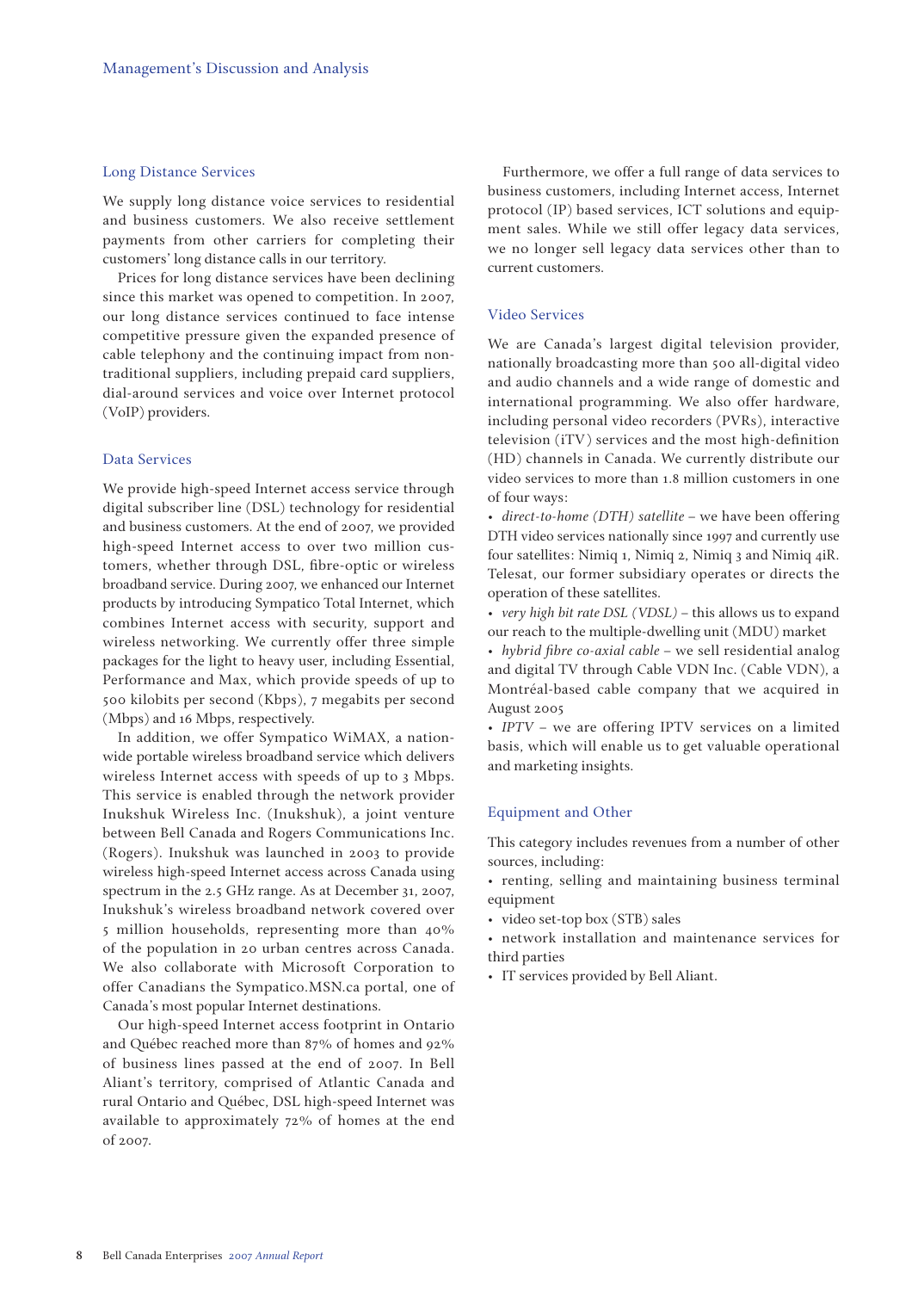# Wireless Services

We offer a broad range of wireless voice and data communications products and services to residential and business customers across Canada. We also provide an array of VAS such as call display and voicemail, e-mail and video streaming, music downloads, ring tones and games, as well as roaming services with other wireless service providers. Customers can choose to pay for their services through a monthly rate plan (postpaid) or in advance (prepaid). At the end of 2007, we had over 6.2 million wireless customers.

Bell Mobility provides wireless communications services nationwide under the Bell Mobility and Solo Mobile brands. In addition, we have a joint venture with Virgin to offer wireless services under the Virgin brand across Canada.

Our wireless network provides voice services and data services delivered over our existing single-carrier radio transmission technology (1xRTT) network. At the end of 2007, our wireless network covered:

• 95% of the population of Ontario and Québec

• approximately 90% of the population of Atlantic Canada

• the major cities in the provinces of Alberta and British Columbia.

In 2007, we continued to deploy our Evolution, Data Optimized (EVDO) wireless data network nationwide. EVDO is a wireless radio broadband protocol that delivers higher data download rates suitable for high-bandwidth download applications such as enterprise virtual private network (VPN) computing, music transfers and video streaming. In addition, during 2007, we began deploying technology that enables EVDO revision A (EVDO Rev A) services. EVDO Rev A is the next generation of EVDO technology that further increases peak data transmission download speeds. EVDO Rev A also enables higher system capacity and improved quality of service support for data applications. As at December 31, 2007, our EVDO Rev A network footprint covered approximately 75% of the Canadian population.

#### **EMPLOYEES**

At December 31, 2007, BCE had 54,034 employees, compared with 54,372 at the end of 2006. The small decrease was due to decreased headcount at Bell Aliant offset largely by a higher number of employees at Bell, where we continued to rebalance our workforce more towards the growth areas of our business. In total, 1,259 positions were added at Bell in 2007, mostly in our wireless unit, to support revenue growth and service quality initiatives. This was offset by 756 employee departures that took place during the year. As a result, the net increase in employees at Bell in 2007 was 503, bringing the total number of Bell employees at the end of 2007 to 44,292.

The collective agreement between the Communications, Energy and Paperworkers Union of Canada (CEP) and Bell Canada, covering 5,122 craft and services employees, expired on November 30, 2007. Negotiations between the CEP and Bell Canada started on October 29, 2007. On December 11, 2007, Bell Canada asked the federal Minister of Labour to appoint a conciliator to help move forward negotiations with the CEP. A conciliator was appointed on December 13, 2007. The conciliator met both parties in December 2007 and January 2008. On January 31, 2008, Bell Canada offered the craft and services employees covered by this collective agreement a new long-term contract that includes wage increases in each year, while providing Bell Canada with additional flexibility. The CEP will put the offer to a vote and is expected to communicate the results to Bell Canada on March 17, 2008.

# **2007 Operating Highlights**

Our financial performance in 2007 was driven by a focus on operational execution that resulted in slower rates of revenue erosion in our legacy wireline voice and data businesses, continuing revenue increases from our growth services, tight cost control, and further productivity improvements.

Revenues at Bell improved by 1.4% this year, reflecting the improved revenue performance of our growth services, which increased by 7.8% and accounted for 59%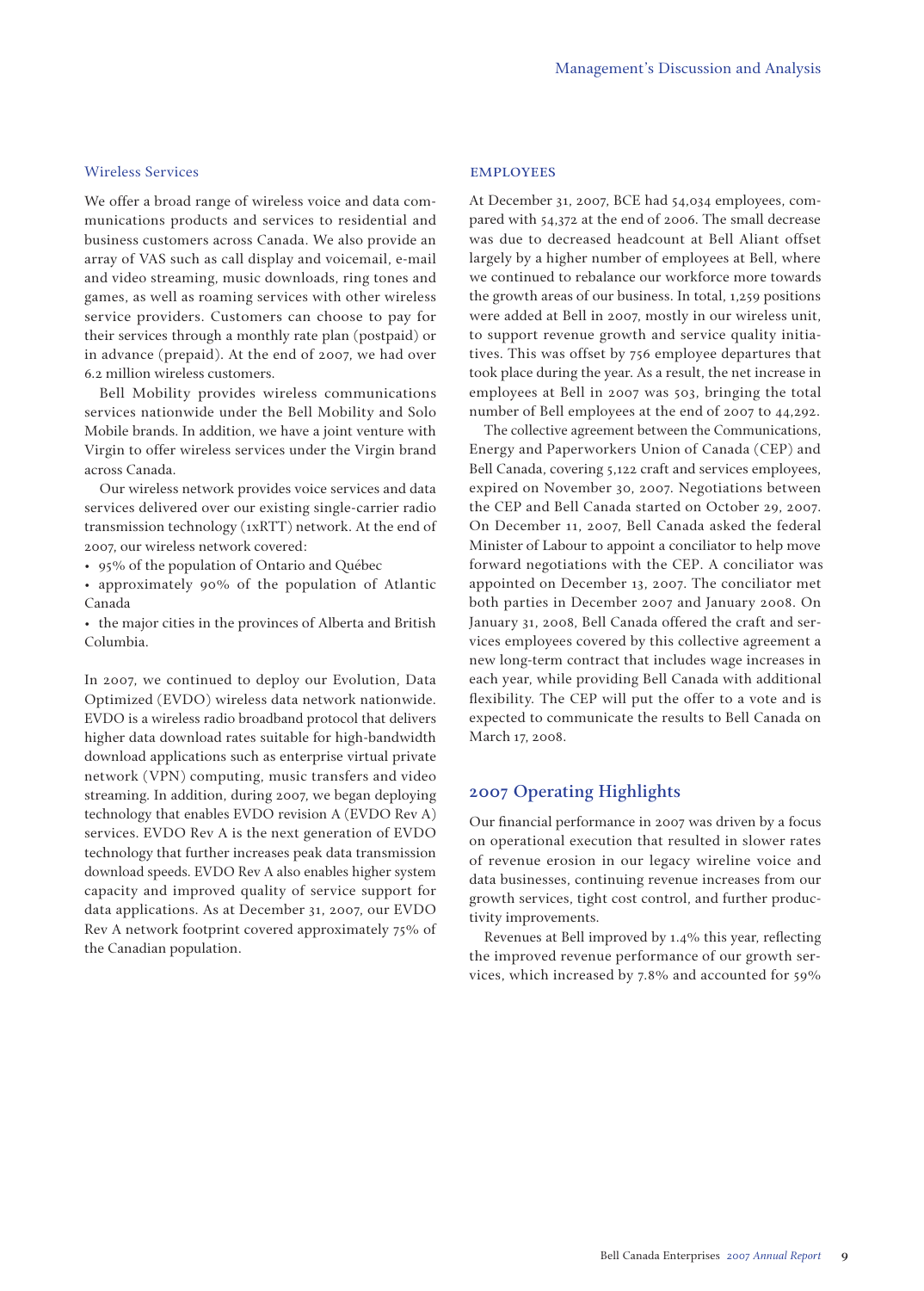of total revenues at the end of 2007. The growth in revenues was fuelled by higher wireless and video ARPU. Lower year-over-year video and high-speed Internet net activations, largely as a result of sustained competitive intensity and a focus on disciplined subscriber growth moderated the overall increase. However, we experienced improved wireless market traction at Bell Mobility, owing to the positive customer response to our promotions, the introduction of new handsets and expanded market presence, which allowed our wireless unit to capture a higher market share of industry gross activations this year. In our traditional voice services market, we took advantage of local telephone deregulation to enhance our competitive position with new product offerings, which enabled us to face the challenges of cable telephony more effectively. Residential local line losses at Bell in 2007 decreased year over year, despite cable operators' aggressive pricing and expanded local telephone footprints in our markets. This was the direct result of significantly higher customer winbacks and the positive impact of new marketing initiatives.

Our focus on profitable and disciplined subscriber growth, in combination with a reduced emphasis on low-margin business customer contracts and equipment sales, continued productivity improvements and lower net benefit plan costs, enabled both EBITDA**(1)** growth of 4.1% and a one percentage-point expansion in margins at Bell, despite continued erosion of our legacy wireline business. In addition, operational management and cost tracking tools were in place during the year to ensure that expenses would not grow if revenues did not increase as planned.

Higher EBITDA, coupled with reduced pension funding, lower cash taxes, sound working capital management and control over capital spending, contributed to higher free cash flow**(2)** in 2007.

In the area of customer service, progress was made this year in driving a higher overall level of customer satisfaction by improving first call resolution in our call centres, reducing both the number of missed appointments and time required for wireline installations and repairs, as well as by continuing to invest in wireless and broadband networks, particularly in urban markets, in order to expand the reach and power of Bell's growth services. We also continued to strengthen the customer relationship in 2007 by expanding Bell's points of presence, offering a broader wireless handset line-up,

and introducing new service packages such as the Bell Bundle and Home Phone packages.

Some of our segments' revenues vary slightly by season. Wireline segment revenues tend to be higher in the fourth quarter because of higher levels of voice and data equipment sales. Our operating income can also vary by season. Wireless segment operating income tends to be lower in the fourth quarter due to higher subscriber acquisition costs associated with a higher number of new subscriber activations during the holiday season.

# strategic priorities

The strategic priorities disclosed in this section represent management's expectations as of the date of this MD&A, but could change following completion of the Privatization.

We made further operational progress in 2007, improving service delivery, increasing customer satisfaction, shifting our revenue mix more towards growth services, enhancing network performance, and resetting our cost structure. This continued focus on execution further strengthened our operational foundations and contributed to our improved financial performance this year, setting the stage for the Privatization in 2008.

Our overall business objective is to maximize subscribers, revenues, operating profit, free cash flow and return on invested capital by further enhancing our position as one of Canada's foremost providers of comprehensive and innovative communication services to residential and business customers. We seek to take advantage of opportunities to leverage our networks, infrastructure, sales channels, brand and marketing resources across our various lines of business to create value for both our customers and other stakeholders.

We are committed to improving the customer experience. This will continue to be critical in 2008. It is how we will differentiate our business from the competition to build customer loyalty as we drive the profitable expansion of our growth services and slow the decline of our traditional voice and data businesses. However, service alone will not make us competitive. We must also continue to deliver products, services and solutions that make a difference for customers. As a result, we intend to continue bringing to market compelling new products and enhancing the networks on which they run.

*<sup>(1)</sup> EBITDA (earnings before interest, taxes, depreciation and amortization of intangible assets) is a non-GAAP financial measure. See* Non-GAAP Financial Measures - EBITDA in this MD&A for more details, including a reconciliation to the most comparable GAAP financial measure. *(2) Free cash flow is a non-GAAP financial measure. See* Non-GAAP Financial Measures *–* Free cash flow *in this MD&A for more details, including a reconciliation to the most comparable GAAP financial measure.*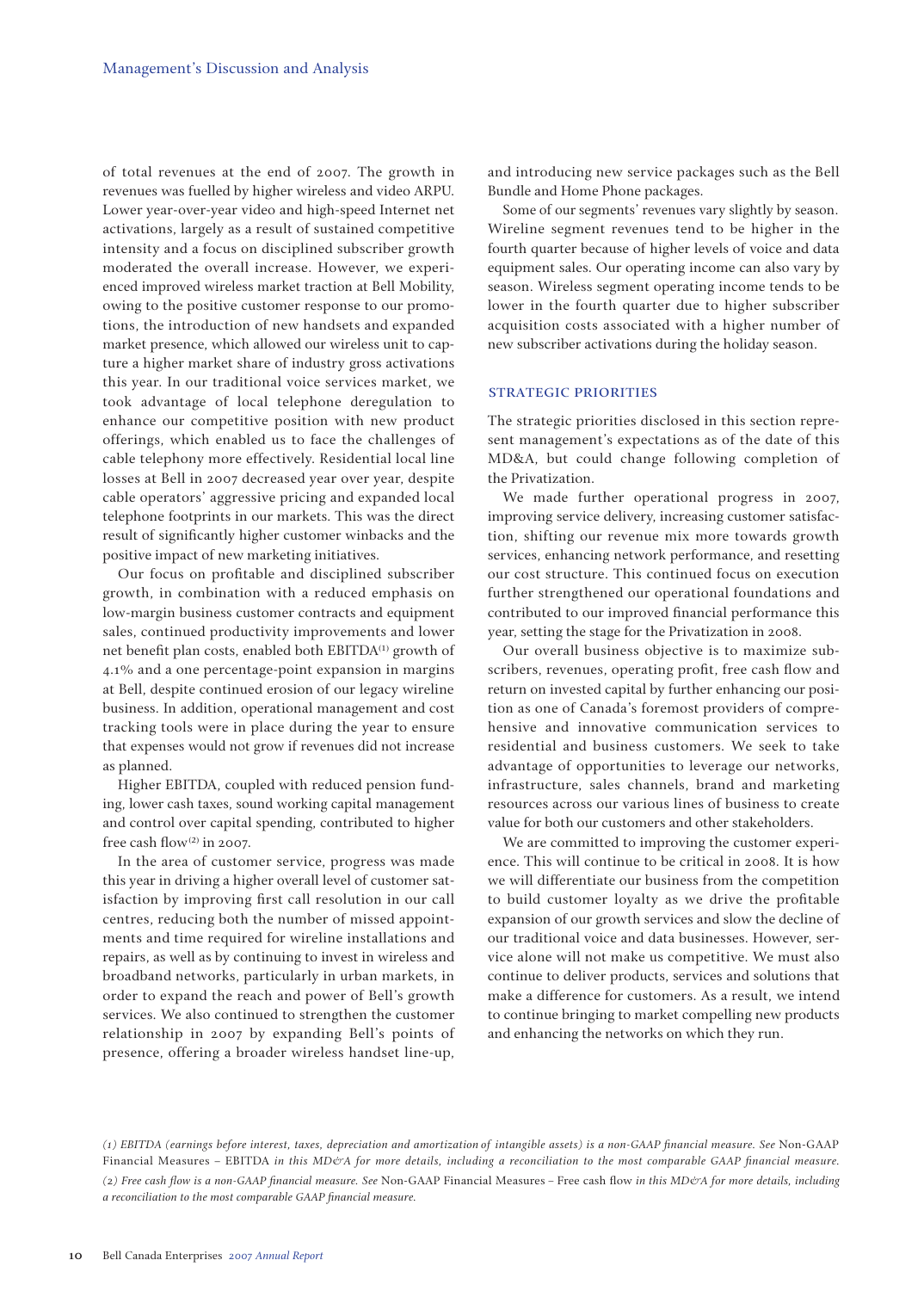Our five strategic imperatives for 2008 are grounded in delivering consistent, reliable, high-quality communications services to customers efficiently and cost effectively, proactively managing legacy revenue erosion, and growing subscribers profitably.

*Wireless growth* – A key driver of growth and financial performance, our wireless business will be supported by an expanded array of handsets, increased market presence, new products and features, growth in data, ongoing enhancements to broadband EVDO and overall network quality. We are focused on maximizing ARPU and data usage while targeting high-value subscribers and acquiring our competitive share of industry gross activations. The key elements of our wireless strategy are as follows:

• focusing on voice and data services that are attractive to both residential and business customers

• delivering on customer expectations by offering a wide range of high-functioning handsets, maintaining the most technologically advanced, high-quality and pervasive wireless network possible, and improving customer service while reducing customer churn

• expanding sales distribution channels to increase points of presence and retail traffic

• leveraging the high degree of brand awareness for Bell to provide bundled product and service offerings at attractive prices.

*Improve customer experience* – We are determined to consistently meet or exceed customer expectations and enhance their overall experience with Bell. We believe that this focus on improving the total customer experience by delivering the service basics in terms of call centre efficiency, meeting commitments for provisioning, timely repair, superior network quality, and process improvements to simplify customer transactions will help differentiate us from our competitors and gain long-term customer loyalty to the Bell brand and its products.

*Re-align cost structure and capital spending* – A core element of financial performance, cost containment remains a centrepiece of our strategy. In addition, productivity improvements have enabled us to increase our competitiveness in the marketplace. Our objective is to offset margin pressures, from both the expected continued decline in legacy revenues and a further shift in product mix towards growth services, with tight cost control, ongoing operational efficiency improvements and productivity gains. Disciplined expense management and tracking are in place to help minimize costs if

associated revenues do not materialize. We are also focused on improving capital efficiency through carefully managing capital expenditures in order to maximize cash flows. As a result, we anticipate that the majority of our capital spending in 2008 will be focused on improving customer delivery, enhancing our wireless operations and further developing our residential broadband network.

*Stabilize wireline revenues* – Overall NAS erosion is expected to continue in 2008 as a result of ongoing cable telephony competition and the migration of subscribers by wholesale customers onto their own networks. However, as a direct result of local telephone deregulation, our competitive market position has been strengthened through our ability to adjust pricing and bundle services. We believe that this added flexibility, which enables us to introduce new service packages in the market quicker and to better address customer retention, supports our objective of reducing the rate of local line losses. Our video and Internet services remain critical components of our multi-product household strategy and we intend to continue leveraging these products to drive further subscriber acquisition and retention, as well as to enhance the overall profitability of our subscriber base. We also intend to proactively manage the pace of revenue erosion through strategic product pricing increases, careful control over business customer migration to IP, and targeted marketing of existing wireline voice and data services.

*Grow Broadband* – We will continue to invest in advanced network enhancements, such as the continued deployment of fibre-to-the-node (FTTN) technology, in order to meet increased usage demands in a multi-media rich environment and to improve DSL network performance. FTTN will enable speeds of up to 26 Mbps. In the future, as consumer demand for bandwidth-intensive applications increases, we believe that FTTN bandwidth speeds can be increased to more than 40 Mbps through techniques such as shortening VDSL loop lengths and bonding twisted-pair copper telephone lines. Our objective is to migrate high-speed Internet customers to FTTN based on demand and willingness to pay for more speed. We also aim to develop and launch targeted marketing initiatives to further grow IP connectivity sales among business customers and to more aggressively monetize usage of our broadband networks. At year-end, Bell had deployed 4,828 neighbourhood nodes through its FTTN program.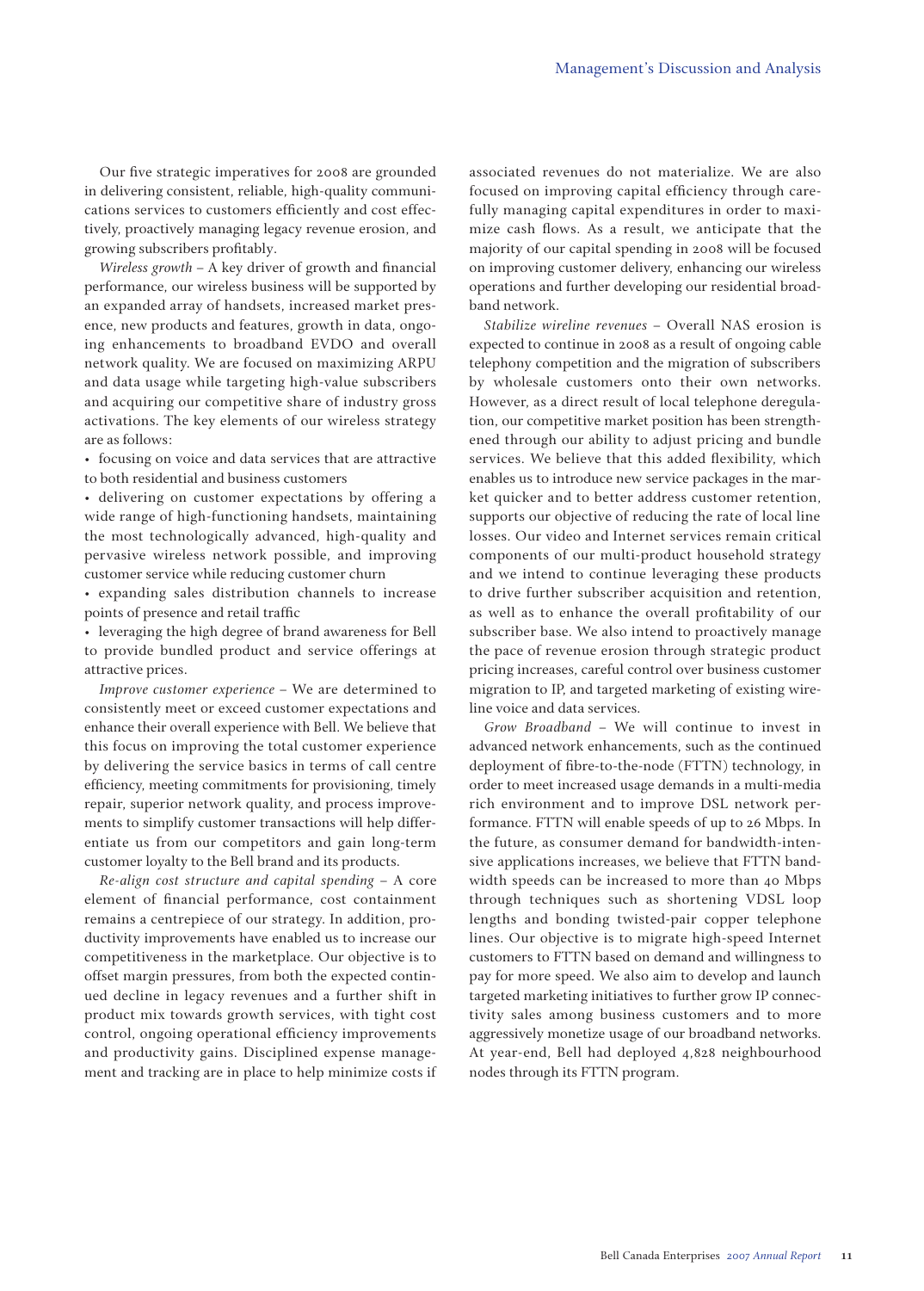We intend to execute these five strategic priorities on the basis of disciplined market leadership behaviour and a balance between profitable growth and enhanced market share. With an increasingly cost-efficient structure, we believe that we are well positioned to leverage our network capabilities as well as our product and brand assets.

This section on *Strategic Priorities* contains forwardlooking statements and related assumptions. For a description of additional assumptions underlying certain of such forward-looking statements, refer to *Business Outlook and Assumptions*. For a description of certain risk factors that could cause actual results to differ materially from our expectations expressed in or implied by such forward-looking statements and related assumptions, refer in particular to *Our Competitive Environment*, *Our Regulatory Environment* and *Risks that Could Affect Our Business and Results*.

# **Business Outlook and Assumptions**

#### bell wireline

In 2008, we expect a sustained level of competition, particularly in the residential market, as cable operators maintain the intensity of their marketing efforts and continue to expand the footprint for their low-priced cable telephony offerings in our regions. Although we will continue to incur local line losses primarily as a result of ongoing cable telephony competition, we are targeting a reduction in the rate of NAS erosion in 2008 due mainly to a more favourable regulatory environment for local services and the impact of our marketing initiatives. Local telephone deregulation provides us with the ability to market in new ways. The quality and value of our Internet and video services, coupled with the strength of our multi-product offering, is expected to support our ability to compete effectively against cable competitors across all products and services. We intend to leverage this position to drive subscriber acquisition and retention of Internet and video customers while enhancing the overall profitability of our subscriber bases.

We will seek to minimize the decline in revenues from legacy voice and data services through strategic pricing actions, proactive management of the pace of customer migration to IP-based networks, targeted marketing of existing services, and leveraging the strength of our core connectivity services portfolio.

Other areas of focus for 2008 include driving improvements in customer experience and introducing new products and services to the market more quickly that balance innovation with profitability. We plan to expand our residential broadband services to help customers manage information needs in their homes by investing in FTTN to enhance performance, adding VAS, and offering programs to provide a better customer experience. In our Video unit, we intend to continue investing in new growth areas, such as HD programming, to further our goal of becoming the leader in "on-demand" television. Our Enterprise unit will continue to deliver network-centric ICT solutions to large enterprise and public sector clients that increase the value of IP services, while our SMB unit will continue to leverage its Virtual Chief Information Officer (VCIO) strategy by further expanding value-added service offerings, such as hosting, to augment and enhance its traditional connectivity business.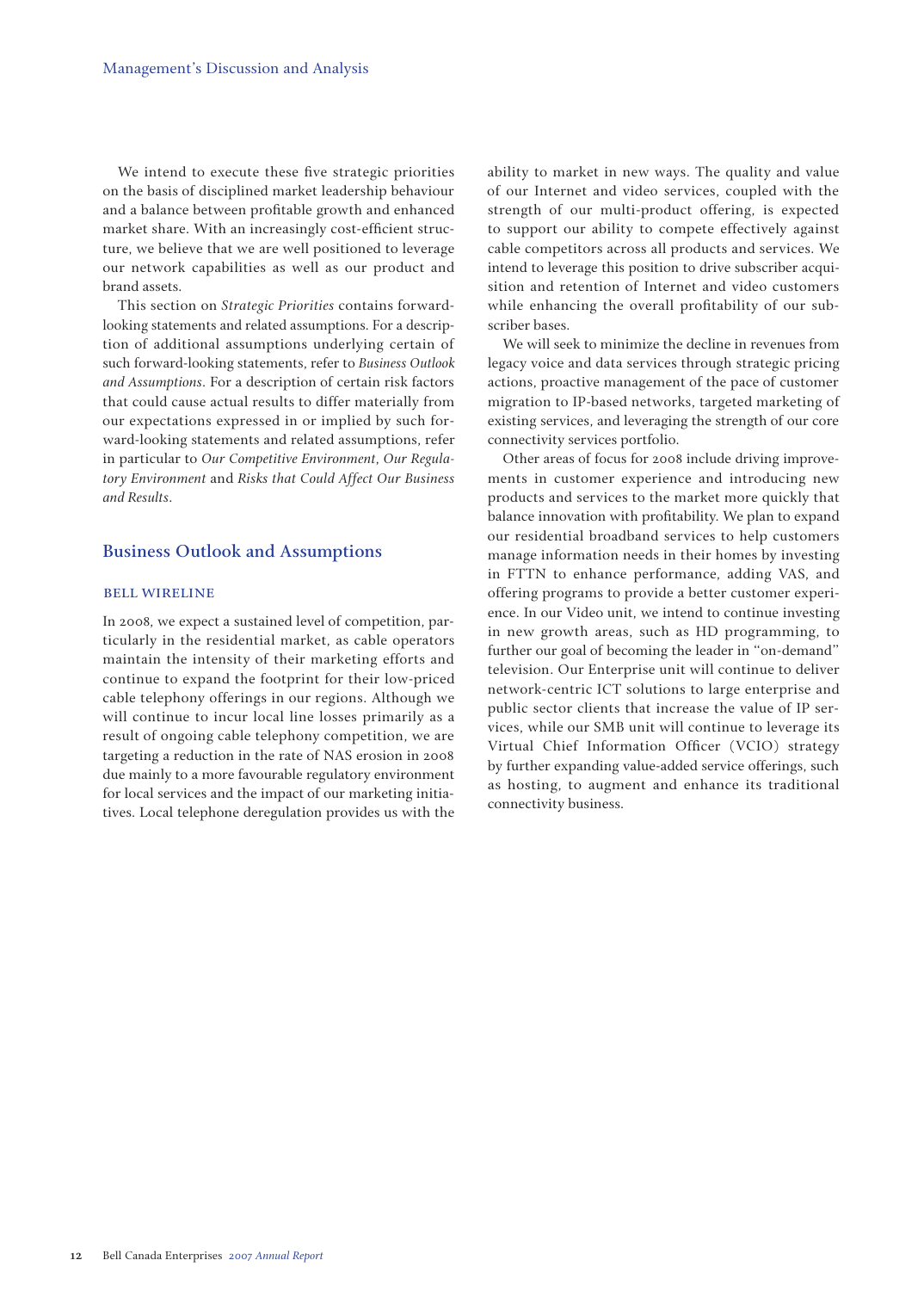# bell wireless

The wireless market in Canada is expected to grow for several more years as a result of increasing wireless penetration. The Canadian wireless industry's current market penetration is approximately 61% of the population, compared with 57% and 52% at the end of 2006 and 2005, respectively. The CRTC's implementation of Wireless Number Portability, as well as the potential for increased competition as a result of the AWS spectrum auction in 2008, will result in customer satisfaction and retention becoming even more critical over time. In addition, wireless operators are continuing to invest in high-speed data networks to enable a wider suite of wireless data products and services in the market.

We expect that our Wireless unit will continue to be a key contributor to Bell's revenue and EBITDA results in 2008. The financial performance of Bell Mobility will depend on its continued ability to focus on profitable growth and the sound execution of its market strategies. We expect our wireless revenues to be driven by higher ARPU from new services, careful price management and continued disciplined expansion of our subscriber base. We plan to achieve higher ARPU through ongoing technological improvements in our handset and device portfolio from our manufacturers and our faster data speeds that are allowing our clients to make fuller use of our services. We are also aiming to achieve data growth, driven by higher demand for data services and increasing usage from wireless services such as text and picture messaging, web browsing, music and video downloads and community portals such as Facebook and YouTube.

We intend to continue introducing new products and services that balance innovation with profitability and that are brought to market in a timely manner. The ongoing development of wireless data transmission technologies has led to the development of more sophisticated wireless devices with increasingly advanced capabilities, including access to e-mail and other corporate IT platforms, news, sports, financial information

and services, photos, music and streaming video clips, mobile television and other functions. We believe that the introduction of such new applications will drive the growth for data transmission services. As a result, we aim to introduce additional high-speed enabled data applications and other services to our wireless customers in order to deliver increasing value to them. In order to facilitate this objective, we will likely continue to upgrade our wireless network to be able to offer the data transmission capabilities required by these new applications.

# bell aliant

In 2008, Bell Aliant plans to execute on two key strategic priorities to address growing competitive pressures in its marketplace. Firstly, it intends to provide a superior customer experience by further improving customer service, providing value through leading products and services, as well as by strong community involvement. Secondly, it intends to drive operational efficiency by disciplined management of its cost structure to grow distributable cash and deliver value to unitholders. In addition, Bell Aliant's scale, access to leading-edge technology and ongoing collaboration with Bell are expected to contribute to improving operational effectiveness and reducing costs. Bell Aliant also expects to continue exploring opportunities for further consolidation via acquisitions of other regional and rural operations.

This section on *Business Outlook and Assumptions* contains forward-looking statements and related assumptions. For a description of certain risk factors that could cause actual results to differ materially from our expectations expressed in or implied by such forward-looking statements and related assumptions, refer in particular to *Our Competitive Environment*, *Our Regulatory Environment*  and *Risks that Could Affect Our Business and Results*.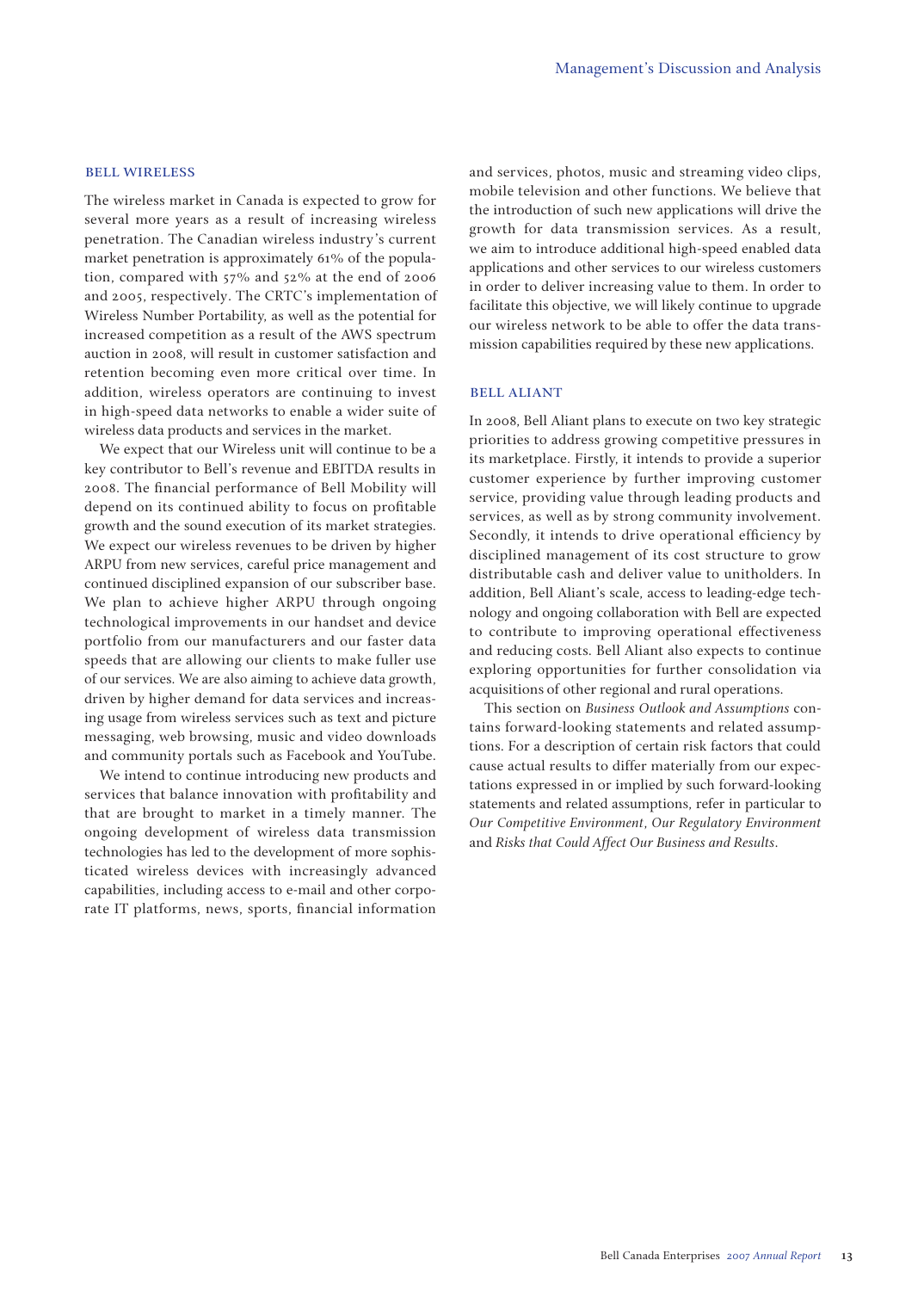# **Selected Annual and Quarterly Information**

# annual financial information

The following tables show selected consolidated financial data of BCE, prepared in accordance with Canadian generally accepted accounting principles (GAAP) for each year from 2003 to 2007. We discuss the factors that caused our results to vary over the past three years throughout this MD&A.

|                                                             | 2007                     | 2006              | 2005                     | 2004     | 2003    |
|-------------------------------------------------------------|--------------------------|-------------------|--------------------------|----------|---------|
| Operations                                                  |                          |                   |                          |          |         |
| Operating revenues                                          | 17,866                   | 17,656            | 17,551                   | 16,961   | 16,707  |
| Cost of revenue, exclusive of depreciation and amortization | (4,170)                  | (4,020)           | (4,048)                  | (3,835)  | (3,925) |
| Selling, general and administrative expenses                | (6,722)                  | (6, 854)          | (6,659)                  | (6,283)  | (5,929) |
| <b>EBITDA</b>                                               | 6,974                    | 6,782             | 6,844                    | 6,843    | 6,853   |
| Depreciation                                                | (2,550)                  | (2,505)           | (2,511)                  | (2, 499) | (2,458) |
| Amortization of intangible assets                           | (649)                    | (623)             | (550)                    | (501)    | (543)   |
| Restructuring and other                                     | (336)                    | (355)             | (55)                     | (1,219)  | (14)    |
| Operating income                                            | 3,439                    | 3,299             | 3,728                    | 2,624    | 3,838   |
| Other income (expense)                                      | 2,395                    | (188)             | 12                       | 420      | 190     |
| Interest expense                                            | (859)                    | (940)             | (934)                    | (942)    | (1,040) |
| Pre-tax earnings from continuing operations                 | 4,975                    | 2,171             | 2,806                    | 2,102    | 2,988   |
| Income taxes                                                | (725)                    | (74)              | (792)                    | (594)    | (1,069) |
| Non-controlling interest                                    | (332)                    | (217)             | (191)                    | (123)    | (158)   |
| Earnings from continuing operations                         | 3,918                    | 1,880             | 1,823                    | 1,385    | 1,761   |
| Discontinued operations                                     | 139                      | 127               | 138                      | 139      | 54      |
| Net earnings before extraordinary gain                      | 4,057                    | 2,007             | 1,961                    | 1,524    | 1,815   |
| Extraordinary gain                                          | $\overline{\phantom{a}}$ | $\qquad \qquad -$ | $\overline{\phantom{m}}$ | 69       |         |
| Net earnings                                                | 4,057                    | 2,007             | 1,961                    | 1,593    | 1,815   |
| Dividends on preferred shares                               | (131)                    | (70)              | (70)                     | (70)     | (64)    |
| Premium on redemption of preferred shares                   |                          |                   |                          |          | (7)     |
| Net earnings applicable to common shares                    | 3,926                    | 1,937             | 1,891                    | 1,523    | 1,744   |
| Included in net earnings                                    |                          |                   |                          |          |         |
| Net gains on investments                                    |                          |                   |                          |          |         |
| Continuing operations                                       | 2,115                    | 419               | 33                       | 410      | (81)    |
| Discontinued operations                                     | 137                      | 106               | (6)                      | 11       | 83      |
| Restructuring and other                                     | (210)                    | (222)             | (37)                     | (770)    | 3       |
| Cost incurred to form Bell Aliant                           |                          | (42)              | $\overline{\phantom{0}}$ |          |         |
| Net earnings per common share                               |                          |                   |                          |          |         |
| Continuing operations - basic                               | 4.71                     | 2.10              | 1.89                     | 1.42     | 1.83    |
| Continuing operations - diluted                             | 4.70                     | 2.10              | 1.89                     | 1.42     | 1.82    |
| Net earnings - basic                                        | 4.88                     | 2.25              | 2.04                     | 1.65     | 1.90    |
| Net earnings - diluted                                      | 4.87                     | 2.25              | 2.04                     | 1.65     | 1.89    |
| Ratios                                                      |                          |                   |                          |          |         |
| EBITDA margin (%)                                           | 39.0%                    | 38.4%             | 39.0%                    | 40.3%    | 41.0%   |
| EBITDA to interest ratio (times)                            | 8.12                     | 7.21              | 7.33                     | 7.26     | 6.59    |
| Operating margin (%)                                        | 19.2%                    | 18.7%             | 21.2%                    | 15.5%    | 23.0%   |
| Return on equity (%)                                        | 30.0%                    | 15.7%             | 14.9%                    | 12.6%    | 15.2%   |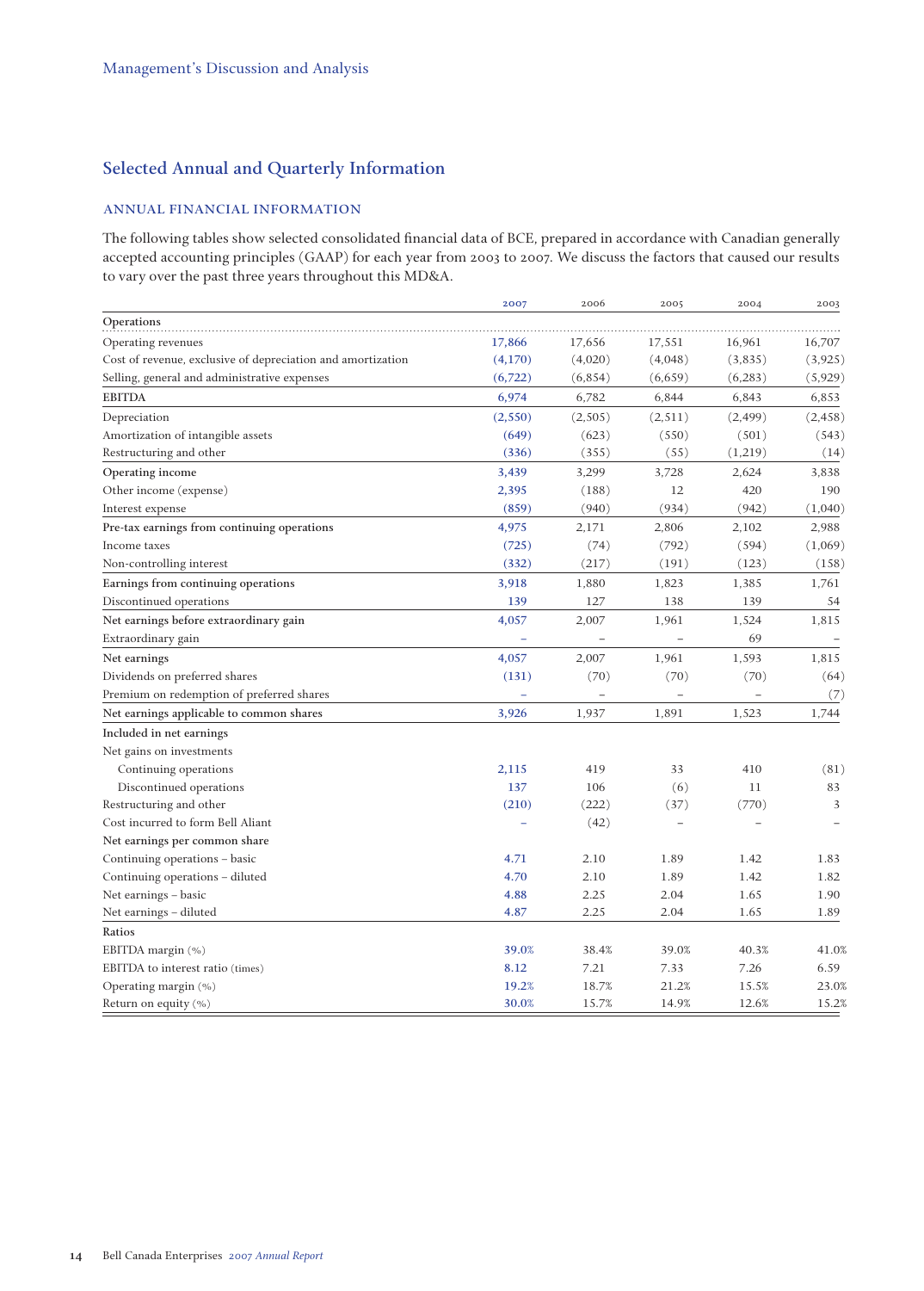|                                                         | 2007    | 2006    | 2005    | 2004           | 2003     |
|---------------------------------------------------------|---------|---------|---------|----------------|----------|
| <b>Balance Sheet</b>                                    |         |         |         |                |          |
| Total assets                                            | 37,797  | 37,171  | 40,567  | 39,055         | 39,756   |
| Long-term debt (including current portion)              | 11,084  | 12,731  | 12,853  | 12,234         | 13,503   |
| Net debt                                                | 8,680   | 12,198  | 12,600  | 12,103         | 13,027   |
| Total capitalization                                    | 27,015  | 27,745  | 30,219  | 29,035         | 29,988   |
| Preferred shares                                        | 2,770   | 1,670   | 1,670   | 1,670          | 1,670    |
| Common shareholders' equity                             | 14,462  | 11,697  | 13,051  | 12,354         | 11,895   |
| Ratios                                                  |         |         |         |                |          |
| Net debt to total capitalization (%)                    | 32.1%   | 44.0%   | 41.7%   | 41.7%          | 43.4%    |
| Net debt to EBITDA (times)                              | 1.24    | 1.80    | 1.84    | 1.77           | 1.90     |
| Total debt to total assets (times)                      | 0.30    | 0.34    | 0.32    | 0.32           | 0.34     |
| Long-term debt to equity (times)                        | 0.64    | 0.95    | 0.87    | 0.87           | 1.00     |
| Cash flows                                              |         |         |         |                |          |
| Cash flows from operating activities                    | 5,704   | 5,366   | 5,319   | 5,252          | 5,701    |
| Cash flows used in investing activities                 | (69)    | (3,701) | (3,762) | (3,551)        | (2,797)  |
| Capital expenditures                                    | (3,151) | (3,133) | (3,357) | (3,272)        | (3,052)  |
| Business acquisitions                                   | (163)   | (71)    | (228)   | (1,118)        | (54)     |
| Business dispositions                                   | 3,123   |         |         | $\overline{2}$ | 10       |
| <b>Bell Aliant</b>                                      | (7)     | (255)   |         |                |          |
| Other investing activities                              | 13      | (2)     | 39      | 183            | 167      |
| Cash flows used in financing activities                 | (3,914) | (3,639) | (1,613) | (2,571)        | (2,704)  |
| Repurchase of common shares                             | (227)   | (1,241) |         |                |          |
| Net issuance of equity instruments                      | 153     | 29      | 25      | 32             | 172      |
| Net repayment of debt instruments                       | (1,766) | (432)   | (47)    | (1,140)        | (1, 541) |
| Financing activities of subsidiaries with third parties | (333)   | (292)   | (77)    | (17)           | (29)     |
| Cash dividends paid on common shares                    | (1,147) | (1,169) | (1,195) | (1,108)        | (1,029)  |
| Cash dividends paid on preferred shares                 | (124)   | (84)    | (86)    | (85)           | (61)     |
| Cash dividends/distributions paid by subsidiaries to    |         |         |         |                |          |
| non-controlling interest                                | (404)   | (293)   | (169)   | (179)          | (172)    |
| Cash provided by discontinued operations                | 356     | 2,110   | 121     | 528            | 216      |
| Ratios                                                  |         |         |         |                |          |
| Free cash flow                                          | 891     | 685     | 551     | 791            | 1,554    |
| Capital intensity (%)                                   | 17.6%   | 17.7%   | 19.1%   | 19.3%          | 18.3%    |
| <b>Share Information</b>                                |         |         |         |                |          |
| Average number of common shares (millions)              | 804.8   | 861.4   | 926.8   | 924.6          | 920.3    |
| Common shares outstanding at end of year (millions)     | 805.3   | 807.6   | 927.3   | 925.9          | 924.0    |
| Market capitalization                                   | 31,930  | 25,359  | 25,844  | 26,777         | 26,704   |
| Dividends declared per common share (dollars)           | 1.46    | 1.32    | 1.32    | 1.20           | 1.20     |
| Book value per share (dollars)                          | 17.96   | 14.48   | 14.07   | 13.34          | 12.87    |
| Total dividends declared on common shares               | (1,172) | (1,132) | (1,222) | (1,110)        | (1,105)  |
| Total dividends declared on preferred shares            | (131)   | (70)    | (70)    | (70)           | (64)     |
| Market price per common share (dollars)                 |         |         |         |                |          |
| High                                                    | 41.74   | 32.92   | 32.95   | 30.00          | 32.35    |
| Low                                                     | 29.13   | 25.56   | 26.60   | 25.75          | 26.60    |
| Close                                                   | 39.65   | 31.40   | 27.87   | 28.92          | 28.90    |
| Ratios                                                  |         |         |         |                |          |
| Common dividend yield (%)                               | 3.6%    | 4.6%    | 4.6%    | 4.1%           | 3.9%     |
| Common dividend payout ratio (%)                        | 29.2%   | 60.4%   | 63.2%   | 72.8%          | 59.0%    |
| Price to earnings ratio (times)                         | 8.13    | 13.96   | 13.66   | 17.53          | 15.21    |
| Price to book ratio (times)                             | 2.21    | 2.17    | 1.98    | 2.17           | 2.25     |
| Price to cash flow ratio (times)                        | 12.51   | 12.12   | 13.15   | 13.51          | 10.03    |
| Other data                                              |         |         |         |                |          |
| Number of employees (thousands) <sup>(1)</sup>          | 54      | 54      | 56      | 51             | 54       |
|                                                         |         |         |         |                |          |

*(1) The number of employees for 2004 excludes virtually all employees who left under the voluntary departure program of 2004.*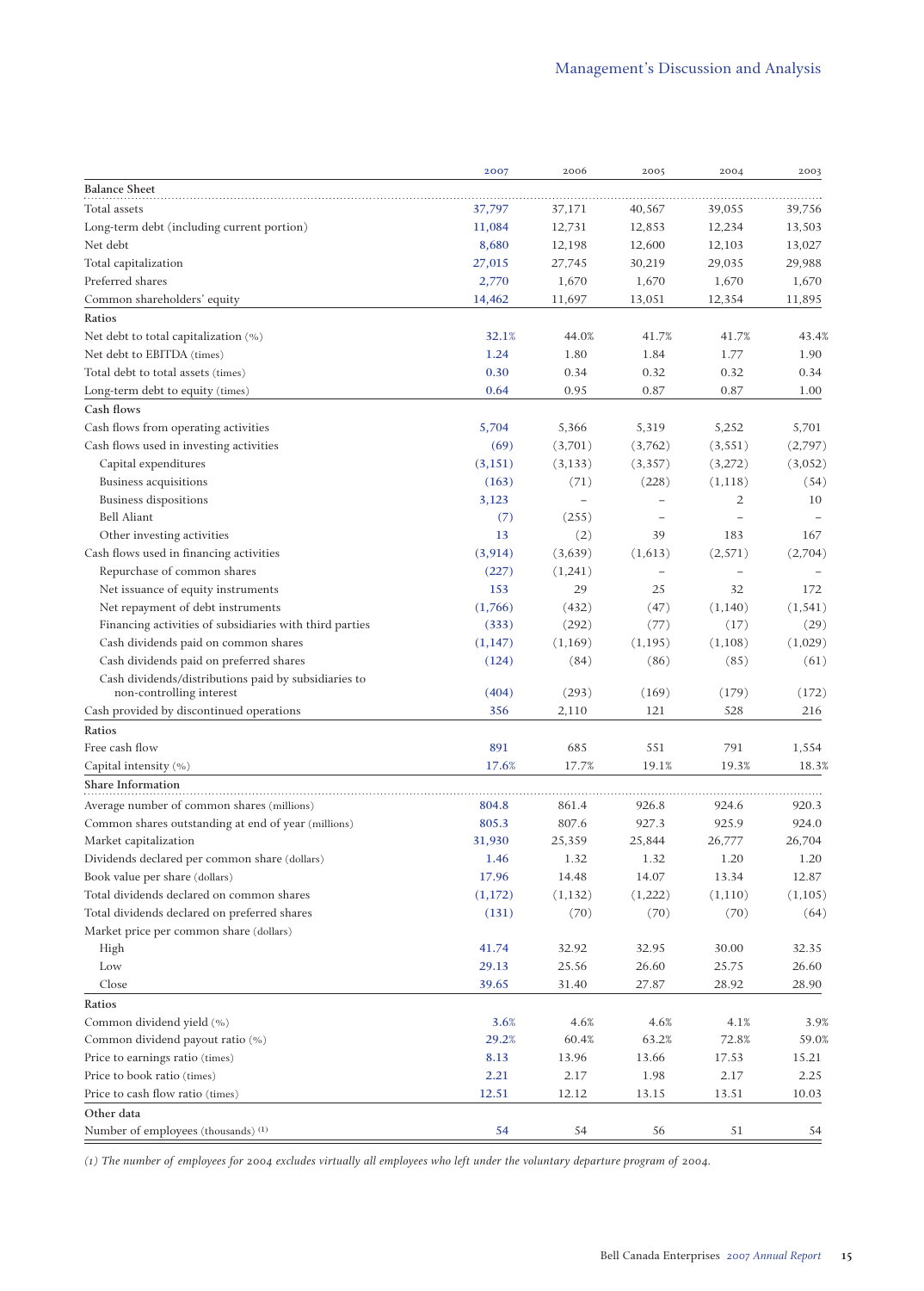# quarterly financial information

The following table shows selected consolidated financial data by quarter for 2007 and 2006. This quarterly information is unaudited but has been prepared on the same basis as the annual consolidated financial statements. We discuss the factors that caused our results to vary over the past eight quarters throughout this MD&A.

|                                          |                | 2007                     |                |       | 2006                     |       |       |       |
|------------------------------------------|----------------|--------------------------|----------------|-------|--------------------------|-------|-------|-------|
|                                          | Q <sub>4</sub> | Q <sub>3</sub>           | Q <sub>2</sub> | $Q_1$ | $Q_4$                    | $Q_3$ | Q2    | Q1    |
| Operating revenues                       | 4,549          | 4,494                    | 4,438          | 4,385 | 4,532                    | 4,407 | 4,374 | 4,343 |
| <b>EBITDA</b>                            | 1,668          | 1,789                    | 1,777          | 1,740 | 1,639                    | 1,712 | 1,733 | 1,698 |
| Depreciation                             | (618)          | (649)                    | (651)          | (632) | (641)                    | (626) | (629) | (609) |
| Amortization of intangible assets        | (173)          | (165)                    | (156)          | (155) | (155)                    | (161) | (160) | (147) |
| Restructuring and other                  | (150)          | (78)                     | (72)           | (36)  | (91)                     | (126) | (50)  | (88)  |
| Operating income                         | 727            | 897                      | 898            | 917   | 752                      | 799   | 894   | 854   |
| Earnings from continuing operations      | 2,388          | 442                      | 562            | 526   | 714                      | 322   | 441   | 403   |
| Discontinued operations                  | ÷              | (2)                      | 138            | 3     | 3                        | (20)  | 53    | 91    |
| Net earnings                             | 2,388          | 440                      | 700            | 529   | 717                      | 302   | 494   | 494   |
| Net earnings applicable to common shares | 2,354          | 406                      | 667            | 499   | 699                      | 285   | 476   | 477   |
| Included in net earnings                 |                |                          |                |       |                          |       |       |       |
| Net gains on investments                 |                |                          |                |       |                          |       |       |       |
| Continuing operations                    | 1,873          | 7                        | 132            | 103   | 410                      | 8     |       | 1     |
| Discontinued operations                  | -              | $\overline{\phantom{0}}$ | 136            | 1     | $\overline{2}$           | (11)  | 35    | 80    |
| Restructuring and other                  | (96)           | (43)                     | (46)           | (25)  | (66)                     | (71)  | (27)  | (58)  |
| Costs incurred to form Bell Aliant       |                |                          |                |       | $\overline{\phantom{0}}$ | (28)  | (14)  |       |
| Net earnings per common share            |                |                          |                |       |                          |       |       |       |
| Continuing operations - basic            | 2.93           | 0.51                     | 0.65           | 0.62  | 0.83                     | 0.38  | 0.47  | 0.42  |
| Continuing operations - diluted          | 2.92           | 0.51                     | 0.65           | 0.62  | 0.83                     | 0.38  | 0.47  | 0.42  |
| Net earnings - basic                     | 2.93           | 0.50                     | 0.83           | 0.62  | 0.84                     | 0.36  | 0.53  | 0.52  |
| Net earnings - diluted                   | 2.92           | 0.50                     | 0.83           | 0.62  | 0.84                     | 0.36  | 0.53  | 0.52  |
| Average number of common shares          |                |                          |                |       |                          |       |       |       |
| outstanding - basic (millions)           | 805.2          | 804.9                    | 803.2          | 806.0 | 811.6                    | 818.8 | 896.4 | 920.5 |

# Fourth Quarter Highlights

BCE's operating revenue was \$4,549 million in the fourth quarter of 2007, or 0.4% higher compared to the same period in 2006.

Operating revenues at Bell increased 1.7% to \$3,815 million in the fourth quarter of 2007 compared to the same period in 2006 as increases in revenue from wireless, video and data more than offset declines in local and access and long distance revenues.

Bell's higher revenue, increased productivity savings and success in our Enterprise unit all contributed significantly to our overall improvement in EBITDA.

Restructuring and other of \$150 million in the fourth quarter of 2007 increased by \$59 million from \$91 million for the same period in 2006. The \$59 million increase included:

• an increase of \$36 million related to workforce reduction initiatives, and charges for relocating employees and closing real estate facilities that are no longer needed because of the reduction in the workforce between 2004 to 2007

• an increase in other charges of \$23 million related primarily to transaction costs associated with our review of the strategic alternatives, employee retention costs and a charge of \$37 million for uneconomic broadband expansion approved by the CRTC.

Earnings from continuing operations of \$2,388 million in the fourth quarter of 2007 includes the gain on sale of \$1,893 million, net of taxes of \$407 million, in conjunction with the sale of Telesat.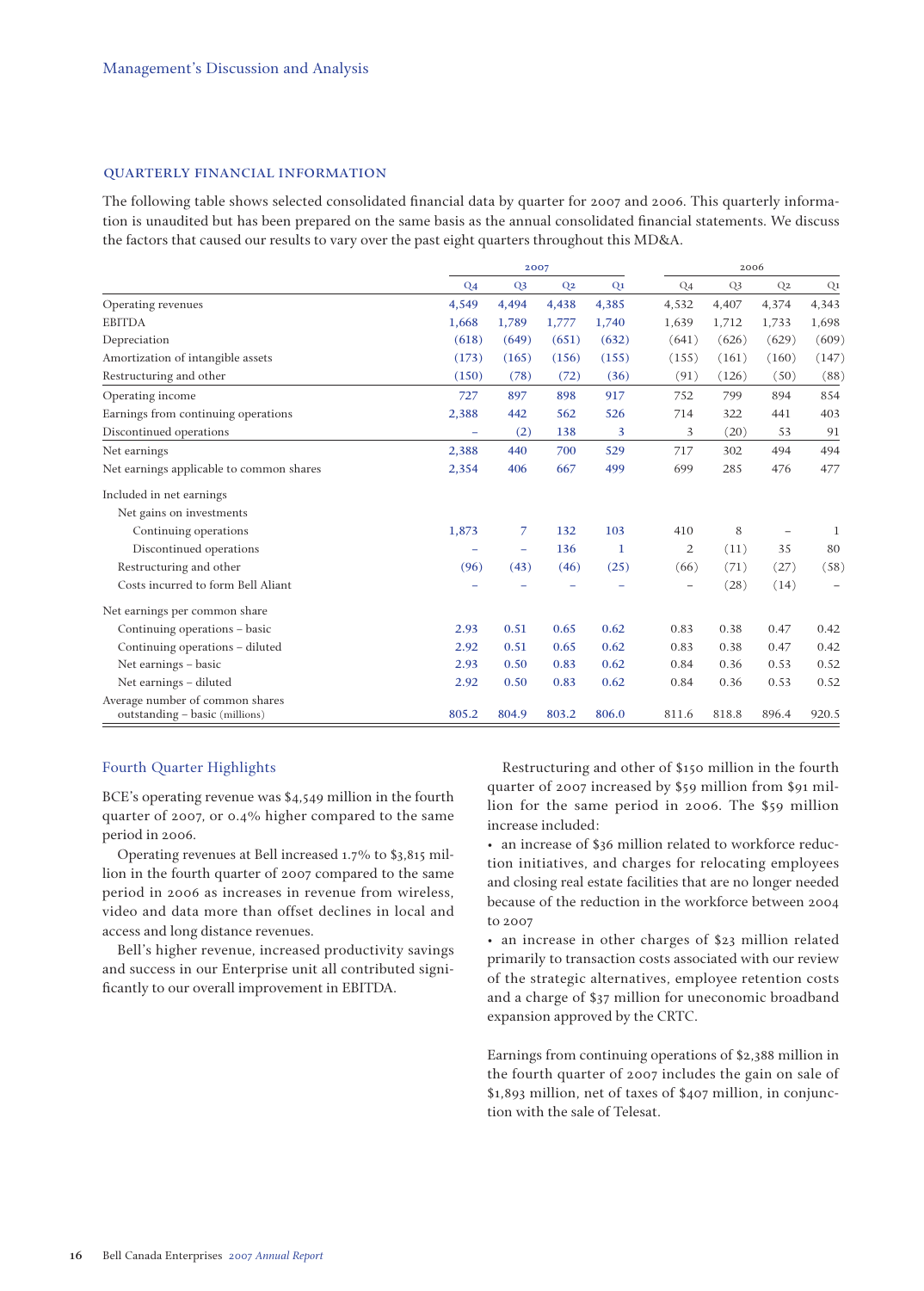# **Financial Results Analysis**

*This section provides detailed information and analysis about our performance in 2007 compared with 2006 and 2006 compared with 2005. It focuses on our consolidated operating results and provides financial information for each of our operating segments.*

# consolidated analysis

|                                                             |         |          | % CHANGE |               |               |
|-------------------------------------------------------------|---------|----------|----------|---------------|---------------|
|                                                             | 2007    | 2006     | 2005     | 2007 vs. 2006 | 2006 vs. 2005 |
| <b>Operating revenues</b>                                   | 17,866  | 17,656   | 17,551   | 1.2%          | 0.6%          |
| Cost of revenue, exclusive of depreciation and amortization | (4,170) | (4,020)  | (3,933)  | (3.7%)        | (2.2%)        |
| Selling, general and administrative expenses                | (6,722) | (6, 854) | (6,774)  | 1.9%          | (1.2%)        |
| <b>EBITDA</b>                                               | 6,974   | 6,782    | 6,844    | 2.8%          | $(0.9\%)$     |
| Depreciation                                                | (2,550) | (2,505)  | (2,511)  | (1.8%)        | 0.2%          |
| Amortization of intangible assets                           | (649)   | (623)    | (550)    | (4.2%)        | (13.3%)       |
| Restructuring and other                                     | (336)   | (355)    | (55)     | 5.4%          | n.m.          |
| Operating income                                            | 3,439   | 3,299    | 3,728    | 4.2%          | (11.5%)       |
| Other income (expense)                                      | 2,395   | (188)    | 12       | n.m.          | n.m.          |
| Interest expense                                            | (859)   | (940)    | (934)    | 8.6%          | $(0.6\%)$     |
| Pre-tax earnings from continuing operations                 | 4,975   | 2,171    | 2,806    | n.m.          | (22.6%)       |
| Income taxes                                                | (725)   | (74)     | (792)    | n.m.          | 90.7%         |
| Non-controlling interest                                    | (332)   | (217)    | (191)    | $(53.0\%)$    | (13.6%)       |
| Earnings from continuing operations                         | 3,918   | 1,880    | 1,823    | n.m.          | 3.1%          |
| Discontinued operations                                     | 139     | 127      | 138      | 9.4%          | $(8.0\%)$     |
| Net earnings                                                | 4,057   | 2,007    | 1,961    | n.m.          | 2.3%          |
| Dividends on preferred shares                               | (131)   | (70)     | (70)     | (87.1%)       | 0.0%          |
| Net earnings applicable to common shares                    | 3,926   | 1,937    | 1,891    | n.m.          | 2.4%          |
| Earnings per share (EPS)                                    | 4.88    | 2.25     | 2.04     | n.m.          | 10.3%         |

*n.m.: not meaningful*

#### Operating Revenues

#### *2007 Compared to 2006*

Total operating revenues at BCE increased to \$17,866 million in 2007, or 1.2% over revenues of \$17,656 million in 2006. The year-over-year improvement was primarily the result of higher revenues at Bell and at Bell Aliant where growth in Internet and IT services more than offset declining revenues from local wireline and long distance services. This was partly offset by lower revenues at Telesat, reflecting the inclusion of only ten months of revenue in 2007 due to its sale, compared with a full twelve months in 2006.

Revenues at Bell improved 1.4% in 2007 to \$14,743 million from \$14,541 million last year. The year-over-year increase was fuelled by revenue growth at our Bell Wireless segment, offset partly by lower revenues at our Bell Wireline segment. Revenues at Bell Wireless grew 7.9% in 2007, due primarily to a significant improvement in ARPU and an increased number of subscribers.

The 1.0% decrease in Bell Wireline segment revenues this year was caused by further erosion of legacy voice and data revenues, resulting from ongoing residential

local line losses and continued business customer migration to IP-based services, as well as by continuing competitive pressures in our wholesale business. However, we continued to manage the pace of revenue erosion in our traditional wireline services through residential customer retention initiatives, strategic product pricing increases, and careful control over IP migration. Continued solid growth in video, Internet, and IP broadband connectivity revenues in 2007 also moderated the year-over-year decrease in Bell Wireline revenues.

Revenues from our growth services portfolio, comprised of wireless, video, high-speed Internet, and other next-generation services such as ICT solutions, grew by 7.8% this year and accounted for 59% of Bell's revenues at the end of 2007, compared with 55% at the end of 2006.

See *Segmented Analysis* for a discussion of operating revenues on a segmented basis.

#### *2006 Compared to 2005*

Total operating revenues at BCE increased to \$17,656 million in 2006, 0.6% higher than 2005, reflecting higher revenues across all segments.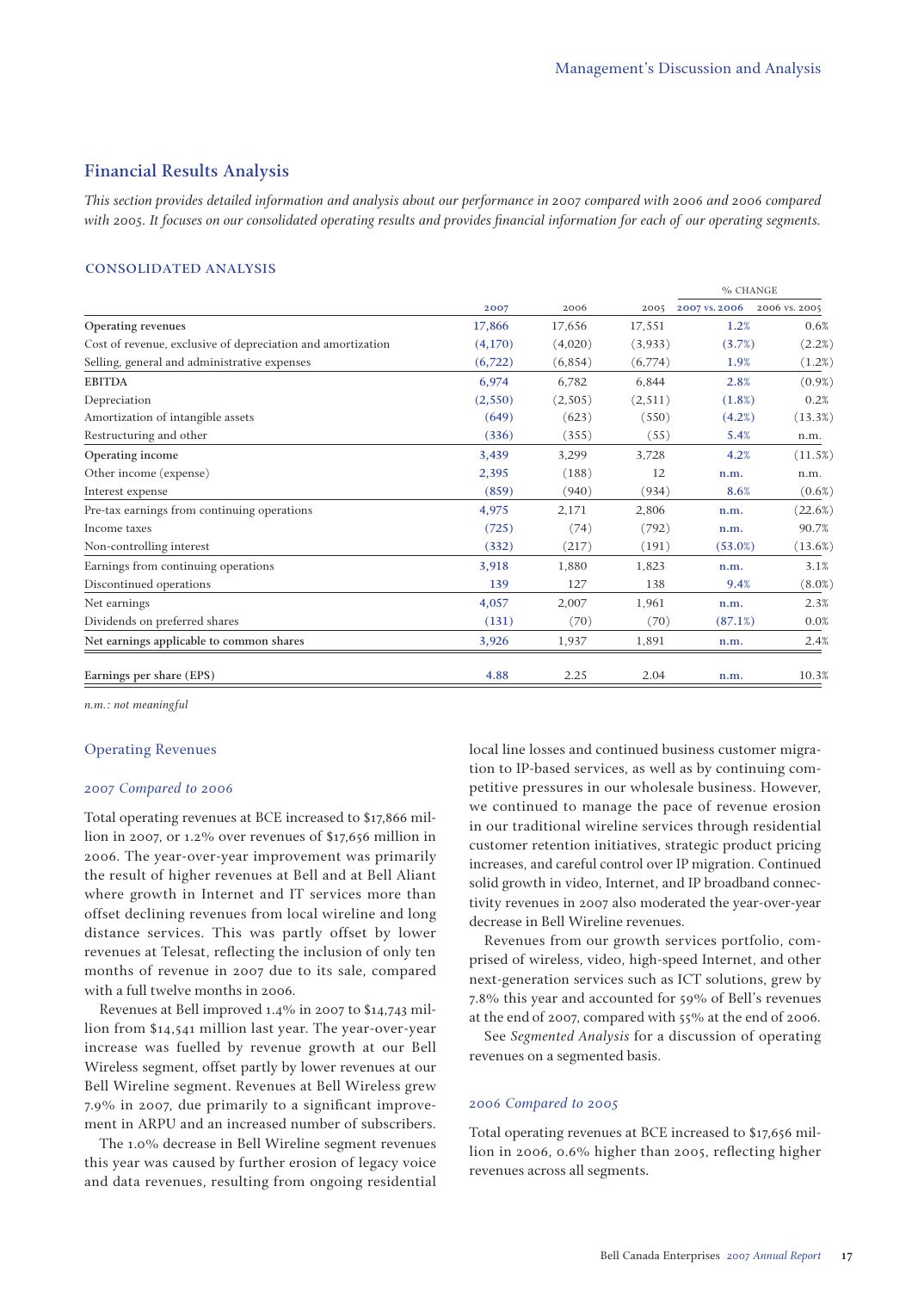Revenues at Bell improved 0.5%, year over year, to \$14,541 million. This was driven primarily by increased revenues at Bell Wireless, offset by lower revenues within our Bell Wireline segment. Bell Wireless revenue growth of 11.6% was fuelled by higher ARPU and an increased number of wireless customers, while the 2.9% decrease in Bell Wireline revenues was caused by the continued erosion of legacy services revenue due to residential local line losses and business customer migration to IP, competitive pricing pressures in our business and wholesale market segments, and the impact of various regulatory decisions. In addition, our results for 2005 included revenues from a number of non-recurring sales which negatively affected revenue growth in 2006. These items included the sale of customer contracts in our Enterprise unit related to legacy point-of-sale systems, fibre and access capacity sales in our Wholesale unit, the sale of U.S. conferencing solutions contracts in our SMB unit, the early termination of a cross-border facilities contract and the recognition of deferred revenues related to unused prepaid minutes. Higher revenues in our video and Internet units, as well as solid ICT growth in our Enterprise and SMB units moderated the yearover-year decrease in Bell wireline revenues.

Revenues from growth services, which grew by 10.2% in 2006, accounted for 55% of total revenues at the end of the year compared with 52% at the end of 2005.

Revenues at Bell Aliant also improved in 2006, due primarily to higher revenues from increased sales of Internet, data and IT services, which more than offset revenue declines from Bell Aliant's legacy services.

See *Segmented Analysis* for a discussion of operating revenues on a segmented basis.

#### Operating Expenses

#### *2007 Compared to 2006*

Total operating expenses at BCE increased 0.2% in 2007 to \$10,892 million from \$10,874 million in 2006. The marginal year-over-year increase reflected higher cost of revenue, offset largely by reduced selling, general and administrative expenses.

Cost of revenue was up 3.7% in 2007 to \$4,170 million, compared with \$4,020 million last year. The year-overyear increase was driven by:

• higher overall revenues at Bell and Bell Aliant

• higher wireless network operating expenses, due primarily to higher roaming volumes combined with increased minutes of airtime usage and increased transmission expenses to support a larger subscriber base, a greater number of cell sites, third-party data content providers and improved network quality and coverage

• higher product cost of sales consistent with increased wireless and high-speed Internet gross subscriber activations, increased wireless customer retention activity, increased business equipment sales in our Bell West unit and increased product sales at Bell Aliant.

These cost pressures were moderated by the positive impact of:

• decreased payments to other carriers, reflecting both lower rates and volume of minutes

• a favourable judicial decision with respect to CRTC video broadcast licence fees

• lower network termination costs from reduced southbound call traffic to the United States

• other cost containment and productivity initiatives.

Selling, general and administrative expenses include salaries, wages and benefits not directly attributable to a service or product, net benefit plans cost, bad debt charges, taxes other than income, marketing, advertising and sales commission costs, customer billing, call centre and IT costs, professional service fees, and rent. Selling, general and administrative expenses decreased 1.9% in 2007 to \$6,722 million from \$6,854 million in 2006. The year-over-year decline resulted primarily from:

• lower marketing and sales expenses, reflecting reduced handset subsidies at Bell Mobility and decreased advertising costs

• lower labour costs at Bell driven by decreased use of consultants

• decreased real estate costs driven by workforce reduction initiatives and lower rents

• lower net benefit plans cost, due mainly to a higher return on plan assets and the phase-out in 2006 of other post-employment benefits for future retirees.

These lower costs were partly offset by a number of cost increases during the year, including higher call centre outsourcing costs to handle greater call volumes and improve customer service, increased customer retention costs stemming from a higher number of handset upgrades in our wireless unit and greater customer winback activity in our Wireline segment, and higher bad debt expense from an increased focus on accounts receivable management. Higher total labour costs at Bell Aliant, increased IT service contract labour and greater outsourcing activity further offset the overall improvement in selling, general and administrative expenses in 2007.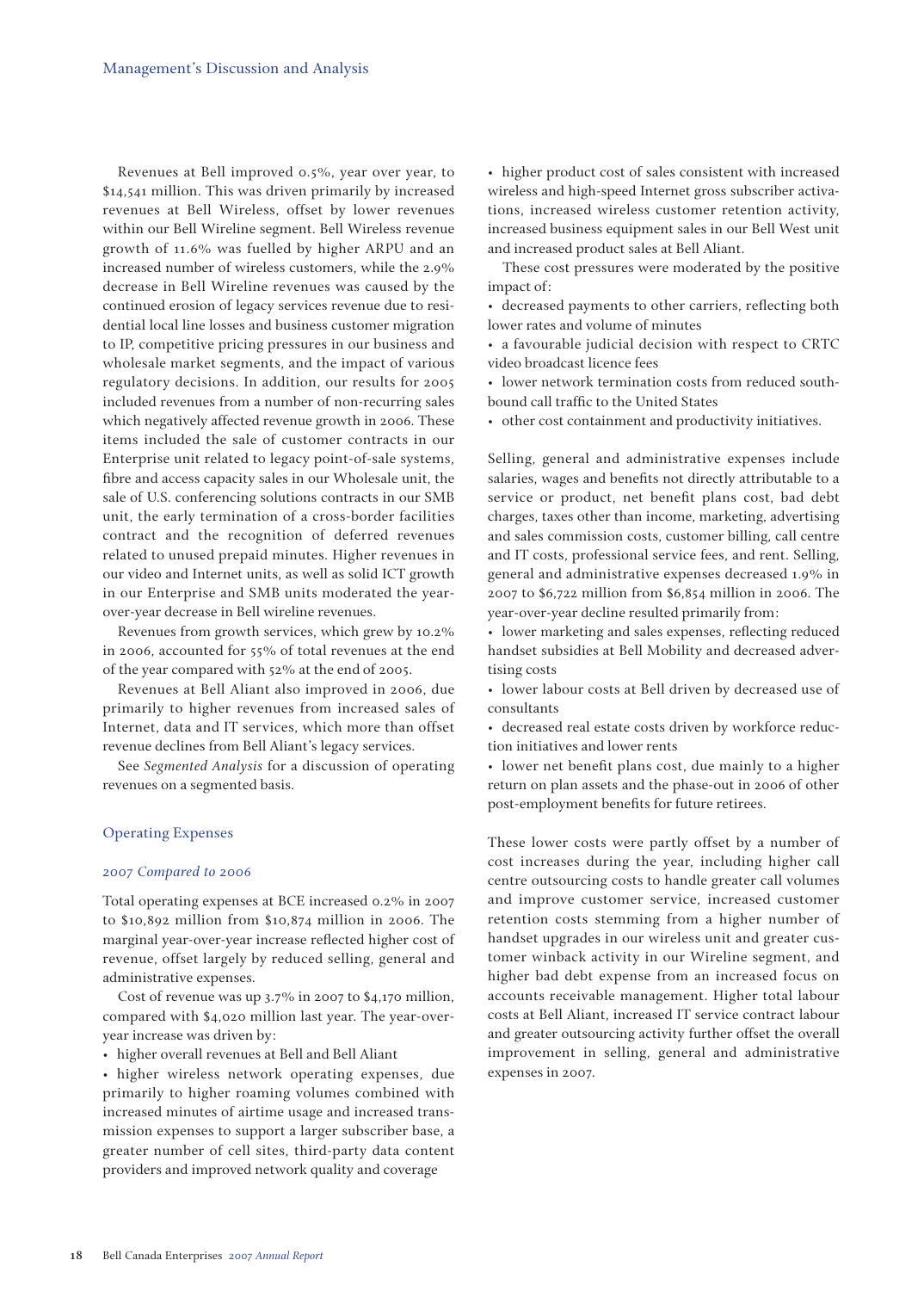# *2006 Compared to 2005*

Operating expenses were \$10,874 million in 2006, compared with \$10,707 million in 2005, representing a 1.6% year-over-year increase. Higher selling, general and administrative expenses were partly offset by lower cost of revenue.

Cost of revenue declined 0.7% in 2006 to \$4,020 million from \$4,048 million in 2005. The year-over-year improvement can be attributed to:

• decreased payments to other carriers as a result of reduced traffic and lower rates

• the non-recurrence of costs associated with restoring service levels in 2005 following resolution of a labour dispute with technicians in Ontario

• costs associated with one-time sales in our Enterprise and Wholesale units in 2005 related to customer contracts for legacy point-of-sales systems, the early termination of a cross-border facilities contract, and fibre and access capacity sales, which did not recur in 2006

• the impact of cost savings initiatives such as One Bill and reducing missed customer appointments for wireline installations and repairs.

These factors were largely offset by:

• higher wireless network costs resulting from increased network usage relating to both voice and data services, as well as increased roaming

• increased wireless equipment costs consistent with an increase in wireless devices sold from higher gross activations and handset upgrades

• increased volume of connection and service requests

• higher hardware costs, particularly at Bell ExpressVu

• higher cost of product sales, due to growth in product and IT fulfillment sales at Bell Aliant.

Selling, general and administrative expenses were \$6,854 million in 2006, compared with \$6,659 million in 2005. The 2.9% year-over-year increase was due mainly to higher wireless and video subscriber acquisition costs, higher wireless customer retention costs, increased IT expenses, higher advertising costs, and increased net benefit plans cost. Lower labour costs, resulting mainly from employee workforce reductions and increased outsourcing of call centre functions, as well as lower real estate expenses partly offset higher selling, general and administrative expenses in 2006.

#### Operating Income

#### *2007 Compared to 2006*

Operating income in 2007 at BCE was \$3,439 million compared with \$3,299 million in 2006, representing an increase of 4.2% year over year. Similarly, Bell's operating income improved 4.7% this year to \$2,609 million from

\$2,492 million in 2006. The year-over-year increases were due mainly to higher operating revenues from our Bell Wireless segment and from Bell Aliant, offset partly by higher operating expenses as described above, increased amortization expense, and higher restructuring and other charges related mainly to workforce reduction initiatives and costs associated with the Privatization. Ongoing productivity improvements also contributed to the improvement in operating income this year.

See *Segmented Analysis* for a discussion of operating income on a segmented basis.

#### *2006 Compared to 2005*

Operating income for BCE was \$3,299 million in 2006, down 11.5% from \$3,728 million in 2005. Similarly, Bell's operating income decreased 13.7% in 2006 to \$2,492 million from \$2,886 million in the previous year. The yearover-year decreases experienced in 2006 can be attributed in large part to restructuring and other charges associated with employee departures at Bell, the relocation of employees and closing of real estate facilities related to a reduced workforce, and transaction costs related to the formation of Bell Aliant. Higher operating expenses as explained above also contributed to lower operating income in 2006. This was partly offset by higher overall operating revenues and increased cost savings from various supply chain and process improvement initiatives.

See *Segmented Analysis* for a discussion of operating income on a segmented basis.

#### EBITDA

#### *2007 Compared to 2006*

EBITDA at BCE increased 2.8% in 2007 to \$6,974 million from \$6,782 million in 2006, reflecting improved performance at Bell. This was offset partly by lower EBITDA at Bell Aliant in 2007 where higher labour costs, higher expenses related to growth in IT sales, and increased net benefit plans cost due to a pension valuation allowance adjustment more than offset higher revenues, as well as by lower EBITDA at Telesat due to the recognition of only ten months of results in 2007 compared with a full twelve months in 2006 due to its sale on October 31, 2007. The combined impact of higher operating revenues and higher EBITDA in 2007 contributed to a 0.6 percentage point improvement in BCE's EBITDA margin, which increased to 39.0% this year from 38.4% in 2006.

Bell's EBITDA increased 4.1% in 2007 to \$5,496 million, compared with \$5,280 million in the previous year. This corresponds to an EBITDA margin of 37.3%, representing a 1.0 percentage point improvement over 2006. The year-over-year increase in EBITDA mainly reflected the growth in contribution from our Bell Wireless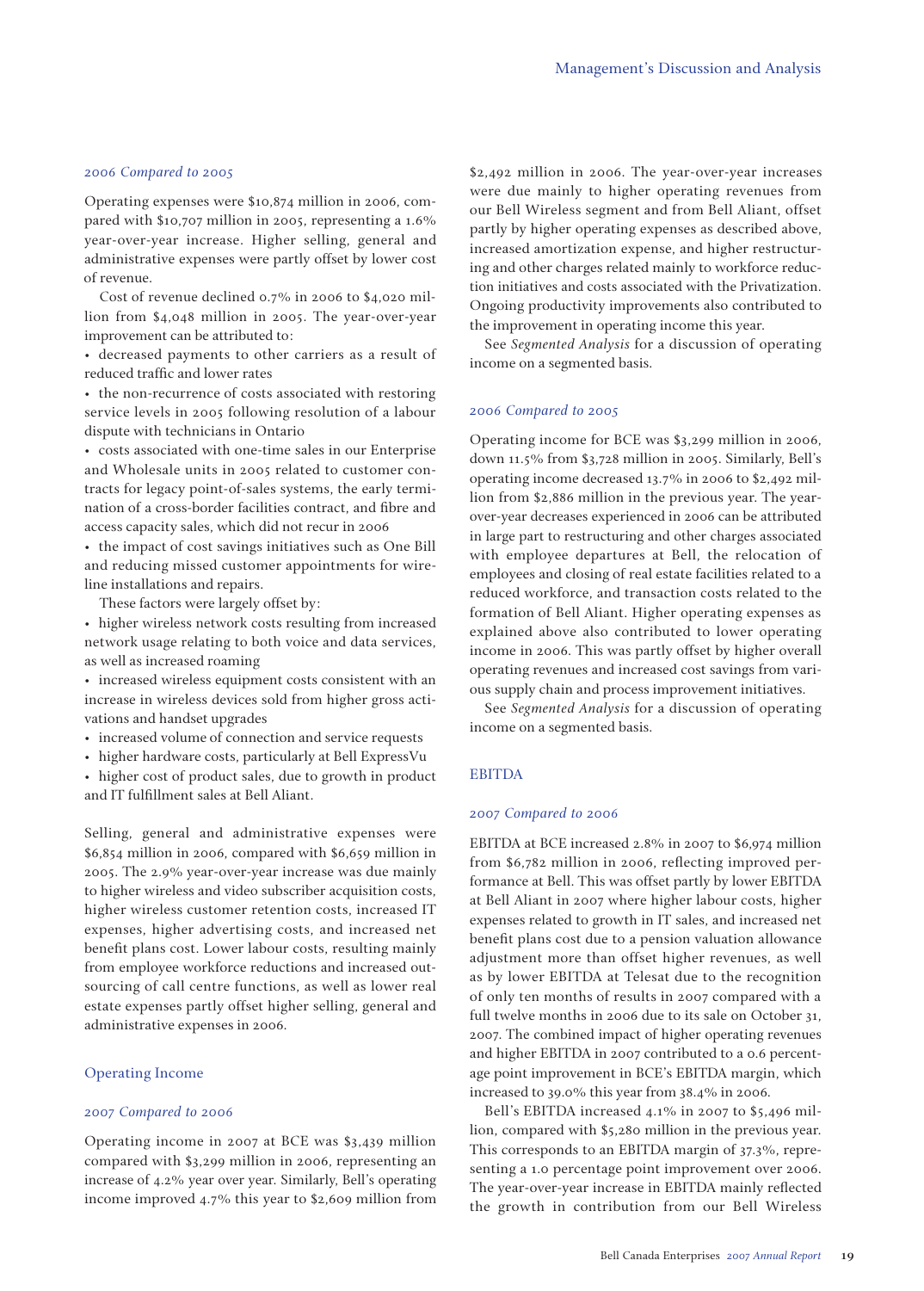segment, where higher revenues and lower marketing and sales expenses drove improved financial performance. Despite continued erosion of our high-margin legacy voice and data revenues and higher bad debt expense, EBITDA for our Bell Wireline segment increased slightly, year over year, due to lower labour costs, careful control over cost of revenue, and decreased sales and marketing expenses.

Lower net benefit plans cost also positively impacted BCE and Bell EBITDA in 2007, decreasing by 19.8% in 2007 to \$410 million from \$511 million in 2006. The reduction was due mainly to a plan amendment related to the phase-out over the next 10 years of other postemployment benefits for future retirees and an improvement in the market-related value of the pension plan assets mainly as a result of favourable actual market returns in the pension funds in 2007.

#### *2006 Compared to 2005*

EBITDA for BCE decreased 0.9% in 2006 to \$6,782 million from \$6,844 million in 2005, reflecting lower EBITDA at Bell, Bell Aliant and Telesat. Accordingly, BCE's EBITDA margin decreased to 38.4%, compared with 39.0% in 2005.

EBITDA at Bell was \$5,280 million, down 0.7% compared with \$5,319 million in 2005. This corresponded to a 0.5 percentage point reduction in EBITDA margins to 36.3% in 2006 from 36.8% in the prior year. The yearover-year decrease was largely the result of higher net benefit plans cost. The continued loss of legacy voice and data revenues due to increased cable telephony competition and the continued migration of business customers to IP-based services, as well as higher wireless customer acquisition and retention costs, also had a negative impact on Bell's EBITDA in 2006. These cost and margin pressures were partly offset by higher wireless revenues, reduced labour costs achieved through workforce reductions and other productivity initiatives such as the outsourcing of call centre functions, the resolution of residual service issues related to a labour dispute with our technicians in Ontario in 2005, and lower video and Internet subscriber acquisition costs.

EBITDA at Bell Aliant decreased, year over year, as higher IT revenues were offset by a consequent increase in associated expenses, as well as by higher labour costs.

The year-over-year decrease in EBITDA at Telesat was due primarily to special compensation costs related to executive management changes and non-recurring revenues generated in 2005 from the sale of network services.

Net benefit plans cost negatively impacted BCE and Bell EBITDA in 2006. Net benefit plans cost of \$511 million represented an increase of \$152 million, or 42%, compared with \$359 million in 2005. The increase was due mainly to a reduction in the discount rate from 6.2% in 2005 to an average of 5.4% in 2006, which increased the cost of our pension plan liabilities.

#### Depreciation and Amortization of Intangible Assets

*The amount of our depreciation and amortization of intangible assets in any year is affected by:*

• *how much we invested in new capital assets in previous years* 

• *how many assets we retired during the year* 

• *changes in accounting rules and estimates.*

Depreciation and amortization expense increased \$71 million, or 2.3%, in 2007 and \$67 million, or 2.2%, in 2006. Both were the result of an increase in our capital asset base from higher investment in the growth areas of the business, as well as capital spending that continues to be higher than asset retirements. In 2007, the increase was partly offset by the sale of Telesat on October 31, 2007 and a slight increase in the average life of capital assets.

# Restructuring and Other

*This category includes various income and expenses that are not directly related to the operating revenues generated during the year.*

#### *2007*

We recorded restructuring and other charges of \$336 million in 2007. These included:

• charges of \$42 million related to workforce reduction initiatives for the involuntary departure of approximately 650 employees

• charges of \$26 million related to a voluntary early retirement plan accepted by approximately 250 employees. The program is complete.

• charges of \$77 million for relocating employees and closing real estate facilities that are no longer needed because of the reduction in the workforce between 2004 to 2007. Included in this charge is \$16 million related to our plan to relocate employees to campus environments in Calgary, Toronto and Montreal, which will be complete by 2009.

• charges of \$27 million at Bell Aliant related mainly to workforce reduction costs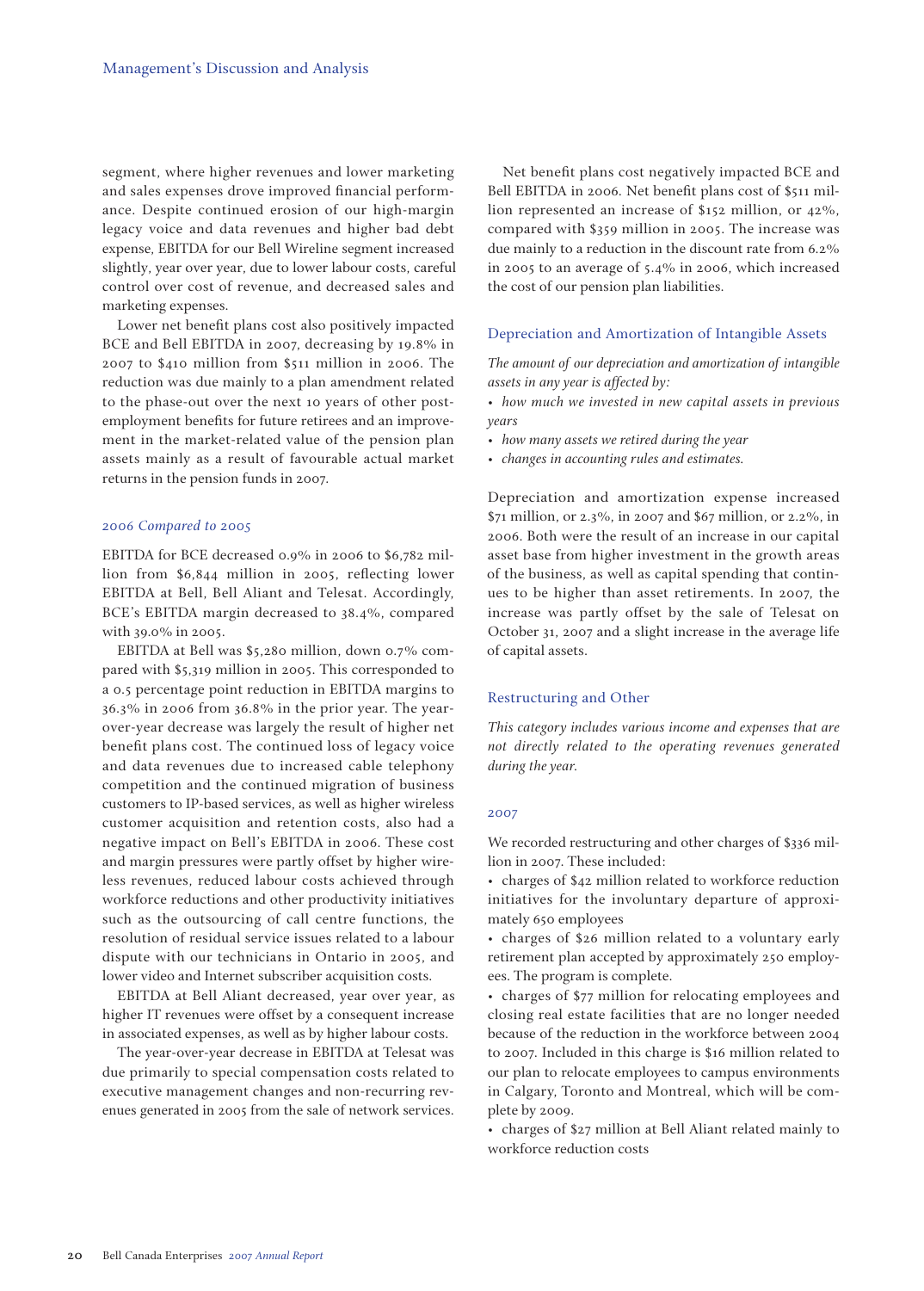• charges of \$164 million related primarily to transaction costs associated with our review of strategic alternatives, employee retention costs and a charge of \$37 million for uneconomic broadband expansion approved by the CRTC. The transaction costs were for financial advisory, professional and consulting fees. We expect to incur additional costs to complete the Privatization through to closing.

#### *2006*

We recorded restructuring and other charges of \$355 million in 2006. These included:

• charges of \$82 million related to workforce reduction initiatives for the involuntary departure of approximately 1,810 employees

• charges of \$72 million for relocating employees and closing real estate facilities that were no longer needed because of the reduction in the workforce

• charges of \$11 million at Bell Aliant related to workforce reduction costs

• other charges of \$190 million related primarily to transaction costs associated with the formation of Bell Aliant. These transactions costs consisted of financial advisory, professional and consulting fees.

## *2005*

We recorded restructuring and other charges of \$55 million in 2005. These included:

• charges of \$51 million related to workforce reduction initiatives for the involuntary departure of approximately 950 employees

• charges of \$49 million for relocating employees and closing real estate facilities that were no longer needed because of the reduction in the workforce resulting from the 2004 employee departure program.

These charges were partly offset by reversals of restructuring provisions of \$45 million relating to the 2004 employee departure program that were no longer necessary since actual payments were lower than estimated.

# Other Income (Expense)

*Other income (expense) includes income (expense) that we receive (incur) from activities that are not part of our main business operations, such as:* 

• *net gains on investments, including gains or losses when we dispose of, write down or reduce our ownership in investments*

- *foreign currency gains (losses)*
- *interest income on cash and cash equivalents*
- *other miscellaneous income or expense.*

#### *2007*

Other income of \$2,395 million in 2007 included a \$2,300 million gain on sale of Telesat, our satellite services subsidiary, on October 31, 2007 and a \$92 million dilution gain resulting from an issuance of units by Bell Aliant, in conjunction with its privatization of the Bell Nordiq Income Fund, in which we did not participate, partly offset by an increase in foreign exchange losses.

#### *2006*

Other expense of \$188 million in 2006 included a \$148 million charge for premium costs on early redemption of Bell Aliant debt, \$122 million of which was recorded as a result of the formation of Bell Aliant, and a \$36 million loss as a result of our decision to exit a line of business. This was partly offset by a \$9 million gain on the acquisition of Nortel Networks Corporation (Nortel) shares by the Bell Canada pension fund.

#### *2005*

Other income of \$12 million in 2005 included a \$39 million dilution gain related to our interest in TerreStar Networks Inc., a mobile satellite services company partly offset by a charge of \$33 million related to the tax loss monetization program between Bell Canada and Bell Canada International Inc. (BCI).

#### Interest Expense

Interest expense decreased \$81 million, or 8.6%, to \$859 million in 2007 as a result of both lower average debt balances and the refinancing of debt at lower rates.

Interest expense of \$940 million in 2006 increased by \$6 million, or 0.6%, compared to \$934 million in 2005. This was a result of higher average debt balances, partly offset by lower average interest expense from the refinancing of debt at lower rates.

#### Income Taxes

#### *2007 Compared to 2006*

Income taxes of \$725 million in 2007 increased by \$651 million compared to \$74 million in 2006. We recognized \$407 million of tax expense in 2007 related to the \$2,300 million gain on sale of Telesat. In 2006, we recognized a future tax asset of \$434 million in respect of approximately \$2,341 million of previously unrecognized capital loss carryforwards as a result of the pending sale of Telesat.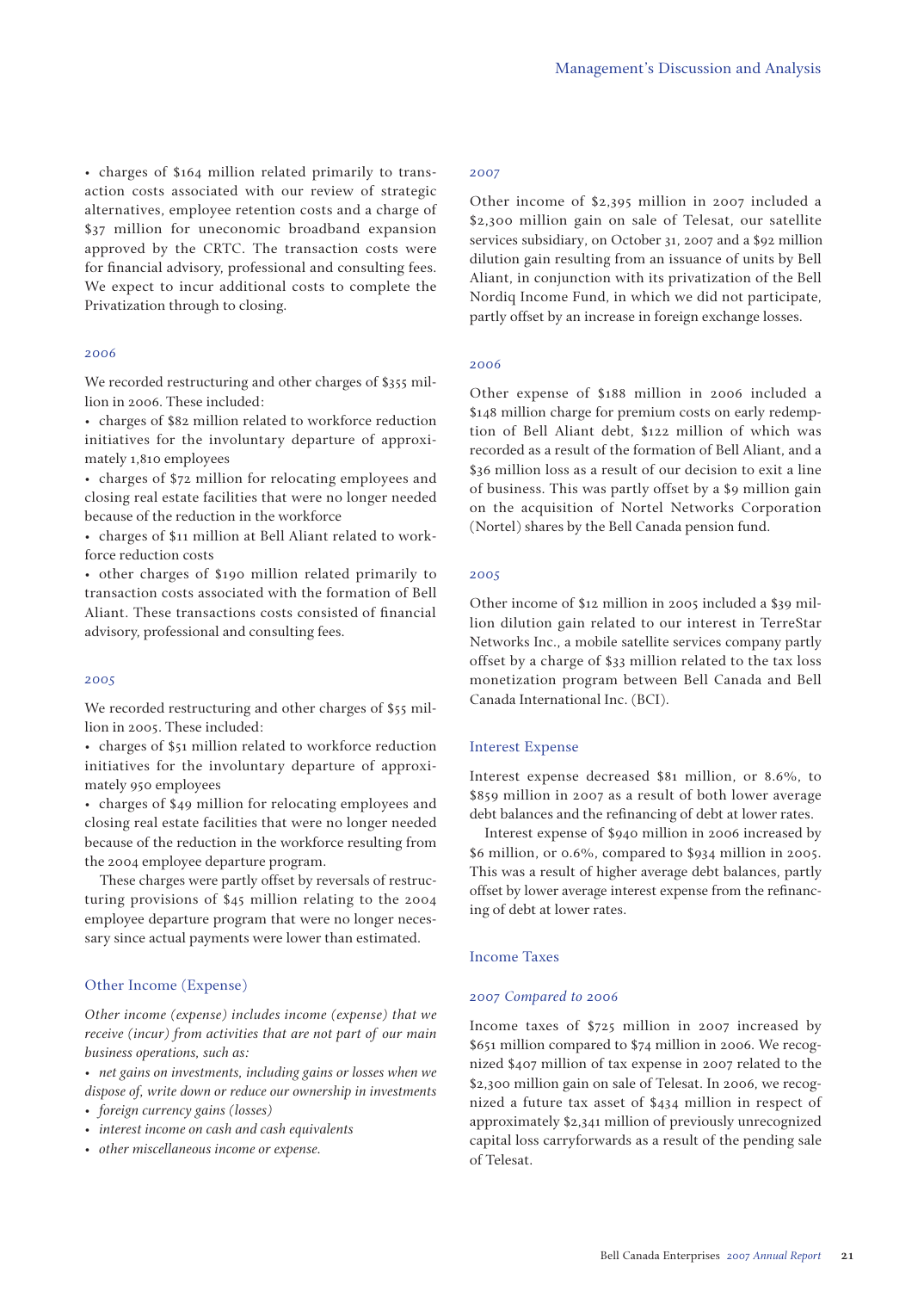The increase was partly offset by the non-taxable portion of Bell Aliant's income in the first half of 2007, the reduction in federal income tax rates applicable to future years and the settlements with tax authorities in 2007 of uncertain tax positions related to the sale of an investment in a prior year and other audit issues. In 2006, we realized tax savings from income tax adjustments resulting from the decrease in federal income tax rates, the elimination of the large corporation tax stemming from the 2006 federal budget and favourable audit settlements.

As a result, the effective tax rate increased to 14.6% in 2007 compared to 3.4% in 2006.

#### *2006 Compared to 2005*

Income taxes of \$74 million in 2006 decreased by \$718 million, or 91%, compared to \$792 million in 2005. This was due mainly to:

• the recognition of a future tax asset totalling \$434 million

• lower pre-tax earnings

• the impact of the non-taxable portion of Bell Aliant's income.

This decrease was partly offset by \$99 million of tax savings in 2005 resulting from the tax loss monetization program between Bell Canada and BCI.

As a result, the effective tax rate decreased to 3.4% in 2006 compared to 28.2% in 2005.

#### Non-Controlling Interest

*The non-controlling interest in the statement of operations reflects the percentage ownership of a subsidiary owned by others multiplied by the amount of the subsidiary's aftertax earnings.*

#### *2007 Compared to 2006*

Non-controlling interest of \$332 million in 2007 increased \$115 million or 53% compared to \$217 million in 2006. The increase reflects Bell Aliant's higher net earnings in 2007, the debt redemption and transaction costs incurred by Bell Aliant in 2006 and our decreased ownership interest upon the formation of Bell Aliant in the third quarter of 2006. The increase was partly offset by the decrease in dividends paid to non-controlling interest as a result of the exchange of the Bell Canada preferred shares for a corresponding series of First Preferred Shares of BCE Inc.

#### *2006 Compared to 2005*

Non-controlling interest of \$217 million in 2006 increased by \$26 million, or 13.6%, compared to \$191 million in 2005. This was mainly due to our decreased ownership interest upon the formation of Bell Aliant, partly offset by the non-controlling interest in the premium costs incurred by Bell Aliant on the early redemption of long-term debt and by transaction costs associated with Bell Aliant.

#### Discontinued Operations

# *2007*

The net gain from discontinued operations of \$139 million in 2007 relates mainly to Bell Aliant's gain on sale of its directory business, Aliant Directory Services (ADS), of \$110 million in 2007.

#### *2006*

On August 30, 2006, we reduced our interest in CTVglobemedia Inc. (CTVglobemedia) to 20% from 68.5%. In September 2006, CTVglobemedia completed its takeover bid for CHUM Limited. As a result of the transaction, our interest in CTVglobemedia was reduced to 15%. Our remaining investment in CTVglobemedia is accounted for using the cost method and is presented as a discontinued operation.

The net gain from discontinued operations of \$127 million in 2006 represents the gain on disposition of CGI Group Inc. (CGI) of \$79 million, a gain of \$52 million realized on the return of capital from BCI, a \$7 million gain on acquisition of our remaining CGI shares by the Bell Canada pension fund, and operating income at CTVglobemedia, partly offset by a write-down of \$17 million on our remaining investment in CGI.

#### *2005*

The net gain from discontinued operations of \$138 million in 2005 relates mainly to our share of both CGI and CTVglobemedia's operating income.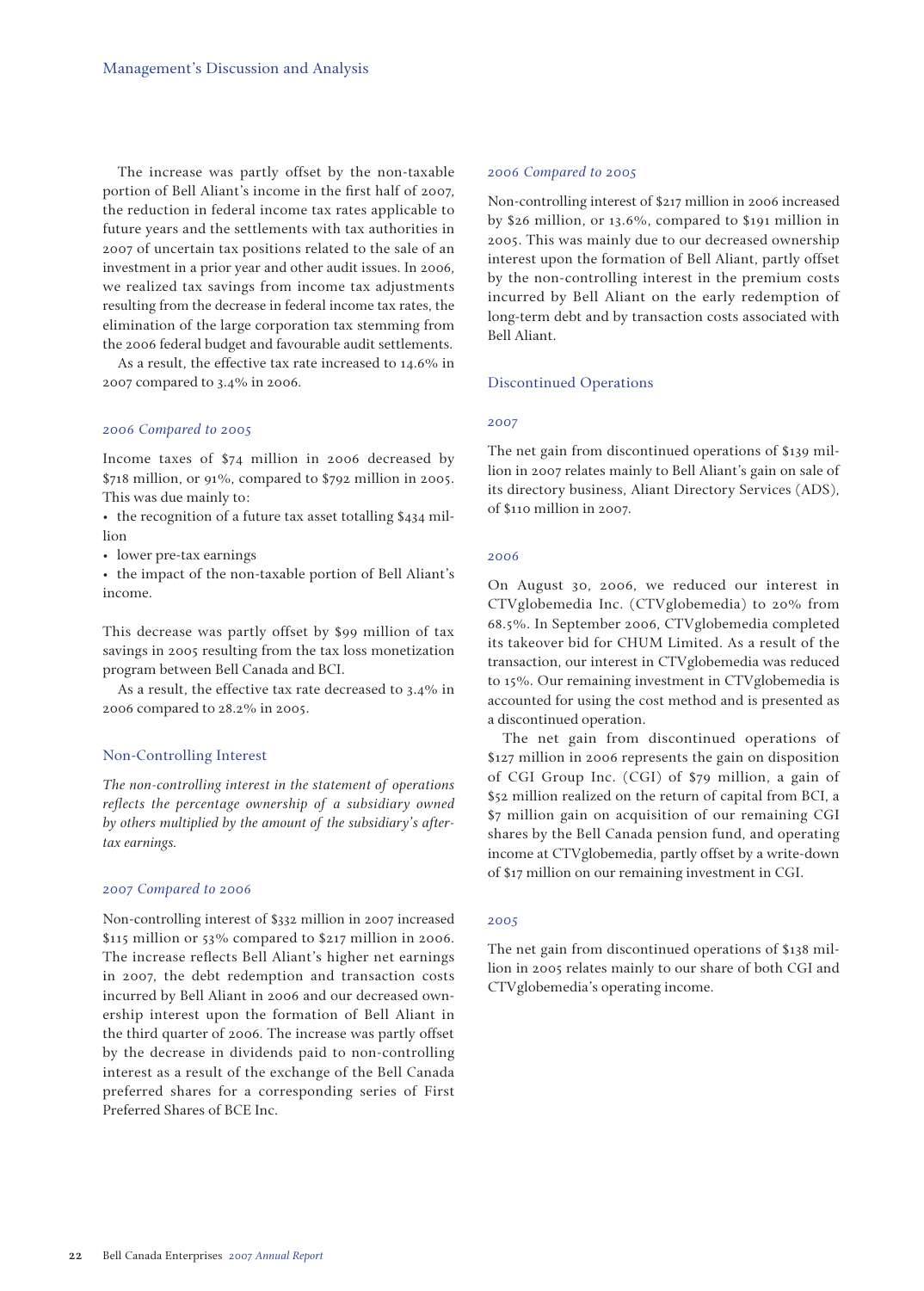# Dividends on Preferred Shares

Dividends on preferred shares of \$131 million in 2007 increased by \$61 million, or 87%, compared to \$70 million in 2006. This increase resulted from the new series of preferred shares created further to the Bell Canada plan of arrangement whereby all of the issued and outstanding series of preferred shares of Bell Canada, the dividends on which were previously classified as non-controlling interest at BCE, were exchanged for a corresponding series of First Preferred Shares of BCE Inc. The Bell Canada plan of arrangement was effective on January 31, 2007.

# Net Earnings and EPS

#### *2007 Compared to 2006*

Net earnings applicable to common shares for 2007 were \$3,926 million, or \$4.88 per common share, which represents an increase over 2006 net earnings of \$1,937 million, or \$2.25 per common share. Included in 2007 net earnings was a charge of \$210 million for restructuring and other and net gains on investments of \$2,252 million. Net gains on investments included:

• a net gain on disposition of \$1,893 million on the sale of Telesat

• the reversal of a tax liability due to the settlement of an uncertain tax position in connection with the sale of an investment in a prior year

• a net gain from discontinued operations of \$110 million on Bell Aliant's sale of ADS

• a \$92 million dilution gain as a result of the issuance of Bell Aliant units in conjunction with the privatization of the Bell Nordiq Income Fund.

In 2006, earnings were impacted by a net charge of \$222 million for restructuring and other, net gains on investments of \$525 million and costs incurred to form Bell Aliant of \$42 million. Net gains on investments in 2006 included the recognition of a future tax asset of \$434 million in respect of approximately \$2,341 million of previously unrecognized capital loss carryforwards which were recognized as a result of the pending sale of Telesat. Excluding the impact of these items, net earnings before restructuring and other, net gains on investments, and costs incurred to form Bell Aliant**(1)** increased by \$208 million in 2007.

The increase of \$208 million in 2007 can be attributed to higher EBITDA, lower interest expense and lower income taxes due mainly to the favourable resolution of uncertain tax positions and the reduction in future income tax rates. The impact of these items more than offset the increase in non-controlling interest and depreciation and amortization expense. Consequently, on an EPS basis, net earnings before restructuring and other, net gains on investments, and costs incurred to form Bell Aliant increased by \$0.39 per common share, year over year, to \$2.34.

#### *2006 Compared to 2005*

Net earnings applicable to common shares were \$1,937 million, or \$2.25 per common share, which represents an increase of 2.4% compared with net earnings of \$1,891 million, or \$2.04 per common share, in 2005. Included in net earnings in 2005 was a charge of \$37 million from restructuring and other and net gains on investments of \$27 million. As a result, 2006 net earnings before restructuring and other, net gains on investments, and costs incurred to form Bell Aliant of \$1,676 million, were down \$225 million.

The \$225 million decrease was a result of higher depreciation and amortization expenses, higher net benefit plans cost and discontinued operations, partly offset by improved EBITDA performance and lower income taxes. Consequently, on an EPS basis, net earnings before restructuring and other, net gains on investments, and costs incurred to form Bell Aliant decreased by \$0.10 per common share, year over year, to \$1.95.

#### segmented analysis

At the beginning of 2007, our management structure changed and, as a result, our results of operations now are reported in four segments: Bell Wireline, Bell Wireless, Bell Aliant and Telesat. We have restated prior periods to reflect these new segments. Our reporting structure reflects how we manage our business and how we classify our operations for planning and measuring performance.

*(1) Net earnings before restructuring and other, net gains on investments, and costs incurred to form Bell Aliant is a non-GAAP financial measure. See* Non-GAAP Financial Measures – Net earnings before restructuring and other, net gains on investments, and costs incurred to form Bell Aliant *in this MD&A for more details, including a reconciliation to the most comparable GAAP financial measure.*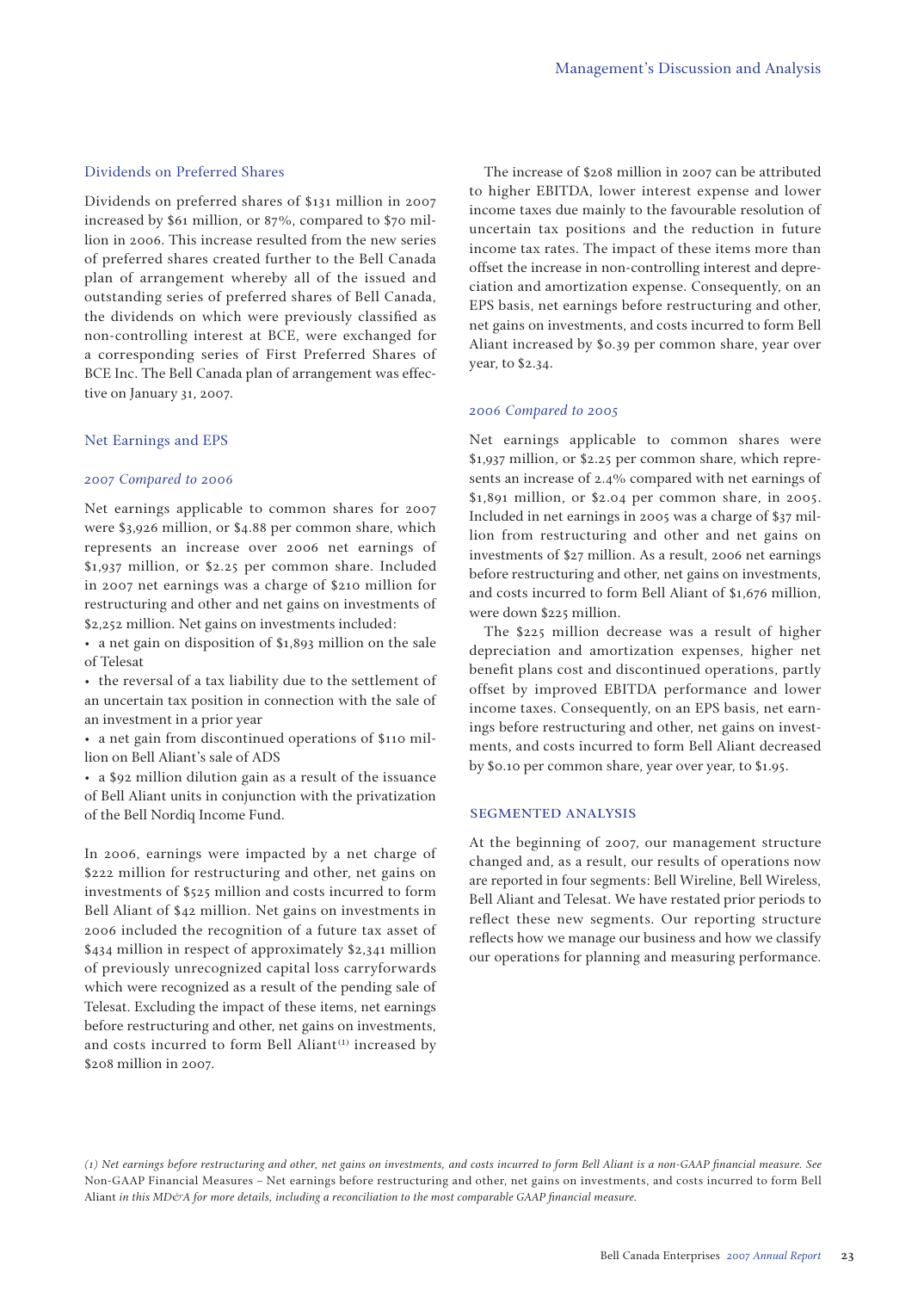|                            |        |        |        | % CHANGE      |               |  |
|----------------------------|--------|--------|--------|---------------|---------------|--|
| <b>OPERATING REVENUES</b>  | 2007   | 2006   | 2005   | 2007 vs. 2006 | 2006 vs. 2005 |  |
| <b>Bell Wireline</b>       | 10,660 | 10,763 | 11,084 | (1.0%)        | $(2.9\%)$     |  |
| <b>Bell Wireless</b>       | 4,131  | 3,827  | 3,428  | 7.9%          | 11.6%         |  |
| Inter-segment eliminations | (48)   | (49)   | (50)   | $(2.0\%)$     | 2.0%          |  |
| Bell                       | 14,743 | 14,541 | 14,462 | 1.4%          | 0.5%          |  |
| Bell Aliant                | 3,373  | 3,301  | 3,267  | 2.2%          | 1.0%          |  |
| Telesat                    | 458    | 479    | 475    | $(4.4\%)$     | 0.8%          |  |
| Inter-segment eliminations | (708)  | (665)  | (653)  | 6.5%          | (1.8%)        |  |
| Total operating revenues   | 17,866 | 17,656 | 17,551 | 1.2%          | 0.6%          |  |

|                            |       |       |       | % CHANGE      |               |
|----------------------------|-------|-------|-------|---------------|---------------|
| OPERATING INCOME           | 2007  | 2006  | 2005  | 2007 vs. 2006 | 2006 vs. 2005 |
| <b>Bell Wireline</b>       | 1,397 | 1,494 | 2,074 | (6.5%)        | $(28.0\%)$    |
| <b>Bell Wireless</b>       | 1,212 | 998   | 812   | 21.4%         | 22.9%         |
| Bell                       | 2,609 | 2,492 | 2,886 | 4.7%          | (13.7%)       |
| <b>Bell Aliant</b>         | 718   | 699   | 734   | 2.7%          | $(4.8\%)$     |
| Telesat                    | 157   | 142   | 157   | 10.6%         | $(9.6\%)$     |
| Inter-segment eliminations | (45)  | (34)  | (49)  | (32.4%)       | 30.6%         |
| Total operating income     | 3,439 | 3,299 | 3,728 | 4.2%          | (11.5%)       |

#### Bell Wireline Segment

#### *Bell Wireline Revenue*

|                             |        |        | 2005   | % CHANGE      |               |
|-----------------------------|--------|--------|--------|---------------|---------------|
| BELL WIRELINE REVENUE       | 2007   | 2006   |        | 2007 vs. 2006 | 2006 vs. 2005 |
| Local and access            | 3,586  | 3,757  | 4,000  | (4.6%)        | $(6.1\%)$     |
| Long distance               | 1,219  | 1,327  | 1,547  | (8.1%)        | (14.2%)       |
| Data                        | 3,641  | 3,599  | 3,581  | 1.2%          | 0.5%          |
| Video                       | 1,317  | 1,150  | 976    | 14.5%         | 17.8%         |
| Equipment and other         | 722    | 754    | 796    | (4.2%)        | (5.3%)        |
| Total external revenues     | 10,485 | 10,587 | 10.900 | $(1.0\%)$     | $(2.9\%)$     |
| Inter-segment revenues      | 175    | 176    | 184    | (0.6%)        | (4.3%)        |
| Total Bell Wireline revenue | 10,660 | 10,763 | 11,084 | $(1.0\%)$     | $(2.9\%)$     |

# 2007 Compared to 2006

Bell Wireline revenues totalled \$10,660 million in 2007, down 1.0% from \$10,763 million in the previous year. The positive contribution to our top-line results from year-over-year revenue increases in video and data of \$167 million and \$42 million, respectively, were more than offset by decreases of \$171 million in local and access services, \$108 million in long distance, and \$32 million in equipment sales and other revenues.

# *Local and Access*

Local and access revenues of \$3,586 million in 2007, represented a decrease of 4.6% compared with \$3,757 million in 2006. The year-over-year revenue decline was due mainly to continued residential NAS erosion and the related loss of optional enhanced features revenue, as well as to discounts related to marketing initiatives focused on our new Home Phone service packages and residential customer winback activities. Local and access revenues were also negatively impacted in 2007 by a CRTC decision associated with the price caps deferral account that took effect June 1, 2006, which mandated a reduction in local rates. The positive revenue impact from rate increases in September 2006 to our business and wholesale access services portfolios and the application of price increases in the past year on certain other basic voice products moderated the year-over-year decrease in local and access revenues.

Total NAS declined by 511,000 in 2007, compared with a decline of 463,000 in 2006, to reach 8,176,000 lines as at December 31, 2007. The higher total number of local line losses, year over year, reflected the loss of 58,000 business lines, stemming from a major wholesale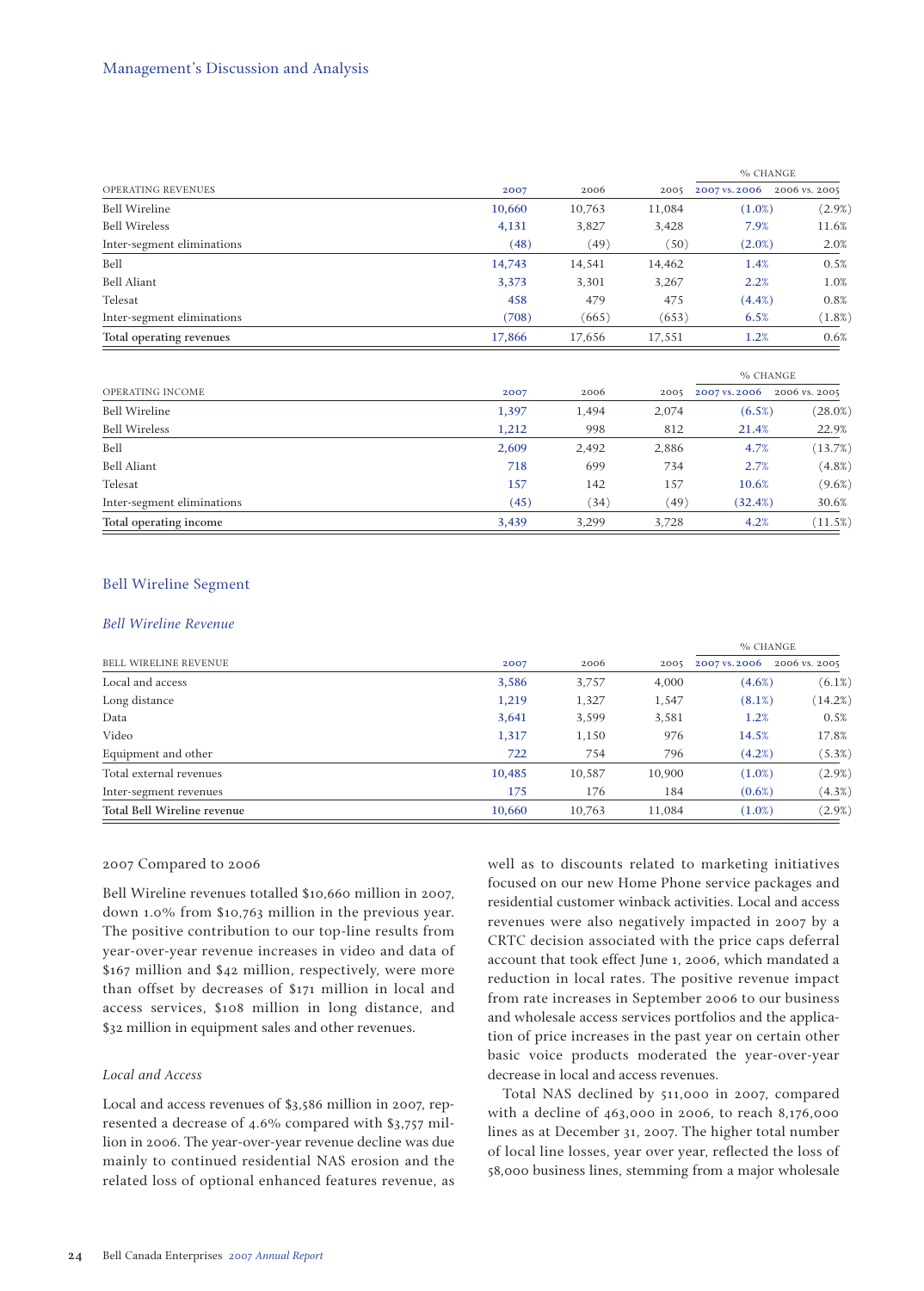customer's anticipated decision in the fourth quarter of 2007 to move substantially all of its subscribers onto its own network. There will be an opening balance adjustment to our business NAS at the beginning of 2008 to recognize the further migration of this wholesale customer's remaining 273,000 lines. The migration of these wholesale lines does not have a material revenue impact. In addition, at the beginning of the third quarter of 2007, our business NAS customer base was decreased by 58,000 to reflect an adjustment in the calculation of local interconnections. Our decline in total NAS this year was also the result of ongoing aggressive competition from major cable television operators for local telephone service, continuing losses to non-related CLECs, and wireline to wireless substitution. As a result of these impacts, the annual rate of NAS erosion for 2007 was 6.5% compared with 5.0% for 2006. Although the rate of residential NAS erosion increased to 9.9% this year from 9.4% in 2006, due to cable telephony footprint expansion in our regions and increased disconnection of non-paying customers, the total absolute number of residential lines lost in 2007 decreased 4.5% year over year. This improvement reflected increased residential customer winbacks and the effectiveness of our customer retention strategies. At the end of 2007, we had 4,650,000 residential lines and 3,526,000 business lines, compared with 5,161,000 and 3,584,000 lines, respectively, one year earlier.

#### *Long Distance*

Long distance revenues totalled \$1,219 million in 2007, reflecting a year-over-year decrease of 8.1%, compared with revenues of \$1,327 million in 2006. The annual percentage decrease in 2007 is the lowest since 2004, although long distance revenues continued to be negatively affected by ongoing NAS erosion, technological substitution to wireless and Internet, losses to toll competitors, pricing pressures across our business and wholesale markets, lower rates on cross-border exchange traffic, and a reduction in total minute volumes. Price increases applied during the first quarter of 2007 on the majority of our residential long distance plans and the positive impact from an increase in the monthly network charge on August 1, 2007 to residential customers from \$4.50 to \$5.95 moderated the rate of decline in long distance revenues. Consistent with NAS erosion and industry-wide trends, total minute volumes decreased 5.7% in 2007 to 12,500 million conversation minutes from 13,256 million in 2006, reflecting lower domestic and overseas minute volumes in both our consumer and business sectors, as well as competitive pressures in wholesale. As a result, average revenue per minute (ARPM) decreased by \$0.001 this year to \$0.091 from \$0.092 in 2006.

# *Data*

Data revenues increased 1.2% to \$3,641 million in 2007, up from \$3,599 million in 2006. Data revenue growth was driven mainly by higher Internet revenues, resulting from an increase in the total number of access service connections, increased sales of PC Fusion, and price increases at both Sympatico and our SMB unit. Higher IP and broadband connectivity services revenue in our Enterprise, SMB and Wholesale units also contributed to the year-over-year improvement in data revenues. The impact of adverse regulatory rulings on data revenues was approximately \$10 million lower this year compared with 2006. Competitive pricing pressures, the continued migration of business customers' voice and data traffic to our IP-based systems, decreased sales of ICT solutions to our business customers, and the ongoing transfer of services by wholesale customers onto their own network facilities moderated the increase in data revenues in 2007. Although revenues from legacy products and services decreased year over year, the rate of decline slowed due largely to price increases in legacy services, expansion of our product suites and effective management of IP customer migration in our Enterprise unit.

The number of high-speed Internet subscribers increased by 124,000 in 2007, compared with 154,000 new net subscriber activations in 2006. In the fourth quarter, we reduced total net activations for 2007 by 11,000 to correct for customer churn adjustments in the first three quarters of this year. Lower net activations in 2007 can be attributed to intense competition, particularly in our consumer markets where aggressive price discounting on competitors' multi-product bundle offers was prevalent, and to our lack of customer retention offers featuring unlimited usage plans. Stronger overall market demand and the positive impact of a limitedtime targeted marketing campaign featuring special promotional rates in our Québec market also contributed to the relatively higher number of net activations in 2006. These factors were partly offset by increased sales of Sympatico's WiMAX service and higher wholesale demand for access service connections this year. As at December 31, 2007, we had 2,004,000 high-speed Internet subscribers, representing a 6.8% increase over the past year. This figure included a subscriber base adjustment of 3,000 customers, reflecting the net impact of an 18,000 increase at the beginning of the first quarter of 2007 to adjust for prior-year deactivations related to a major upgrade of our order management system and the aggregate removal at the beginning of the first two quarters of this year of 15,000 customers who had no network usage in 2007. These adjustments were not taken into account to determine net activations for 2007.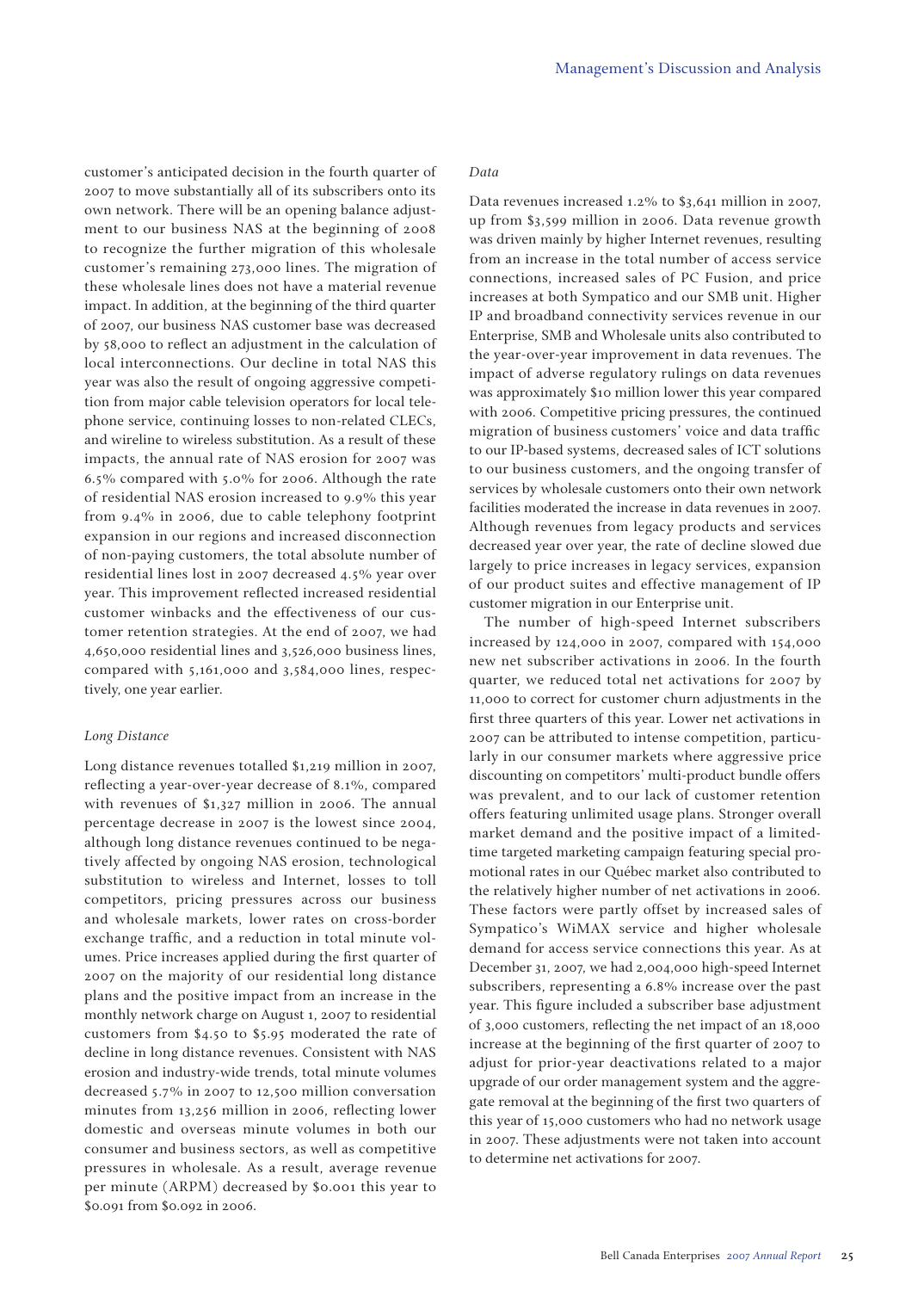#### *Video*

Video revenues grew by 14.5% in 2007 to \$1,317 million from \$1,150 million in 2006, due mainly to higher ARPU. Video ARPU improved significantly, increasing \$6 to \$60 per month in 2007 from \$54 per month last year. The improvement resulted primarily from price increases implemented over the past year, customer upgrades to higher-priced programming packages, and higher rental fee revenue from increased STB rentals.

Our video churn rate was 1.2% in 2007, compared with 1.0% in the previous year. This result was due largely to a higher number of customers coming off contracts and the application of various price increases over the past year, which resulted in higher voluntary customer deactivations in 2007. Churn was also impacted negatively this year as we accelerated the processing of accounts in collection, resulting in higher deactivations of non-paying customers. As a result of higher churn and weaker sales in our independent retail channels, net activations amounted to 2,000 in 2007, compared with net activations of 93,000 last year. As at December 31, 2007, our video subscriber base totalled 1,822,000.

#### *Equipment Sales and Other*

Equipment sales and other revenues decreased 4.2% in 2007 to \$722 million, compared with \$754 million in 2006. The year-over-year decline was due primarily to decreased sales and maintenance contracts for legacy voice equipment to business customers, which reflects our strategic decision not to pursue low-margin business, as well as to a one-time revenue contribution in the first quarter of 2006 from a network infrastructure installations contract to help restore telecommunications service to the areas in the United States affected by Hurricane Katrina. This year-over-year revenue decrease was partly offset by higher demand for Sympatico's computer purchase program and higher equipment sales at our Bell West unit.

#### 2006 Compared to 2005

Bell Wireline revenues declined 2.9% in 2006 to \$10,763 million from \$11,084 million in the prior year. Decreases of \$243 million, \$220 million and \$42 million in local and access, long distance, and equipment and other revenues, respectively, were moderated by revenue increases of \$174 million in video and \$18 million in data.

#### *Local and Access*

Local and access revenues decreased by 6.1% in 2006 to \$3,757 million, compared with \$4,000 million in 2005. The year-over-year decline was due primarily to ongoing competitive losses of residential NAS and related VAS revenues, as well as to lower revenue from wireline maintenance plans. Local and access revenues were also negatively impacted in 2006 by a number of CRTC decisions, including a mandated reduction in local access rates associated with the price caps deferral account that took effect on June 1, 2006 and a mandated reduction in rates we charge for switching and aggregation services to long distance service providers. These regulatory rulings reduced local and access revenues by approximately \$46 million in 2006. The positive impact of price increases to a number of our business and wholesale access services, as well as the stabilization in the rate of erosion of legacy connectivity services, helped to partly offset the year-over-year decrease in local and access revenues.

Total NAS declined by 463,000 in 2006 compared with local line losses of 297,000 in 2005, primarily as a result of increased competition from cable operators for local telephone service, continuing losses to non-related CLECs and wireline to wireless substitution. This was partly offset by higher wholesale demand for local access lines in Western Canada and an increase in customer winbacks following the CRTC's decision in April 2006 to reduce the waiting time before we can contact lost customers. The annual rate of NAS erosion in 2006 increased to 5.0% from 3.1% in the prior year, reflecting a higher number of local line losses as the major cable operators in our incumbent territories maintained their intensive marketing efforts and further expanded the footprint of their low-priced local telephony offerings across most of our Ontario and Québec markets. As at December 31, 2006, we had 5,161,000 residential lines and 3,584,000 business lines, compared with 5,696,000 and 3,512,000 lines, respectively, at the end of 2005.

#### *Long Distance*

Long distance revenues were \$1,327 million in 2006, reflecting a year-over-year decrease of 14.2% compared with \$1,547 million in 2005. Lower long distance revenues were due mainly to the impact of continued NAS erosion, escalating wireless substitution, aggressive price competition in our business and wholesale markets, and lower rates on cross-border exchange traffic. The yearover-year decrease was offset partly by an increased network charge to residential and SMB customers implemented on April 15, 2006, as well as by higher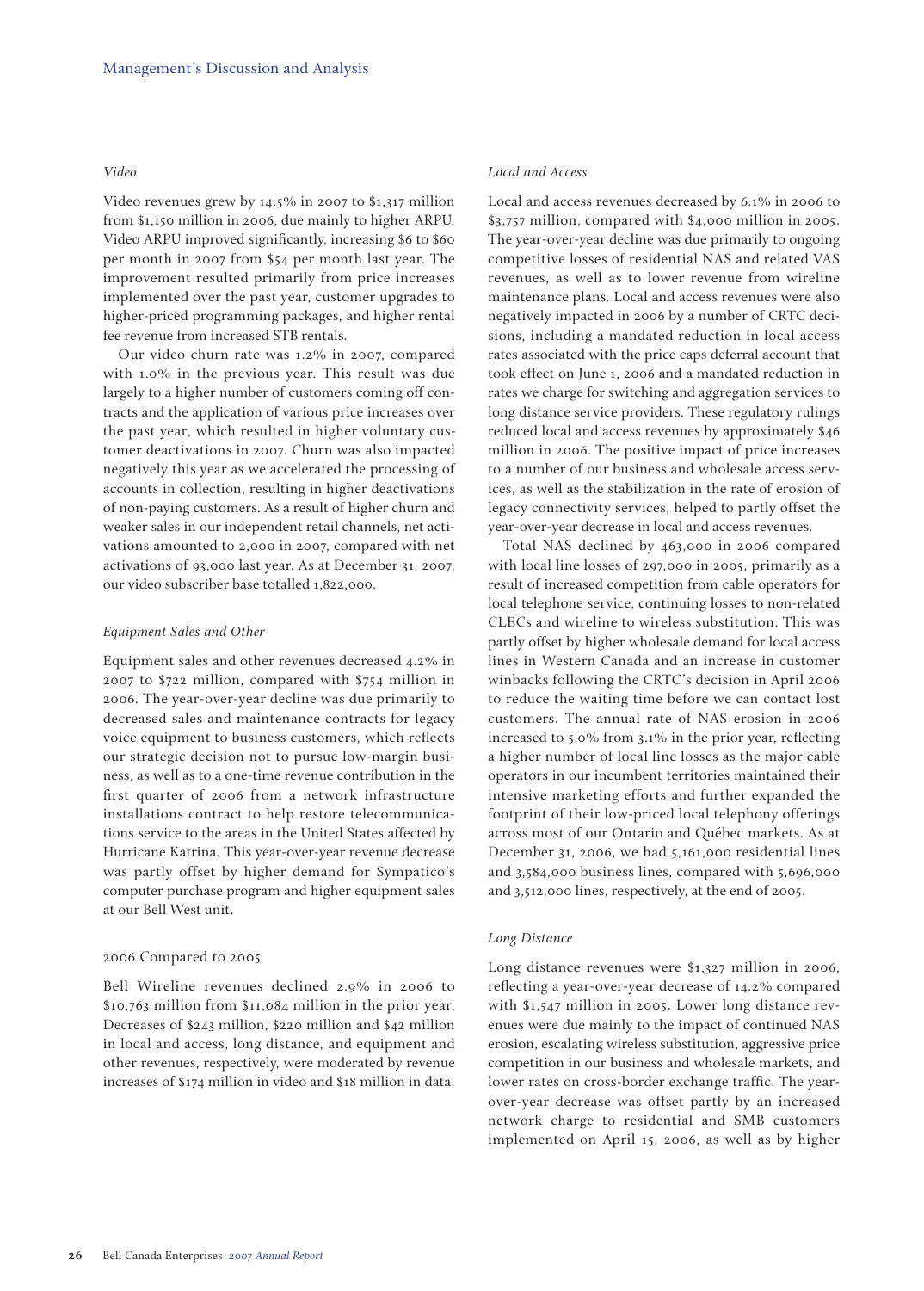overseas and calling card per-minute rates. Total minute volumes increased 1.2% in 2006 to 13,256 million conversation minutes from 13,103 million in 2005, reflecting higher domestic and overseas minute volumes. Despite higher minutes, ARPM decreased by \$0.013 during 2006 to \$0.092, reflecting the impact of rate pressures across all our markets.

#### *Data*

Data revenues increased 0.5% to \$3,599 million in 2006, compared with \$3,581 million in 2005. The slight yearover-year improvement was primarily the result of higher Internet revenues, increased sales of IP-based connectivity and ICT solutions in our Enterprise and SMB units, and increased revenues from the SuperNet (a next-generation broadband access network in Alberta). Aggressive price competition in our enterprise and SMB markets, customer migration towards IP-based systems, and the transfer by wholesale customers of circuit networks onto their own facilities moderated the increase in data revenues for 2006. In addition, the positive impact on revenues in 2005 from a number of non-recurring items, which included the sale of customer contracts within our Enterprise unit related to legacy point-of-sale systems, fibre and access capacity sales in our Wholesale unit, and the early termination of a wholesale crossborder facilities contract affected overall data revenue growth in 2006 when similar sales did not occur.

The number of high-speed Internet subscribers increased by 154,000 in 2006, compared with 254,000 in 2005, bringing the total subscriber count as at December 31, 2006 to 1,877,000. Our primary focus in 2006 was to up-sell customers to higher-speed products in order to increase ARPU, drive subscriber growth through expanded use of hardware offers and reduce customer churn. Sympatico's subscriber growth in 2006 was adversely affected by the impact of ongoing aggressive price discounting on multi-product bundle offers from the major cable operators in our markets. Moreover, the significantly higher number of net additions in 2005 was driven by the introduction of our Basic Lite service offering in the Ontario market and by substantial footprint expansion. A major upgrade to the Sympatico order management system during the fourth quarter of 2006 also negatively impacted the sales process within our retail channels and at our contact centres.

# *Video*

Our Video unit reported solid financial performance in 2006, growing its revenues by 17.8% to \$1,150 million compared to \$976 million in 2005. Contributing to video revenue growth in 2006 was an increased number of subscribers and significantly higher ARPU.

Video ARPU increased to \$54 per month in 2006 from \$50 per month in the prior year. The \$4 annual improvement resulted primarily from customers upgrading to higher-priced programming packages, higher payper-view revenues, and price increases implemented during 2006.

Our video subscriber base grew by 5.4% in 2006 to reach 1,820,000 as at December 31, 2006. We added 93,000 new net video subscribers in 2006, compared with higher-than-average net additions of 224,000 in 2005. The year-over-year decrease can be attributed mainly to our increased focus on profitable growth, aggressive analog to digital conversions by cable operators, and the acquisition of Cable VDN in 2005, which added 12,500 new customers to our subscriber base at that time.

Our video churn rate increased slightly to 1.0% in 2006 from 0.9% in the previous year, reflecting heavily discounted bundled service packages and hardware offers from our cable competitors.

#### *Equipment Sales and Other*

Equipment sales and other revenues decreased 5.3% to \$754 million in 2006 from \$796 million in 2005. The year-over-year decline reflected reduced sales of legacy voice equipment to Enterprise and SMB customers, the negative impact of a CRTC ruling related to the fees we charge to competitive local service providers for co-location in Bell Canada's switching centres, and lower video STB sales at Bell ExpressVu. The one-time contribution to revenues in 2005 from the sale of U.S. conferencing solutions contracts in our SMB unit and a contract to help restore telecommunications service to the areas in the United States affected by Hurricane Katrina also had an adverse effect on revenue growth in 2006.

#### *Bell Wireline Operating Income*

#### 2007 Compared to 2006

Operating income for our Bell Wireline segment was \$1,397 million this year, down 6.5% when compared with \$1,494 million in 2006. The following factors had a negative impact on wireline operating income in 2007:

• erosion of our residential NAS customer base

• loss of higher-margin legacy voice and data business due to competition and customer migration towards IP-based networks

• greater marketing and sales expenses associated with residential customer winback and retention activities

• higher bad debt expense resulting from an ongoing focus on accounts receivable management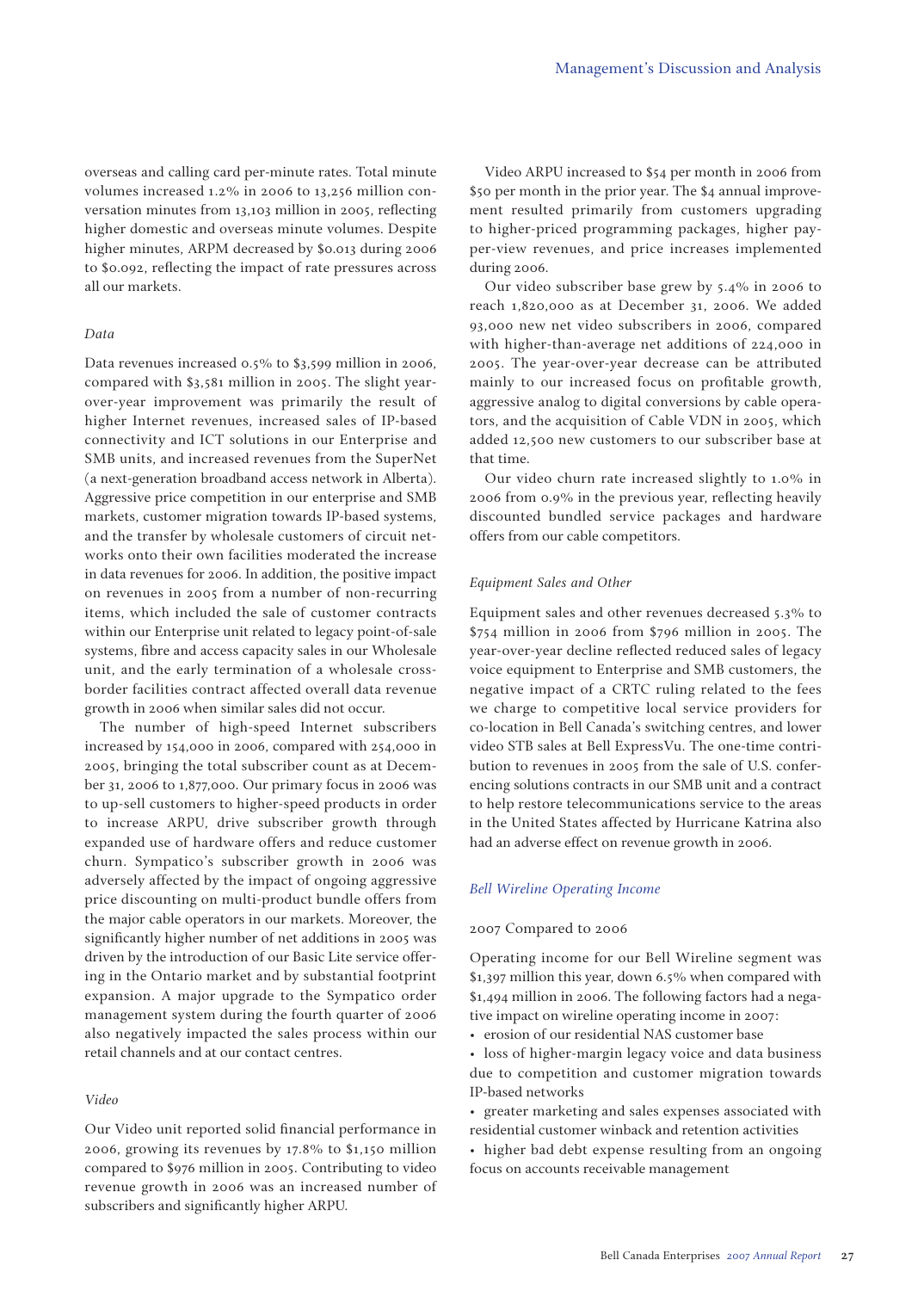- increased call centre costs to enhance service quality
- higher amortization expense
- higher restructuring and other costs.

These operating income pressures were partly offset by:

• higher video revenues

• lower cost of goods sold due to reduced domestic and international long distance traffic and lower international rates, as well as decreased product sales

• lower labour costs from decreased use of consultants and a reduced workforce

• a favourable judicial decision with respect to CRTC licence fees

- ongoing productivity improvements
- lower net benefit plans cost.

#### 2006 Compared to 2005

Our Bell Wireline segment reported operating income of \$1,494 million in 2006, compared with \$2,074 million in the previous year. A significant portion of the annual decrease was attributable to restructuring and other costs associated with employee departures at Bell, the relocation of employees and closing of real estate facilities related to a reduced workforce, and transaction costs related to the formation of Bell Aliant. The decrease

# Bell Wireless Segment

# *Bell Wireless Revenue*

in Bell Wireline's operating income can also be attributed to the following factors:

• higher rate of decline in our high-margin residential NAS customer base

- loss of higher-margin legacy wireline voice and data business both to IP substitution and competition
- lower wholesale revenues
- higher amortization expense
- increased net benefit plans cost.
	- These negative factors were partly mitigated by:
- higher video and Internet revenues
- lower video subscriber acquisition costs
- lower call centre costs as a result of outsourcing and efficiency improvements
- shift away from less profitable hardware equipment contracts in our Enterprise unit

• cost savings from headcount reductions and productivity initiatives, such as One Bill and reducing missed customer appointments for wireline installations and repairs.

The recovery from a labour dispute with technicians in Ontario, which negatively impacted operating expenses in 2005, also contributed to improving Bell Wireline operating income in 2006.

|                              |       |       |       | % CHANGE      |               |
|------------------------------|-------|-------|-------|---------------|---------------|
| <b>BELL WIRELESS REVENUE</b> | 2007  | 2006  | 2005  | 2007 vs. 2006 | 2006 vs. 2005 |
| Network                      | 3,754 | 3,453 | 3,054 | 8.7%          | 13.1%         |
| Equipment                    | 332   | 333   | 336   | (0.3%)        | $(0.9\%)$     |
| Total external revenues      | 4.086 | 3.786 | 3,390 | 7.9%          | 11.7%         |
| Inter-segment revenues       | 45    | 41    | 38    | 9.8%          | 7.9%          |
| Total Bell Wireless revenue  | 4.131 | 3,827 | 3.428 | 7.9%          | 11.6%         |

#### 2007 Compared to 2006

Bell Wireless operating revenues (comprised of network and equipment revenues) increased 7.9% to \$4,131 million in 2007, compared with \$3,827 million in 2006. Wireless network revenues grew 8.7%, or \$301 million, this year to \$3,754 million, reflecting the combined impact of higher ARPU and a larger subscriber base. Equipment revenues remained relatively stable at \$332 million, compared with \$333 million in 2006. The slight year-over-year decrease in equipment revenues for 2007 can be explained mainly by higher promotional discounts in partial response to the heavy emphasis on zero-dollar handsets in the market, offset almost entirely

by increased handset sales resulting from a higher number of gross activations and customer upgrades.

Postpaid ARPU increased by \$2 year over year to reach \$66 per month in 2007. The significant improvements were driven mainly by price increases for a number of services and features over the past year, including a \$2 increase in our monthly system access fee for Bell Mobility's postpaid customers, continued growth in data usage, and increased roaming revenues.

Prepaid ARPU of \$17 per month in 2007 represented an improvement of \$3 over the previous year. This increase was attributable to higher minutes of usage, increased data usage and the introduction of a \$3.95 system access fee in October 2006 for all new prepaid activations.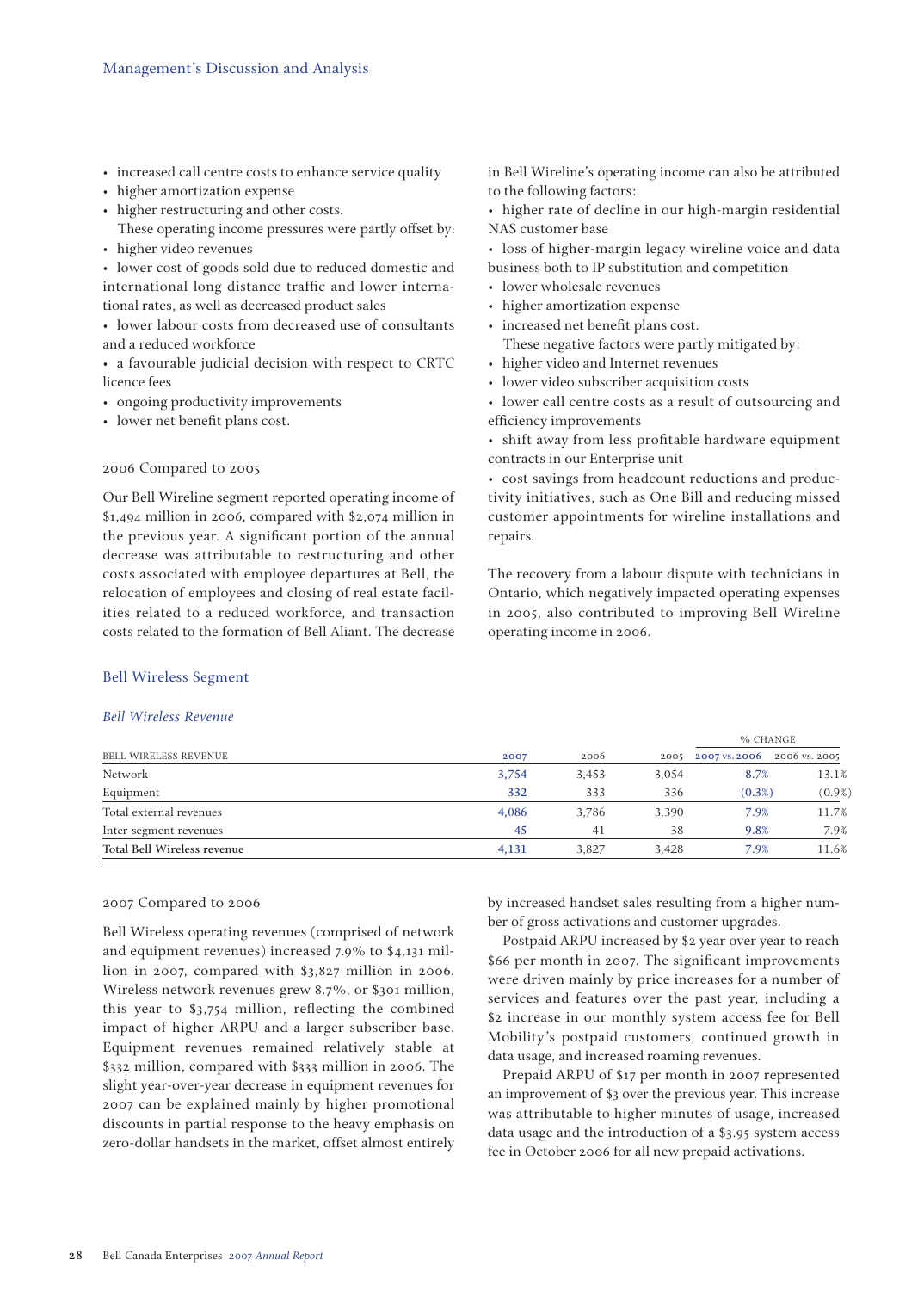As a result of higher postpaid and prepaid ARPU, blended ARPU increased by \$3 in 2007 to \$54 per month, compared with \$51 per month in the previous year.

We achieved a record number of gross wireless activations in 2007, which increased 7.1% to 1,640,000 from 1,531,000 in 2006 due to higher year-over-year prepaid gross activations. Although postpaid gross activations remained virtually unchanged compared with 2006, there was progressive quarterly improvement in postpaid subscriber acquisition during 2007, reflecting the positive customer response to our offers, the introduction of new handsets and an expanded market presence.

Our blended churn rate in 2007 was 1.7% compared with 1.5% last year, reflecting both higher postpaid and prepaid churn. Postpaid churn increased 0.2 points year over year to 1.3%, mainly as a result of sustained competitive intensity stemming from subscriber acquisition offers that featured zero-dollar handsets and discounted rate-plan promotions. The industry-wide implementation of Wireless Number Portability and the loss of a public sector wireless contract in the first quarter of 2007 also contributed to higher churn this year. At the beginning of 2007, we implemented a change to our prepaid deactivation policy which precipitated the removal of 146,000 non-revenue-generating customers from our prepaid subscriber base at the beginning of 2007. As this was a retroactive adjustment, it was not reflected in our prepaid churn rate for 2007. As a result of this change in policy, we deactivated a higher number of inactive customer accounts which contributed to the increase in prepaid churn of 2.8% in 2007 compared with 2.6% in the previous year.

Mainly as a result of higher customer deactivations, our total wireless net activations decreased to 408,000 in 2007 from 513,000 in 2006. Postpaid subscribers accounted for just over half or 206,000 of the net activations achieved this year, compared with 57% or 293,000 in 2006. As at December 31, 2007, we had 6,216,000 wireless subscribers, representing a 4.4% increase over the past year. Postpaid rate plans represented 72% of our total subscriber base at the end of 2007, compared with 71% one year earlier.

#### 2006 Compared to 2005

Total operating revenues grew 11.6%, or \$399 million, to \$3,827 million in 2006, compared with \$3,428 million in 2005. Network revenues increased 13.1%, fuelled by higher ARPU and an increased number of customers in our subscriber base. Equipment revenues decreased slightly to \$333 million, compared with \$336 million in the prior year, primarily as a result of reduced handset sales.

Postpaid ARPU increased by \$3 year over year to reach \$64 per month. The significant improvement was achieved primarily as a result of a shift in our subscriber acquisition

mix toward higher-priced rate plans, the positive impact of a \$2 price increase for Bell Mobility's system access fee, and strong growth in data usage. Higher data usage reflected the continued growth of text and multimedia messaging services, wireless Internet access, downloadable ring tones, music and games, and the positive customer response to our data bundle packages.

Prepaid ARPU remained unchanged year over year at \$14 per month. The positive impact from an increased number of higher-than-average ARPU Solo and Virgin customers in our subscriber base and higher data usage was offset by a higher number of inactive prepaid customers and the favourable impact on revenues in 2005 from the recognition of deferred revenues related to unused prepaid minutes.

As a result of higher postpaid ARPU, blended ARPU increased by \$2 in 2006 to \$51 per month, compared with \$49 in the previous year.

Gross wireless activations totalled 1,531,000 in 2006, up slightly from 1,525,000 in the prior year. The yearover-year increase was due to higher prepaid gross activations driven by the positive customer response, particularly in the youth segment of the market, to Solo and Virgin.

Our blended churn rate decreased to 1.5% in 2006 from 1.6% in 2005 as a result of lower postpaid churn. Postpaid churn improved, year over year, to 1.1% from 1.4% in 2005, reflecting the success of our retention activities despite competitive market pressures and tighter policies on the granting of customer discounts and hardware upgrades. Our postpaid churn rate in 2005 was adversely affected by the cancellation of non-paying customer accounts stemming from the residual impacts associated with our billing system conversion. Prepaid churn in 2006 increased to 2.6% from 1.9% in the previous year, due mainly to the deactivation of a higher number of inactive Bell Mobility customer accounts and the impact of certain pricing actions taken in 2005.

Mainly as a result of higher prepaid churn, our total wireless net activations decreased to 513,000 in 2006 from 580,000 in 2005. In 2006, 57% of our total new net activations subscribed to postpaid rate plans, compared with 49% in the prior year. As at December 31, 2006, we had 5,954,000 wireless subscribers, representing a 9.4% increase over 2005. Postpaid rate plans represented 71% of our total subscriber base at the end of 2006, compared with 73% at the end of 2005.

#### *Bell Wireless Operating Income*

#### 2007 Compared to 2006

Our Bell Wireless segment reported operating income of \$1,212 million in 2007, representing an increase of 21%, or \$214 million, over the previous year. The year-over-year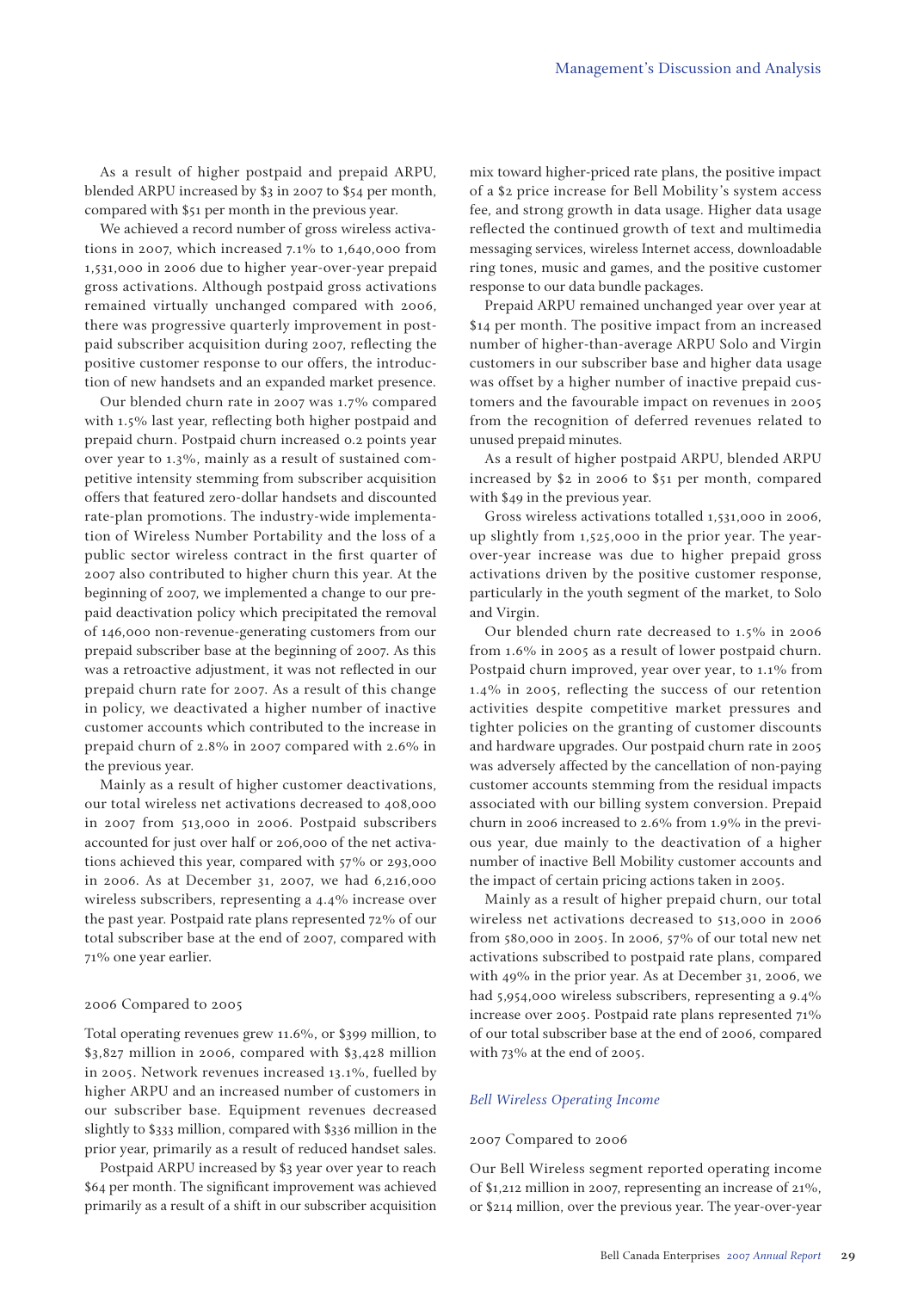improvement was driven mainly by higher revenues and lower bad debt expense. Higher customer retention and handset upgrade costs moderated the increase in Bell Wireless operating income in 2007. Subscriber acquisition costs, which are comprised mainly of handset subsidies, sales commissions and marketing expenses, remained unchanged year over year.

Wireless COA decreased 3.8% to \$404 per gross activation in 2007 from \$420 per gross activation in 2006, primarily as a result of lower handset subsidies in combination with higher gross activations.

# 2006 Compared to 2005

Operating income for Bell Wireless increased 23% in 2006 to \$998 million from \$812 million in the previous

# Bell Aliant Segment

#### *Bell Aliant Revenue*

year, driven primarily by double-digit revenue growth and reduced call centre costs. Call centre costs were higher in 2005, particularly in the first three months of that year, as a result of customer service issues related to our wireless billing system conversion. The year-overyear improvement in wireless operating income was partly offset by increased customer retention and handset upgrade costs, higher subscriber acquisition costs and the recognition in 2005 of deferred revenues related to unused prepaid minutes.

Wireless COA increased 3.7% to \$420 per gross activation in 2006 from \$405 per gross activation in 2005. Higher COA was due primarily to increased marketing and sales expenses partly offset by decreased handset subsidies.

|                            |       |       |       | % CHANGE      |               |
|----------------------------|-------|-------|-------|---------------|---------------|
| <b>BELL ALIANT REVENUE</b> | 2007  | 2006  | 2005  | 2007 vs. 2006 | 2006 vs. 2005 |
| Local and access           | 1,426 | 1,455 | 1,467 | $(2.0\%)$     | $(0.8\%)$     |
| Long distance              | 445   | 471   | 507   | (5.5%)        | (7.1%)        |
| Data                       | 522   | 488   | 431   | 7.0%          | 13.2%         |
| Wireless                   | 53    | 47    | 42    | 12.8%         | 11.9%         |
| Equipment and other        | 530   | 479   | 471   | 10.6%         | 1.7%          |
| Total external revenues    | 2,976 | 2,940 | 2,918 | 1.2%          | 0.8%          |
| Inter-segment revenues     | 397   | 361   | 349   | 10.0%         | 3.4%          |
| Total Bell Aliant revenue  | 3,373 | 3,301 | 3,267 | 2.2%          | 1.0%          |

#### 2007 Compared to 2006

Bell Aliant segment revenues increased 2.2% in 2007 to \$3,373 million, compared with \$3,301 million in 2006, as growth in data (including Internet), wireless, product sales and IT services more than offset declining revenues from local and access services and long distance.

Local and access revenues decreased 2.0% in 2007 to \$1,426 million from \$1,455 million last year. This resulted mainly from a 3.2% decline in the overall NAS customer base, reflecting competitive losses and the reduction in primary lines as customers adopt wireless and VoIP technologies. The impact of price increases in certain areas of Bell Aliant's territory and increased penetration of value-added features and service bundles moderated the year-over-year decrease in local and access revenues. At the end of 2007, Bell Aliant had 3,202,000 NAS in service, compared with 3,309,000 one year earlier.

Long distance revenues in 2007 were \$445 million, down 5.5% compared with revenues of \$471 million in the previous year. This was due primarily to a decline of 6.1% in long distance minutes as a result of NAS losses to competition, technology substitution to wireless calling and IP-based services, and dial-around erosion. Overall ARPM increased slightly this year as the decline in minutes was more than offset by the impact of price increases and changes to plans offered to customers.

Data revenues, including Internet, increased 7.0% this year to \$522 million from \$488 million in 2006, mainly as a result of higher Internet revenues driven by a 17.2% increase in the number of high-speed subscribers. Growth in new IP connectivity broadband services also contributed to the year-over-year improvement in data revenues. This was partly offset by the impact of promotional pricing required to respond to competitive market pressures. As at December 31, 2007, Bell Aliant had 689,000 high-speed Internet subscribers, compared with 588,000 one year earlier.

Wireless revenues grew 12.8% in 2007 to \$53 million from \$47 million last year. The year-to-date increase was due to a higher average number of subscribers in the customer base, offset slightly by lower ARPU resulting from an increased number of customers adopting prepaid service. At the end of 2007, Bell Aliant had 94,925 wireless customers, representing an 8.2% increase in the past year.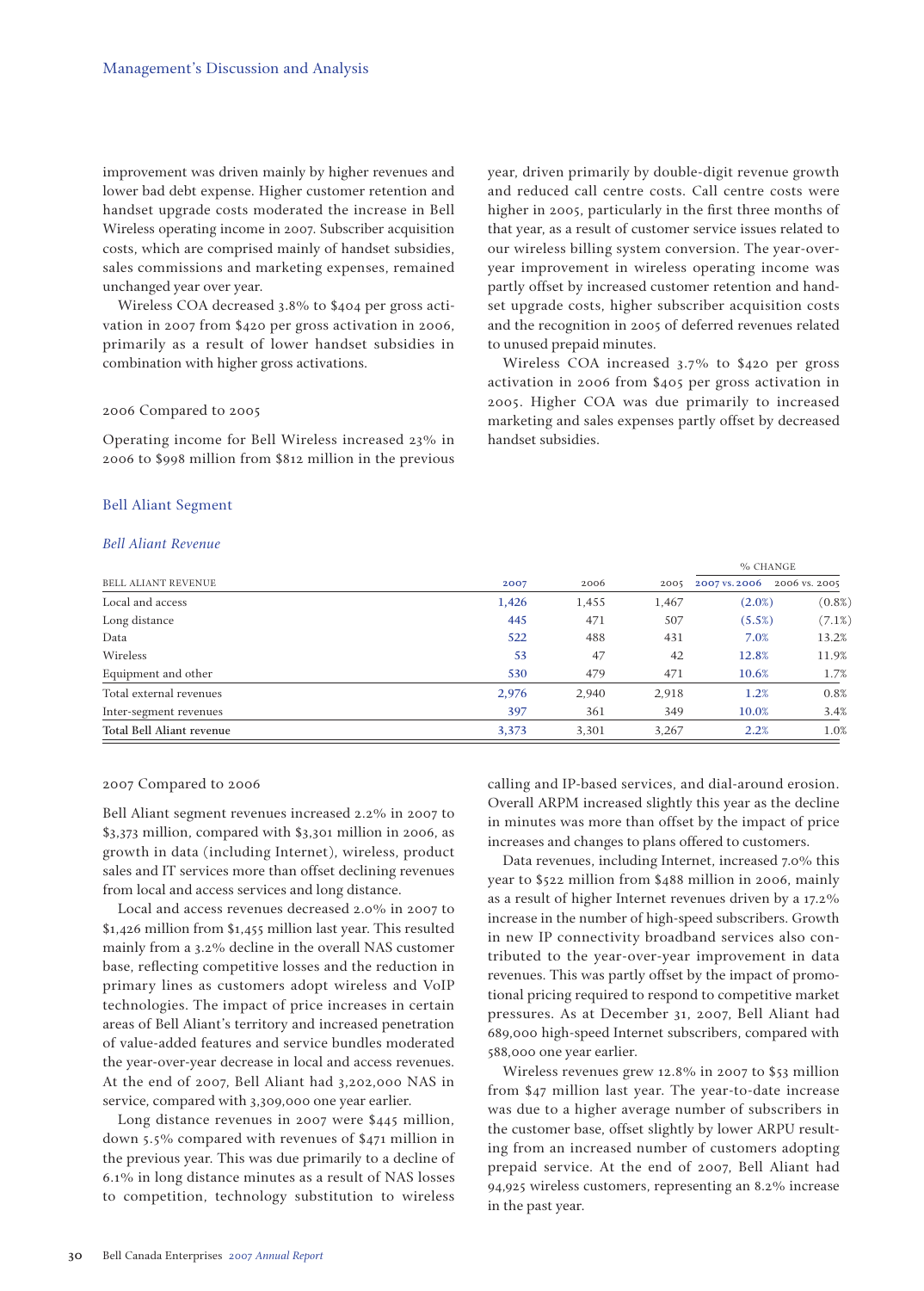Equipment sales and other revenues were \$530 million in 2007, up 10.6% compared with revenues of \$479 million in 2006. The year-over-year increase can be attributed mainly to higher data product sales and growth in IT service revenues from managed services and IT project activity within the healthcare, defence and aerospace industries. Higher fulfillment revenues driven by growth in sales to government and related agencies also contributed to the increase. IT services and fulfillment revenue is earned primarily by Bell Aliant's xwave division through systems integration, software engineering, business consulting and infrastructure services such as data centre, help desk, security and technical support services.

#### 2006 Compared to 2005

Bell Aliant segment revenues were \$3,301 million in 2006, reflecting an increase of \$34 million or 1.0% compared with 2005 as growth in data (including Internet), wireless and IT services more than offset declining revenues from local and access services and long distance.

Local and access revenues decreased 0.8% year over year in 2006. This was due primarily to a 2.0% decline in the NAS customer base resulting from competitive losses, business customer migration from hosted voice services to customer-owned phone systems, the reduction of second lines as dial-up Internet customers continued to migrate to high-speed services, and the reduction in primary lines as customers adopted wireless and VoIP technologies.

Long distance revenues declined 7.1% in 2006, mainly as a result of lower per-minute toll prices and a decrease in overall minutes of usage due to competitive pressures and technology substitution.

Data revenue growth of 13.2% in 2006 was attributable mainly to a significant increase in Internet revenues driven by high-speed subscriber growth of 24% year over year. Service area expansion, reduced promotional pricing in the residential market and increased adoption of enhanced services contributed to higher Internet revenues in 2006.

Wireless revenue grew by 11.9% in 2006, fuelled by a 28% increase in the subscriber base, partly offset by lower ARPU resulting from a higher number of customers adopting prepaid service.

Equipment sales and other revenues improved 1.7% over 2005, due mainly to growth in IT service revenues stemming from new contracts for systems integration, application services and managed outsourcing, as well as expansion of existing contracts resulting from Bell Aliant's focus on key industry verticals in the enterprise market. Also contributing to growth for 2006 were higher personal computer (PC) sales, as Bell Aliant's PC Purchase program commenced in Atlantic Canada in mid-2005.

#### *Bell Aliant Operating Income*

#### 2007 Compared to 2006

Operating income at Bell Aliant increased 2.7% in 2007 to \$718 million from \$699 million in the previous year. Higher revenues and productivity cost savings were partly offset by higher labour costs, higher cost of revenues associated with growth in product and IT fulfillment sales, and increased net benefit plans cost. Higher restructuring and other costs in 2006, due to transaction expenses related to the formation of Bell Aliant, also had a favourable year-over-year impact on operating income in 2007.

#### 2006 Compared to 2005

Operating income at Bell Aliant decreased 4.8% to \$699 million in 2006 from \$734 million in 2005. This was due mainly to higher costs incurred for consulting and professional fees, higher capital taxes and other expenses related to the formation of Bell Aliant. Lower depreciation and amortization expense, as well as the positive impact of various expense management and productivity initiatives, partly offset the year-over-year decline in operating income.

# Telesat Segment

#### *Telesat Revenue*

#### 2007 Compared to 2006

Revenues for Telesat in 2007 only reflect results up to the time of its sale on October 31, 2007. Accordingly, Telesat's revenues were \$458 million this year, compared with \$479 million in 2006. Telesat was not accounted for as discontinued operations because of its ongoing commercial arrangements with Bell ExpressVu.

#### 2006 Compared to 2005

Telesat revenues increased 0.8% to \$479 million in 2006 from \$475 million in 2005, due primarily to higher broadcast revenues, increased sales of its two-way broadband service using the Ka-band of the Anik F2 satellite, and the improved performance of its Infosat subsidiary. Non-recurring revenue from a sale in 2005 related to the installation and maintenance of an interactive distance learning network and reduced business activity in South America largely offset the increase in revenues in 2006.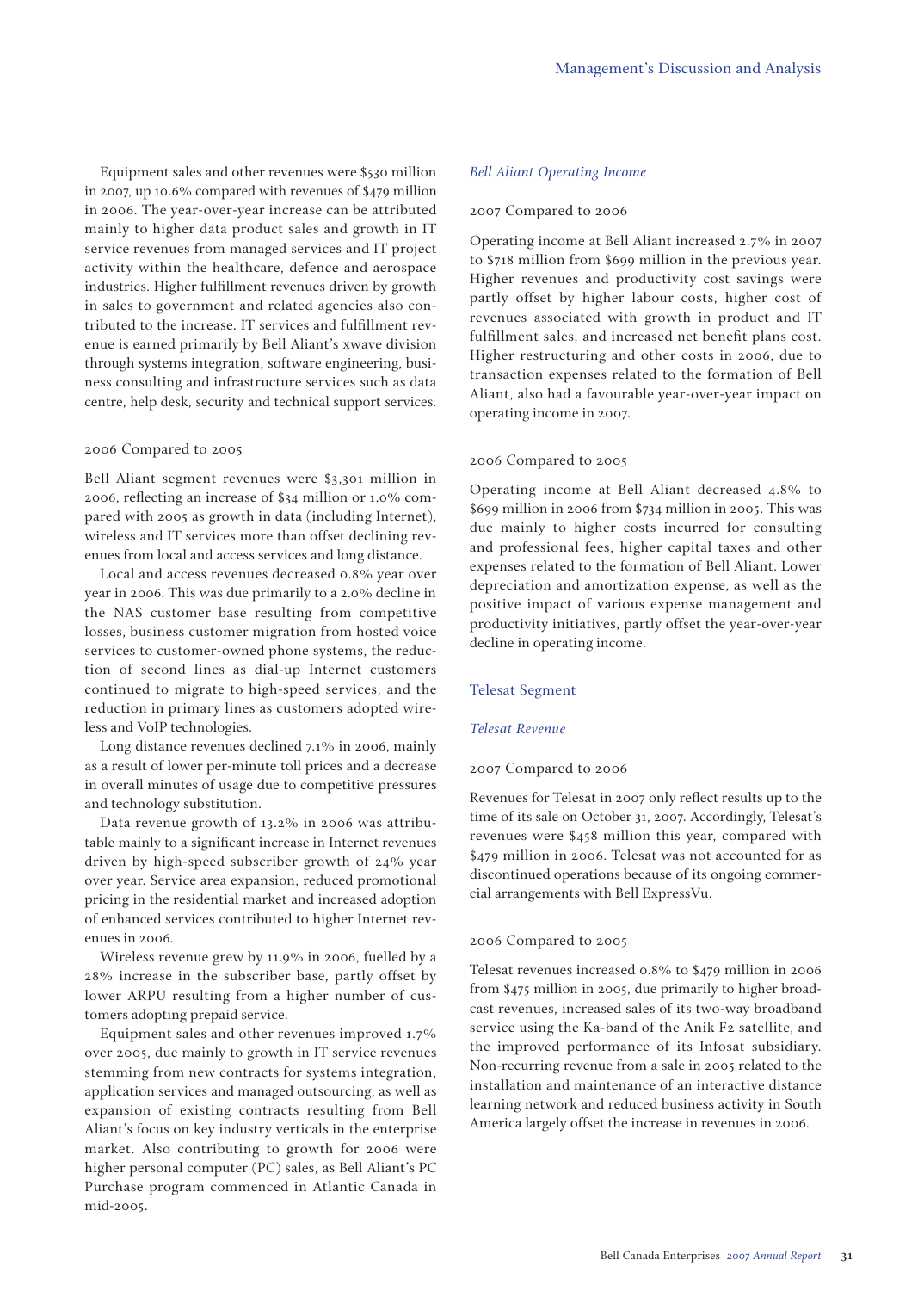# *Telesat Operating Income*

#### 2007 Compared to 2006

Telesat's operating income in 2007 increased only 10.6% to \$157 million from \$142 million in 2006, mainly as a result of the recognition of operating expenses and amortization only up to October 31, 2007.

#### 2006 Compared to 2005

Telesat's operating income in 2006 was \$142 million, representing a 9.6% decline when compared with operating income of \$157 million in 2005. The year-over-year decrease reflected special compensation costs related to senior executive changes made in September 2006 and higher amortization expense. Higher revenues and lower cost of network equipment sales partly offset the decrease in operating income in 2006.

# **Financial and Capital Management**

*This section tells you how we manage our cash and capital resources to carry out our strategy and deliver financial results. It provides an analysis of our financial condition, cash flows and liquidity on a consolidated basis.*

#### capital structure

*Our capital structure shows how much of our net assets are financed by debt and equity.*

|                                      | 2007    | 2006   |
|--------------------------------------|---------|--------|
| Debt due within one year (1)         | 717     | 972    |
| Long-term debt                       | 10,621  | 11,795 |
| Less: Cash and cash equivalents      | (2,658) | (569)  |
| Total net debt                       | 8,680   | 12,198 |
| Non-controlling interest             | 1,103   | 2,180  |
| Total shareholders' equity           | 17,232  | 13,367 |
| Total capitalization                 | 27,015  | 27,745 |
| Net debt to capitalization           | 32.1%   | 44.0%  |
| Outstanding share data (in millions) |         |        |
| Common shares                        | 805.3   | 807.6  |
| Stock options                        | 17.7    | 24.2   |

*(1) Includes bank advances and notes payable*

Our net debt to capitalization ratio was 32.1% at the end of 2007, compared to 44.0% at the end of 2006. This reflects a decrease in net debt and an increase in total shareholders' equity, partly offset by a decrease in non-controlling interest.

Net debt decreased \$3,518 million to \$8,680 million in 2007 mainly due to:

• net cash proceeds of \$3,123 million realized on the sale of Telesat

• free cash flow of \$891 million

• cash provided from discontinued operations of \$356 million mainly relating to \$327 million of net proceeds from Bell Aliant's sale of ADS

• the issuance of common shares under the employee stock option plan amounting to \$153 million

These decreases were partly offset by:

• the repurchase of \$330 million of equity securities from non-controlling interest due to Bell Aliant's normal course issuer bid (NCIB) program

• obligations of \$251 million for additional capital leases • BCE Inc.'s repurchase and cancellation of 7.4 million of its outstanding common shares for \$227 million under its NCIB

• business acquisitions of \$163 million mainly due to the privatization of the Bell Nordiq Income Fund by Bell Aliant.

Non-controlling interest decreased by \$1,077 million in 2007 due mainly to the exchange of Bell's issued and outstanding series of preferred shares of \$1,100 million, which was previously classified as non-controlling interest at BCE, for corresponding series of First Preferred Shares of BCE Inc. A further decrease was realized as Bell Aliant repurchased \$330 million of equity securities from non-controlling interest as part of its NCIB program. These items were partly offset by an increase as a result of the non-controlling interest in the gain on sale of ADS and our decreased ownership in Bell Aliant as a result of the issuance of Bell Aliant units in conjunction with the privatization of the Bell Nordiq Income Fund, in which we did not participate.

Total shareholders' equity increased \$3,865 million to \$17,232 million in 2007. This was mainly due to net earnings of \$2,754 million in excess of dividends declared, the exchange of Bell's issued and outstanding series of preferred shares of \$1,100 million for corresponding series of First Preferred Shares of BCE Inc., the issuance of common shares under the employee stock option plan and an unrealized gain of \$70 million recorded in accumulated other comprehensive income due mainly from our available-for-sale financial assets. This was partly offset by the repurchase of 7.4 million of BCE Inc.'s outstanding common shares for cancellation through an NCIB for \$227 million.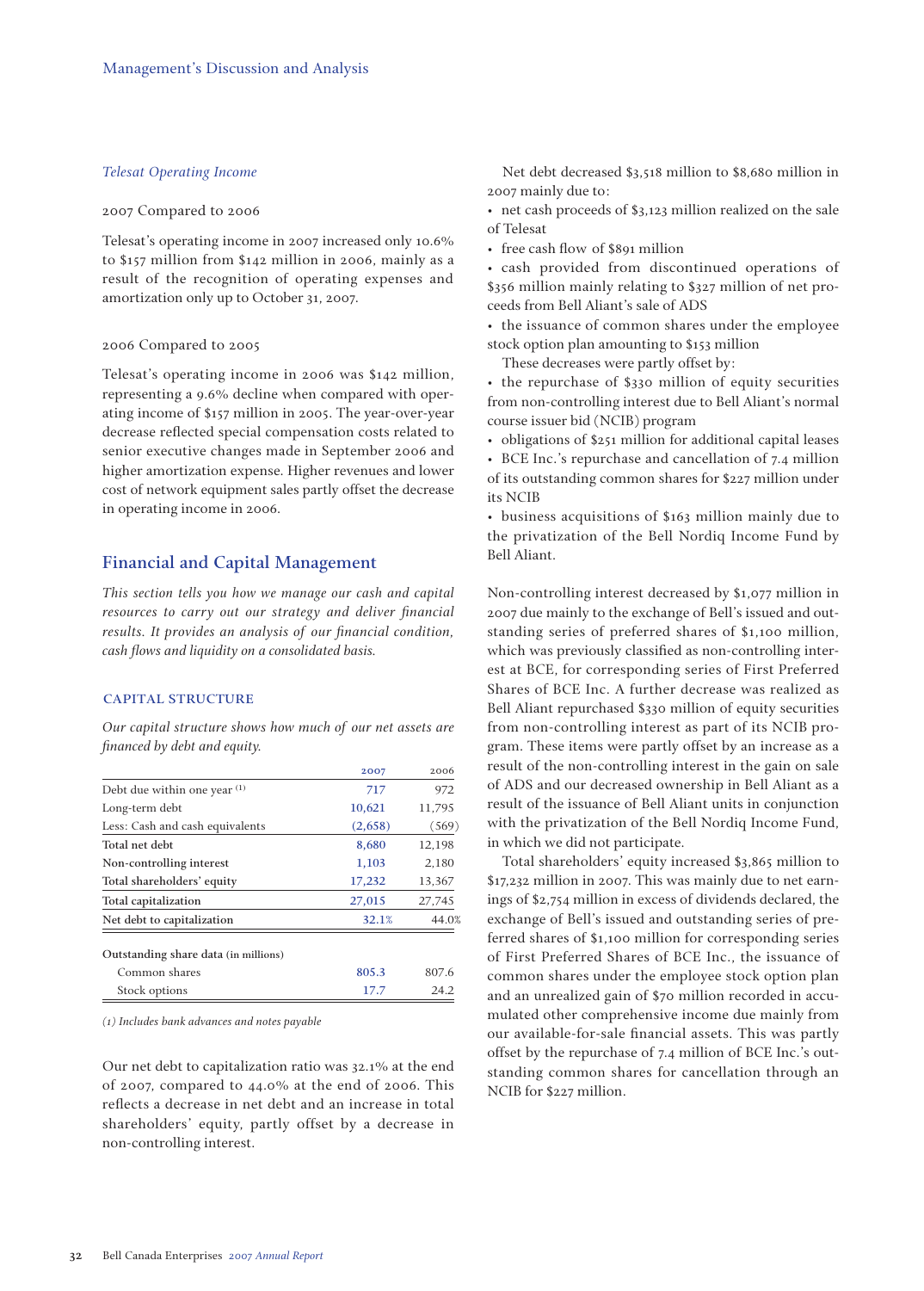# outstanding share data

We had 805.3 million common shares outstanding at the end of 2007, a decrease of 2.3 million over 2006 resulting from BCE Inc.'s repurchase of 7.4 million of its outstanding common shares for cancellation through an NCIB offset by stock options that were exercised in 2007.

The number of stock options outstanding at the end of 2007 was 17.7 million, a decrease of 6.5 million from 2006. The weighted average exercise price of the stock options outstanding at December 31, 2007 was \$33. Of the total outstanding stock options at December 31, 2007, 11.5 million were exercisable at a weighted average exercise price of \$35. In 2007:

• 5.7 million stock options were granted

• 5.0 million of previously granted options were exercised

• 7.3 million of previously granted options expired or were forfeited.

#### **CASH FLOWS**

The following table is a summary of our cash inflows and outflows.

|                                                              | 2007    | 2006     | 2005    |
|--------------------------------------------------------------|---------|----------|---------|
| Cash flows from operating                                    |         |          |         |
| activities                                                   | 5,704   | 5,366    | 5,319   |
| Capital expenditures                                         | (3,151) | (3, 133) | (3,357) |
| Other investing activities                                   | 13      | (2)      | 39      |
| Cash dividends paid on<br>common shares                      | (1,147) | (1,169)  | (1,195) |
| Cash dividends paid on<br>preferred shares                   | (124)   | (84)     | (86)    |
| Cash dividends/distributions paid<br>by subsidiaries to non- |         |          |         |
| controlling interest                                         | (404)   | (293)    | (169)   |
| Free cash flow                                               | 891     | 685      | 551     |
| Business acquisitions                                        | (163)   | (71)     | (228)   |
| <b>Business dispositions</b>                                 | 3,123   |          |         |
| <b>Bell Aliant</b>                                           | (7)     | (255)    |         |
| Going-private costs                                          | (49)    |          |         |
| Increase in investments                                      | (27)    | (304)    | (233)   |
| Decrease in investments                                      | 192     | 64       | 17      |
| Issue of common shares                                       | 153     | 29       | 25      |
| Repurchase of common shares                                  | (227)   | (1,241)  |         |
| Net repayment of<br>debt instruments                         | (1,766) | (432)    | (47)    |
| Financing activities of subsidiaries<br>with third parties   | (333)   | (292)    | (77)    |
| Other financing activities                                   | (66)    | (157)    | (64)    |
| Cash provided by discontinued<br>operations                  | 356     | 2,110    | 121     |
| Net increase in cash and cash<br>equivalents                 | 2,077   | 136      | 65      |

# Cash Flows from Operating Activities

#### *2007 Compared to 2006*

Cash from operating activities was \$5,704 million in 2007, an increase of \$338 million, or 6.3%, compared to \$5,366 million in 2006. Cash from operating activities was impacted positively by:

• improvements in cash earnings from higher EBITDA, exclusive of net benefit plans cost

• a decrease in income taxes paid mainly from the formation of the Bell Aliant income trust in July 2006 and higher tax refunds

• a decrease of \$107 million in restructuring and other payments mainly due to payments of \$66 million in 2006 pursuant to a pay equity settlement

• compensation payments of \$67 million made to executives and other key employees in 2006 under our restricted share unit (RSU) plan

• a \$60 million decrease in interest paid as a result of both lower average debt balances and the lower interest rates.

These increases were partly offset by an increase of \$93 million in pension payments and a decrease in working capital.

#### *2006 Compared to 2005*

Cash from operating activities was \$5,366 million in 2006, an increase of \$47 million, or 0.9%, compared to \$5,319 million in 2005. Cash from operating activities was impacted positively by:

• improvements in cash earnings resulting from higher EBITDA, exclusive of net benefit plans cost

• a decrease in pension and other benefit plan payments

• a decrease of \$25 million in interest payments

• an improvement in working capital.

These improvements were partly offset by:

• a decrease of \$245 million in proceeds from the sale of accounts receivable

• compensation payments of \$67 million made to executives and other key employees

• payments of \$66 million pursuant to a pay equity settlement.

#### Free Cash Flow

Free cash flow was \$891 million in 2007, an increase of \$206 million or 30% compared to free cash flow of \$685 million in 2006. This reflects an increase in cash from operating activities of \$338 million and a decrease of \$22 million in common dividends paid. This was partly offset by an increase of \$111 million in dividends paid to the non-controlling interest of Bell Aliant.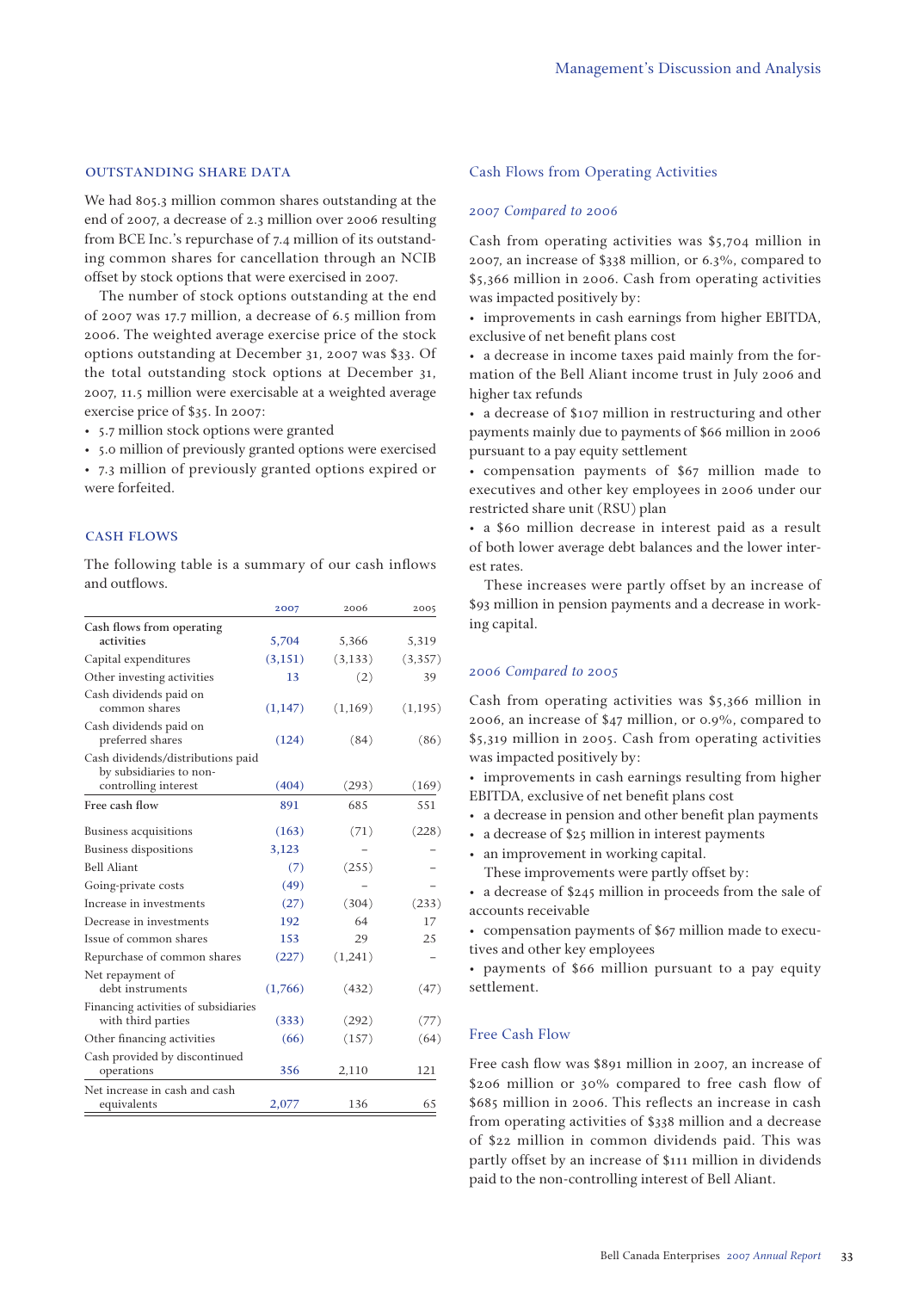Free cash flow was \$685 million in 2006, an improvement of \$134 million, or 24%, over free cash flow of \$551 million in 2005. The \$47 million increase in cash from operating activities combined with a decrease of \$224 million in capital expenditures was partly offset by an increase of \$124 million in dividends paid to the noncontrolling interest of Bell Aliant.

# Capital Expenditures

#### *2007 Compared to 2006*

In 2007, we continued to make investments to expand and update our networks, enhance broadband access and capabilities and meet customer demand for our services. Capital expenditures for BCE were \$3,151 million this year, compared with \$3,133 million in 2006. Capital spending at Bell was slightly higher in 2007, increasing 0.4% to \$2,420 million from \$2,411 million in 2006. The majority of capital spending at Bell in 2007 was focused on strategic priorities within the growth areas of our business. The difference in capital expenditures between BCE and Bell was due to spending at Bell Aliant to sustain legacy wireline infrastructure and enhance broadband access and spending on satellite builds at Telesat. The year-over-year increase in capital expenditures was due mainly to higher spending on wireless capacity expansion, investment in high-speed EVDO wireless technology, our FTTN roll-out to deliver higher-speed broadband access, billing system improvements, new product and services development, as well as higher spending at Bell Aliant due to an acceleration of its FTTN expansion program. These factors were largely offset by reduced spending on legacy network infrastructure, new DSL footprint expansion, IT infrastructure and systems to support productivity initiatives and the non-recurrence of spending in 2007 related to preparations for the industry-wide implementation of Wireless Number Portability in March 2007.

As a percentage of revenues, capital expenditures for BCE decreased to 17.6% in 2007 from 17.7%. Bell's capital intensity declined slightly, decreasing to 16.4% from 16.6% in 2006.

# *2006 Compared to 2005*

Capital expenditures for BCE were \$3,133 million in 2006, down 6.7% compared with capital expenditures of \$3,357 million in 2005. At Bell, capital expenditures decreased 6.3% year over year to \$2,411 million in 2006.

As a percentage of revenues, total capital expenditures for BCE decreased to 17.7% in 2006 from 19.1% in 2005, while capital intensity for Bell Canada declined 1.2 percentage points year over year to reach 16.6%. Capital spending in 2006 reflected reduced spending in the

legacy areas of our business as we focused increasingly on key strategic priorities within our growth services, including FTTN footprint expansion and further deployment of our EVDO wireless high-speed mobile data network. In addition, capital expenditures were lower in 2006 compared with 2005 as a result of reduced spending on IT infrastructure and systems to support various cost reduction and productivity initiatives, the completion in 2005 of the SuperNet and lower spending at Bell Aliant.

#### Cash Dividends Paid on Common Shares

In 2007, we paid a dividend of \$1.425 per common share, an increase compared to the dividend paid in 2006 of \$1.32 per common share. The total cash dividends paid decreased by \$22 million as the increase in the dividend rate was more than offset by the decrease in the number of BCE Inc. common shares outstanding as a result of BCE Inc.'s NCIBs and the reduction in the number of outstanding BCE Inc. common shares made in conjunction with a distribution of Bell Aliant trust units, by way of return of capital, to holders of BCE Inc. common shares in the third quarter of 2006.

In 2006, we paid a dividend of \$1.32 per common share, which was equal to the dividend paid in 2005. The \$26 million decrease in total cash dividends paid in 2006 is a result of a decrease in the number of BCE Inc. common shares issued and outstanding.

# Cash Dividends/Distributions Paid by Subsidiaries to Non-Controlling Interest

Dividends and/or distributions paid by subsidiaries to non-controlling interest of \$404 million in 2007, \$293 million in 2006 and \$169 million in 2005 increased by \$111 million and \$124 million in 2007 and 2006 respectively. This was mainly due to our decreased ownership interest in Bell Aliant starting in the second half of 2006 as a result of the formation of the trust.

#### Business Acquisitions

We invested \$163 million in 2007, mainly due to the privatization of the Bell Nordiq Income Fund by Bell Aliant, compared to \$71 million in 2006 for various business acquisitions. We invested \$228 million for business acquisitions in 2005. This consisted mainly of:

• Bell Canada's acquisition of Nexxlink Technologies Inc. for \$74 million

• Bell Canada's acquisition of NR Communications for \$60 million

• other business acquisitions, mainly at Bell Canada, totalling \$94 million.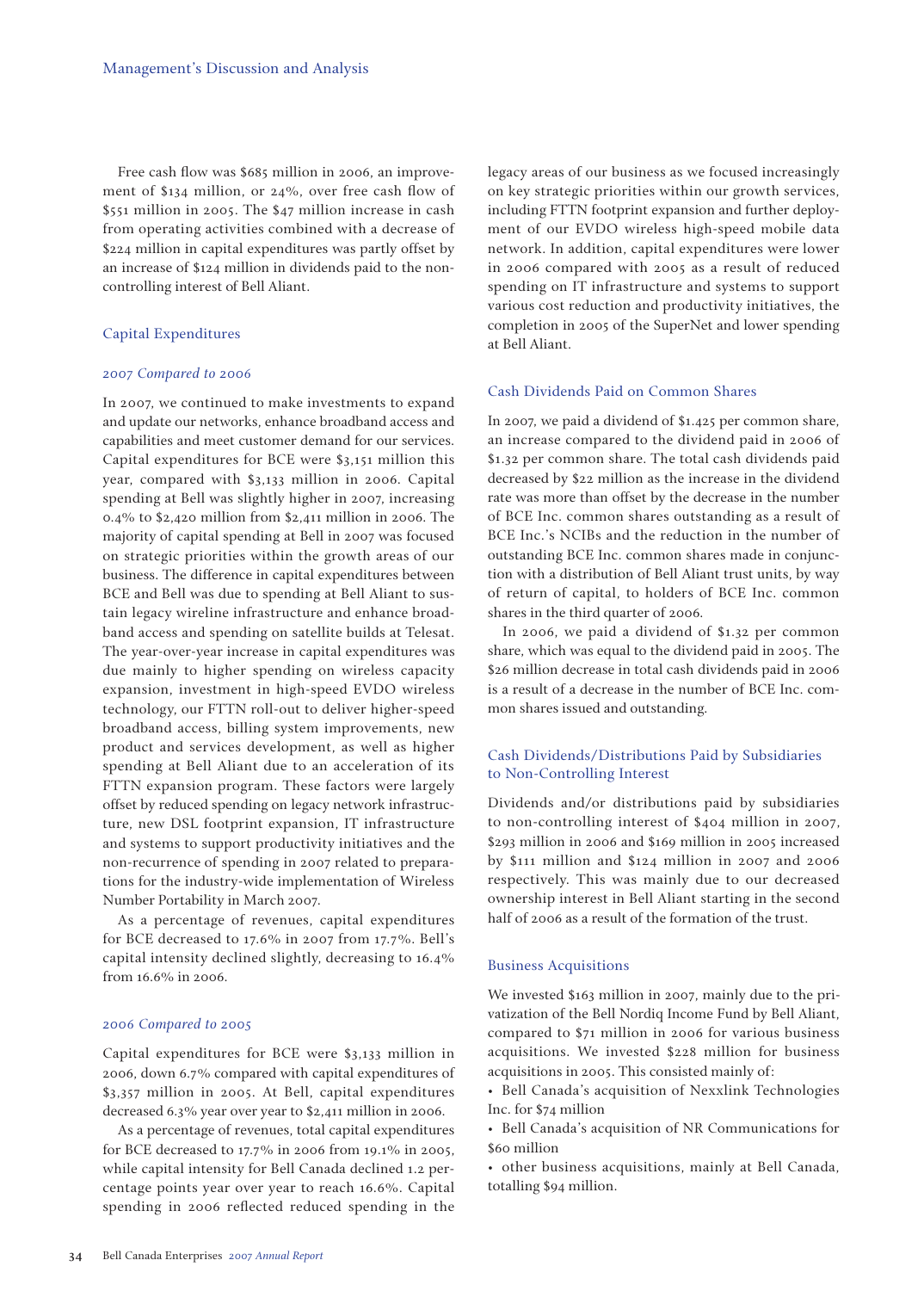# Business Dispositions

On October 31, 2007, we sold Telesat, our satellite services subsidiary, which represents our Telesat segment. We realized net cash proceeds of \$3,123 million.

# Bell Aliant

Cash used for the payment of costs for the formation of Bell Aliant was \$255 million in 2006. This included \$133 million for transaction costs, which related mainly to investment banking, professional and consulting fees, and \$122 million for premium costs paid on the redemption, prior to maturity, of Bell Aliant debt.

#### Increase in Investments

Cash flows used for investments in 2007 of \$27 million decreased \$277 million, or 91%, from \$304 million in 2006. The 2006 activity included an additional investment of US\$84 million in Clearwire Corporation (Clearwire), which offers advanced IP-based wireless broadband communications services, in order to maintain our 12% interest in the company, and Telesat's increase in shortterm investments of \$15 million in 2006.

In 2005, cash flows used for investments of \$233 million included our initial investment of US\$100 million to acquire an approximate 12% interest in Clearwire as well as Telesat's increase in short-term investments of \$63 million.

#### Decrease in Investments

The cash provided by the decrease in investments of \$192 million in 2007 relates mainly to the sale of various portfolio investments. Cash provided by investments of \$64 million in 2006 is mainly due to the sale of shortterm investments at Telesat.

#### Repurchase of Common Shares

In the first quarter of 2007, BCE Inc. repurchased and cancelled 7.4 million of its outstanding common shares for a total cash outlay of \$227 million under the NCIB program which began in February 2007. No common shares were repurchased for cancellation under the NCIB during the remainder of 2007 as the program was suspended pending completion of the company's review of strategic alternatives and subsequent to the announcement of the Privatization. The 2007 NCIB program ended on February 8, 2008.

In 2006, BCE Inc. repurchased for cancellation 45 million common shares, or approximately 5% of the company's outstanding common shares, for a total cost of \$1,241 million under the 2006 NCIB program.

# Debt Instruments

*We use a combination of short-term and long-term debt to finance our operations. Our short-term debt consists mostly of bank facilities and notes payable under commercial paper programs. We usually pay fixed rates of interest on our longterm debt and floating rates on our short-term debt.*

We repaid \$1,766 million of debt, net of issuances, in 2007. The repayments included \$1,175 million of debentures at Bell, \$1,135 million of credit facilities at Bell Aliant and other repayments that included capital leases. This was partly offset by Bell Aliant's net issuances of \$900 million of medium-term notes and increased borrowings in notes payable and bank advances.

In 2006, we repaid \$432 million of debt, net of issuances, including the following:

- BCE Inc. repaid \$1,350 million of debt
- Bell Canada repaid \$463 million of debt

• Bell Aliant redeemed \$785 million of debentures and bonds

- Telesat repaid \$150 million in notes payable
- we made other repayments that included capital leases.

This was partly offset by Bell Aliant's drawdown of \$1,235 million of its credit facilities and the issuance of \$1,250 million of debt.

In 2005, we repaid \$47 million of debt, net of issuances. The repayments included \$750 million in debentures at Bell Canada and other repayments that included capital leases. The issuances included \$900 million in debentures at Bell Canada.

# Financing Activities of Subsidiaries with Third Parties

Financing activities of subsidiaries with third parties of \$333 million in 2007 increased \$41 million, or 14.0%, from \$292 million in 2006. In 2007, Bell Aliant repurchased 10.6 million units under its NCIB program for a total cash outlay of \$330 million, while in 2006 Bell Aliant, Bell Nordiq Group Inc. and Telesat incurred costs on the redemption of preferred shares of \$175 million, \$60 million and \$50 million, respectively.

# Cash Relating to Discontinued Operations

Cash provided by discontinued operations was \$356 million in 2007. Of the total, \$327 million of net proceeds came from Bell Aliant's sale of ADS.

In 2006, cash provided by discontinued operations was \$2,110 million. This consisted mainly of:

• \$665 million net proceeds from the sale of our investment in CTVglobemedia offset by the deconsolidation of CTVglobemedia's cash on hand of \$35 million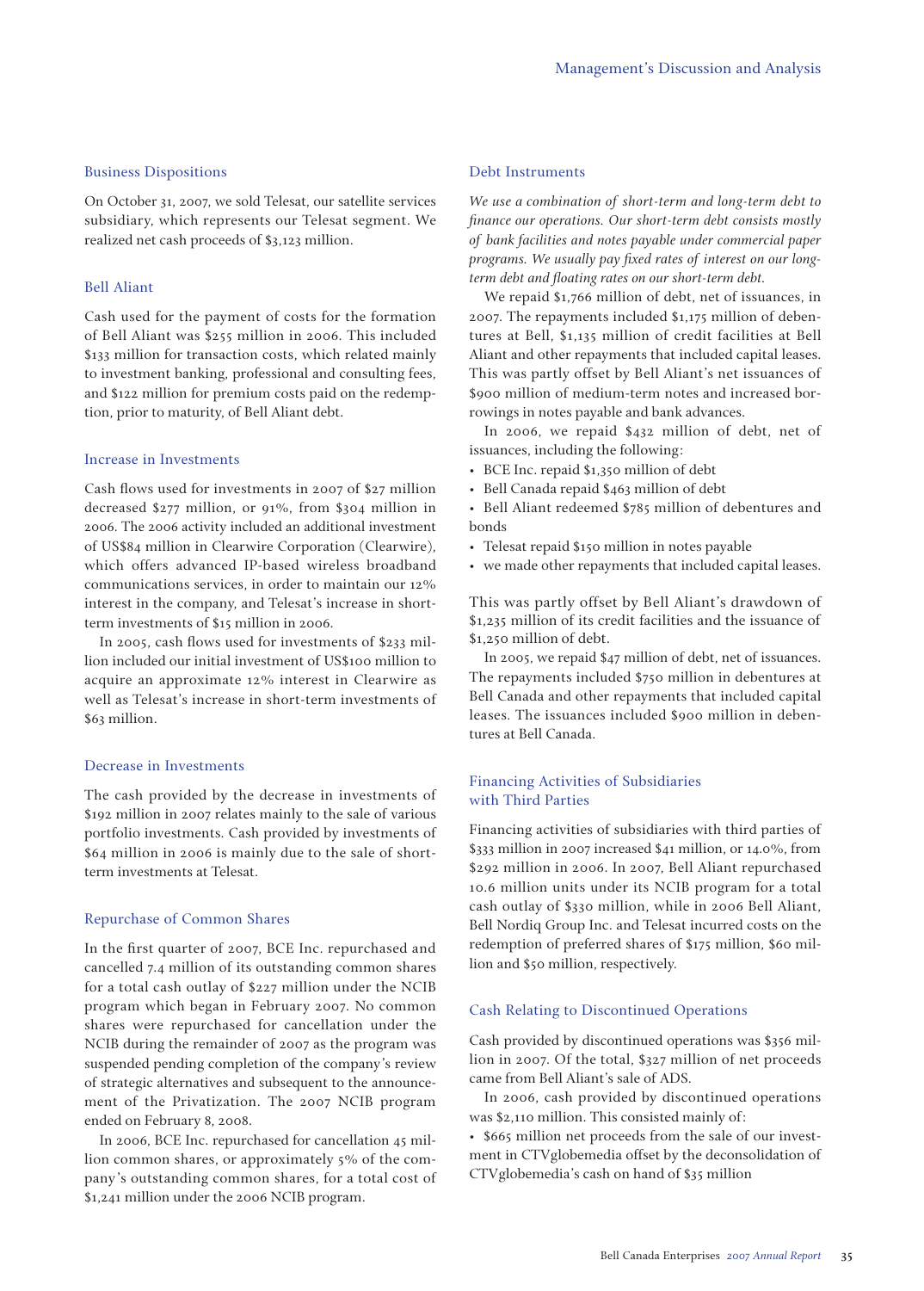• CTVglobemedia's return of capital of \$607 million as part of the recapitalization of CTVglobemedia

• \$849 million net proceeds from the sale of CGI, partly offset by the deconsolidation of CGI's cash on hand of \$81 million and \$21 million incurred for the exercise of CGI warrants

• BCI's return of capital of \$156 million net of BCE's contribution to BCI of \$61 million in satisfaction of its obligation arising from the 2005 tax loss monetization

• \$23 million of cash generated from CTVglobemedia's operations.

In 2005, cash provided by discontinued operations was \$121 million and was mainly related to cash generated from CTVglobemedia and CGI's operations.

# credit ratings

*As of March 5, 2008, the BCE Inc. and Bell Canada ratings are currently under review or on credit watch with negative implications from Standard & Poor's, a division of The McGraw-Hill Companies Inc. (S&P), DBRS Limited (DBRS), Moody's Investors Service, Inc. (Moody's) and Fitch Ratings Ltd. (Fitch).*

On July 3, 2007, Fitch downgraded BCE Inc.'s and Bell Canada's senior unsecured debt to BB- from BBB+ and Bell Canada's subordinated debt to B+ from BBB. The ratings were also placed on Rating Watch Negative. On October 11, 2007, Fitch issued a credit analysis stating that "The Rating Watch Negative reflects that a further downward rating action could occur and is dependent on the final amount of leverage and final financing structure."

On September 24, 2007, following the approval of the Arrangement by BCE Inc.'s shareholders, S&P issued a Commentary Report stating, in part, that:

"On Sept. 24, 2007, Standard & Poor's Ratings Services lowered its long-term corporate credit ratings on Montreal, Que.-based holding company BCE Inc. and wholly owned subsidiary Bell Canada to 'BB-' from 'A-'. The ratings on both companies remain on CreditWatch with negative implications where they were placed April 17, 2007. The downgrade, an interim step, follows BCE's Sept. 21, 2007, announcement that its shareholders have approved the company's C\$52 billion leveraged buyout (LBO). Once Standard & Poor's has the opportunity to review the proposed capital structure, and the financial and operating strategies of the new owners, we could affirm or lower the ratings further. The ratings on C\$2.8 billion in existing senior unsecured debt of BCE (C\$650 million), Bell Canada (C\$2.0 billion), and Bell Mobility Cellular Inc. (C\$150 million) are unchanged, reflecting the sponsor's stated intention that it currently

anticipates requiring BCE, Bell Canada, and Bell Mobility to redeem redeemable debentures outstanding (maturing up to August 2010), upon close of the LBO. We are also withdrawing our 'A-1 (Low)' Canadian scale and 'A-2' global scale CP ratings on both BCE and Bell Canada; the companies have no CP outstanding at this time. In addition, the ratings on about C\$4.9 billion of Bell Canada senior unsecured debentures outstanding (which we do not expect will be redeemed) were lowered to 'BB+' from 'A-', reflecting what we think is the best possible outcome based on publicly available information on the LBO. We lowered the rating on Bell Canada's subordinated debt to 'B' from 'BBB+', reflecting its most junior position in the post-LBO debt capital structure."

On October 3, 2007, Moody's published an Analysis stating, in part, that:

"With book debt expected to increase by more than 300%, the company's risk profile will be profoundly affected by the proposed transaction, and its rating could be adjusted by several notches. Per Moody's event risk policy, until both a full fact set is available and there is certainty of an event occurring, a definitive ratings assessment cannot be concluded. Accordingly, Moody's review is ongoing and will be completed in due course. In the interim, the available information does facilitate a preliminary and highly conditional assessment that can be used to illustrate key issues that will be considered. Given disclosure to date, and assuming there are no dramatic changes to the company's business and asset portfolio, it appears that potential outcomes for BCE's successor company's (BCE Amalco) corporate family rating (CFR) range from B2 to Ba3. It also appears that legal entity and debt structure considerations could cause Moody's to rate individual debt instruments as low as Caa1 and as high as Baa3."

On November 27, 2007, DBRS maintained its ratings of BCE Inc. and Bell Canada Under Review with Negative Implications. Its press release stated that "DBRS expects to continue its review until further information allows it to make a ratings pronouncement concurrent with the completion of the planned privatization of the Company."

In addition, it stated "DBRS expects to base its final ratings on two focal points. Firstly, DBRS expects to formulate an Issuer Rating on BCE and Bell Canada and, secondly, given the various security and guarantee pledges to BCE and Bell Canada, DBRS expects to determine the recovery prospects for the specific debt issues at these entities. The final ratings will also consider the rank of each debt security with varying levels expected at both BCE and Bell Canada."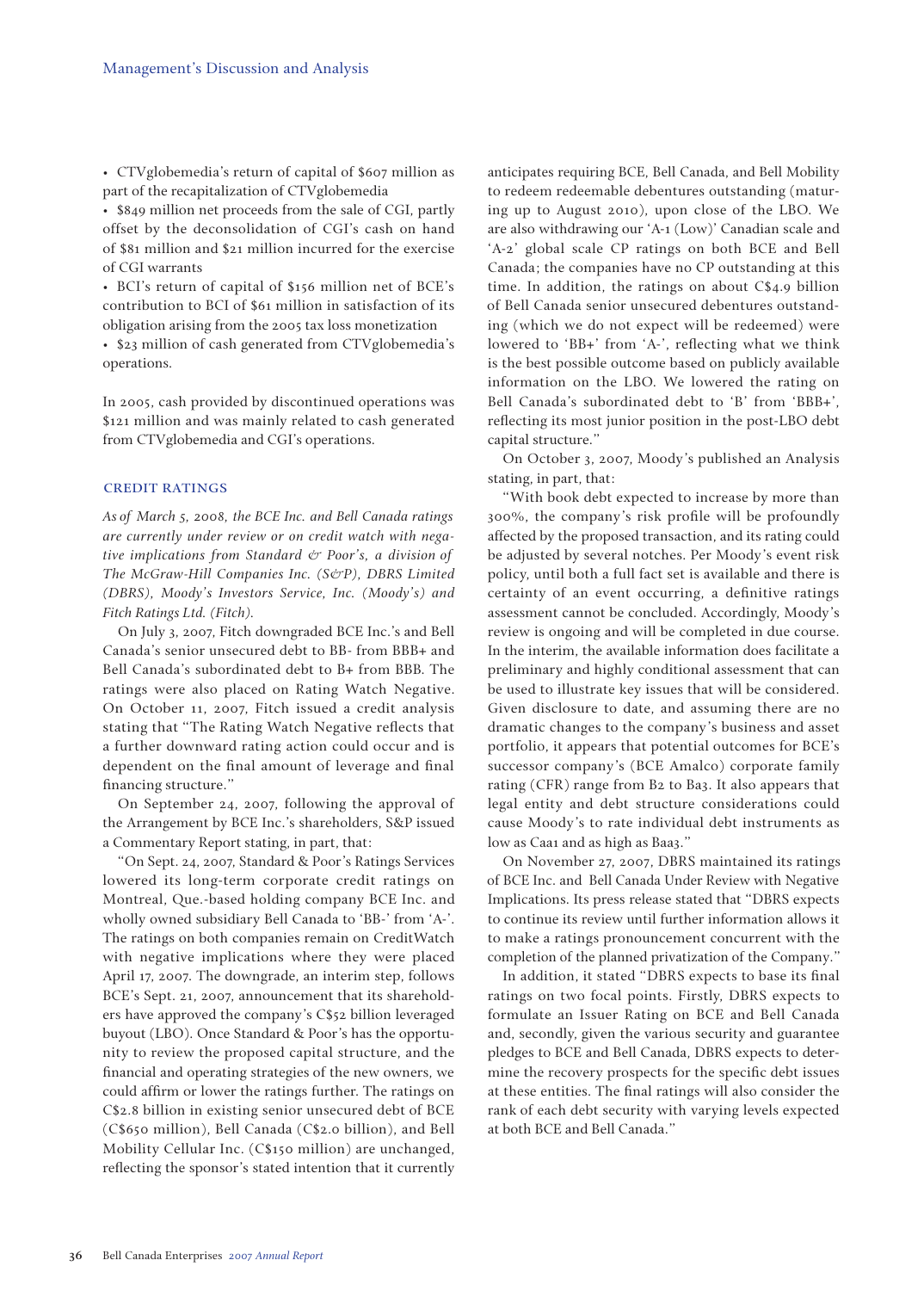| -----                       |                                                     |                                                             |                                                                |                                                  |
|-----------------------------|-----------------------------------------------------|-------------------------------------------------------------|----------------------------------------------------------------|--------------------------------------------------|
|                             | S&P                                                 | <b>DBRS</b>                                                 | MOODY'S                                                        | FITCH <sup>(1)</sup>                             |
| OUTLOOK <sup>(2)</sup>      | CREDITWATCH<br>WITH NEGATIVE<br><b>IMPLICATIONS</b> | <b>UNDER REVIEW</b><br>WITH NEGATIVE<br><b>IMPLICATIONS</b> | <b>UNDER REVIEW</b><br><b>FOR POSSIBLE</b><br><b>DOWNGRADE</b> | <b>RATING</b><br><b>WATCH</b><br><b>NEGATIVE</b> |
| Commercial paper            |                                                     | $R-1$ (low)                                                 | $P-2$                                                          |                                                  |
| Extendible commercial notes |                                                     | $R-2$ (high)                                                |                                                                |                                                  |
| Long-term debt              | $BBB+$                                              | $A$ (low)                                                   | Baa2                                                           | $BB -$                                           |
| Preferred shares            | $P-2$                                               | $Pfd-2$ (low)                                               | -                                                              |                                                  |
| <b>BELL CANADA</b>          |                                                     |                                                             |                                                                |                                                  |
|                             | S&P                                                 | <b>DBRS</b>                                                 | MOODY'S                                                        | <b>FITCH</b>                                     |
| Commercial paper            |                                                     | $R-1$ (low)                                                 | $P-2$                                                          |                                                  |
| Extendible commercial notes |                                                     | $R-1$ (low)                                                 |                                                                |                                                  |
| Long-term debt              | $BB+$                                               | А                                                           | Baa1                                                           | $BB -$                                           |
| Subordinated long-term debt | B                                                   | BBB (high)                                                  | Baa2                                                           | $B+$                                             |

The table below lists BCE Inc.'s and Bell Canada's key credit ratings at March 5, 2008.

*(1) Fitch's ratings are based solely on public information and are unsolicited by BCE Inc. and Bell Canada.*

*(2) Outlook applies to both BCE Inc. and Bell Canada.*

#### **LIQUIDITY**

BCE INC.

We expect to generate enough cash in 2008 from our operating activities to pay for capital expenditures and dividends and increase free cash flow for the year.

Furthermore, we expect to repay contractual obligations maturing in 2008, including repayment of maturing debt obligations, from cash on hand, cash generated from our operations, and possibly by issuing new debt and by selling non-core assets. However, prior to the consummation of the Privatization, the Definitive Agreement restricts our ability to raise debt and dispose of assets without the consent of the Investor Group.

#### Cash Requirements

In 2008, excluding the impact of the consummation of the Privatization, we expect that we will need cash mainly for capital expenditures, the payment of contractual obligations and outstanding debt, pension funding, dividend payments, ongoing operations and other cash requirements.

## *Capital Expenditures*

In 2008, as part of our strategic priorities, we intend to continue making investments in the growth areas of our business including in advanced network enhancements, such as the continued deployment of FTTN technology, in order to meet increased usage demand and to improve the performance of our high-speed Internet network, and the continued deployment of our EVDO wireless data network nationwide. We also expect to continue making capital expenditures to maintain our legacy network infrastructure.

#### *Pension Funding*

We expect to contribute approximately \$195 million to all of our defined benefit pension plans in 2008, including subsidiary and supplemental plans, subject to actuarial valuations being completed. We also expect, in 2008, to pay approximately \$105 million to beneficiaries under other employee benefit plans and to contribute approximately \$40 million to the defined contribution pension plans.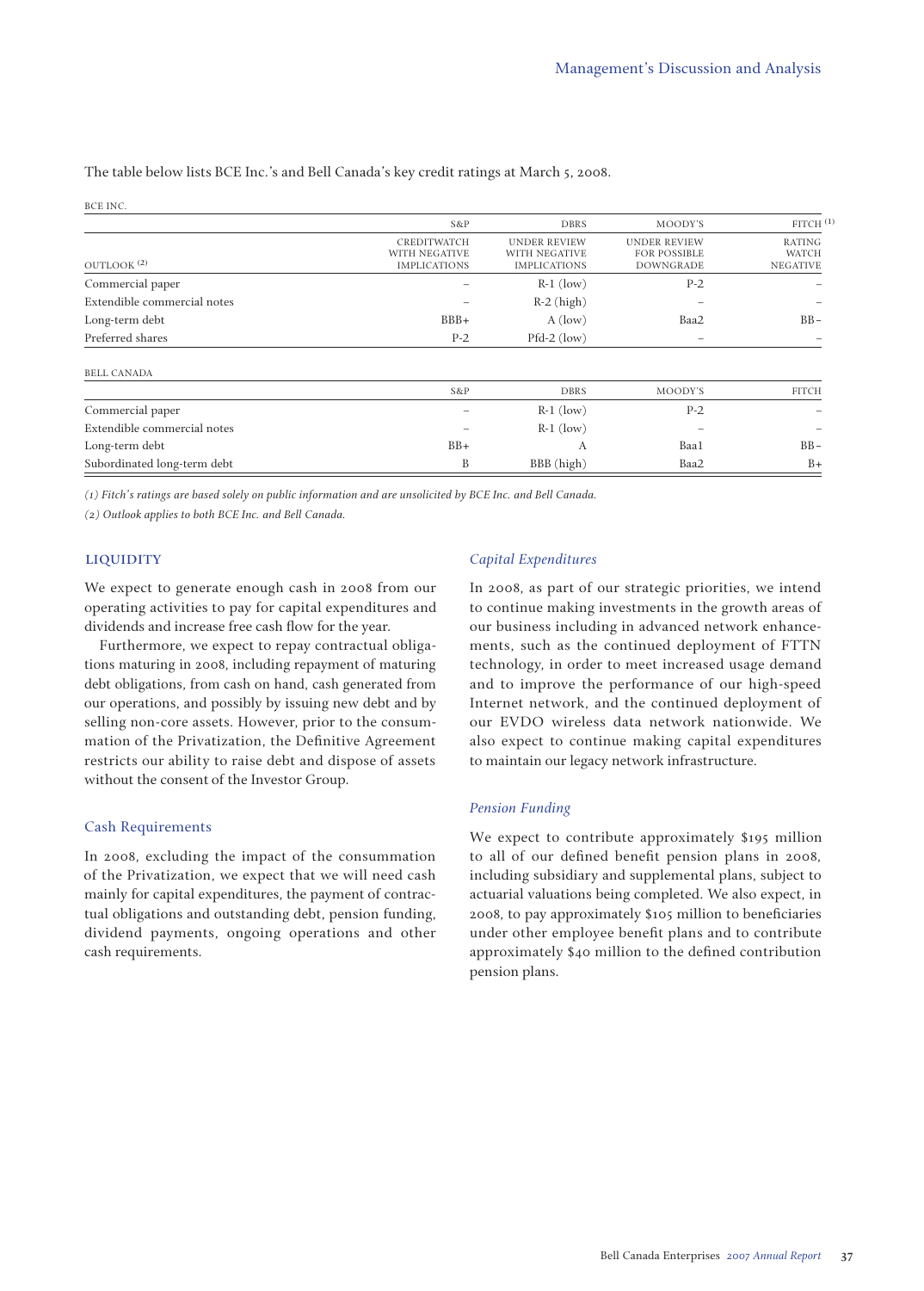## *Contractual Obligations*

The following table is a summary of our contractual obligations at December 31, 2007 that are due in each of the next five years and thereafter.

| <b>TOTAL</b> |
|--------------|
|              |
| 9,704        |
| 254          |
| 1,848        |
| 1,580        |
| 2,074        |
| 3,459        |
| 168          |
| 19,087       |
|              |

Long-term debt, notes payable and bank advances include \$340 million drawn under our committed credit facilities. They do not include \$523 million in letters of credit issued under our committed credit facilities relating primarily to certain pension and performance obligations. The total amount available under these committed credit facilities, which also support our commercial paper programs, including the amount of \$863 million currently drawn, is \$2.8 billion. Current commercial paper credit lines expire in August 2009 and Bell Aliant's current commercial paper credit lines expire in July 2011.

Imputed interest included in capital leases is \$486 million.

Rental expense relating to operating leases was \$263 million in 2007, \$275 million in 2006, and \$312 million in 2005.

Purchase obligations consist mainly of contractual obligations under service contracts. Our commitments for capital expenditures include investments to expand and update our networks, and to meet customer demand.

Other long-term liabilities included in the table relate to Bell Canada's future payments over the remaining life of its contract with Amdocs Canadian Managed Services, Inc. for the development of Bell Canada's billing system. The total amount of this long-term liability was \$168 million at December 31, 2007.

At December 31, 2007, we had other long-term liabilities that were not included in the table, including an accrued employee benefit liability, future income tax liabilities, deferred revenue and gains on assets and various other long-term liabilities.

The accrued employee benefit liability and future income tax liabilities are excluded as we cannot accurately determine the timing and cash requirements as:

• future contributions to the pension plans depend largely on how well they are funded. This varies based on the results of actuarial valuations that are performed periodically and on the investment performance of the pension fund assets.

• future payments of income taxes depend on the amount of taxable earnings and on whether there are tax loss carryforwards available to reduce income tax liabilities.

Deferred revenue and gains on assets are excluded as they do not represent future cash payments.

#### *Other Cash Requirements*

Our cash requirements may also be affected by the liquidity risks related to our contingencies, off-balance sheet arrangements and derivative instruments. We may not be able to quantify all of these risks for the reasons described as follows.

#### Off-Balance Sheet Arrangements

#### *Guarantees*

As a regular part of our business, we enter into agreements that provide for indemnifications and guarantees to counterparties in transactions involving business dispositions, sales of assets, sales of services, purchases and development of assets, securitization agreements and operating leases.

We cannot reasonably estimate the maximum potential amount we could be required to pay counterparties because of the nature of almost all of these indemnifications. As a result, we cannot determine how they could affect our future liquidity, capital resources or credit risk profile. We have not made any significant payments under these indemnifications in the past. See Note 26 to the consolidated financial statements for more information.

#### *Securitization of Accounts Receivable*

Bell Canada and Bell Aliant have sale of receivable agreements in place that provide them with what we believe is an attractive form of financing compared to debt financing.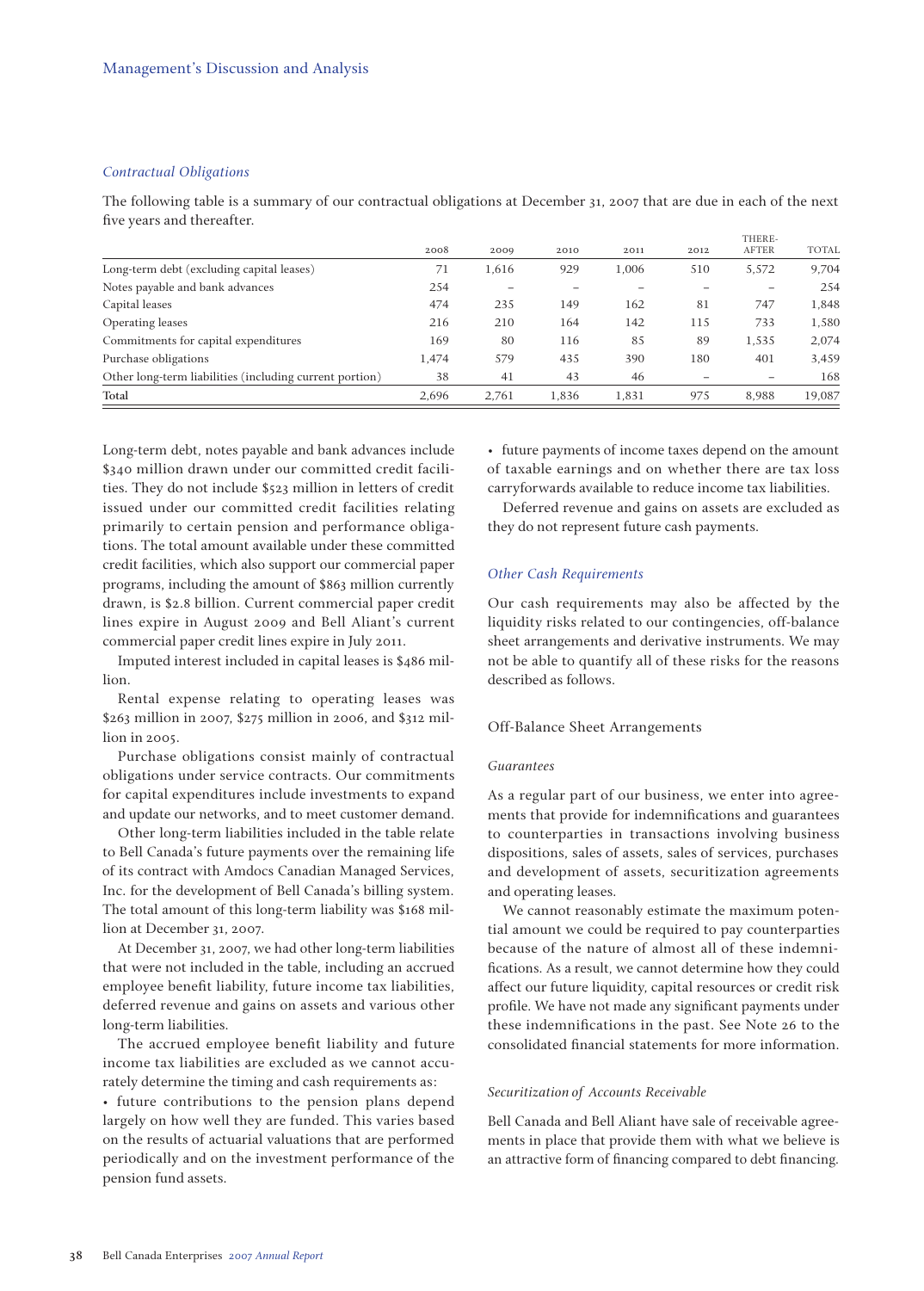Under the agreements, Bell Canada and Bell Aliant sold interests in pools of accounts receivable to securitization trusts for a total of \$1,332 million.

The accounts receivable that were sold must meet minimum performance targets. These are based on specific delinquency, default and receivable turnover ratio calculations, as well as minimum credit ratings. If these accounts receivable fail to meet these performance targets, Bell Canada and Bell Aliant would no longer be able to sell their receivables and would need to find an alternate source of financing.

These securitization agreements are an important part of our capital structure and liquidity. If we did not have them, we would have had to issue \$1,332 million of additional debt and/or equity to replace the financing they provided at year end. See Note 10 to the consolidated financial statements for more information.

In the context of the Privatization, we intend to restructure Bell Canada's securitization program in order to retain it as an important source of alternative financing. However, there is no assurance that such a restructuring will be successfully completed. The Investor Group has obtained bank financing commitments, as part of the overall financing arrangements relating to the Privatization, to refinance Bell Canada's existing accounts receivable program, to the extent that such a restructuring is not successfully completed.

## *Commitment Under the CRTC Deferral Account Mechanism*

Please refer to *Commitment Under the CRTC Deferral Account Mechanism* within the section *Our Regulatory Environment* for further analysis.

#### Derivative Instruments

We use derivative instruments to manage our exposure to interest rate risk, foreign currency risk and changes in the price of BCE Inc. common shares that may be issued under our special compensation payments (SCPs) and deferred share units (DSUs). We do not use derivative instruments for speculative purposes. Since we do not trade actively in derivative instruments, we are not exposed to any significant liquidity risks relating to them.

The carrying value of the outstanding derivative instruments was a net liability of \$70 million at December 31, 2007. Their fair values amounted to a net liability of \$70 million. See Note 20 to the consolidated financial statements for more information.

#### Litigation

We become involved in various claims and litigation as a part of our business. While we cannot predict the final outcome of claims and litigation that were pending

at December 31, 2007, based on information currently available and management's assessment of the merits of such claims and litigation, management believes that the resolution of these claims and litigation will not have a material and negative effect on our consolidated financial position or results of operations.

You will find a more detailed description of the material claims and litigation pending at December 31, 2007 in the BCE 2007 AIF, and in Note 25 to the consolidated financial statements.

#### Sources of Liquidity

Should our cash requirements exceed cash generated from our operations, and excluding the impact of the consummation of the Privatization, we expect to cover such shortfall through current cash balances, the committed and uncommitted financing facilities we currently have in place or through new facilities, to the extent available.

These cash balances and financing facilities should give us flexibility in carrying out our plans for future growth. If necessary, we could supplement our liquidity sources by issuing additional debt or equity, or by selling non-core assets. We might do this to help finance business acquisitions or for contingencies. However, prior to the consummation of the Privatization, the Definitive Agreement restricts our ability to issue debt and equity and dispose of assets without the consent of the Investor Group.

The table below is a summary of our outstanding committed lines of credit, bank facilities and commercial paper credit lines at December 31, 2007.

|                                        | COMMITTED |
|----------------------------------------|-----------|
| Commercial paper credit lines (1)      | 1,678     |
| Other credit facilities <sup>(2)</sup> | 1.130     |
| Total                                  | 2.808     |
|                                        |           |
| Drawn <sup>(2)</sup>                   | 863       |
| Undrawn                                | 1.945     |

*(1) BCE Inc.'s and Bell Canada's current commercial paper credit lines expire in August 2009 and Bell Aliant's current commercial paper credit lines expire in July 2011.*

*(2) Includes \$523 million in letters of credit under our committed credit facilities.*

BCE Inc., Bell Canada and Bell Aliant also have noncommitted credit facilities in the aggregate amount of \$2,681 million that may be drawn. As at December 31, 2007, the full amount of \$2,681 million remained undrawn.

BCE Inc., Bell Canada and Bell Aliant may issue notes under their commercial paper programs up to the amount of their supporting committed lines of credit. The total amount of these supporting committed lines of credit available (net of letters of credit) was \$1.7 billion at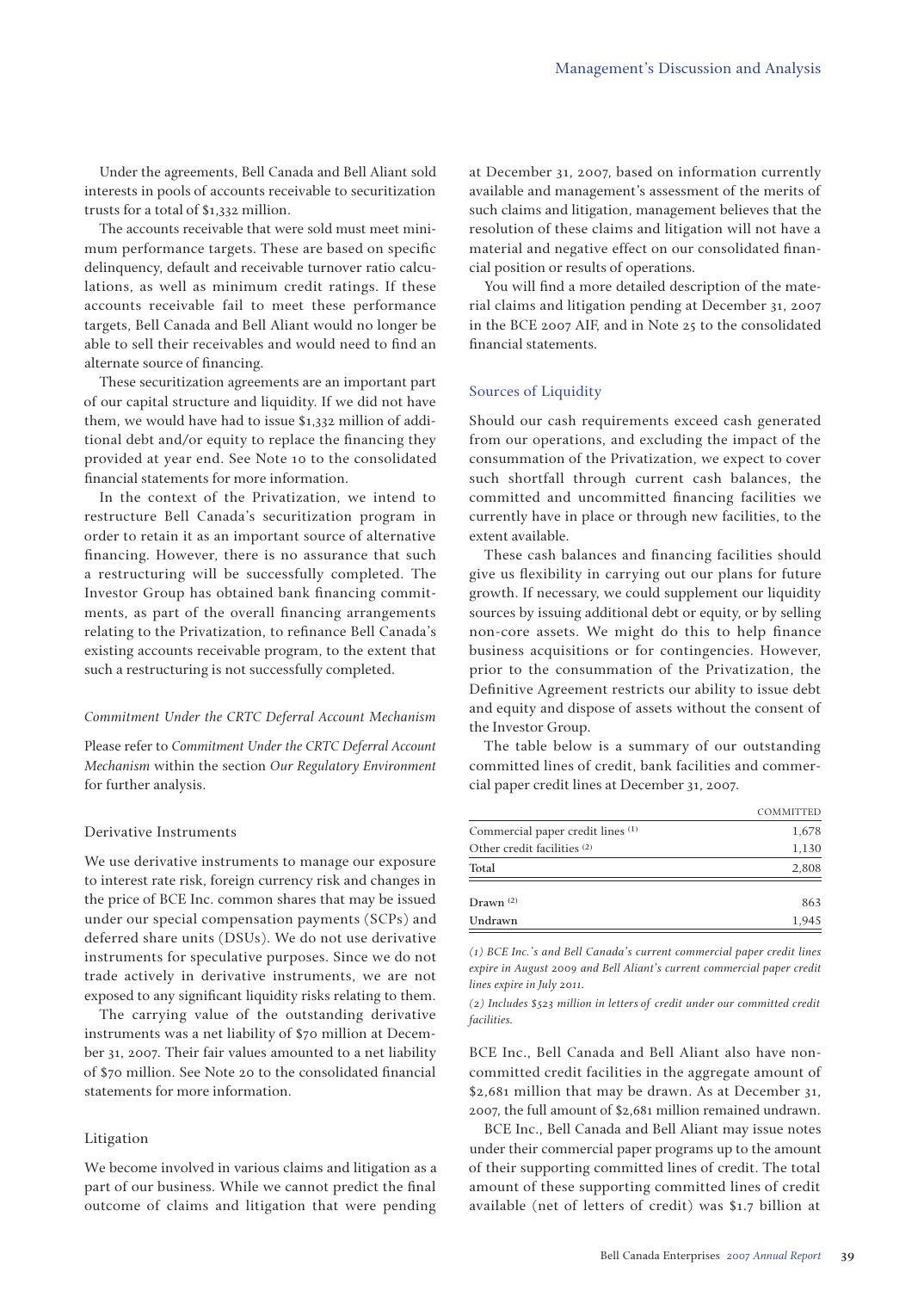December 31, 2007. These supporting committed lines of credit are available and may be drawn at any time. BCE Inc., Bell Canada and Bell Aliant had no commercial paper outstanding at December 31, 2007. Bell Aliant has drawn \$210 million under its revolving bank credit facility due to the disruption in the commercial paper market and Bell Aliant's resulting temporary inability to issue commercial paper on reasonable terms.

## Commitments Under the Definitive Agreement and Potential Impact on Liquidity Prior to the Privatization

Pursuant to the terms of the Definitive Agreement, BCE Inc. has agreed, prior to the consummation of the Privatization, to conduct its business, and cause its subsidiaries to conduct their business, in the ordinary course consistent with past practice. In this regard, certain matters require the prior consent of the Investor Group, which could potentially affect the liquidity of BCE Inc. and its subsidiaries. Among others, customary threshold restrictions exist as to the ability of BCE Inc. and its subsidiaries to:

• sell, lease or otherwise transfer assets

• prepay existing debt, create or incur new debt (other than refinancing of existing debt) or provide guarantees • issue equity, options, warrants, or instruments convertible into equity

• settle or compromise claims

• set aside or pay any dividend (other than BCE Inc.'s regular dividends on its common and preferred shares) or distribution, or change the payment frequency of such dividend or distribution.

However, we do not expect the restrictions contained in the Definitive Agreement to prevent BCE Inc. and its subsidiaries from carrying on business in the normal course consistent with past practice, particularly in light of substantial existing cash balances on-hand and available financing facilities.

### Financing Considerations Related to the Privatization

In connection with the Privatization, the Investor Group has entered into equity financing commitments with the Purchaser in the aggregate amount of approximately \$7.75 billion as a source of funds required to consummate the Privatization. The Purchaser has also entered into committed arrangements to borrow or to permit us to borrow and guarantee a significant amount of debt in connection with the Privatization. Aggregate maximum commitments under all of the expected credit facilities total approximately \$34.35 billion (of which up

to approximately \$2.35 billion is available to us for ongoing liquidity requirements), a significant portion of which is expected to be secured by liens on substantially all of BCE Inc.'s assets (including those of certain of BCE Inc.'s wholly-owned subsidiaries), and a significant portion of which is expected to be guaranteed by certain of BCE Inc.'s wholly-owned subsidiaries. The actual terms of such indebtedness may vary in aggregate amount, structure and specific terms. A portion of Bell Canada's existing public debt will, following consummation of the Privatization, remain outstanding, and certain of such outstanding debt is expected to be secured, as per the terms of the debt instruments governing such public debt.

Following the consummation of the Privatization, we expect to have sufficient liquidity under the new financing arrangements and excess cash flows from operations to support our business strategy and to fund working capital and capital expenditures. In addition, we do not expect any material debt maturities over the next several years, as it is anticipated that outstanding redeemable debentures maturing prior to August 2010 would be redeemed or repurchased at the time of and subject to the consummation of the Privatization. The debt instruments that would govern us following the consummation of the Privatization are expected to contain various restrictions and covenants that are customary in the case of leveraged transactions such as the Privatization.

## **Our Competitive Environment**

We face intense competition not only from traditional competitors, but also from non-traditional players, such as cable companies, that have entered our markets. The rapid development of new technologies, services and products has eliminated the traditional lines between telecommunications, Internet and broadcasting services and brought new competitors to our markets. Technology substitution, and VoIP in particular, have reduced barriers to entry in the industry. Certain VoIP technology implementations do not require service providers to own or rent physical networks, which gives other competitors increased access to this market. This has allowed competitors to launch new products and services and gain market share with far lesser investments in financial, marketing, personnel and technological resources than have historically been required. We expect this trend to continue in the future, which could adversely affect our growth and our financial performance. In addition, as discussed in more detail below, we could face increasing wireless competitive activity as a result of Industry Canada's decision to license additional wireless spectrum.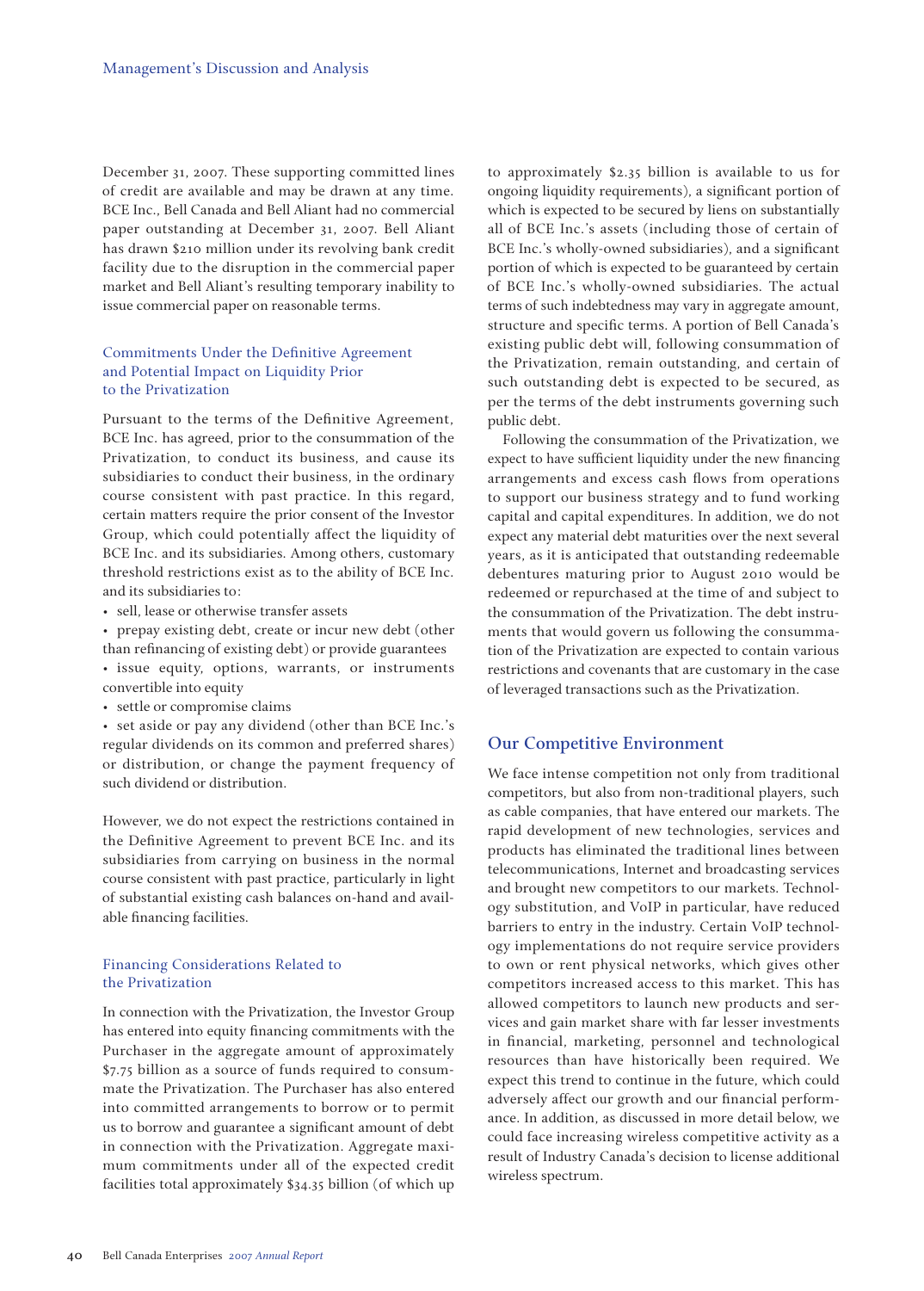Competition affects our pricing strategies and could reduce our revenues and lower our profitability. It could also affect our ability to retain existing customers and attract new ones. We are under constant pressure to keep our prices and service offerings competitive. Changes in our pricing strategies that result in price increases for certain services or products, or changes in pricing strategies by our competitors, could affect our ability to gain new customers and retain existing ones. We need to be able to anticipate and respond quickly to the constant changes in our businesses and markets. The CRTC regulates the prices we can charge for basic access services in areas where it determines there is not enough competition to protect the interests of users. Since August 2007, the CRTC has determined that competition was sufficient to grant forbearance from price regulation for approximately 90% of Bell Canada's residential local telephone service lines and 80% of Bell Canada's business local telephone service lines in Ontario and Québec. See *Our Regulatory Environment* for more information.

We already have several domestic and foreign competitors. In recent years, the Government of Canada has reviewed the foreign ownership restrictions that apply to telecommunications carriers and to broadcast distribution undertakings. Removing or easing the limits on foreign ownership could result in more foreign companies entering the Canadian market by making acquisitions or investments. This could result in greater access to capital for our competitors or the arrival of new competitors with global scale, which would increase competitive pressure. We cannot predict what action, if any, the Government of Canada will take as a result of these reviews and how it may affect us.

## wireline

Our main competitors in local and access services are: Allstream (a division of MTS Allstream Inc.); Cogeco Cable Inc. (a subsidiary of Cogeco Inc.) (Cogeco), in Ontario and Québec; Bragg Communications Inc. operating under the Eastlink trade name (Eastlink), in the Maritime provinces; Maskatel Inc., in Québec; Primus Telecommunications Canada Inc. (Primus); Rogers Cable Inc. (Rogers Cable); Shaw Communications Inc. (Shaw), in Western Canada; TELUS Communications Inc. (TELUS); Vidéotron ltée (Vidéotron), in Québec; and Vonage Canada (a division of Vonage Holdings Corp.).

Our major competitors in long distance services are: Allstream; Cogeco, in Ontario and Québec; dial-around providers, such as Yak and Looney Call, which are divisions of YAK Communications (Canada) Inc. which has been acquired by Globalive Communications Corporation; Eastlink, in the Maritime provinces; prepaid long distance providers, such as Group of Goldline; Primus; Rogers Cable; TELUS; Vidéotron, in Québec; and Vonage Canada.

We face increasing cross-platform competition as customers replace traditional services with new technologies. For example our wireline business competes with VoIP, wireless and Internet services, including chat services, instant messaging and e-mail.

We are facing significant competitive pressure from cable companies as a result of them offering voice services over their networks. Cable telephony in particular is being driven by its inclusion in discounted bundles and is now offered by cable operators in numerous markets including Toronto, Montréal, Québec City, Ottawa-Gatineau, Hamilton, London and Kitchener-Waterloo, as well as other smaller centres. We expect further expansion throughout 2008. The roll-out of the cable companies' footprints continues to put downward pressure on our market share, especially in the residential market.

Although we expect a reduction in 2008 in the rate of our NAS losses, there is a risk that adverse changes in certain factors, including, in particular, competitive actions by cable providers, may result in acceleration beyond our current expectations in our rate of NAS erosion, particularly in our residential NAS. Additional competitive pressure is also emerging from other competitors such as electrical utilities. These alternative technologies, products and services are making significant inroads into our legacy services, which typically represent our higher margin business.

We experience significant competition in the provision of long distance service from dial-around providers, prepaid card providers, VoIP service providers, cable companies and others, as well as from traditional competitors such as inter-exchange carriers and resellers. We have also started experiencing competition from telecommunications providers such as Skype Technologies (a division of eBay) that provide equivalent long distance service at low prices using PCs and broadband connections.

Competition for contracts to supply long distance services to large business customers is very intense. Customers may choose to switch to competitors that offer lower prices to gain market share. Such competitors may be less concerned about the quality of service or impact on their margins than we are. Competitors are also offering IP-based telephony to business customers at attractive prices.

In Bell Aliant's residential markets, competition for most product lines is well established. Competition for local telephone service is most established in Nova Scotia and Prince Edward Island, where it was introduced in the residential market in 1999. In 2007, the competitive local service market expanded with the introduction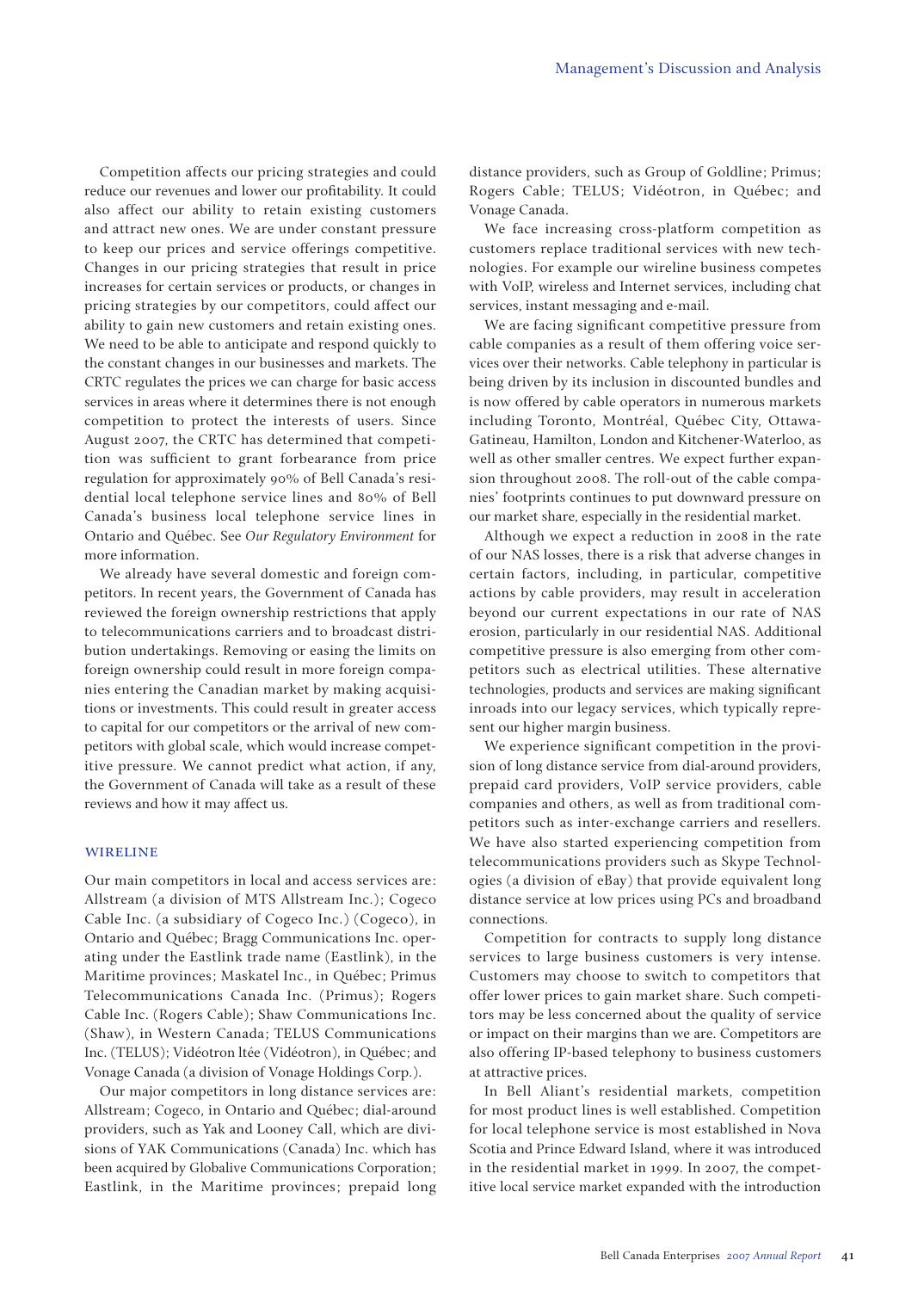of local service competition in Newfoundland and further expansion of the competitive footprint in Ontario and Québec. In the business customer base, Bell Aliant operates in an increasingly competitive marketplace, with competition emerging from VoIP providers, cable TV operators and system integrators.

The current competitive environment suggests that the number of our legacy wireline customers and the volume of our long distance traffic will continue to decline in the future. Continued decline will lead to reduced economies of scale in those businesses and, in turn, lower margins. Our strategy is to mitigate these declines through cost reductions and by building the business for newer growth services, but the margins on newer services are generally less than the margins on legacy services and we cannot provide any assurance that our efforts will be successful. If legacy services margins decline faster than the rate of growth in margins for our newer growth services, our financial performance could be adversely affected. In addition, if a large portion of the customers who stop using our voice services also cease using our other services, our financial performance could be adversely affected. Bringing to market new growth products and services is expensive and inherently risky as it requires capital and other investments at a time when the demand for the products or services is uncertain. It may also require us to compete in areas outside our core connectivity business against highly capable competitors. The launch of new products or services could be delayed or cancelled due to reductions in the amount of available capital to be invested. Any such delay or cancellation could have an adverse effect on our business, cash flows and results of operations.

## **WIRELESS**

Competition for subscribers to wireless services is based on price, products, services and enhancements, technical quality of the cellular and personal communications service (PCS) system, customer service, distribution, coverage and capacity. The Canadian wireless telecommunications industry is highly competitive. We compete for cellular and PCS customers, dealers and retail distribution outlets directly with the following wireless service providers: Rogers Wireless Inc. (including its subsidiary Fido Inc.) (Rogers Wireless) and TELUS Mobility (a business unit of TELUS), and with a multitude of resellers known as MVNOs, that aggressively introduce, price and market their products and services. We expect competition to intensify as new technologies, products and services are developed which could adversely affect our ability to achieve our subscriber net additions and ARPU growth targets. For example, mobile handsets that connect to wireless Internet access

networks are now available from a number of manufacturers and service providers. If these products significantly penetrate the marketplace, usage of our wireless network may decline which would adversely affect our wireless revenues.

Competition could also increase as a result of Industry Canada's decision to license, through a competitive spectrum auction, the bidding stage of which is scheduled to commence in May 2008, additional wireless spectrum, a significant part of which has been set aside for new entrants only. Industry Canada's policies relating to the auction and to the licensing of additional wireless spectrum favour the entry of new competitors into the Canadian wireless market and could pose a risk to our financial performance. In addition, there is a risk that we will not be successful in securing, through the auction, all or part of the additional wireless spectrum that we need to provide enhanced wireless services and that our competitors will do so to our detriment. Refer to *Our Regulatory Environment – Radiocommunication Act – Additional Mobile Spectrum*, for more details on this subject.

## internet access

We compete with cable companies and Internet service providers to provide high-speed and dial-up Internet access and related services. In particular, cable companies have focused on increased bandwidth and discounted pricing on bundles to compete against us which could directly affect our ability to maintain ARPU performance and could adversely affect our results of operations.

Regional electrical utilities continue to develop and market services that compete directly with Bell Canada's Internet access services. Developments in wireless broadband services may also lead to increased competition in certain geographic areas. This could have an adverse effect on the financial performance of our Internet access services business.

With the rapid growth in video and other bandwidthintensive applications on the Internet, we may need to incur significant capital expenditures to provide additional capacity on our Internet network. We may not be able to recover these costs from customers due to competitors' short term pricing of comparable Internet services. There is also a risk that our efforts to optimize network performance, as a result of significantly increasing broadband demand, through paced FTTN roll-out, traffic management and rate plan changes, could be unsuccessful and result in an increase in our Internet subscriber churn rate beyond our current expectations thereby adversely affecting achievement of our expected number of Internet subscribers in 2008. This could have an adverse effect on our results of operations.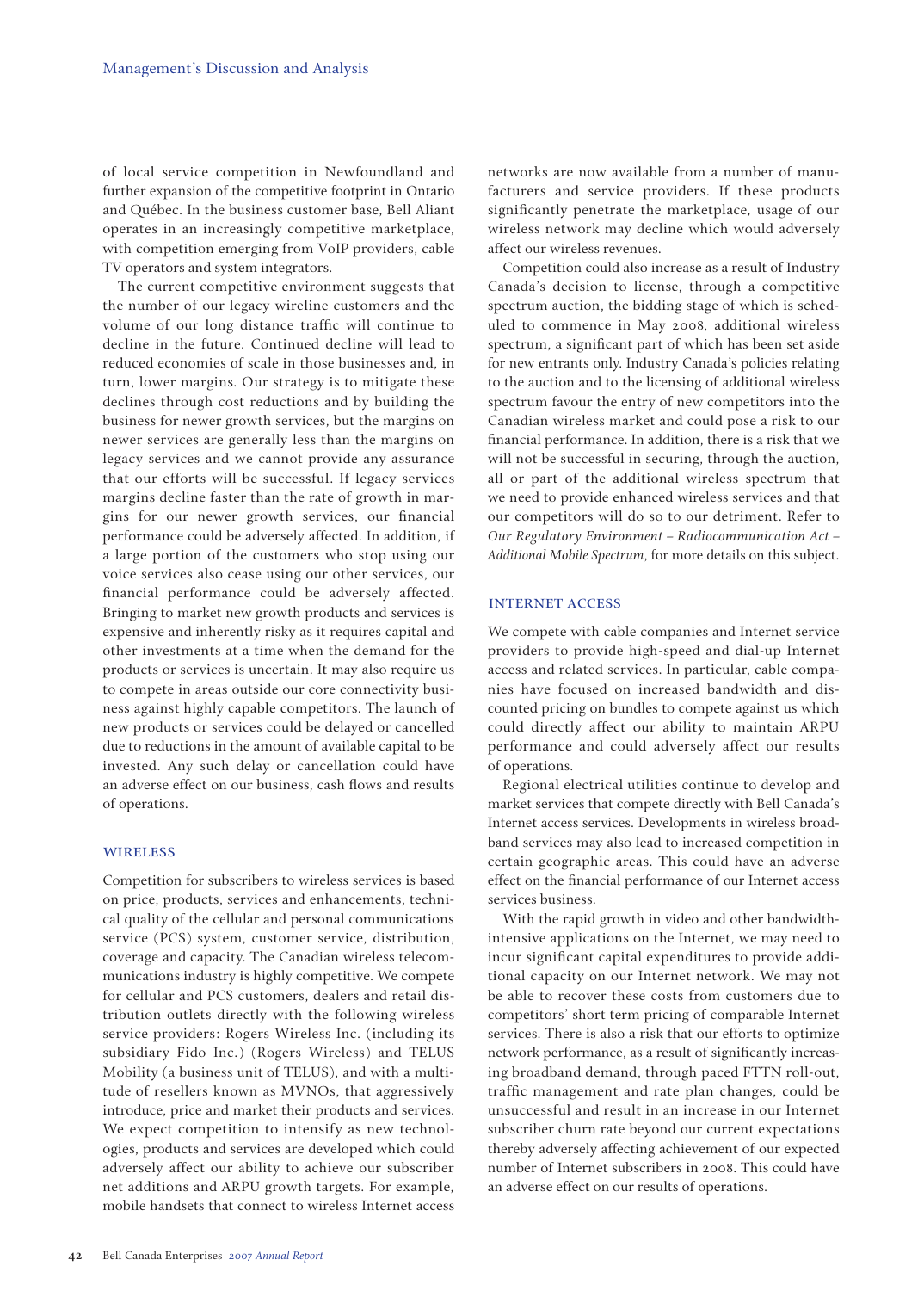In the high-speed Internet access services market, we compete with large cable companies, such as: Cogeco, in Ontario and Québec; Eastlink, in the Maritime provinces; Persona Communications Corp., which was recently acquired by Eastlink, in all provinces except New Brunswick, Nova Scotia and Prince Edward Island; Rogers Cable, in Ontario and the Maritime provinces; and Vidéotron, in Québec.

In the dial-up market, we compete with America Online, Inc., Primus and approximately 400 Internet service providers.

#### **VIDEO**

Competition for subscribers is based on the number and kinds of channels offered, quality of the signal, STB features, availability of service in the region, price and customer service. Bell ExpressVu and Bell Canada compete directly with Star Choice Television Network Inc., another DTH satellite television provider, and with cable companies across Canada. Most of these cable companies continue to upgrade their networks, operational systems and services, which will improve their competitiveness. This could negatively affect our financial performance.

Bell Canada holds broadcasting distribution licences for major centres in Ontario and Québec to offer video services on a wireline basis. Bell Canada offers video services through DTH satellite, VDSL and hybrid fibre co-axial cable. Bell Canada is also currently offering IPTV services on a limited basis.

Bell ExpressVu continues to face competition from unregulated U.S. DTH satellite television services that are sold illegally in Canada. In response, we are participating in legal actions that are challenging the sale of U.S. DTH satellite television equipment in Canada. This competition and the outcome of the related legal actions could have an adverse effect on the business and results of operations of Bell ExpressVu. Bell ExpressVu's and Bell Canada's competitors also include Canadian cable companies, such as: Cogeco, in Ontario and Québec; Eastlink, in the Maritime provinces; Persona Communications Corp., in all provinces except New Brunswick, Nova Scotia and Prince Edward Island; Rogers Cable, in Ontario, New Brunswick and Newfoundland; Shaw, in western Canada and northwestern Ontario; and Vidéotron, in Québec. In addition to these traditional video competitors, certain traditional telephone companies have recently launched or are contemplating the launch of IPTV services that would compete with Bell ExpressVu in certain markets.

In addition to the licensed broadcast distribution undertakings noted above, new unregulated video services and offerings available over high-speed Internet connections are beginning to compete with traditional television services. The continued growth of these services could negatively affect the financial performance of Bell ExpressVu and Bell Canada.

#### **WHOLESALE**

The main competitors in our wholesale business include both traditional carriers and emerging carriers. Traditional competitors include Allstream and TELUS, both of which may wholesale some or all of the same products and services as Bell Canada. Non-traditional competitors include electrical utility-based telecommunications providers, cable operators and U.S.-based carriers for certain services.

Despite intense competitive pressure, our new products and unregulated services markets continue to grow. However, growth of end-user technologies such as VoIP is continuing to increase pressure on some legacy product lines.

## **Our Regulatory Environment**

This section describes the legislation that governs our businesses, and provides highlights of recent regulatory initiatives and proceedings and government consultations that affect us.

Bell Canada, Bell Aliant and several of Bell Canada's direct and indirect subsidiaries and significantly influenced companies, including NorthernTel, Télébec, Northwestel, Bell Mobility and Bell ExpressVu, are governed under the *Telecommunications Act*, the *Broadcasting Act*, the *Radiocommunication Act* and the *Bell Canada Act*.

Our business is affected by decisions made by various regulatory agencies, including the CRTC. The CRTC, an independent agency of the Government of Canada, is responsible for regulating Canada's telecommunications and broadcasting industries. Other aspects of the businesses of these companies are regulated in various ways by federal government departments, in particular Industry Canada.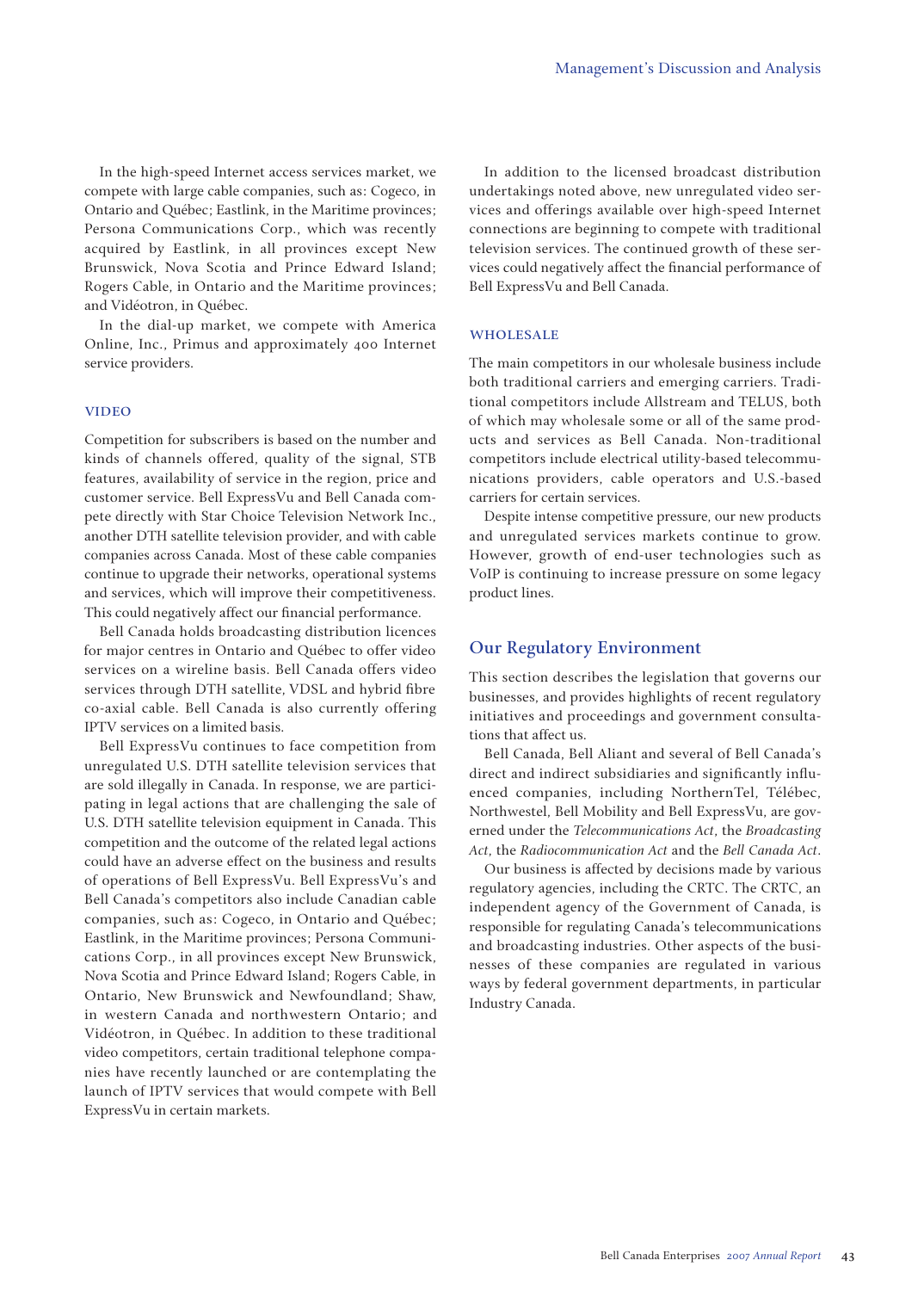## telecommunications act

The *Telecommunications Act* governs telecommunications in Canada. It defines the broad objectives of Canada's telecommunications policy and gives the Government of Canada the power to give general direction to the CRTC on any of these objectives. It applies to several of the Bell Canada companies and partnerships, including Bell Canada, Bell Mobility, Bell Aliant, NorthernTel, Northwestel and Télébec.

Under the *Telecommunications Act*, all telecommunications common carriers must seek regulatory approval for all proposed tariffs for telecommunications services, unless the services are exempt from regulation or are not regulated. The CRTC may exempt an entire class of carriers from regulation under the *Telecommunications Act* if the exemption meets the objectives of Canada's telecommunications policy.

The *Telecommunications Act* includes the following ownership requirements for companies, such as Bell Canada, Bell Aliant and Bell Mobility, that operate as telecommunications common carriers:

• they must be eligible to operate as Canadian carriers

• they must be Canadian owned and controlled corporations. Direct ownership must be at least 80% Canadian and indirect ownership, such as indirect ownership through BCE Inc., must be at least 66**<sup>2</sup>** ⁄**3**% Canadian

• they must not otherwise be controlled by non-Canadians

• at least 80% of the members of their board of directors must be Canadian.

BCE Inc. monitors and periodically reports on the level of non-Canadian ownership of its common shares.

#### Changes to Government's Approach to Regulation

Pursuant to the *Telecommunications Act*, telecommunications services are regulated unless the CRTC decides to forbear or abstain from regulation. The CRTC may decide not to regulate all or part of certain services or classes of telecommunications services if it determines there is enough competition to protect the interests of users. In the first few years following the inception of the *Telecommunications Act*, the majority of Bell Canada's revenues were for services subject to regulatory approval. With the introduction of competition in Canadian telecommunications markets, rules and regulations for the incumbent telephone companies were introduced in order to facilitate the progression of competition. In recent years, competition intensified while these detailed and prescriptive rules and regulations continued to affect our ability to compete.

However, there have recently been a number of actions and decisions by the Government of Canada and the CRTC under the *Telecommunications Act* which are more reflective of the significant changes taking place in the industry and which acknowledge the vibrant state of competition in these markets.

In March 2006, the Telecommunication Policy Review Panel, comprised of experts appointed by the Minister of Industry, released a comprehensive report which called for significant changes to Canada's telecommunications policies and regulations. The report noted that the state of competition in Canada has progressed to the point where the CRTC should remove most of its existing economic regulations and instead rely on market forces. In December 2006, the federal Cabinet adopted one of the Telecommunication Policy Review Panel's recommendations and issued to the CRTC a policy direction (Policy Direction) which called on the CRTC to "rely on market forces to the maximum extent feasible" and to design regulations that "interfere with the operation of competitive market forces to the minimum extent necessary." The Policy Direction also required the CRTC to conduct a review of the regulations which require incumbent telephone companies to provide competitors with wholesale access to certain telecommunication services "with a view to increasing incentives for innovation and investment in and construction of competing telecommunications network facilities".

On April 4, 2007, consistent with the Policy Direction and with the intention of enhancing competitive rivalry, the federal Cabinet varied CRTC Telecom Decision 2006-15, which had established a framework for the deregulation of local services offered by the incumbent telephone companies in their territories. The variance streamlined the criteria and process to obtain forbearance in local service markets and has improved the ability of incumbent telephone companies to compete effectively by eliminating the winback and promotional restrictions for local exchange services in regulated and deregulated areas. Since August 2007, the CRTC has granted Bell Canada local residential service forbearance in 193 geographic areas and local business service forbearance in 59 geographic areas, representing approximately 90% and 80% of Bell Canada's residential and business access lines, respectively, in Ontario and Québec. Since July 2007, the CRTC has granted Bell Aliant local residential service forbearance in 122 geographic areas and local business service forbearance in 34 geographic areas in its territory.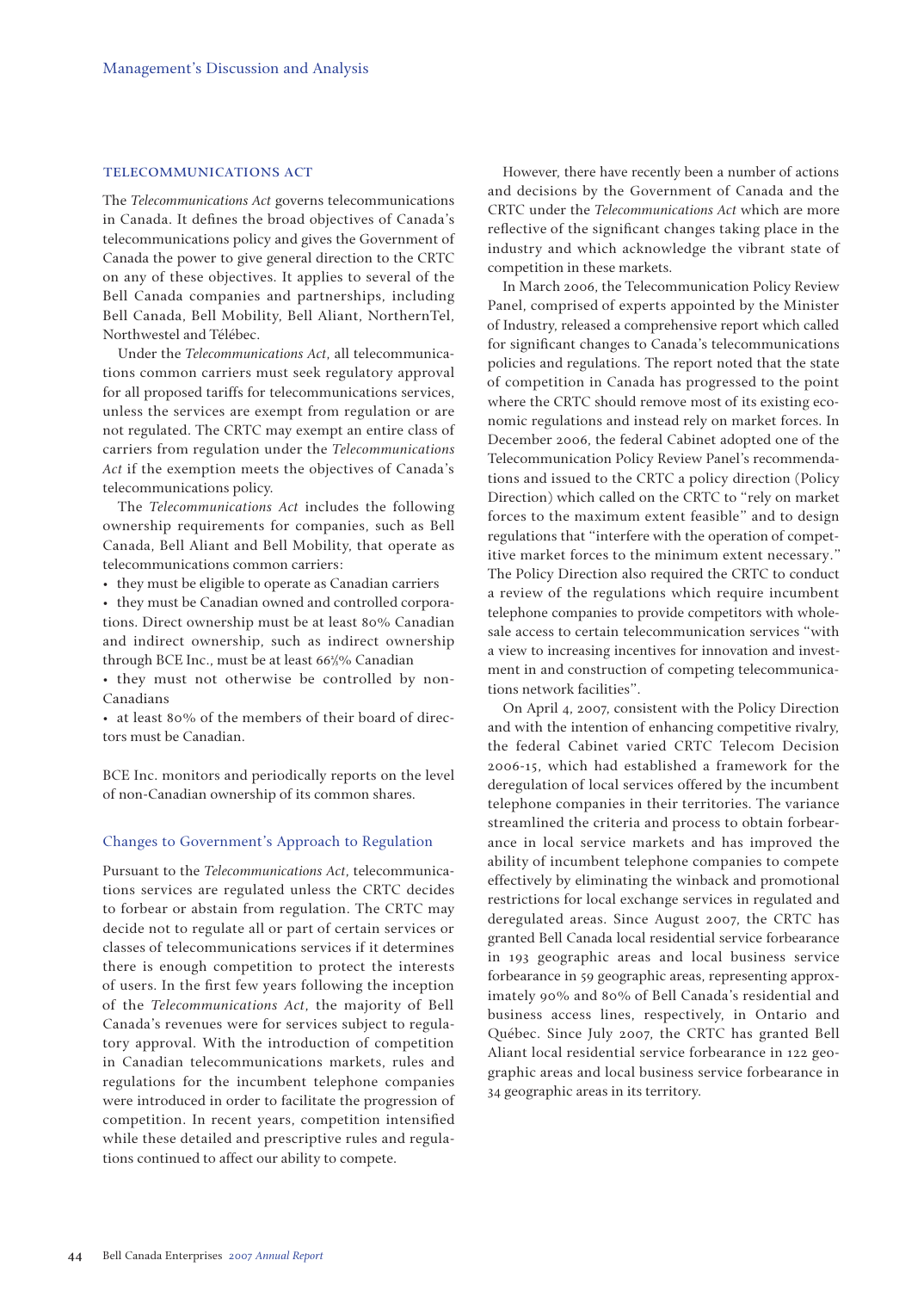These forbearance decisions remove local telephone access services from regulation in those areas, with the exception of a price ceiling which continues to apply to stand-alone local residential telephone access services. On October 5, 2007, the CRTC rescinded the winback rule which prevented the incumbent telephone companies from attempting to winback retail high-speed Internet customers who changed their service to competitors who use Bell Canada's underlying wholesale high-speed services. These decisions give Bell Canada and Bell Aliant the flexibility to offer more value to their customers and compete more effectively with local service competitors.

On April 30, 2007, the CRTC issued Telecom Decision 2007-27, in which it established the rules that will govern the prices Bell Canada and other incumbent telephone companies charge for residential and business local services that remain subject to regulation, granting them more pricing flexibility in order to meet individual customer needs. On May 25, 2007, Bell Canada was granted forbearance for its High-Speed Metro service in Montréal, Ottawa and Toronto and for its high-speed digital NAS in 31 wire centres, allowing for greater flexibility with respect to the terms and conditions under which these business services are offered.

On July 11, 2007, the CRTC issued Telecom Decision 2007-51, in which the CRTC prioritized the order, over a three-year plan ending March 31, 2010, in which existing regulations should be reviewed for compliance with the Policy Direction. Among the priority measures to be reviewed by March 31, 2008 is a decision that is pending concerning the rules that apply when we wish to destandardize or withdraw tariff services. With respect to priority measures already reviewed, the CRTC accepted Bell Canada's proposal to exempt from the bundling rules and associated tariff requirements all bundles involving both tariffed and non-tariffed services so long as a given bundle's total revenue is higher than the price of its tariffed components. The CRTC also removed the tariff requirement for services provided on a market trial basis by the incumbent telephone companies. On January 22, 2008, the CRTC issued Telecom Public Notice 2008-1, in which it seeks to identify and prioritize the review of various social and other non-economic regulatory measures in light of the Policy Direction. The CRTC intends to issue its review plan for the measures identified by April 30, 2008. In the coming years, the CRTC will be reviewing, among others, the following existing regulations for compliance with the Policy Direction: (i) the processes for tariff and agreement filings; (ii) the data reporting obligations; (iii) the rules for basic international telecommunications services

licensing; (iv) the building access and municipal rightsof-way regulations; and (v) the Telecommunications Rules of Procedure.

Although recent regulatory developments have given Bell Canada and Bell Aliant more flexibility to compete, there is a risk that future CRTC decisions relating to regulated services, in particular the terms under which competitors obtain access to incumbent telephone companies' facilities, may have a negative effect on our financial results.

#### Key Telecommunications Issues

This section describes key regulatory issues which are being addressed, or have been addressed in past years, that influence or have influenced our business and may continue to affect our flexibility to compete in the marketplace.

#### *Price Cap Framework Review*

On April 30, 2007, the CRTC issued Telecom Decision 2007-27, in which it established the new rules that will govern the prices Bell Canada and other incumbent telephone companies charge for residential and business local services that remain subject to regulation. The new regime will continue indefinitely and provides the incumbent telephone companies with more pricing flexibility to meet individual customer needs. As we are forborne from regulation of local services across our territory, fewer services and revenues will be subject to price cap rules.

Key elements of the new price cap regime include: (i) basic residential service prices in urban areas still subject to regulation cannot increase beyond current levels; (ii) basic residential service prices in high-cost areas can increase by the lesser of the rate of inflation or 5% per year; (iii) the upper limit on prices for local options and features and bundles is removed; (iv) increased flexibility to charge different prices to different customers for residential services, including options and features; (v) business local service prices can rise by the rate of inflation overall, with individual element price increases capped at 10%; (vi) prices for local calls from payphones can increase from 25 to 50 cents for cash calls and from 50 cents to a dollar for non-cash calls; (vii) prices for 911 and other public safety/social services are frozen at current levels; and (viii) there is no deferral account in connection with the new regime.

On July 30, 2007, the Public Interest Advocacy Centre and other consumer groups filed a petition to Cabinet asking that Telecom Decision 2007-27 be referred back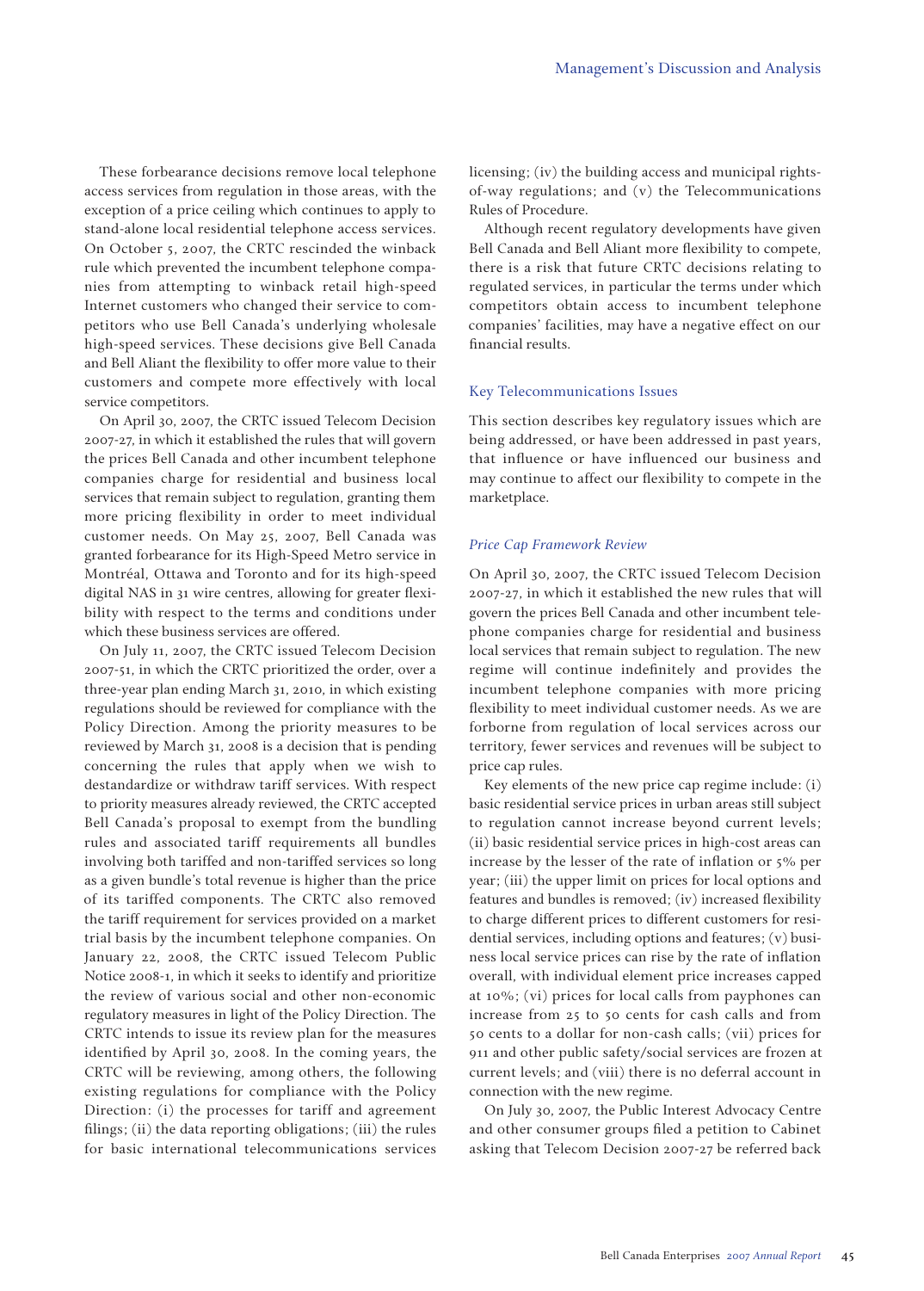to the CRTC for reconsideration of that portion of the decision dealing with payphone rates. The impact of the request in this appeal would be to force rate reductions to the rate which existed prior to the price increases implemented by Bell Canada and Bell Aliant (in Ontario and Québec) on June 2, 2007. On October 1, 2007, Bell Canada and Bell Aliant filed their response to this petition, arguing that the determinations made by the CRTC in Telecom Decision 2007-27 with respect to payphone rates were correct and were made in accordance with due process.

On June 22, 2007, a member of Parliament, on behalf of herself and a number of local signatories (collectively referred to as the Petitioner), filed a petition with the Governor in Council requesting the Governor in Council to rescind Decision 2007-27 because it establishes different pricing rules for basic residential local service in high-cost serving areas (HCSAs) relative to nonhigh-cost serving areas (non-HCSAs). The Petitioner specifically objects to the CRTC's determination that incumbent telephone companies are permitted to increase basic local residential service rates in HCSAs by the rate of inflation each year, but they are not permitted to increase such rates in non-HCSAs. On October 1, 2007, Bell Canada and Bell Aliant filed their response to this petition, arguing that the determinations made by the CRTC in Decision 2007-27 were correct, and are in fact consistent with the guidance provided by the Government of Canada in its Policy Direction of December 14, 2006, wherein it instructs the CRTC to rely on market forces to the maximum extent possible.

## *Commitment Under the CRTC Deferral Account Mechanism*

Bell Canada's accumulated deferral account commitment as at December 31, 2006 was estimated at \$479 million, which was increased to \$488 million as a result of further CRTC decisions during 2007. The clearing of the deferral account is subject to CRTC approval.

On February 16, 2006, the CRTC issued Telecom Decision 2006-9, in which it determined the ways in which incumbent telephone companies should clear the accumulated balances in their deferral accounts. On September 1, 2006, Bell Canada and Bell Aliant filed their proposals for clearing the accumulated balances in their deferral accounts, proposing to improve access to communications for persons with disabilities (5% of the estimated balance) and to extend broadband access to some 220,000 potential customers in 264 communities across Ontario and Québec where it would not otherwise be made available on a commercial basis.

On December 28, 2007 the CRTC approved the use of \$37 million of deferral account funds to expand broadband service to 16 of 264 communities proposed by Bell Canada that otherwise would not receive broadband service because it is uneconomic. Since the assets are impaired, we have accrued \$37 million in restructuring and other to reflect the cost of this expansion.

Bell Canada's accumulated deferral account commitment at December 31, 2007 was estimated to be \$451 million, with an estimated future annualized commitment of \$1.4 million. On March 3, 2008, Bell Canada and Bell Aliant filed proposed reductions to rates for stand-alone local residential telephone access services in regulated exchanges within the non-HCSA portions of their Ontario and Québec serving areas which, if approved, would eliminate Bell Canada's future annualized commitment. As of December 31, 2007, Bell Aliant does not have an accumulated deferral account balance or an estimated future annualized commitment.

On January 17, 2008, the CRTC issued Telecom Decision 2008-1, in which it approved the use of deferral account funds to extend broadband service to an additional 85 communities in Ontario and Québec. Together with the 16 communities already approved, a total of 101 communities would benefit from broadband deployment using funds from the deferral account. The CRTC has directed Bell Canada to file a proposed roll-out plan and updated costs by March 17, 2008. We expect to record a charge in restructuring and other in the first quarter of 2008 for this uneconomic expansion. The CRTC also indicated that 22 additional communities are still subject to further review. In the same decision, the CRTC also approved Bell Canada's proposed initiatives to improve access to telecommunications services for persons with disabilities, amounting to \$24 million. Finally, the CRTC directed Bell Canada to rebate any balance remaining in its deferral account to residential subscribers in urban, non-HCSAs within the Ontario and Québec portions of the serving areas of Bell Canada and Bell Aliant, and to file, by March 25, 2008, proposals to rebate such funds. The rebate proposals should outline how rebates could be made most effectively, both in terms of benefit to customers and minimal disruption to Bell Canada.

The issues of rebates and broadband expansion using deferral account funds, however, were before the Federal Court of Appeal in connection with two separate appeals launched by Bell Canada and by certain consumer groups. Bell Canada had appealed the legality of the CRTC's jurisdiction to order retroactive rebates while the consumer groups had appealed the decision to permit the use of deferral account funds to expand the availability of broadband services. These appeals were heard in January 2008 by the Federal Court of Appeal.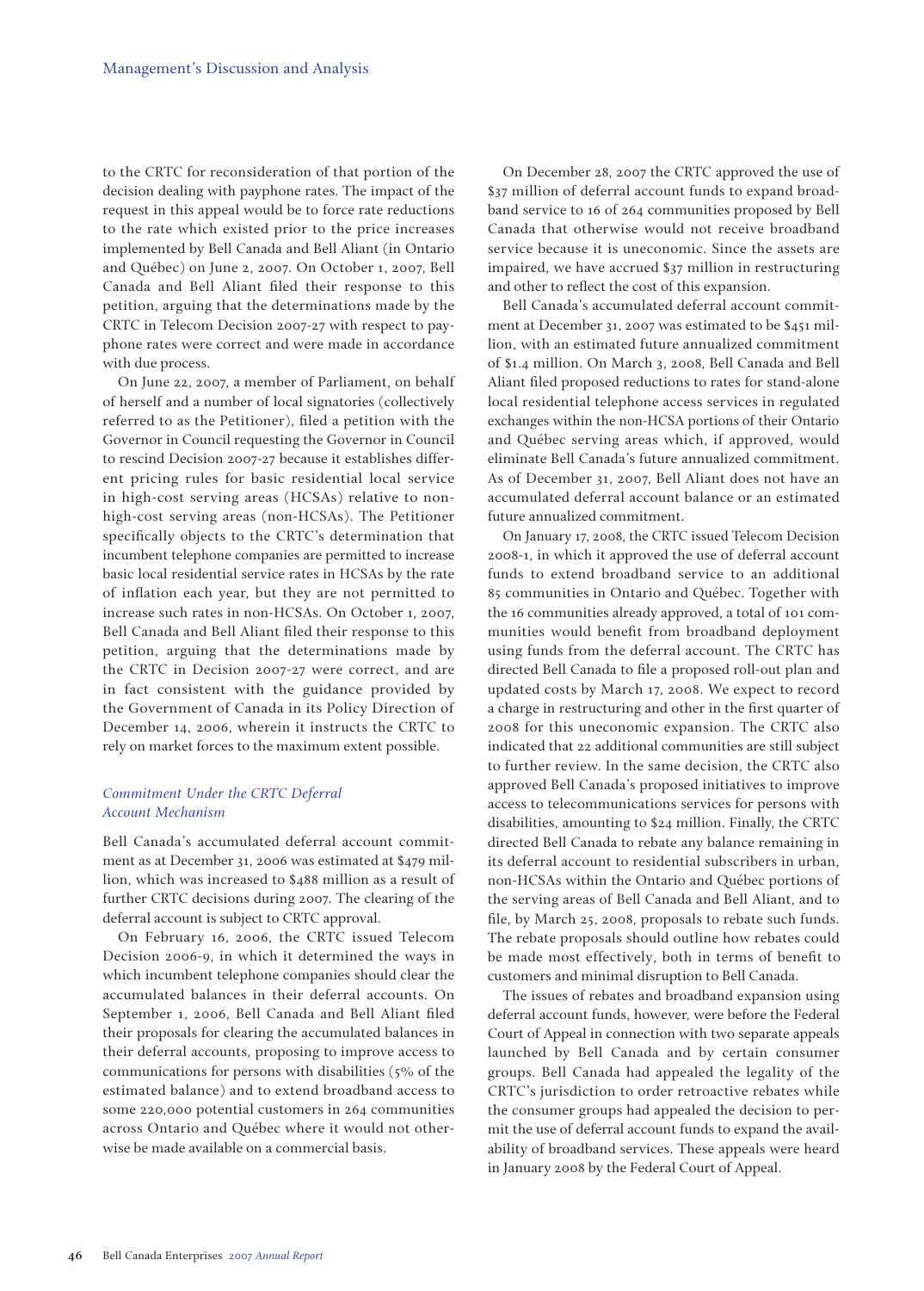In an order dated January 25, 2008, the Federal Court of Appeal issued a stay of Telecom Decision 2006-9, thus effectively suspending the disposition of funds in the deferral accounts except for the improvement of accessibility to communications services for persons with disabilities. In that order, the Federal Court of Appeal noted that the stay will expire on the Federal Court of Appeal's determination of the appeals, or upon determination of any leave to appeal application to the Supreme Court of Canada, if such leave to appeal is sought within the statutory time limit. On February 11, 2008, Bell Canada filed a notice of motion with the Federal Court of Appeal for leave to appeal Telecom Decision 2008-1 and to stay that decision, except as it relates to initiatives for the improvement of accessibility to communications services for persons with disabilities. Bell Canada and Bell Aliant also filed a letter with the CRTC, dated February 15, 2008, seeking to defer the filing of followup information pertaining to broadband expansion and rebates which the CRTC directed them to file in Telecom Decision 2008-1, until such time as the stay is denied or, if the stay is granted, until the substance of the appeals is addressed by the Federal Court of Appeal and the stay is lifted. On February 22, 2008, the CRTC approved this request.

In an order dated March 7, 2008, the Federal Court of Appeal dismissed both Bell Canada's and the consumer groups' appeals. However, Bell Canada intends to file an application seeking leave from the Supreme Court of Canada to appeal the Federal Court of Appeal's decision. Based on the January 25, 2008 order of the Federal Court of Appeal, the stay of Telecom Decision 2006-9, effectively suspending the disposition of deferral account funds except for the improvement of accessibility to communications services for persons with disabilities, will remain in effect until the Supreme Court of Canada issues its determination on Bell Canada's leave to appeal application.

On April 30, 2007, the CRTC issued Telecom Decision 2007-27, in which it set out the parameters of the new price cap regime that came into effect on June 1, 2007. In that decision, the CRTC eliminated the deferral account mechanism. Consequently, there are no new incremental deferral account obligations from June 1, 2007 onwards.

Due to the nature and number of uncertainties which remain concerning the disposition of funds remaining in Bell Canada's deferral account, we are unable to estimate the impact of Telecom Decision 2008-1 and outstanding proceedings on our financial results at this time.

#### *Review of Regulatory Framework for Wholesale Services*

As required by the federal Cabinet's Policy Direction, on November 9, 2006, the CRTC released Telecom Public Notice 2006-14, in which it initiated a comprehensive review of the regulatory framework which requires incumbent telephone companies to provide wholesale access to certain telecommunication services to competitors. As part of this review, the CRTC examined the appropriate definition of essential services and the pricing principles for such services. In addition, the regulatory treatment for non-essential services was also examined.

On March 3, 2008, the CRTC issued Telecom Decision 2008-17, in which it redefined essential services, assigned individual wholesale services to six separate categories, set out the pricing rules for each and established transition periods leading to forbearance for some. While the balance of Bell Canada's wholesale services remain subject to regulation, competitor digital network and ethernet services which provide fibre access and transport, as well as certain other services such as wholesale operator services, will ultimately be forborne from regulation in three to five years, depending on the specific nature of the service. We are currently evaluating the decision but are unable to estimate its impact on our business at this time.

## *Commissioner for Complaints for Telecommunications Services (CCTS)*

In conjunction with the announcement, on April 4, 2007, of the new framework for deregulation of local service in communities across Canada where competition exists, the Government of Canada asked telecommunications service providers to work together to create an independent, industry-funded agency to handle complaints from consumers and small businesses which have been unable to resolve their complaints through direct communication with their service provider.

On July 23, 2007, the CCTS was launched. On the same date, Bell Aliant, Bell Canada and other telecommunications service providers filed with the CRTC a joint proposal for the structure and mandate of the CCTS. The CCTS does not replace telecommunications service providers' normal complaint resolution processes, but is intended to assist when those processes do not resolve concerns. CCTS membership is open to all of Canada's telecommunications service providers.

On August 22, 2007, the CRTC issued Telecom Public Notice 2007-16 in order to approve the organization and mandate of the CCTS. A public consultation was held in November 2007 and on December 20, 2007 the CRTC issued Telecom Decision 2007-130. The decision included certain amendments to the proposed mandate and structure of the CCTS.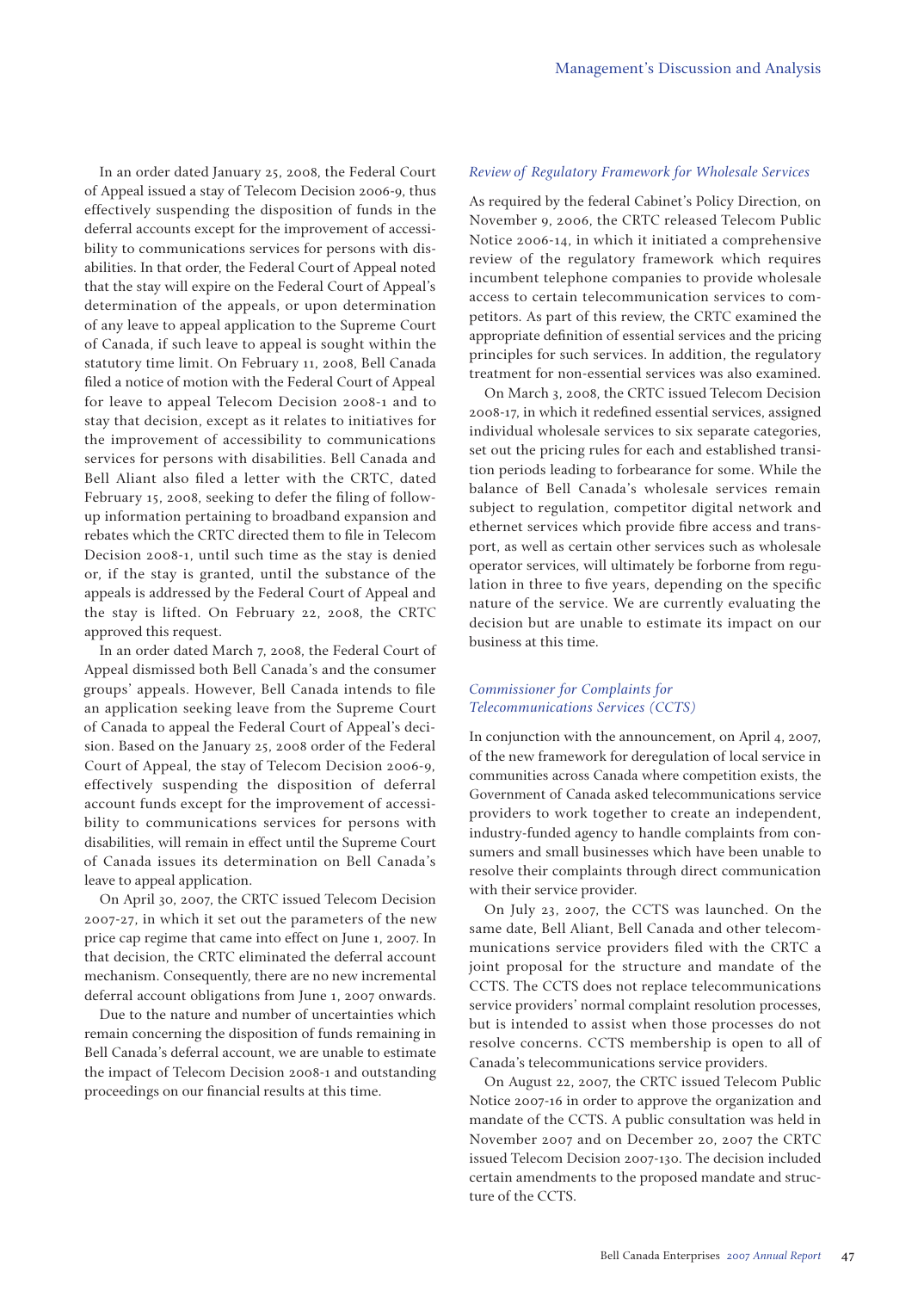On February 4, 2008, the members of the CCTS filed with the CRTC draft revised constating documents intended to reflect the directions in Decision 2007-130. On the same day, Bell Aliant, Bell Canada, Northwestel and Télébec filed an application with the CRTC seeking a review and variance of Telecom Decision 2007-130 with respect to the CRTC's direction that the CCTS should not be constrained by contractual limitations of liability when making binding decisions. Another group of CCTS members filed a second review and vary application addressing a broader range of issues. Several consumer advocacy groups have requested that the CRTC hold a formal proceeding on the adequacy of the draft revised constating documents.

#### broadcasting act

The *Broadcasting Act* assigns the regulation and supervision of the broadcasting system to the CRTC. Key policy objectives of the *Broadcasting Act* are to:

• protect and strengthen the cultural, political, social and economic fabric of Canada

• encourage the development of Canadian expression.

Most broadcasting activities require a broadcasting licence or broadcasting distribution licence from the CRTC. The CRTC may exempt broadcasting undertakings from complying with certain licensing and regulatory requirements if the CRTC is satisfied that complying with those requirements will not materially affect the implementation of Canadian broadcasting policy. A corporation must meet the following ownership requirements to obtain a broadcasting or a broadcasting distribution licence:

• it must be Canadian owned and controlled. At least 80% of all outstanding and issued voting shares and at least 80% of the votes must be beneficially owned directly by Canadians

• it must not otherwise be controlled by non-Canadians • at least 80% of the board of directors, as well as the chief executive officer, must be Canadian

• at least 66**<sup>2</sup> ⁄3**% of all outstanding and issued voting shares, and at least 66**<sup>2</sup> ⁄3**% of the votes of the parent corporation, must be beneficially owned and controlled, directly or indirectly, by Canadian interests.

If the parent corporation of a broadcasting licensee has fewer than 80% Canadian directors on its board of directors, a non-Canadian chief executive officer or less than 80% Canadian ownership, the parent corporation must demonstrate to the CRTC that it or its directors do not have control or influence over any of the broadcasting licensee's programming decisions.

Corporations must have the CRTC's approval before they can transfer effective control of a broadcasting licensee. The CRTC may impose certain requirements, including the payment of certain benefits, as a condition of the transfer.

Bell Canada holds broadcasting distribution licences, for major centres in Ontario and Québec, to offer video on a wireline basis. In addition, Bell ExpressVu, Bell Aliant, Northwestel and Cablevision du Nord du Québec Inc., a Télébec subsidiary, have broadcasting distribution licences that allow them to offer services. Bell ExpressVu is permitted to offer services nationally. Bell Aliant is permitted to offer services in Newfoundland and Labrador, Nova Scotia and New Brunswick. Télébec is permitted to offer services in specific areas of Ontario and Québec. Northwestel is permitted to offer services in specific areas of the Northwest Territories.

#### Bell ExpressVu

In July 2007, the CRTC initiated a public process intended to review the regulatory frameworks for broadcasting distribution undertakings and discretionary programming services. This comprehensive re-examination of the Broadcasting Distribution Regulations will impact Bell ExpressVu's DTH satellite television service and Bell Canada's terrestrial IPTV cable service. The proposed elimination of regulation could benefit Bell Canada's broadcasting initiatives by freeing us to compete more effectively and to exercise much greater control over our operations. The CRTC has determined that the possibility of requiring cable and satellite operators to pay over-the-air broadcasters for the right to carry their signals, including distant or out-of-market signals, is under consideration in this proceeding. Comments were filed on January 25, 2008 and a public hearing is scheduled to commence on April 7, 2008. The CRTC's determinations in this matter are anticipated in the third quarter of 2008. A decision from the CRTC requiring cable and satellite operators to pay over-the-air broadcasters could have a negative effect on our business and financial results.

In December 2006, the Federal Court of Canada ruled that Part II Licence Fees, levied by the CRTC under the *Broadcasting Act* to recover Industry Canada costs associated with broadcasting spectrum management and paid by broadcasters and broadcast distributors, are an illegal tax, but declined to order the reimbursement of the fees paid to date by the plaintiff broadcasters. The decision of the Federal Court of Canada is being appealed by the Government of Canada, which is contesting the declaration that Part II Licence Fees are an illegal tax, and by the Canadian Association of Broadcasters, which is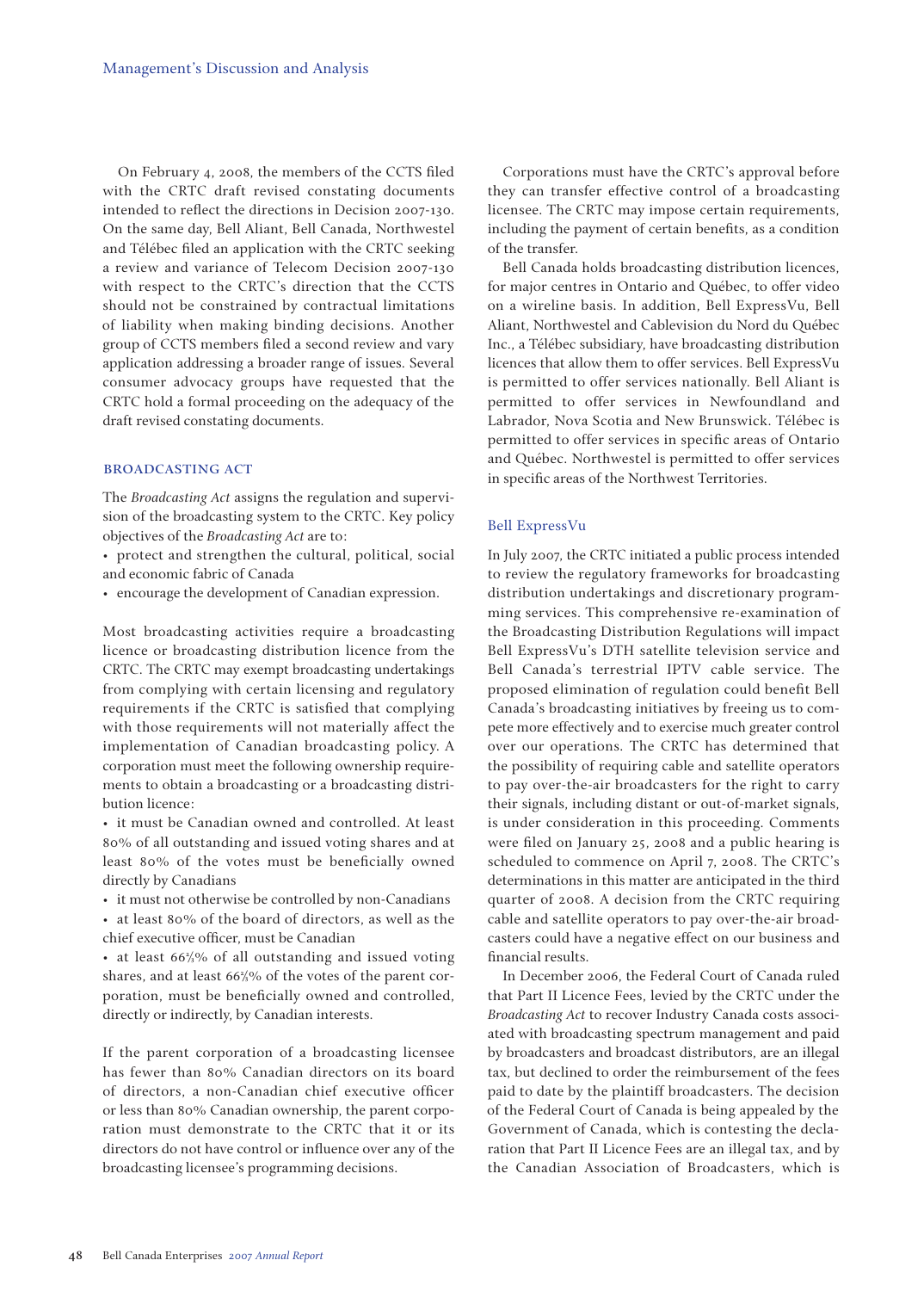challenging the finding that their members are not entitled to recovery of fees paid to date. In June 2007, Bell ExpressVu, together with Rogers Cable and Cogeco, were granted leave to intervene in these appeals. Arguments were heard in December 2007, with judgment being reserved. On November 29, 2007, Bell ExpressVu initiated a civil action against the Government of Canada, claiming reimbursement of Part II Licence Fees paid over the last six years (the maximum period recoverable under applicable limitation periods). This suit is unlikely to proceed pending a decision of the Federal Court of Appeal on the appeals heard in December. The fees in question represent 1.365% of Bell ExpressVu's annual revenue for each of the last six years.

#### radiocommunication act

Industry Canada regulates the use of radio spectrum by Bell Canada, Bell Mobility and other wireless service providers under the *Radiocommunication Act*. Under the *Radiocommunication Act*, Industry Canada ensures that:

• radio communication in Canada is developed and operated efficiently

• radio stations are established in an orderly manner, as well as any changes thereto.

The Minister of Industry has the discretion to:

- issue and amend radio licences
- set technical standards for radio equipment
- establish licensing conditions
- decide how radio spectrum is allocated and used.

Under the *Radiocommunication Regulations*, companies that are eligible for radio licences, such as Bell Canada and Bell Mobility, must meet the same ownership requirements that apply to corporations under the *Telecommunications Act*.

The *Radiocommunication Act* contains provisions which make it a criminal offence to manufacture, offer for sale or sell any device used to decode an encrypted subscription signal in connection with unauthorized reception of satellite signals. Bell ExpressVu, Bell Canada, the Canadian Association of Broadcasters, and members of Canada's broadcasting production community continue to encourage the Government of Canada to strengthen the *Radiocommunication Act* in order to combat the black market in signal theft.

#### Spectrum Licences

Companies must have a spectrum licence to operate cellular, PCS and other radio-telecommunications systems in Canada. The Minister of Industry awards spectrum licences, through a variety of methods, at his or her discretion under the *Radiocommunication Act*. While we anticipate that the licences under which we provide cellular and PCS services will be renewed at term, there is no assurance that this will happen. In Industry Canada's November 28, 2007 decision regarding the licensing and auction policy for the auctioning of AWS spectrum, Industry Canada indicated that an upcoming consultation regarding the renewal process may affect the renewal of both existing and AWS spectrum licences. Industry Canada can revoke a company's licence at any time if the company does not comply with the licence's conditions. Moreover, in its AWS decision, Industry Canada indicated that even with full compliance with the conditions of a licence, Industry Canada could withdraw a licence based on circumstances in existence at the time of renewal. While we believe that we comply with the conditions of our licences, there is no assurance that Industry Canada will agree. Should there be a disagreement, this could have a negative effect on our business.

As a result of an Industry Canada decision, the cellular and PCS licences under which we provide service, which would have expired on March 31, 2006, will now expire in 2011. The PCS licences that were awarded in the 2001 PCS auction will expire on November 29, 2011. As a result, our cellular and PCS licences are now classified as "spectrum licences", that is licences issued on a geographic basis rather than on a radio-site-by-radio-site basis, with a standard 10-year licence term.

#### Wireless and Radio Towers

In February 2005, Industry Canada released a report concerning its procedures for approving and placing wireless and radio towers in Canada, including the role of municipal authorities in the approval process. Among other things, the report recommends that the authority to regulate the siting of antennae and supporting structures remain exclusively with the Government of Canada. In June 2007, Industry Canada released its revised antenna siting and approval policy. The new policy maintains exclusive federal jurisdiction over the authority to regulate the siting of antennae and related supporting structures in Canada. The new policy, which came into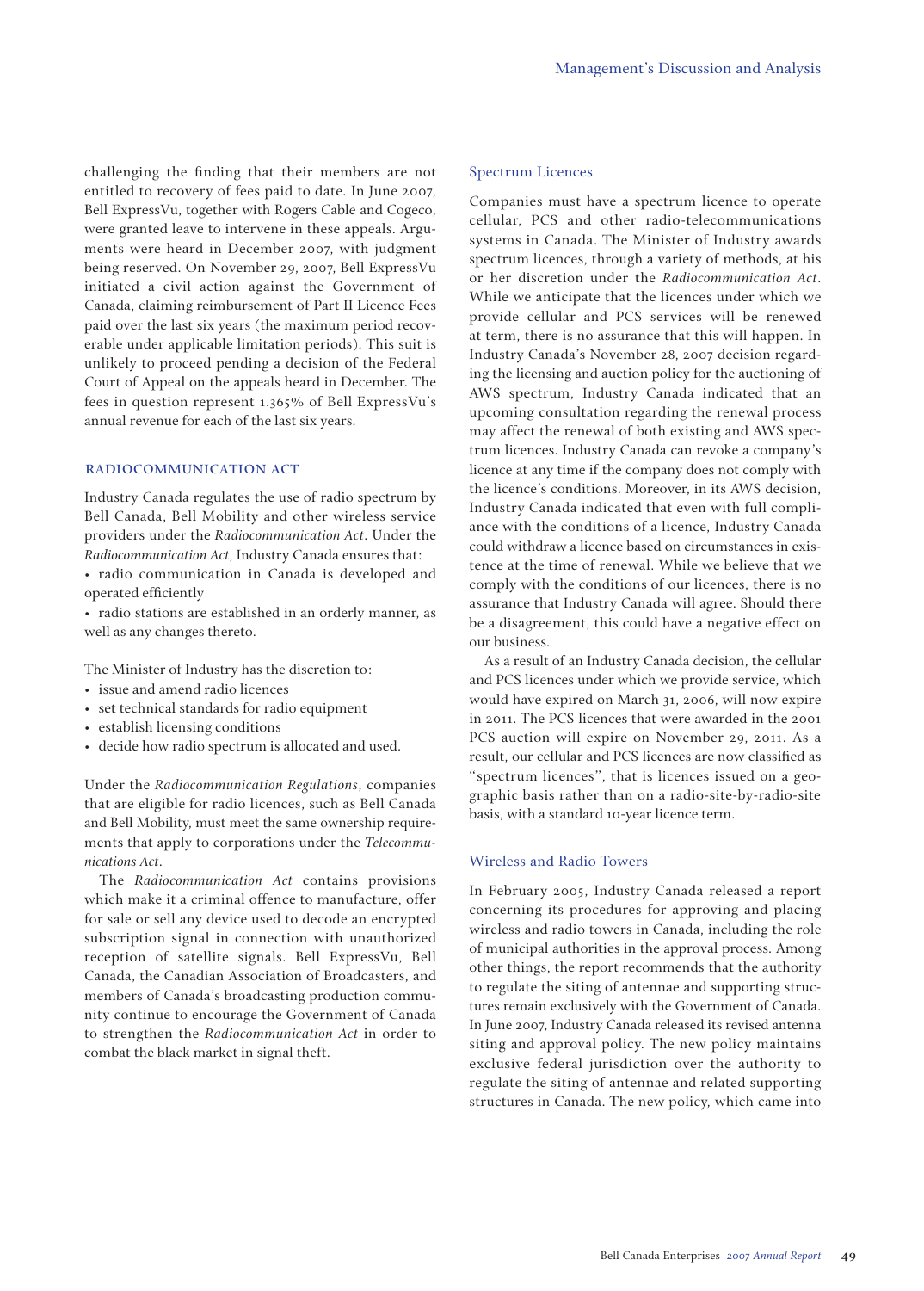effect in January 2008, requires additional public notification in order to erect new tower sites which may require additional community consultation. The revised policy also includes dispute resolution guidelines and timelines which may facilitate new tower placement in some instances.

In its November 28, 2007 AWS decision, Industry Canada adopted a new policy which mandates the sharing of wireless towers and cell sites at commercial rates, where technically feasible, and prohibits exclusive rooftop arrangements with landlords. Industry Canada also initiated a public consultation to consider specific implementation issues and changes to the conditions of existing and AWS spectrum licences, necessitated by its new tower sharing policy. On February 29, 2008, Industry Canada issued its conditions of licence for mandated roaming and antenna tower and site sharing and to prohibit exclusive site arrangements. As noted by Industry Canada, the revised conditions of licence are intended to facilitate competitive entry into the Canadian wireless market and, taken collectively, are intended to result in increased competition. Due to the nature and number of uncertainties that remain concerning mandated tower sharing, we are unable to estimate the potential impact of the revised conditions of licence on our business at this time.

#### Additional Mobile Spectrum

As mentioned above, on November 28, 2007, Industry Canada released its decision concerning the policy and rules governing the licensing of additional mobile spectrum for AWS in the 1.7 and 2.1 GHz bands. The licensing process also makes an additional 10 MHz of PCS spectrum available in the 1.9 GHz band and 5 MHz in the 1.6 GHz band. In total 105 MHz of spectrum, 90 MHz of which is AWS spectrum, is available to be licensed through a competitive spectrum auction, the bidding stage of which is scheduled to commence on May 27, 2008. Industry Canada's AWS decision sets aside 40 MHz of the available 90 MHz of AWS spectrum for which only new entrants may bid. The remaining 50 MHz of AWS is open to bidding by any party including incumbent carriers and new entrants. Industry Canada has defined a new entrant as any party, including its affiliates, whose wireless market share constitutes less than 10% of national wireless revenue.

The decision may result in the entry of new national and regional wireless carriers. Industry Canada has not adopted an auction spectrum cap, for either new entrant or incumbent AWS spectrum blocks, which raises the possibility of one bidder acquiring a substantial portion, or potentially all, of the available new entrant or incumbent spectrum. Industry Canada's decision also mandates digital roaming on all current Canadian mobile band allocations (i.e., cellular, PCS and AWS), both within a regional entrant's licensed territory as well as outside its territory, for up to 10 years for carriers licensed as a result of the AWS auction. As previously discussed, on February 29, 2008, Industry Canada released revised conditions of licence governing mandated roaming. Among other things, Industry Canada clarified that resale of wireless services is not required and that any new entrant resulting from the AWS auction must build its own AWS wireless network before it will be eligible for mandated roaming. Industry Canada also clarified that new entrants are not entitled to roaming within their built-out licensed area. The above auction and licensing policies favour the entry of new competitors into the wireless market and could pose a risk to our financial performance.

#### bell canada act

Under the *Bell Canada Act*, the CRTC must approve any sale or other disposal of Bell Canada voting shares that are held by BCE Inc., unless the sale or disposal would result in BCE Inc. retaining at least 80% of all of the issued and outstanding voting shares of Bell Canada. Except in the ordinary course of its business, the CRTC must also approve the sale or other disposal of facilities integral to Bell Canada's telecommunications activities.

## **Risks that Could Affect Our Business and Results**

This section describes the principal risks that could have a material and adverse effect on our financial condition, results of operations, cash flows or business, as well as cause actual results to differ materially from our expectations expressed in or implied by our forward-looking statements, in addition to the risks previously described under the sections *Our Competitive Environment* and *Our Regulatory Environment* or those described elsewhere in this MD&A.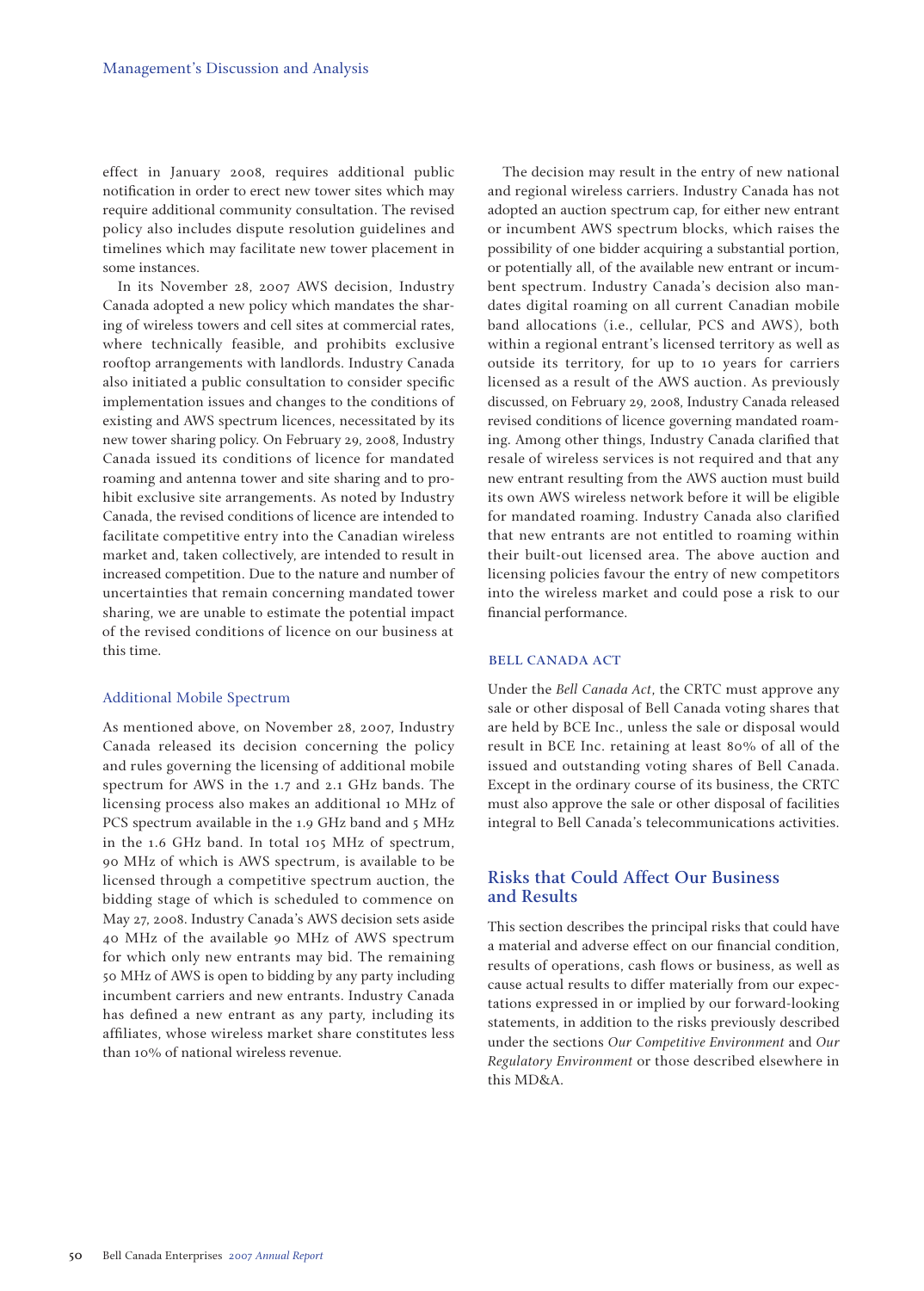A risk is the possibility that an event might happen in the future that could have a negative effect on our financial condition, results of operations, cash flows or business. Part of managing our business is to understand what these potential risks could be and to mitigate them where we can (for more details refer to the section *Risk Management Practices* immediately following this section).

The actual effect of any event on our financial condition, results of operations, cash flows or business could be materially different from what we currently anticipate. The risks described below are not the only ones that could affect us. Additional risks and uncertainties not currently known to us or that we currently deem to be immaterial may also materially and adversely affect our financial condition, results of operations, cash flows or business.

As a result of BCE Inc.'s strategy of concentrating on Bell Canada's communications business and the completion of the disposition of most of BCE Inc.'s non-core assets, BCE Inc.'s financial performance now depends on how well Bell Canada performs financially. Accordingly, the risk factors described below mainly relate to the operations and businesses of Bell Canada and its subsidiaries and joint ventures.

## *A decline in economic growth and in retail and commercial activity could decrease demand for our products and services, potentially reducing profitability and threatening the ability of our customers to pay their expenses.*

Our business is affected by general economic conditions, consumer confidence and spending, and the demand for, and prices of, our products and services. If there is a decline in economic growth and in retail and commercial activity, there could be a lower demand for our products and services. During these periods, customers may delay buying our products and services, reduce purchases or discontinue using them.

Weak economic conditions could lower our profitability and reduce cash flows from operations. They also could negatively affect the financial condition and creditworthiness of our customers, which could increase uncertainty about our ability to collect receivables and potentially increase our bad debt expenses, which could adversely affect our results of operations.

## *Failure to achieve our business objectives could have an adverse impact on our financial performance and growth prospects.*

We continue to implement our strategy of delivering advanced communications services and a superior customer experience to our customers across Canada. Our

strategic direction requires us to continue to transform the way in which we serve customers in the context of our previously described competitive and regulatory environment. This means we will need to continue to respond by adapting to these changes, making necessary shifts in employee skills and investing capital to implement our strategies and operating priorities. If our management, processes or employees are not able to adapt to these changes or if required capital is not available on favourable terms, we may fail to achieve our business objectives which could have an adverse effect on our business, financial performance and growth prospects.

Our strategies also require us to continue to transform our cost structure. Accordingly, we are continuing to implement several productivity improvements to reduce costs while containing our capital expenditures. Our objectives for cost reduction continue to be aggressive, and there is no assurance that we will be successful in reducing costs. Improved customer service and an enhanced perception of Bell Canada's service offerings by existing and potential customers are critical to increasing customer retention and ARPU and attracting new customers. It may, however, be difficult to achieve these objectives while significantly reducing costs. In addition, there is a risk that customer service improvements that we may achieve will not necessarily translate into an enhanced public perception of Bell Canada's service offerings or the achievement of customer retention objectives. If we are unable to achieve any or all of these objectives, our business and results of operations could be adversely affected.

Furthermore, the current competitive environment suggests that the number of our legacy wireline customers and the volume of our long distance traffic will continue to decline in the future. Continued decline will lead to reduced economies of scale in those businesses and, in turn, lower margins. If legacy services margins decline faster than the rate of growth in margins of our newer growth services, our financial performance could be adversely affected. In addition, if a large portion of the customers who stop using our voice services also cease using our other services, our financial performance could be adversely affected.

Although we expect a reduction in 2008 in the rate of our NAS losses, there is a risk that adverse changes in certain factors, including, in particular, competitive actions by cable providers, may result in acceleration beyond our current expectations in our rate of NAS erosion, particularly in our residential NAS. This could have an adverse effect on our results of operations.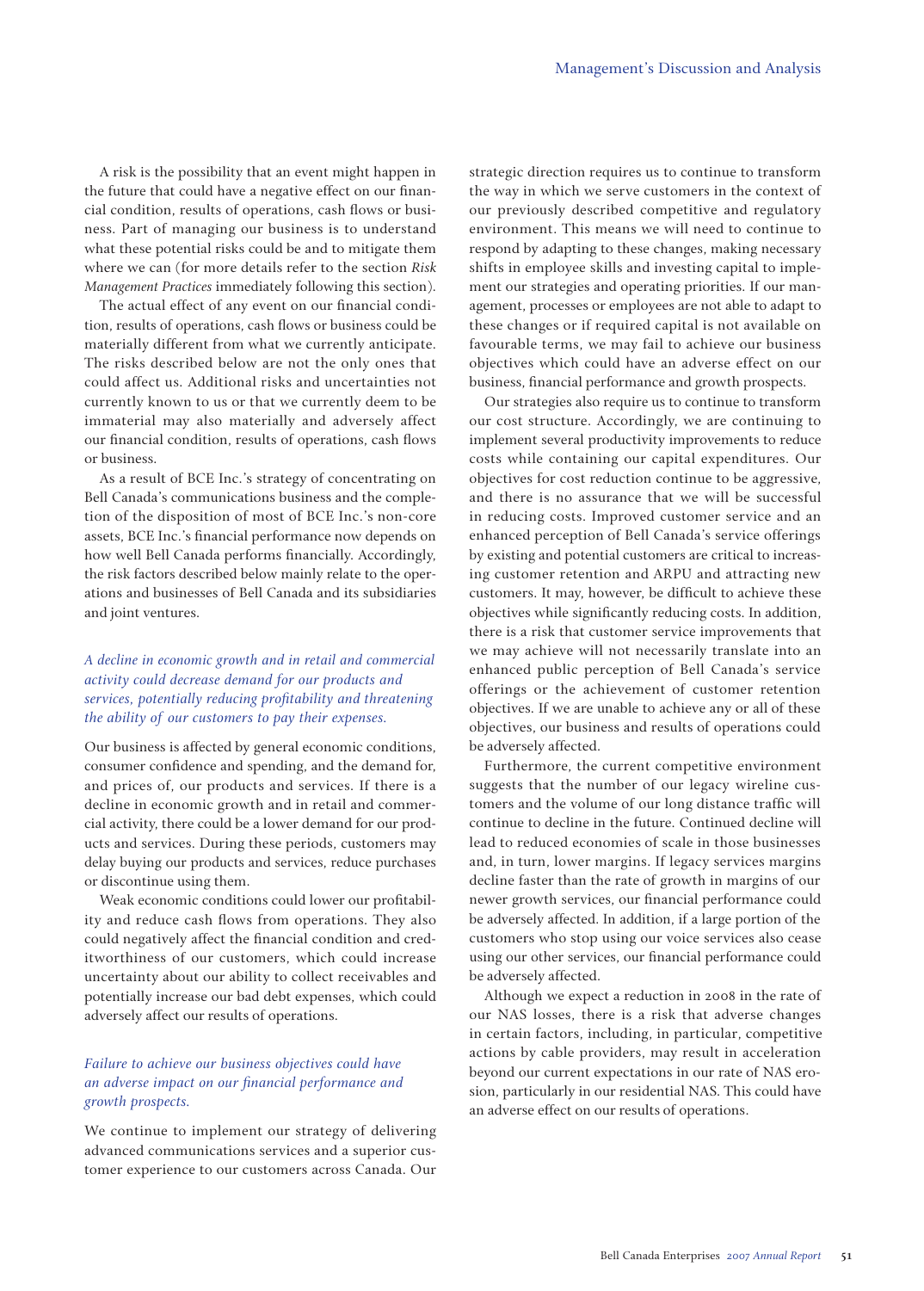## *We face significant competition that may reduce our market share and revenues and lower our profitability.*

We face intense competition not only from traditional competitors, but also from non-traditional players, such as cable companies, that have entered our markets. The rapid development of new technologies, services and products has eliminated the traditional lines between telecommunications, Internet and broadcasting services and brought new competitors to our markets. Technology substitution and VoIP, in particular, have reduced barriers to entry in our industry. This has allowed competitors to launch new products and services and gain market share with far lesser investments in financial, marketing, personnel and technological resources than have historically been required. We expect this trend to continue in the future, which could adversely affect our growth and our financial performance.

We are facing significant competitive pressure from cable companies as a result of them offering voice services over their networks. Cable telephony in particular is being driven by its inclusion in discounted bundles and is now offered by cable operations in numerous Canadian markets. We expect further expansion throughout 2008. The roll-out of the cable companies' footprints continues to put downward pressure on our market share, especially in the residential market. This could continue to have an adverse effect on our business and results of operations.

Competition affects our pricing strategies and could reduce our revenues and lower our profitability. It could also affect our ability to retain existing customers and attract new ones. We need to be able to anticipate and respond quickly to the constant changes in our businesses and markets. If we fail to do so, our business and market position could be adversely affected. Refer to *Our Competitive Environment* for more details on our competitors and our competitive environment in general.

## *We could face increasing wireless competitive activity resulting from new technologies and from Industry Canada's decision to license additional wireless spectrum.*

We expect competition in the Canadian wireless market to intensify as new technologies, products and services are developed. In addition, competition could also increase as a result of Industry Canada's decision to license, through a competitive spectrum auction, the bidding stage of which is scheduled to commence in May 2008, additional wireless spectrum, a significant part of which has been set aside for new entrants only.

Industry Canada's policies relating to the auction and to the licensing of additional wireless spectrum favour the entry of new competitors into the Canadian wireless market and could pose a risk to our financial performance. In addition, there is a risk that we will not be successful in securing, through the auction, all or part of the additional wireless spectrum that we need to provide enhanced wireless services and that our competitors will do so at our detriment. This could have an adverse effect on our business. Refer to *Our Competitive Environment – Wireless* for more details on our wireless competitors and our wireless competitive environment.

*We need to anticipate technological change and invest in or develop new technologies, products and services. If we are unable to launch new technologies, products and services on a timely basis or if regulation expands to delay newer technologies, our business and results of operations may be adversely affected.* 

We operate in markets that are affected by constant technological change, evolving industry standards, changing client needs, frequent introductions of new products and services and short product life cycles. Investment in new technologies, products and services and the ability to launch, on a timely basis, such technologies, products and services are critical to increasing the number of our subscribers and achieving our financial performance objectives.

We may face additional risks as we develop new products, services and technologies, and update our networks to stay competitive. Newer technologies, for example, may quickly become obsolete or may need more capital than expected. Development could be delayed for reasons beyond our control. Substantial investments usually need to be made before new technologies prove to be commercially viable. There is also a risk that current regulation could be expanded to apply to newer technologies which could delay our launch of new services.

There is no assurance that we will be successful in developing, implementing and marketing new technologies, products, services or enhancements in a reasonable time, or that they will gain market acceptance. New products or services that use new or evolving technologies could reduce demand for our existing offerings or cause prices for those services to decline. Our failure to successfully develop, implement and market new technologies, products, services or enhancements in a reasonable time could have an adverse effect on our business and results of operations.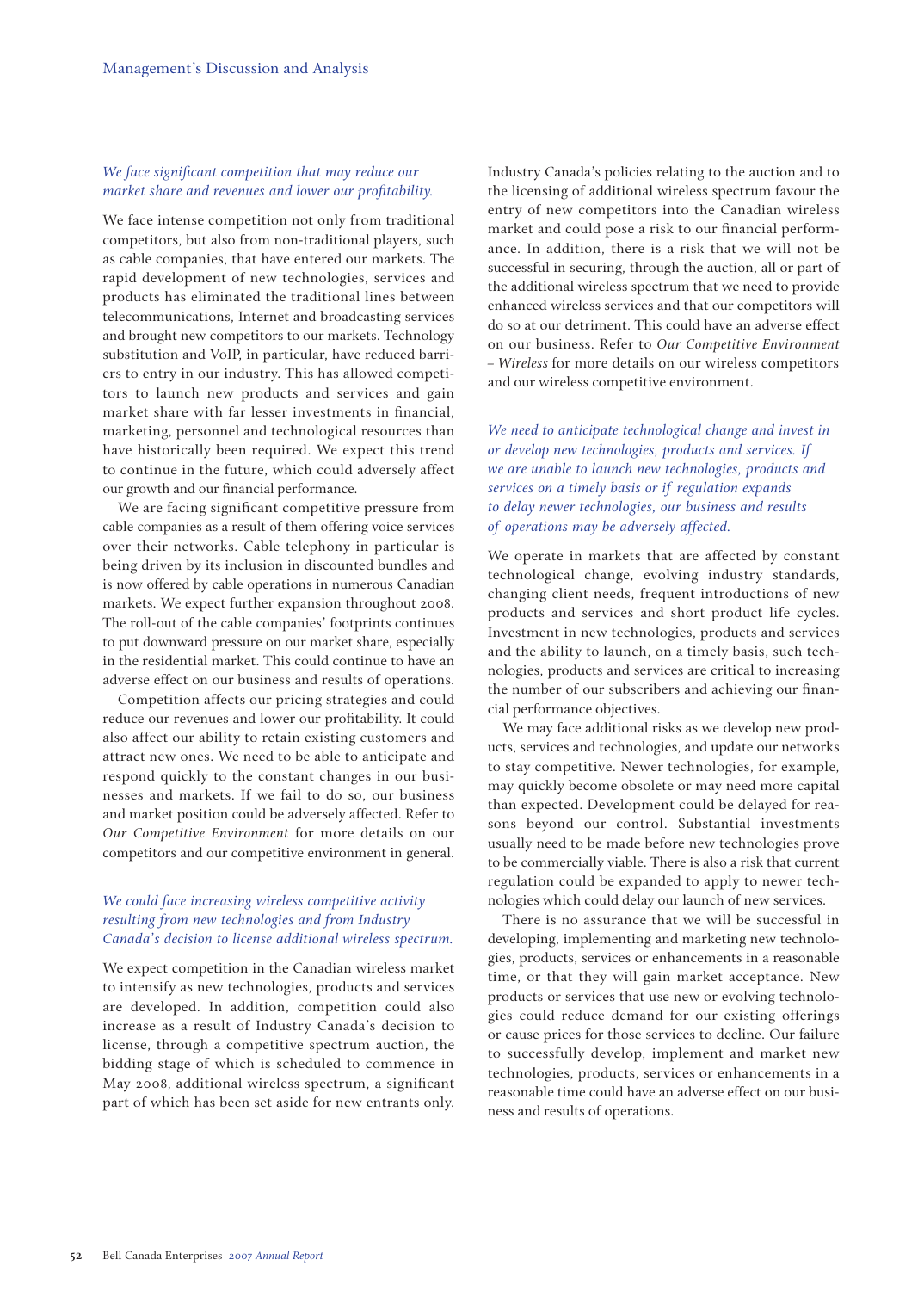## *Our operations depend on how well we protect, maintain and replace our networks, equipment, IT systems and softwares.*

Our operations depend on how well we protect our networks, equipment, IT systems and softwares, and the information stored in our data centres, against damage from fire, natural disaster, power loss, hacking, computer viruses, disabling devices, acts of war or terrorism, vandalism and other events. Our operations also depend on the timely replacement, maintenance and upgrade of our networks, equipment, IT systems and softwares. Any of these and other events could result in network failures, billing errors and delays in customer service. Our operations also depend on our ability to protect the information stored in our data centres against theft. The theft of such information could adversely affect our customer relationships and expose us to claims in damages by customers.

Our networks are connected with the networks of other telecommunications carriers, and we rely on them to deliver some of our services. Any of the events mentioned in the previous paragraph, as well as strikes or other work disruptions, bankruptcies, technical difficulties or other events affecting the networks of these other carriers, could also harm our business and our customer relationships.

## *Renegotiating collective agreements with employees could result in higher labour costs and work disruptions.*

Approximately 45% of our employees are represented by unions and are covered by collective bargaining agreements. Renegotiating collective bargaining agreements could result in higher labour costs and work disruptions, including work stoppages or work slowdowns. There can be no assurance that should a strike or work disruption occur, it would not adversely affect service to our customers. In addition, work disruptions at our service providers, including work slowdowns and work stoppages due to strikes, could harm our business, including our customer relationships and results of operations.

The collective agreement between the CEP and Bell Canada covering 5,122 craft and services employees expired on November 30, 2007. Negotiations between the CEP and Bell Canada started on October 29, 2007. On December 11, 2007, Bell Canada asked the federal Minister of Labour to appoint a conciliator to help move forward negotiations with the CEP. A conciliator was appointed on December 13, 2007. The conciliator met both parties in December 2007 and January 2008. On

January 31, 2008, Bell Canada offered the craft and services employees covered by this collective agreement a new long-term contract that includes wage increases in each year, while providing Bell Canada additional flexibility. The CEP will put the offer to a vote and is expected to communicate the results to Bell Canada on March 17, 2008.

In addition, the following significant collective agreements will expire in 2008:

• the collective agreement between the CEP and Bell Canada covering approximately 200 operators will expire on November 24, 2008

• the collective agreement between the CEP and Bell Canada covering approximately 700 communications sales employees will expire on December 31, 2008.

## *The significant increase in broadband demand could have an adverse effect on our business and financial results.*

With the rapid growth in video, and other bandwidthintensive applications on the Internet, we may need to incur significant capital expenditures to provide additional capacity on our Internet network. We may not be able to recover these costs from customers due to competitors' short-term pricing of comparable Internet services. There is also a risk that our efforts to optimize network performance, as a result of significantly increasing broadband demand, through paced FTTN roll-out, traffic management and rate plan changes could be unsuccessful and result in an increase in our Internet subscriber churn rate beyond our current expectations. This could have an adverse effect on our results of operations.

## *Changes in foreign ownership restrictions could increase competition in the future.*

We already have several domestic and foreign competitors. In recent years, the Government of Canada has reviewed the foreign ownership restrictions that apply to telecommunications carriers and to broadcast distribution undertakings. Removing or easing the limits on foreign ownership could result in more foreign companies entering the Canadian market by making acquisitions or investments. This could result in greater access to capital for our competitors or the arrival of new competitors with global scale, which would increase competitive pressure. We cannot predict what action, if any, the Government of Canada will take as a result of these reviews and how it may affect us.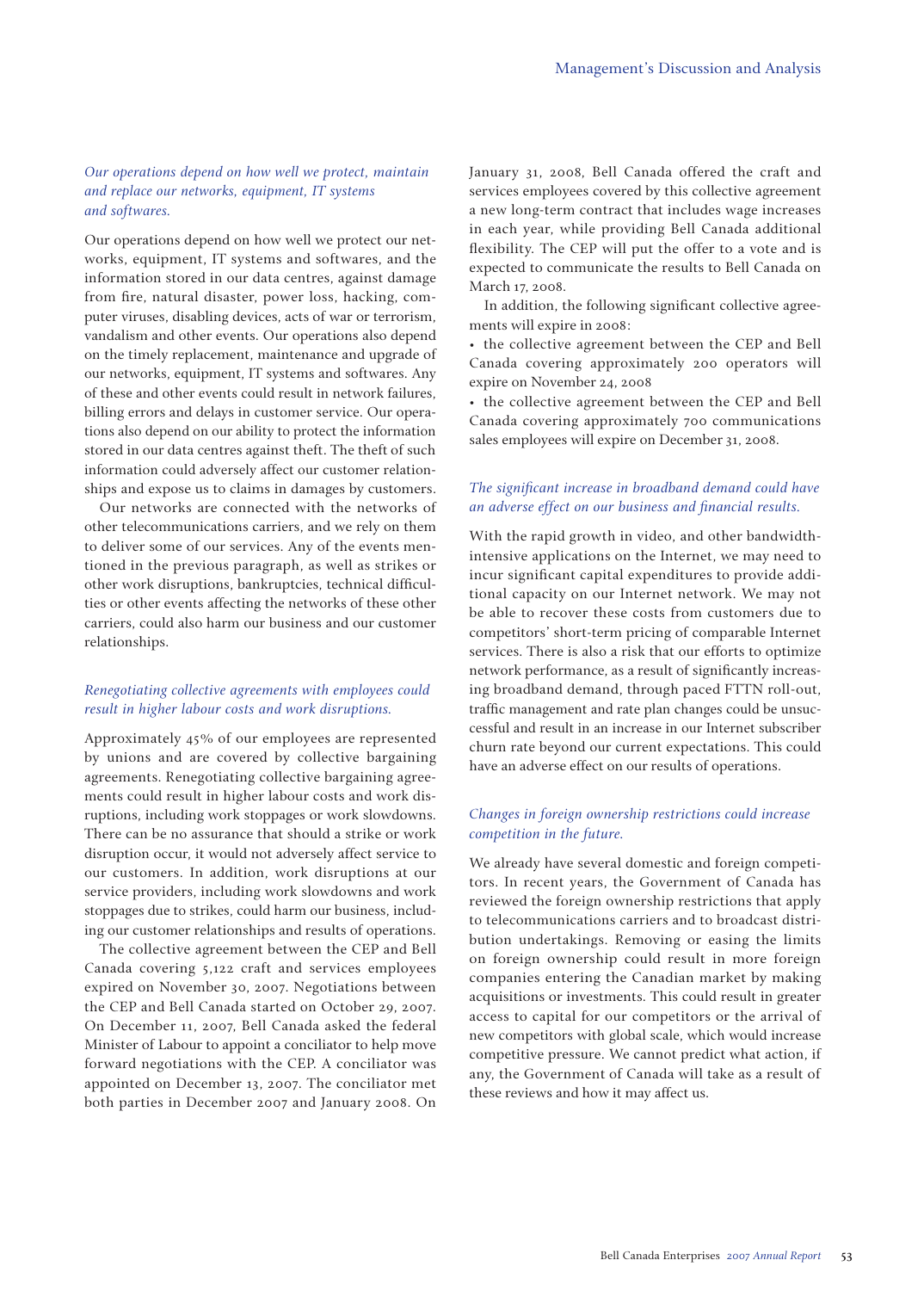## *Events affecting the operations of our service providers that operate outside Canada could have an adverse effect on our service levels.*

We have outsourced certain services to providers that operate outside Canada. Although we have redundancy and network monitoring systems in place, a major natural disaster that affects the region in which our service providers operate, or other events adversely affecting the business or operations of such service providers, or our inability to access their services, could adversely affect our service levels and our business.

## *If we are unable to raise the capital we need, we may need to limit our capital expenditures or our investments in new businesses, or try to raise capital by disposing of assets.*

We need significant amounts of cash to implement our business plan. This includes cash for capital expenditures, for payment of contractual obligations and servicing and repayment of outstanding debt, which would significantly increase following the consummation of the Privatization, for pension funding and, until consummation of the Privatization, for payment of dividends to BCE Inc.'s common and preferred shareholders. Our cash requirements may be adversely affected by the risks associated with our contingencies, off-balance sheet arrangements, derivative instruments and assumptions built into our business plan. Our ability to meet our financial obligations and provide for planned growth depends on our having access to adequate sources of capital and on our ability to generate cash flows from operations which is subject to general economic, market, competitive, regulatory and other risk factors described in this MD&A, many of which are not within our control.

In general, we finance our capital needs from cash generated by our operations or investments, by borrowing from commercial banks, through debt and equity offerings in the capital markets, or by selling or otherwise disposing of assets (including accounts receivable). The amount of working capital available to operate our business and our ability to achieve our working capital objectives could be adversely impacted by our level of success in collecting outstanding accounts receivable balances through the use of our employees, systems and technology.

Financing through equity offerings would dilute the holdings of equity investors. An increased level of debt financing could result in lower credit ratings,

increase our borrowing costs and reduce the amount of funding available to us. Business acquisitions could also adversely affect our credit ratings and have similar adverse consequences.

Our ability to raise financing depends on our ability to access the public debt capital market and bank credit market. The cost and amount of funding depend largely on market conditions, and the outlook for our business and credit ratings at the time capital is raised. In addition, participants in the public debt capital and bank credit markets have internal policies limiting their ability to invest in, or extend credit to, any single borrower or group of borrowers or to a particular industry. Furthermore, prior to the consummation of the Privatization, the Definitive Agreement restricts our ability to raise debt and dispose of assets without the consent of the Investor Group.

Our ability to access the public debt capital and bank credit markets at this time may be negatively affected by BCE Inc.'s announcement of its proposed Privatization and by adverse conditions currently prevailing in such markets. Additional credit rating downgrades could further adversely affect our ability to access the public debt capital and the bank credit markets both prior to and following the consummation of the Privatization. In addition to having a possibly reduced ability to access such markets, funding from these sources would likely be made available on less favourable terms and conditions (including more restrictive covenants) and would likely significantly increase our cost of borrowing compared to terms that have been available to us historically.

If we cannot raise the capital we need to implement our business plan upon acceptable terms, we may have to limit our ongoing capital expenditures, limit our investment in new businesses or try to raise additional capital by selling or otherwise disposing of assets. Any of these could have an adverse effect on our cash flows from operations and on our growth prospects.

## *The consummation of the Privatization is still subject to a number of terms and conditions including the receipt of various approvals and contractual termination rights.*

The consummation of the Privatization is still subject to a number of terms and conditions, including, without limitation: (i) approval of the CRTC and Industry Canada; (ii) resolution of any appeal filed by the debenture holders which affects the approval of the Arrangement; and (iii) certain termination rights available to the parties under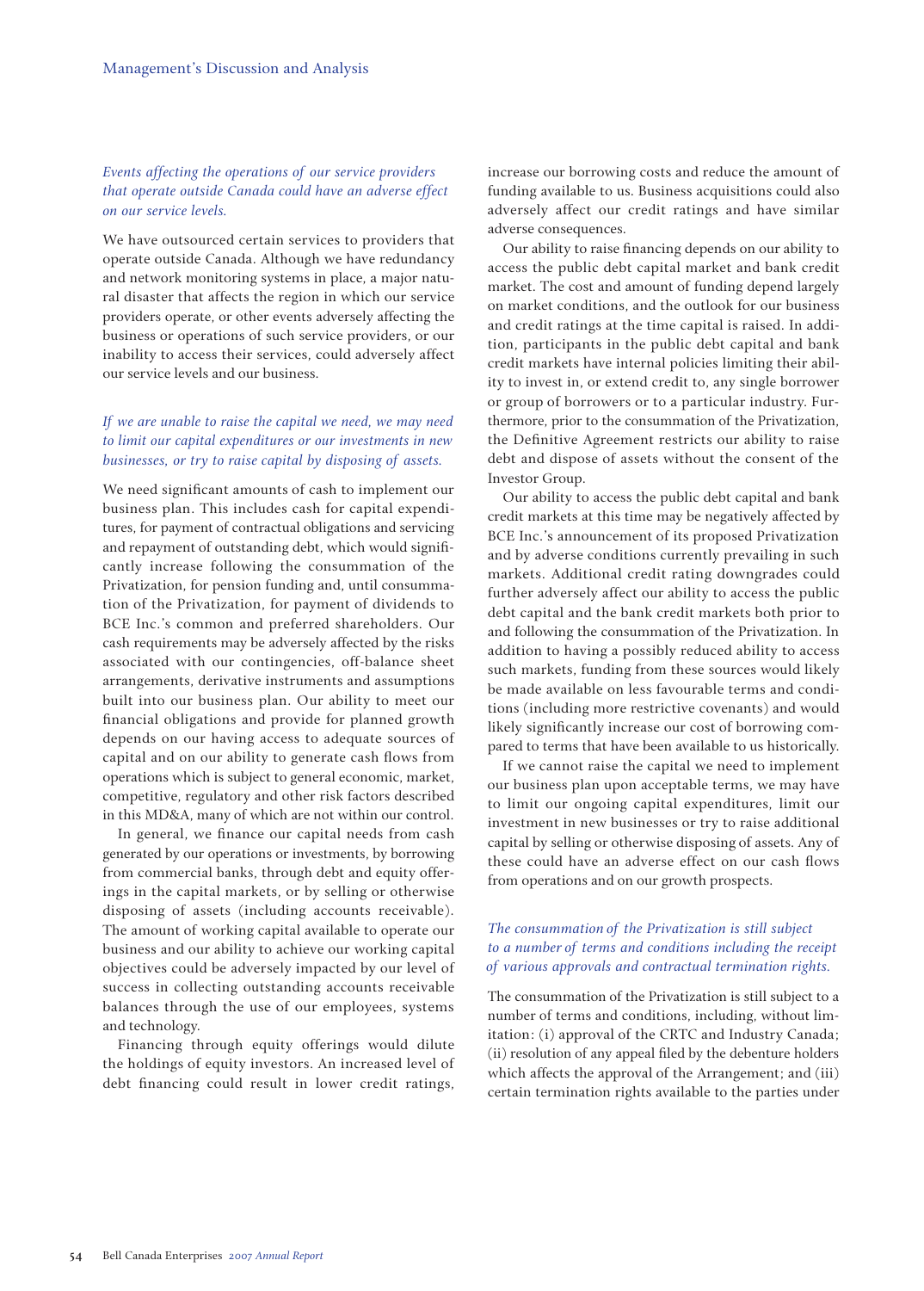the Definitive Agreement. There can be no assurance that these approvals will be obtained, the other conditions to the Privatization will be satisfied in accordance with their terms, and/or the parties to the Definitive Agreement will not exercise their termination rights. In such cases, the Privatization could be modified, restructured or terminated, as applicable. Failure to consummate the Privatization could have a material adverse impact on the market price of BCE Inc.'s shares. Depending on the circumstances in which the Privatization is not completed, BCE Inc. could have to pay to the Investor Group significant break-up fees and costs, in addition to its own costs incurred in connection with the Privatization.

On March 7, 2008, the Québec Superior Court approved the Arrangement and dismissed all claims made by or on behalf of certain holders of Bell Canada's debentures who had instituted legal proceedings seeking in particular to prevent the Privatization from becoming effective. Any appeal of the Court's decisions must be filed by the debenture holders with the Québec Court of Appeal by March 17, 2008. See *Legal Proceedings – Lawsuits Related to BCE Inc. – Privatization Transaction Lawsuit* contained in the BCE 2007 AIF for more information concerning such legal proceedings.

## *We may not be able to discontinue certain services as necessary to improve capital and operating efficiencies.*

We are in the process of moving traffic on our core circuit-based infrastructure to IP technology. As part of this move, we are in the process of discontinuing certain services that are based on circuit-based infrastructure. This is a necessary component of improving capital and operating efficiencies. In some cases, this could be delayed or prevented by customers or regulatory actions. If we cannot discontinue these services as planned, we will not be able to achieve the efficiencies as expected.

## *Regulatory initiatives or proceedings, pending or future litigation or changes in laws or regulations could have an adverse effect on our business and results of operations.*

Our business is affected by decisions made by various regulatory agencies, including the CRTC. Decisions of the CRTC may have an adverse effect on our business and results of operations. In addition, we become involved in various claims and litigation as part of our business. Pending or future litigation, including an increase in class action claims, could also have an adverse effect on our business and results of operations.

Changes in laws or regulations or in how they are interpreted, and the adoption of new laws or regulations, could negatively affect us. These include changes in tax laws or the adoption of new tax laws that result in higher tax rates or new taxes. They also include recent amendments to Canadian securities laws which introduced statutory civil liability for misrepresentations in continuous disclosure.

Bell ExpressVu is subject to programming and carriage requirements under CRTC regulations. Changes to the regulations that govern broadcasting could negatively affect Bell ExpressVu's competitive position or the cost of providing its services. Bell ExpressVu's DTH satellite television distribution undertaking licence was renewed in March 2004 and expires on August 31, 2010. While we expect this licence will be renewed at term, there is no assurance that this will happen. Refer to *Our Regulatory Environment – Broadcasting Act – Bell ExpressVu* for a discussion of the public process initiated by the CRTC to review the regulatory frameworks for broadcasting distribution undertakings and discretionary programming services, including the review by the CRTC of the possibility of requiring cable and satellite operators to pay over-the-air broadcasters for the right to carry their signals.

For a description of the principal regulatory initiatives and proceedings affecting us, please see the section *Our Regulatory Environment*.

For a description of the principal legal proceedings involving us, please see the section *Legal Proceedings* contained in the BCE 2007 AIF.

## *Increased regulations or legislation banning the use of cellular phones while driving may result in an overall decline in cellular phone use that could have a negative effect on our wireless business.*

Some studies suggest that irresponsible use of cellular phones while driving may result in motor vehicle collisions. It is possible that this could lead to new regulations or legislation banning the use of handheld cellular phones and other wireless devices while driving, as it has in Newfoundland and Labrador and in several U.S. states, or other restrictions on in-vehicle use of wireless devices. The Québec provincial government introduced legislation in December of 2007 banning the use of handheld cell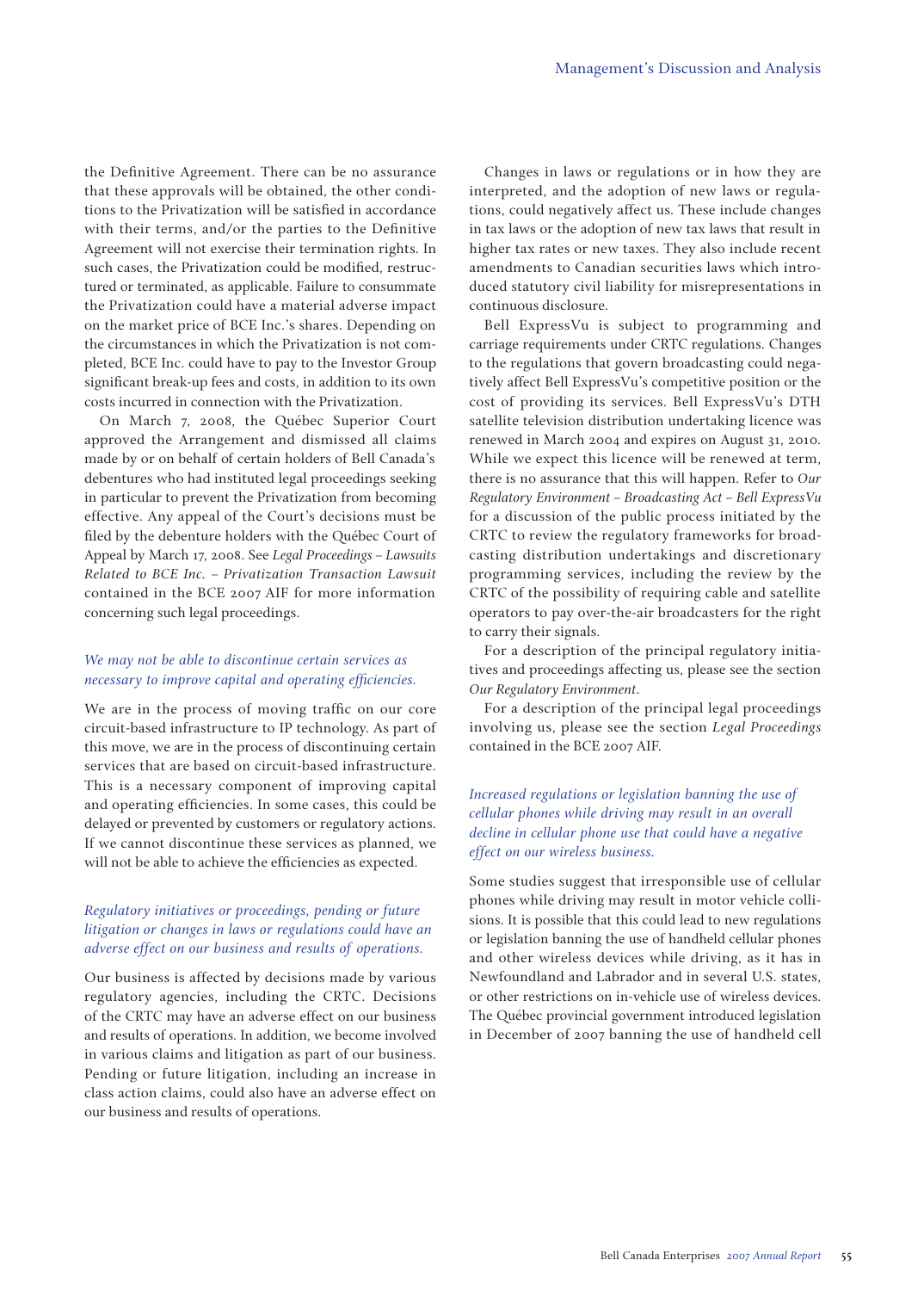phones while driving. The Québec provincial government further indicated that it is going to study the use of hands-free devices and may introduce additional legislation if the study shows that the use of hands-free devices by drivers contributes to vehicle accidents. As well, legislation was introduced in Nova Scotia in the fall of 2007 prohibiting the use of handheld cell phones while driving. These measures may result in an overall decline in cellular phone use and could have an adverse impact on our wireless business.

*Satellites used by Bell ExpressVu are subject to significant operational risks and satellites that are not yet built are subject to construction and launch delays that could have an adverse effect on Bell ExpressVu's business and financial results.* 

Bell ExpressVu currently uses four satellites – Nimiq 1, Nimiq 2, Nimiq 3 and Nimiq 4iR – for its video services. Telesat, a former subsidiary of BCE Inc., operates or directs the operation of these satellites. Bell ExpressVu has also entered into agreements with Telesat for further satellite capacity.

Satellites utilize highly complex technology and operate in the harsh environment of space and therefore are subject to significant operational risks while in orbit. The risks include in-orbit equipment failures, malfunctions and other kinds of problems commonly referred to as anomalies that could reduce the commercial usefulness of a satellite used by Bell ExpressVu. Acts of war or terrorism, magnetic, electrostatic or solar storms, and space debris or micrometeoroids could also damage the satellites used by Bell ExpressVu. Any loss, failure, manufacturing defects, damage or destruction of these satellites, of Bell ExpressVu's terrestrial broadcasting infrastructure, or of Telesat's tracking, telemetry and control facilities to operate the satellites, could have an adverse effect on Bell ExpressVu's business and results of operations and could result in many customers terminating their subscription to Bell ExpressVu's DTH satellite television service.

In addition, there are certain risks related to the construction and launch of new satellites. Launch delays can result from delays in the construction of satellites and launch vehicles, the periodic unavailability of reliable launch opportunities, possible delays in obtaining regulatory approvals and launch failures. If satellite construction schedules are not met, a launch opportunity may not be available at the time the satellite is ready to be launched. Launch vehicles may fail resulting in significant delays in the deployment of satellites because

of the need to construct replacement satellites, which typically takes up to 30 months or longer, and to obtain another launch vehicle. Such significant delays could adversely affect Bell ExpressVu's ability to launch new services and reduce the competitiveness of its television services.

*Competition from unregulated U.S. DTH satellite television services that are sold illegally in Canada and the theft of our satellite television services could have an adverse effect on Bell ExpressVu's business and results of operations.*

We continue to face competition from unregulated U.S. DTH satellite television services that are sold illegally in Canada. In response, we are participating in legal actions that are challenging the sale of U.S. DTH satellite television equipment in Canada.

In addition, Bell ExpressVu faces a loss of revenue resulting from the theft of its services. Bell ExpressVu introduced a smart card swap for its authorized digital receivers that is designed to block unauthorized reception of Bell ExpressVu's signals. However, as with any technology-based security system, it is not possible to prevent with absolute certainty a compromise of that security system. As is the case for all other pay television providers, Bell ExpressVu has experienced, and continues to experience, ongoing efforts to steal its services by way of compromise of Bell ExpressVu's signal security systems. The competition from unregulated U.S. DTH satellite television services that are sold illegally in Canada, and the outcome of the related legal actions, and the theft of Bell ExpressVu's services, could have an adverse effect on Bell ExpressVu's business and results of operations.

*We may be required to increase contributions to our defined benefit pension plans in the future, depending on future returns on pension plan assets, long-term interest rates and changes in pension regulations, which may have a negative effect on our liquidity and results of operations.*

The funding status of our pension plans resulting from future valuations of our pension plan assets and liabilities depends on a number of factors, including actual returns on pension plan assets, long-term interest rates and changes in pension regulations. These factors could require us to increase contributions to our defined benefit pension plans in the future and, therefore, could have a negative effect on our liquidity and results of operations.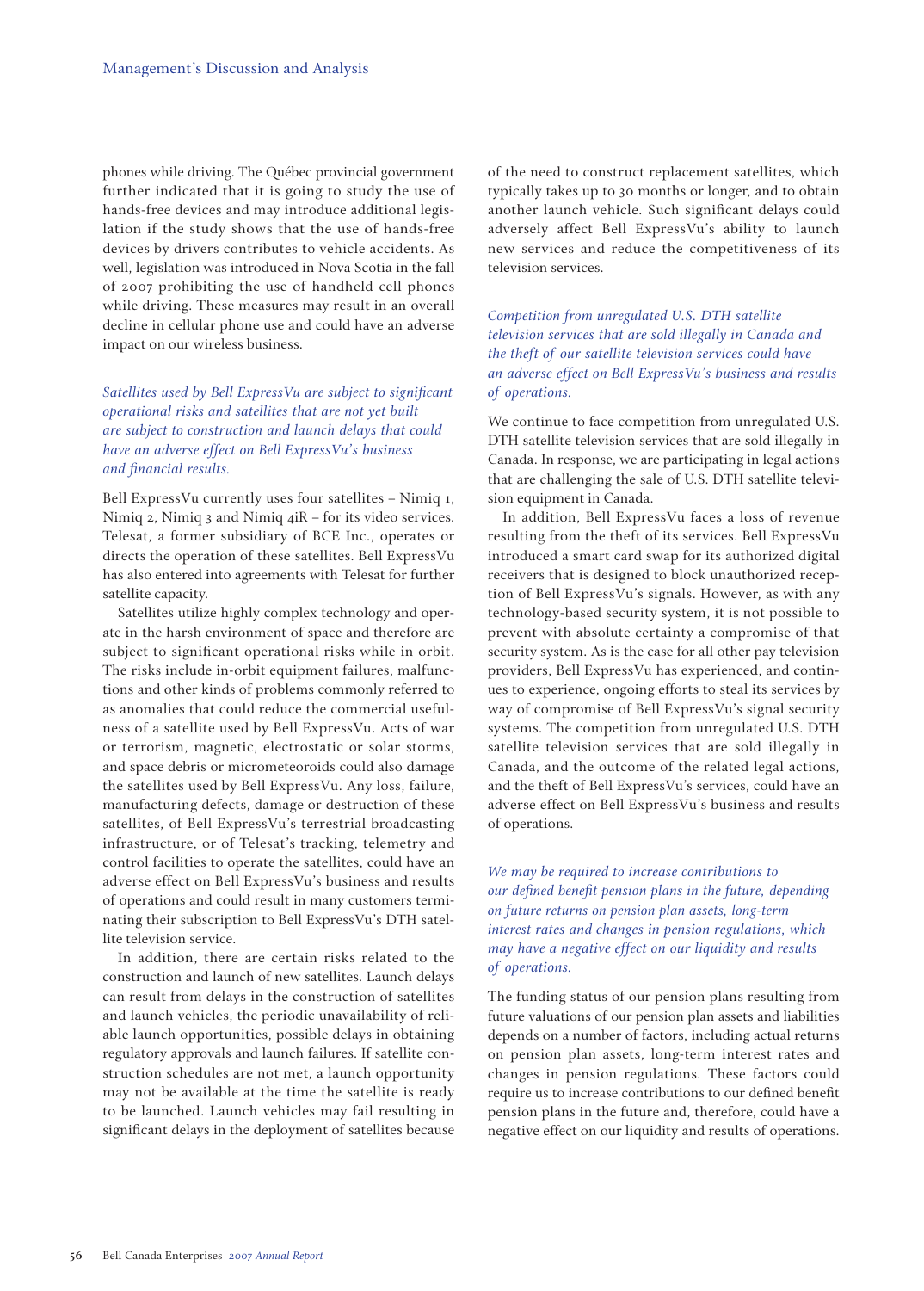## *BCE Inc. is dependent on the ability of its subsidiaries to pay dividends or otherwise make distributions to it.*

BCE Inc. has no material sources of income or assets of its own, other than the interests that it has in its subsidiaries, joint ventures and significantly influenced companies, including its ownership of all of the outstanding common shares of Bell Canada. BCE Inc.'s cash flow and, consequently, its ability to service its indebtedness and, until consummation of the Privatization, pay dividends to its common and preferred shareholders, is therefore dependent upon the ability of its subsidiaries, joint ventures and significantly influenced companies to pay dividends or otherwise make distributions to it.

BCE Inc.'s subsidiaries, joint ventures and significantly influenced companies are separate and distinct legal entities and have no obligation, contingent or otherwise, to pay any dividends or make any other distributions to BCE Inc. In addition, any right of BCE Inc. to receive assets of its subsidiaries, joint ventures and significantly influenced companies upon their liquidation or reorganization will be structurally subordinated to the prior claims of creditors of such subsidiaries, joint ventures and significantly influenced companies.

## *We may not receive distributions from Bell Aliant due to the uncertainty of Bell Aliant's performance or changes to the tax treatment of trusts.*

Although Bell Aliant intends to make cash distributions to its unitholders, including us, there can be no guarantee regarding the amounts of these cash distributions, which may fluctuate with Bell Aliant's performance. Bell Aliant also has the discretion to establish cash reserves for the proper conduct of its business which would reduce the amount of cash available for distributions in the year. Accordingly, we cannot provide any assurance regarding the actual levels of distributions by Bell Aliant.

The Government of Canada's changes to the tax treatment of income trusts announced on October 31, 2006 received royal assent and were enacted into law on June 22, 2007 (the SIFT Rules). Effective in 2011, income trusts that were publicly traded before November 2006, like Bell Aliant, will be subject to taxation at corporate tax rates and certain distributions to unitholders will be taxed like dividends received from a corporation. All else being equal, the taxation of income trusts at corporate tax rates is likely to result in less cash being available to pay distributions by Bell Aliant. The Government of Canada specified that while there was no intention to prevent existing income trusts from normal growth during the transitional period, any undue expansion of an existing income trust before 2011 would make the new rules effective immediately.

To qualify for the delay in applying the SIFT Rules, Bell Aliant must comply with the government's normal growth guidelines regarding equity capital that were issued on December 15, 2006, as amended from time to time. The normal growth guidelines are intended to ensure that any growth by a trust is reasonable and within the government's policy objectives. To qualify for the delay in applying the SIFT Rules, the equity of Bell Aliant is only permitted to grow by a prescribed annual amount up to and including the 2010 calendar year. The normal growth guidelines also indicate that the merger of two or more income trusts, each of which was publicly traded on October 31, 2006, or a reorganization of such an income trust, would not be considered growth to the extent that there was no net addition to equity as a result of the merger or reorganization.

Because there is still uncertainty as to the interpretation of these guidelines and what constitutes growth in certain situations, there can be no assurance that Bell Aliant will be able to retain the benefit of the deferral of the SIFT Rules. A reduction in distributions from Bell Aliant could have an adverse effect on our cash flows and results of operations.

## *Health concerns about radio frequency emissions from wireless devices, as well as epidemics and other health risks, could have an adverse effect on our business.*

It has been suggested that some radio frequency emissions from cellular phones may be linked to certain medical conditions. Interest groups have also requested investigations into claims that digital transmissions from handsets used with digital wireless technologies pose health concerns and cause interference with hearing aids and other medical devices. This could lead to additional government regulation, which could have a negative effect on our business. In addition, actual or perceived health risks of wireless communications devices could result in fewer new network subscribers, lower network usage per subscriber, higher churn rates, product liability lawsuits or less outside financing being available to the wireless communications industry. Epidemics, pandemics and other health risks could also occur which could adversely affect our ability to maintain our networks operational and provide services to our customers. Any of these events could have an adverse effect on our business and results of operations.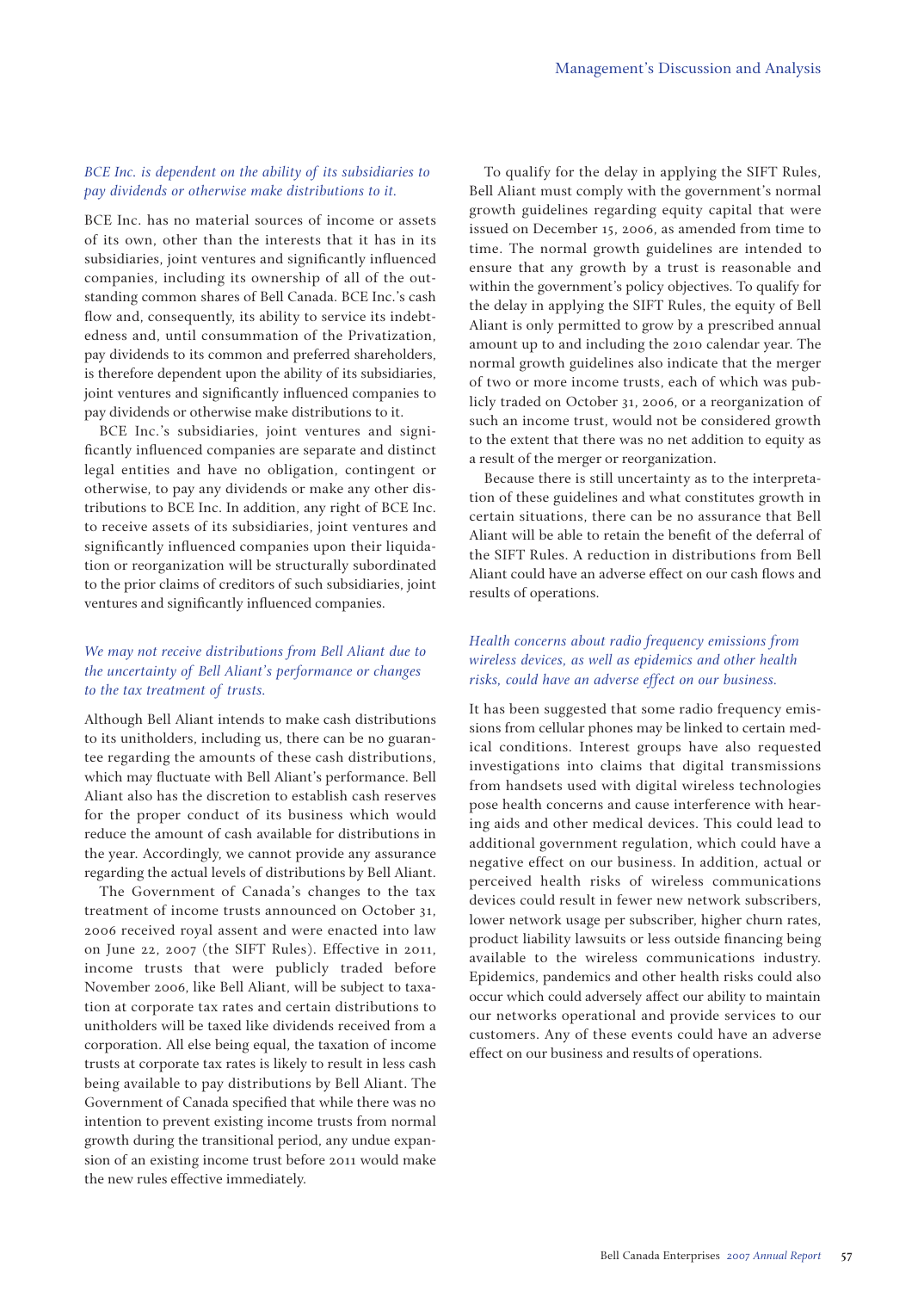## risk management practices

BCE Inc.'s audit committee (Audit Committee) is responsible for the oversight of our risk management processes. Such processes are designed to manage, rather than eliminate, certain risks affecting us and achievement of our business objectives. The Audit Committee also takes into account significant social, environmental and ethical matters that relate to our business and reviews annually our corporate social responsibility program.

We have enterprise-wide risk assessment processes which incorporate the internal control and enterprise risk management frameworks of the Committee of Sponsoring Organizations of the Treadway Commission (COSO). Risk assessment and evaluation is an important part of the annual business planning cycle. In developing their annual plans, BCE's business units identify and assess significant risks to the achievement of their business objectives and where necessary develop mitigation plans. The risk information generated is reviewed with senior management and BCE Inc.'s board of directors in evaluating the business plans for each of the business units and the company as a whole. The Internal Audit group plans its annual activities employing a risk-based review of internal control processes in the company. Throughout the year the Internal Audit group carries out continuing assessments of the quality of controls. On a quarterly basis, the Internal Audit group reports to the Audit Committee on the status of adherence to our internal control policies and on areas identified for specific improvement. The Internal Audit group also promotes effective risk management in our lines of business.

The Audit Committee considers the effectiveness of the operation of our internal control procedures, reviewing reports from the Internal Audit group and BCE Inc.'s external auditors. The Audit Committee reports its conclusions to BCE Inc.'s board of directors.

## **Our Accounting Policies**

*This section discusses key estimates and assumptions that management has made and how they affect the amounts reported in the financial statements and notes. It also describes key changes in accounting standards and our accounting policies, and how they affect our financial statements.*

*We have prepared our consolidated financial statements according to Canadian GAAP. Other significant accounting policies, not involving the same level of measurement uncertainty as those discussed in this section, are nevertheless important to an understanding of our financial statements. Estimates related to revenues, allowance for doubtful accounts, useful lives of capital assets, asset impairments, inventory reserves, employee compensation plans, evaluation of minimum lease terms for operating leases, and business combinations require difficult judgments on complex matters that are often subject to multiple sources of authoritative guidance. There were no significant changes to the estimates we made in the past three years. See Note 1 to the consolidated financial statements for more information about the accounting principles we used to prepare our financial statements.*

## critical accounting estimates

As required under Canadian GAAP, we make estimates when we account for and report assets, liabilities, revenues and expenses, and disclose contingent assets and liabilities in our financial statements. We are also required to regularly evaluate the estimates that we make.

We base our estimates on a number of factors, including historical experience, current events and actions that we may undertake in the future, and other assumptions that we believe are reasonable based on information available at the time they are made. Given the inherent uncertainty involved in making estimates, actual results reported in future periods could differ from these estimates.

We consider the estimates described in this section to be an important part of understanding our financial statements because they require management to make assumptions about matters that are highly uncertain at the time the estimate was made and changes to these estimates could have a material impact on our financial statements.

Our senior management has discussed the development and selection of the critical accounting estimates described in this section with the Audit Committee of our board of directors. The Audit Committee has reviewed these critical accounting estimates.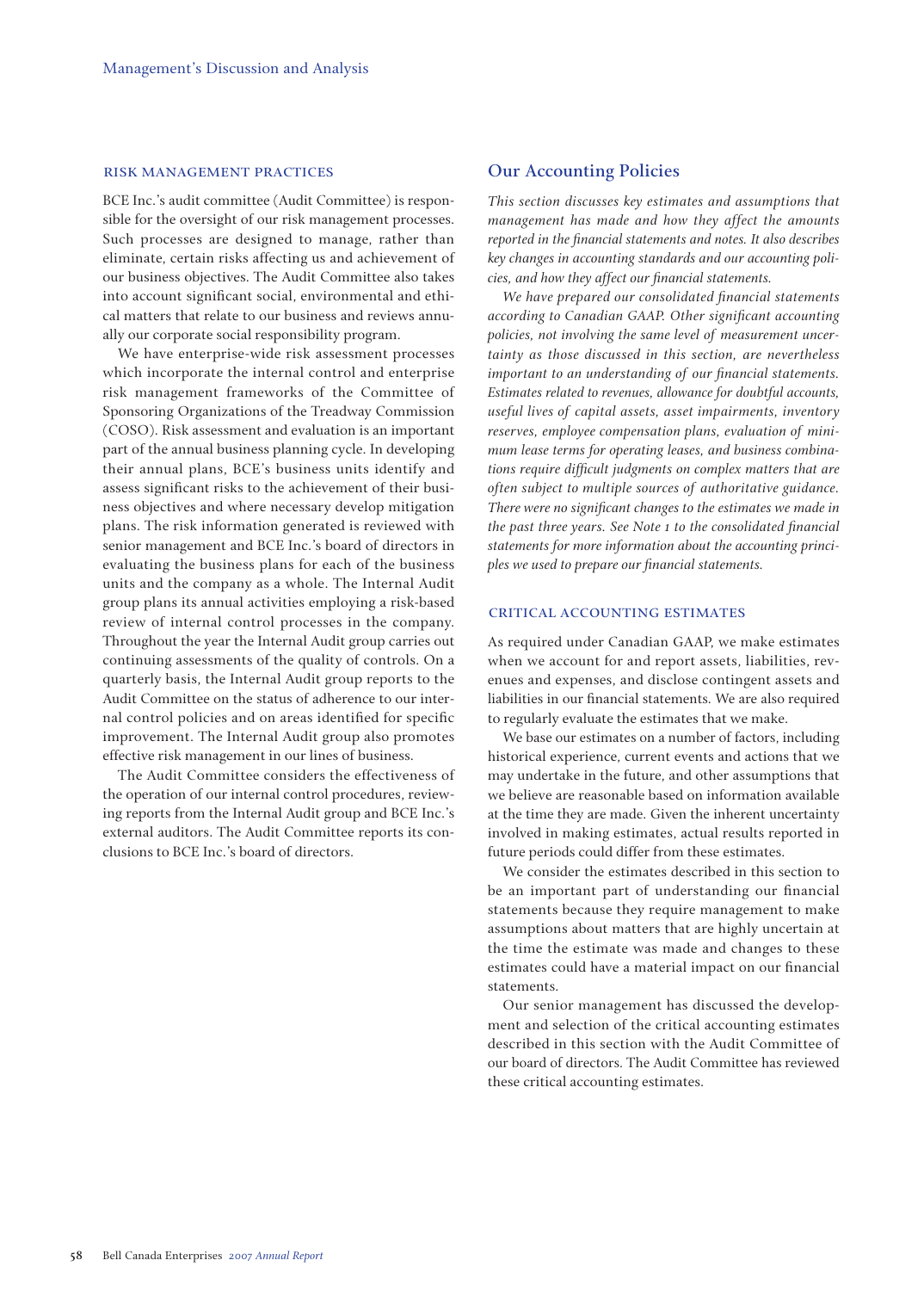Any sensitivity analysis included in this section should be used with caution as the changes are hypothetical and the impact of changes in each key assumption may not be linear.

## Employee Benefit Plans

*We maintain defined benefit plans that provide pension and other post-employment benefits for most of our employees. The amounts reported in the financial statements relating to these benefits are determined using actuarial calculations that are based on several assumptions.*

We perform a valuation at least every three years to determine the actuarial present value of the accrued pension and other retirement benefits. The valuation uses management's assumptions for the discount rate, expected long-term rate of return on plan assets, rate of compensation increase, trends in healthcare costs and expected average remaining years of service of employees.

While we believe that these assumptions are reasonable, differences in actual results or changes in assumptions could materially affect employee benefit obligations and future net benefit plans costs.

We account for differences between actual and assumed results by recognizing differences in benefit obligations and plan performance over the estimated average working lives of the employees who benefit from the plans.

The two most significant assumptions used to calculate the net employee benefit plans cost are the discount rate and the expected long-term rate of return on plan assets. Each of our operating segments is affected by these assumptions.

#### *Discount Rate*

*The discount rate is the interest rate used to determine the present value of the future cash flows that we expect will be needed to settle employee benefit obligations. It is based on the yield on long-term high-quality corporate fixed income investments, with maturities matching the estimated cash flows from the plan.*

We determine the appropriate discount rate at the end of every year. Our discount rate was 5.6% at December 31, 2007, an increase from 5.3% at December 31, 2006. The following table shows the impact of a 0.5% increase and a 0.5% decrease in the discount rate on the net benefit plans cost for 2008 and the accrued benefit asset at December 31, 2008.

| Total                           | 107                                 | (107)                            |
|---------------------------------|-------------------------------------|----------------------------------|
| <b>Bell Aliant</b>              | 17                                  | (17)                             |
| <b>Bell Wireless</b>            | 3                                   | (3)                              |
| <b>Bell Wireline</b>            | 87                                  | (87)                             |
| Discount rate decreased to 5.1% |                                     |                                  |
| Total                           | (45)                                | 45                               |
| <b>Bell Aliant</b>              | (17)                                | 17                               |
| <b>Bell Wireless</b>            | (2)                                 | 2                                |
| <b>Bell Wireline</b>            | (26)                                | 26                               |
| Discount rate increased to 6.1% |                                     |                                  |
|                                 | (DECREASE)                          | (DECREASE)                       |
|                                 | <b>FOR 2008</b><br><b>INCREASE/</b> | 2008<br><b>INCREASE/</b>         |
|                                 | PLANS COST                          | DECEMBER 31.                     |
|                                 | <b>NET BENEFIT</b>                  | <b>ASSET AT</b>                  |
|                                 | <b>IMPACT ON</b>                    | <b>ACCRUED</b><br><b>BENEFIT</b> |
|                                 |                                     | IMPACT ON                        |

Although there is no immediate impact on our balance sheet, a lower discount rate results in a higher accrued benefit obligation and a lower pension surplus. This means that we may have to increase cash contributions to the pension fund.

### *Expected Long-Term Rate of Return*

The expected long-term rate of return is a weighted average rate of our forward-looking view of long-term returns on each of the major plan asset categories in our funds.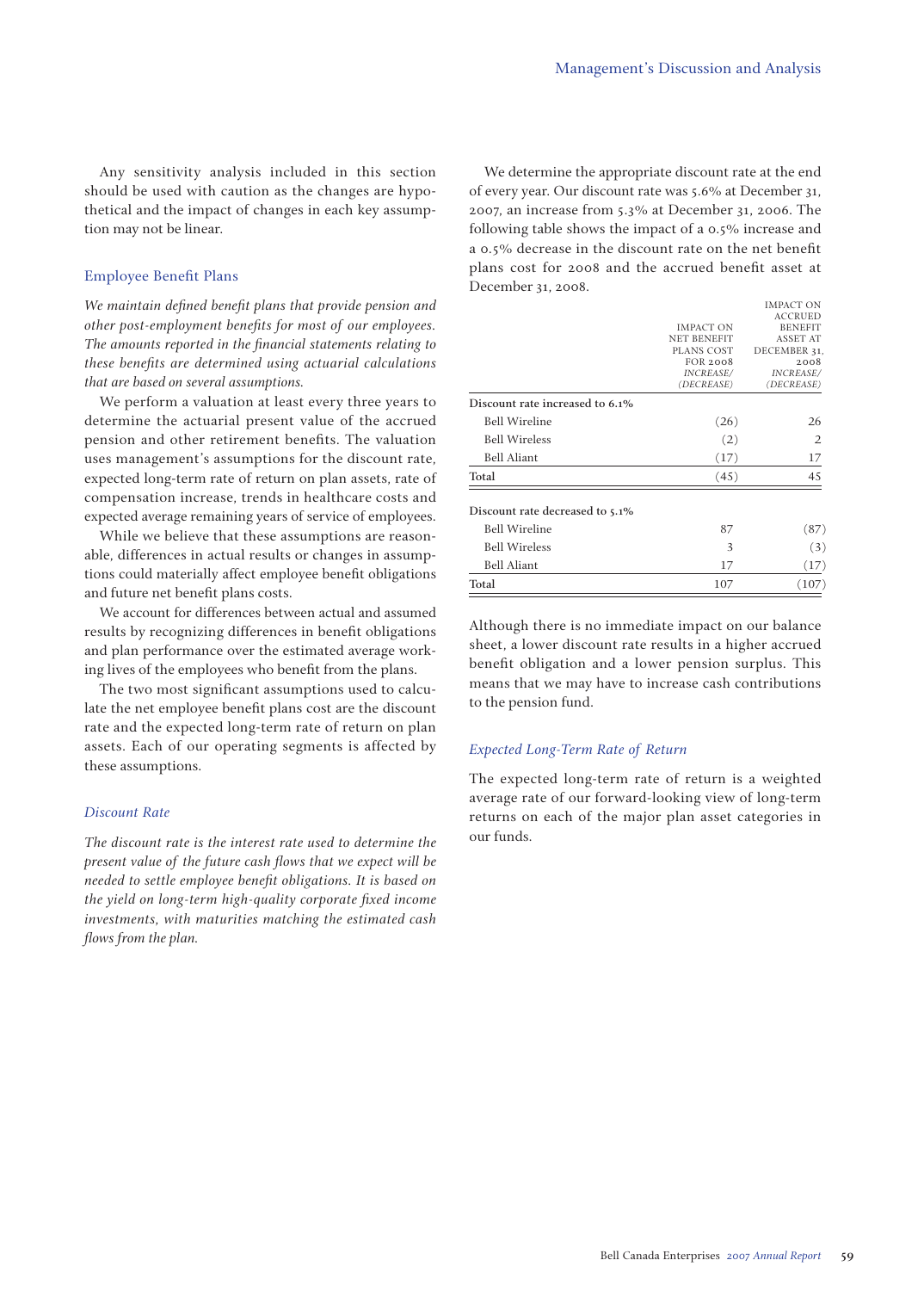We determine the appropriate expected long-term rate of return at the end of every year. We assumed an expected long-term rate of return on plan assets of 7.5% in 2007, which is the same as it was in 2006. The following table shows the impact of a 0.5% increase and a 0.5% decrease in the expected rate of return on plan assets on the net benefit plans cost for 2008 and the accrued benefit asset as at December 31, 2008.

|                                           |                    | <b>IMPACT ON</b> |
|-------------------------------------------|--------------------|------------------|
|                                           |                    | <b>ACCRUED</b>   |
|                                           | <b>IMPACT ON</b>   | <b>BENEFIT</b>   |
|                                           | <b>NET BENEFIT</b> | <b>ASSET AT</b>  |
|                                           | PLANS COST         | DECEMBER 31.     |
|                                           | <b>FOR 2008</b>    | 2008             |
|                                           | <b>INCREASE/</b>   | <b>INCREASE/</b> |
|                                           | (DECREASE)         | (DECREASE)       |
| Expected rate of return increased to 8.0% |                    |                  |
| <b>Bell Wireline</b>                      | (59)               | 59               |
| <b>Bell Wireless</b>                      | (1)                | 1                |
| <b>Bell Aliant</b>                        | (13)               | 13               |
| Total                                     | (73)               | 73               |
| Expected rate of return decreased to 7.0% |                    |                  |
| <b>Bell Wireline</b>                      | 59                 | (59)             |
| <b>Bell Wireless</b>                      | 1                  | (1)              |
| <b>Bell Aliant</b>                        | 13                 | (13)             |
| Total                                     | 73                 | (73)             |

Although there is no immediate impact on our balance sheet, poor fund performance results in a lower fair value of plan assets and a lower pension surplus. This means that we may have to increase cash contributions to the pension fund.

## Useful Lives of Property, Plant and Equipment

*We review estimates of the useful lives of property, plant and equipment on a periodic basis and adjust them on a prospective basis, if necessary.*

A significant proportion of our total assets consist of property, plant and equipment. Changes in technology or in our intended use of these assets, as well as changes in business prospects or economic and industry factors may cause the estimated useful lives of these assets to change.

We perform internal studies to assess the appropriateness of depreciable lives of property, plant and equipment. These studies use models, which take into account actual and expected future usage, physical wear and tear, replacement history, and assumptions about technology evolution, to calculate the remaining life of our assets. When these factors indicate that assets' useful lives are different from the original assessment, we depreciate the remaining carrying values prospectively over the adjusted estimated useful lives.

## Goodwill Impairment

*We assess goodwill impairment of individual reporting units in the fourth quarter of every year and when events or changes in circumstances indicate that goodwill might be impaired.* 

We assess goodwill impairment in two steps:

• we identify any potential impairment by comparing the fair value of a reporting unit to its carrying value. Fair value is based on estimates of discounted future cash flows or other valuation methods. When the fair value of a reporting unit is less than its carrying value, fair values are determined for all of its identifiable assets and liabilities. The excess of the fair value of the reporting unit over the total of the amounts assigned to its assets and liabilities is the fair value of goodwill.

• an impairment charge is deducted from earnings for any excess of the carrying value of goodwill over its fair value.

We make a number of significant estimates when calculating fair value using discounted future cash flows or other valuation methods. These estimates include the assumed growth rates for future cash flows, the numbers of years used in the cash flow model, the discount rate and others.

We believe that all of our estimates are reasonable. They are consistent with our internal planning and reflect our best estimates, but they have inherent uncertainties that management may not be able to control.

Any changes in each of the estimates used could have a material impact on the calculation of the fair value and resulting impairment charge. As a result, we are unable to reasonably quantify the changes in our overall financial performance if we had used different assumptions.

We cannot predict whether an event that triggers impairment will occur, when it will occur or how it will affect the asset values we have reported.

There were no impairment charges recorded in 2007, 2006 or 2005.

#### Contingencies

*We become involved in various litigation and regulatory matters as a part of our business. Each of our operating segments may be affected. Pending litigation, regulatory initiatives or regulatory proceedings represent potential financial loss to our business.*

We accrue a potential loss if we believe the loss is probable and it can be reasonably estimated. We base our decision on information that is available at the time. We estimate the amount of the loss by consulting with the outside legal counsel that is handling our defence. This involves analyzing potential outcomes and assuming various litigation and settlement strategies.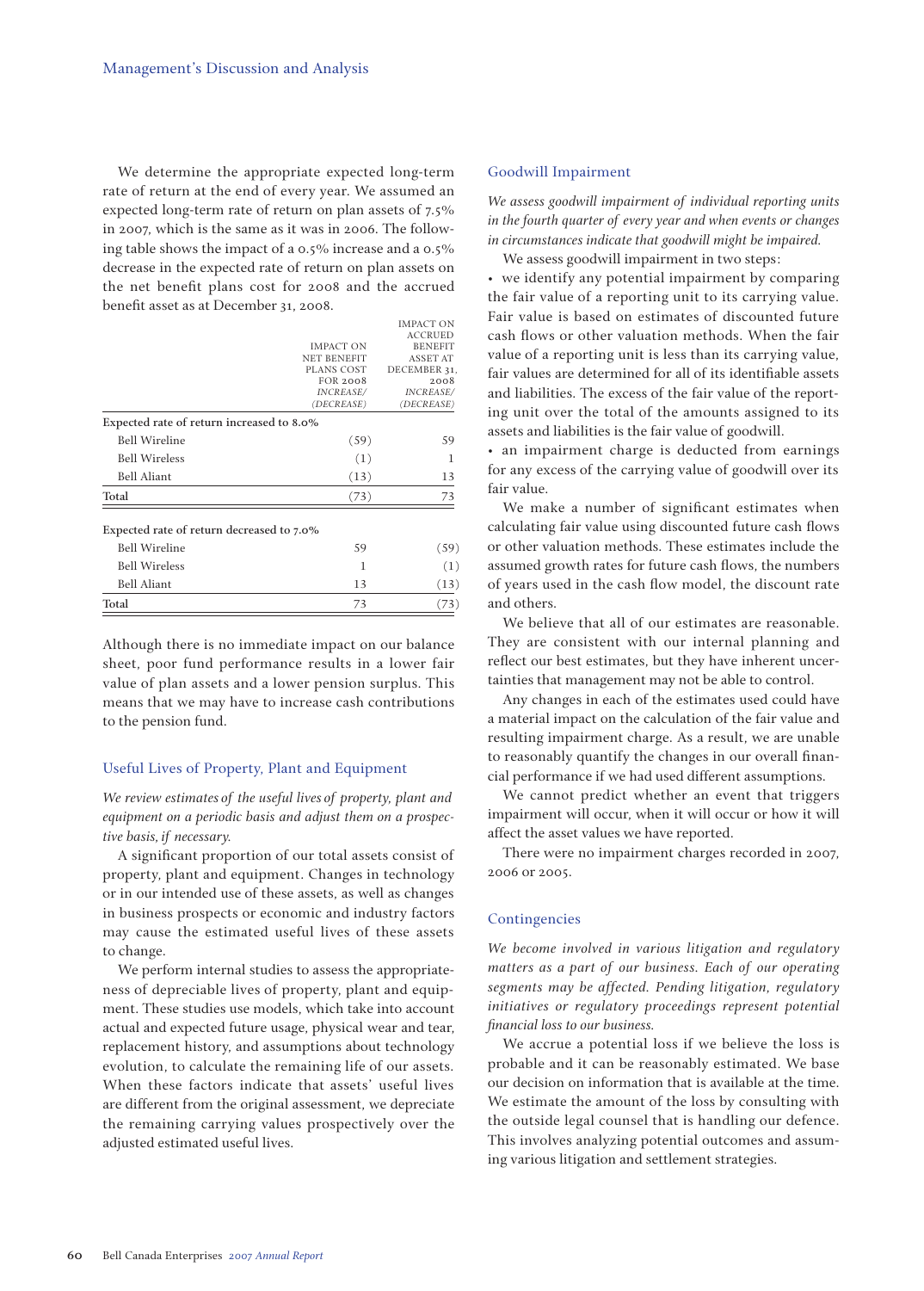If the final resolution of a legal or regulatory matter results in a judgment against us or requires us to pay a large settlement, it could have a material effect on our results of operations, cash flows and financial position in the period in which the judgment or settlement occurs. Any accrual would be charged to operating income and included in *Accounts payable and accrued liabilities* or *Other long-term liabilities*. Any cash settlement would be deducted from cash from operating activities.

None of our operating segments had any significant provisions relating to pending litigation, regulatory initiatives or regulatory proceedings at December 31, 2007. We have not made any significant changes to our estimates in the past two years.

#### Income Taxes

Management believes that it has sufficient amounts accrued for outstanding income tax matters based on all of the information that is currently available. In addition, the calculation of income tax expense requires significant judgment in interpreting tax rules and regulations, which are changing constantly. Each of our operating segments may be affected.

Our tax filings are also subject to audits, the outcome of which could materially change the amount of current and future income tax assets and liabilities. Any change would be recorded as a charge or a credit to income tax expense. Any cash payment or receipt would be included in cash from operating activities.

There were no significant changes to the estimates we made in the past two years.

#### recent changes to accounting standards

#### Accounting Changes

The CICA issued section 1506 of the CICA Handbook, *Accounting Changes*, which establishes criteria for changing accounting policies and describes how to apply changes in accounting policies, accounting estimates, and changes resulting from the correction of errors. These changes, including the related disclosure requirements, came into effect as of January 1, 2007 and did not impact our financial statements.

#### Comprehensive Income

The CICA issued section 1530 of the CICA Handbook, *Comprehensive Income*, which describes how to report and disclose comprehensive income and its components. Comprehensive income is the change in our net assets that results from transactions, events and circumstances from sources other than shareholders. It includes items that would not normally be included in net earnings, such as:

• changes in the currency translation adjustment relating to self-sustaining foreign operations

• unrealized gains or losses on available-for-sale investments

• gains and losses on cash flow hedges.

The CICA also made related changes to section 3250 of the CICA Handbook, *Surplus* (reissued as section 3251, *Equity*) and section 1650 of the CICA Handbook, *Foreign Currency Translation* (reissued as section 1651, *Foreign Currency Translation*).

Effective January 1, 2007, we report accumulated other comprehensive income and its components in the consolidated financial statements. Details of the transition adjustments are presented in Note 23, *Accumulated Other Comprehensive Income (Loss)*.

### Financial Instruments and Hedges

The CICA issued section 3855 of the CICA Handbook, *Financial Instruments – Recognition and Measurement*, which describes the standards for recognizing and measuring financial assets, financial liabilities and derivatives. This section requires that:

• all financial assets be measured at fair value, with some exceptions for loans and receivables and investments that are classified as held-to-maturity

• all financial liabilities be measured at fair value if they are derivatives or classified as held for trading purposes. Other financial liabilities are measured at their amortized cost.

• all derivative financial instruments be measured at fair value, even when they are part of a hedging relationship.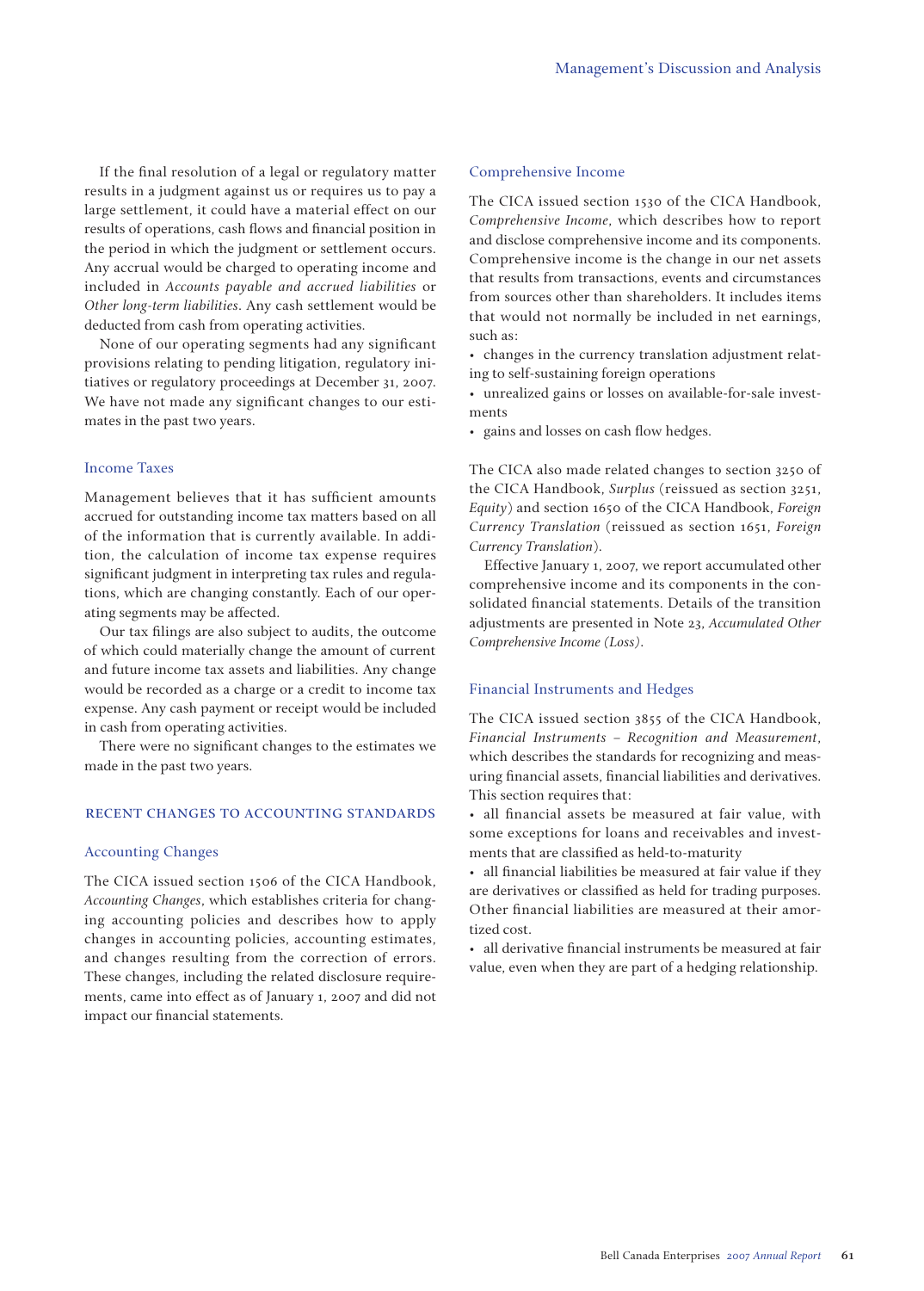The CICA has also reissued section 3860 of the CICA Handbook as section 3861, *Financial Instruments – Disclosure and Presentation*, which establishes standards for presentation of financial instruments and non-financial derivatives, and identifies the information that should be disclosed about them.

The CICA issued section 3865 of the CICA Handbook, *Hedges*, which describes how and when hedge accounting can be used.

Hedging is an activity used to change an exposure to one or more risks by creating an offset between:

• changes in the fair value of a hedged item and a hedging item, or

• changes in the cash flows attributable to a hedged item and a hedging item, or

• changes resulting from a risk exposure related to a hedged item and a hedging item.

Under hedge accounting, all gains, losses, revenues and expenses from the derivative and the item it hedges are recorded in the statement of operations in the same period.

Details of the transition adjustments are presented in the statement of deficit and in Note 23, *Accumulated Other Comprehensive Income (Loss)*.

#### future changes to accounting standards

## General Standards of Financial Presentation

The CICA amended section 1400 of the CICA Handbook, *General Standards of Financial Statement Presentation*, to include a requirement that management make an assessment of an entity's ability to continue as a going concern when preparing financial statements. These changes came into effect on January 1, 2008.

#### Capital Disclosures

The CICA issued section 1535 of the CICA Handbook, *Capital Disclosures*, which establishes standards for disclosing qualitative and quantitative information about an entity's capital and how it is managed to enable users to evaluate the objectives, policies and processes for managing capital. These changes came into effect on January 1, 2008.

#### Inventory

The CICA issued section 3031 of the CICA Handbook, *Inventories*, which establishes guidance on the determination of cost and its subsequent recognition as an expense, including any write-down to net realizable value. It also provides guidance on the cost formulas that are used to assign costs to inventories. These changes came into effect on January 1, 2008 and the effect of adopting this section was not significant.

#### Goodwill and Intangible Assets

The CICA issued section 3064, *Goodwill and Intangible Assets*, which establishes standards for the recognition, measurement, presentation and disclosure of intangible assets. Standards relating to goodwill are unchanged from those included in section 3062. This section comes into effect on January 1, 2009, replacing section 3062, *Goodwill and Other Intangible Assets* and section 3450, *Research and Development Costs*. We are currently evaluating the effect of adopting this section on our consolidated financial statements.

#### Financial Instruments

The CICA issued section 3862, *Financial Instruments – Disclosures* and 3863, *Financial Instruments – Presentation*, of the CICA Handbook.

Section 3862 establishes disclosure requirements that enable users to evaluate:

• the significance of financial instruments for the entity's financial position and performance; and

• the nature and extent of risks arising from financial instruments to which the entity is exposed during the period and at the balance sheet date, and how the entity manages those risks.

Section 3863 establishes standards for presentation of financial instruments and non-financial derivatives. It deals with the classification of financial instruments, from the perspective of the issuer, between liabilities and equity, the classification of related interest, dividends, losses and gains, and the circumstances in which financial assets and financial liabilities are offset.

These two sections came into effect on January 1, 2008 replacing section 3861, *Financial Instruments – Disclosures and Presentation*.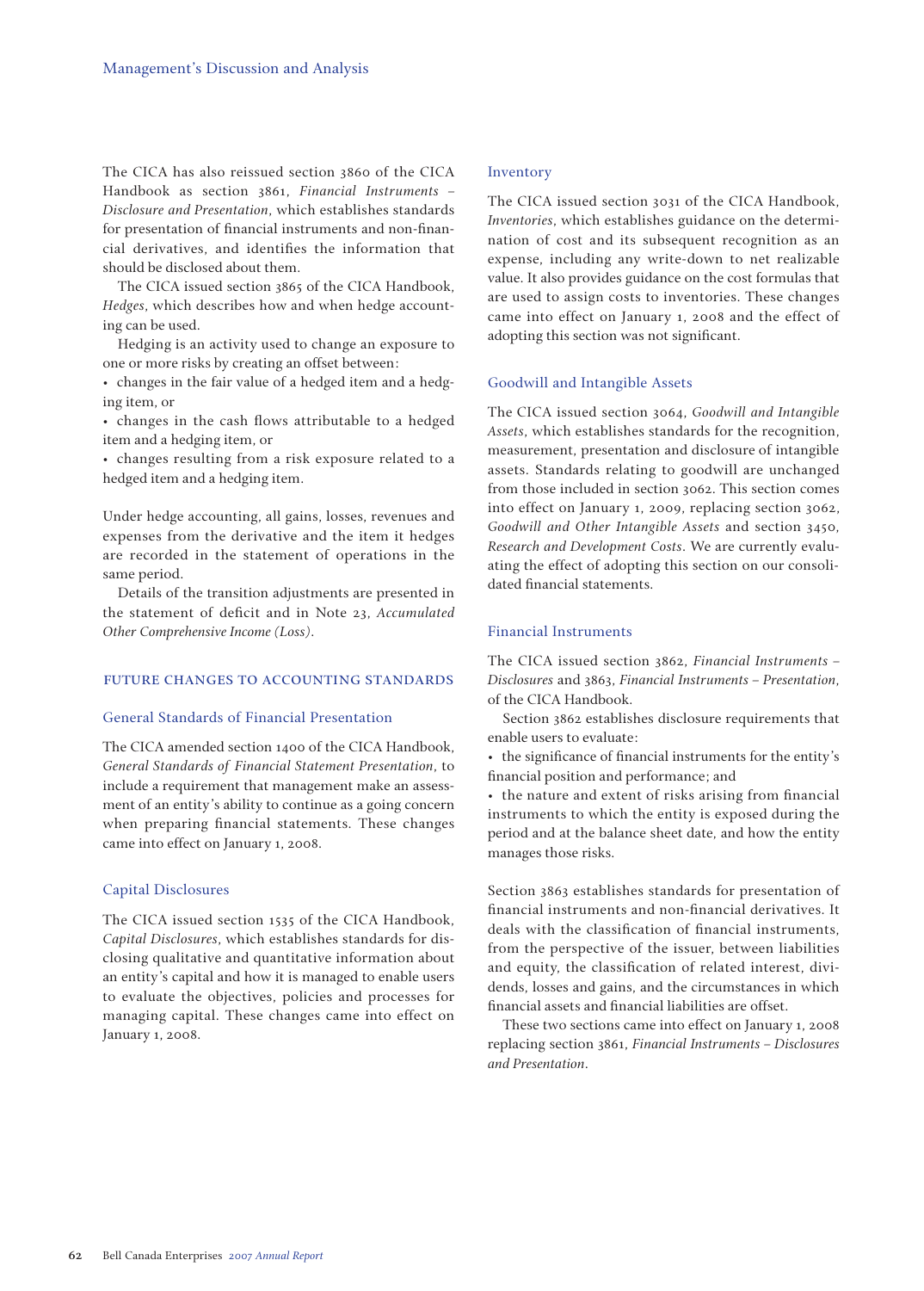## **Controls and Procedures**

## evaluation of disclosure controls and procedures

Our disclosure controls and procedures are designed to provide reasonable assurance that information required to be disclosed by us is recorded, processed, summarized and reported within the time periods specified under Canadian and U.S. securities laws and include controls and procedures that are designed to ensure that the information is accumulated and communicated to management, including BCE Inc.'s President and Chief Executive Officer (CEO) and Chief Financial Officer (CFO), to allow timely decisions regarding required disclosure.

As of December 31, 2007, an evaluation of the effectiveness of our disclosure controls and procedures, as defined in Rule 13a-15(e) under the *U.S. Securities Exchange Act of 1934* and under *Multilateral Instrument 52-109*, was carried out by our management under the supervision, and with the participation, of the President and CEO and the CFO. Based on that evaluation, the President and CEO and the CFO concluded that the design and operation of our disclosure controls and procedures were effective as at December 31, 2007.

#### internal control over financial reporting

Management is responsible for establishing and maintaining adequate internal control over financial reporting, as defined in Rule 13a-15(f ) under the *U.S. Securities Exchange Act of 1934* and under *Multilateral Instrument 52-109*. Internal control over financial reporting is a process designed to provide reasonable assurance regarding the reliability of financial reporting and the preparation of financial statements for external purposes in accordance with GAAP. Management evaluated the design and operation of our internal control over financial reporting as of December 31, 2007, based on the framework and criteria established in *Internal Control – Integrated Framework* issued by the COSO, and has concluded that our internal control over financial reporting is effective. There are no material weaknesses that have been identified by management.

No changes were made in our internal control over financial reporting during the year ended December 31, 2007 that have materially affected, or are reasonably likely to materially affect, our internal control over financial reporting.

## **Non-GAAP Financial Measures**

*This section describes the non-GAAP financial measures we* use in the MD&A to explain our financial results. It also pro*vides reconciliations of the non-GAAP financial measures to the most comparable Canadian GAAP financial measures.*

## **EBITDA**

*The term EBITDA (earnings before interest, taxes, depreciation and amortization of intangible assets) does not have any standardized meaning according to GAAP. It is therefore unlikely to be comparable to similar measures presented by other companies.*

*We define EBITDA as operating revenues less cost of revenue and selling, general and administrative expenses, meaning it represents operating income before depreciation, amortization of intangible assets and restructuring and other.*

We use EBITDA, among other measures, to assess the operating performance of our ongoing businesses without the effects of depreciation, amortization of intangible assets and restructuring and other. We exclude these items because they affect the comparability of our financial results and could potentially distort the analysis of trends in business performance. We exclude depreciation and amortization of intangible assets because it largely depends on the accounting methods and assumptions a company uses, as well as non-operating factors such as the historical cost of capital assets. Excluding restructuring and other does not imply they are non-recurring.

EBITDA allows us to compare our operating performance on a consistent basis. We believe that certain investors and analysts use EBITDA to measure a company's ability to service debt and to meet other payment obligations, or as a common measurement to value companies in the telecommunications industry.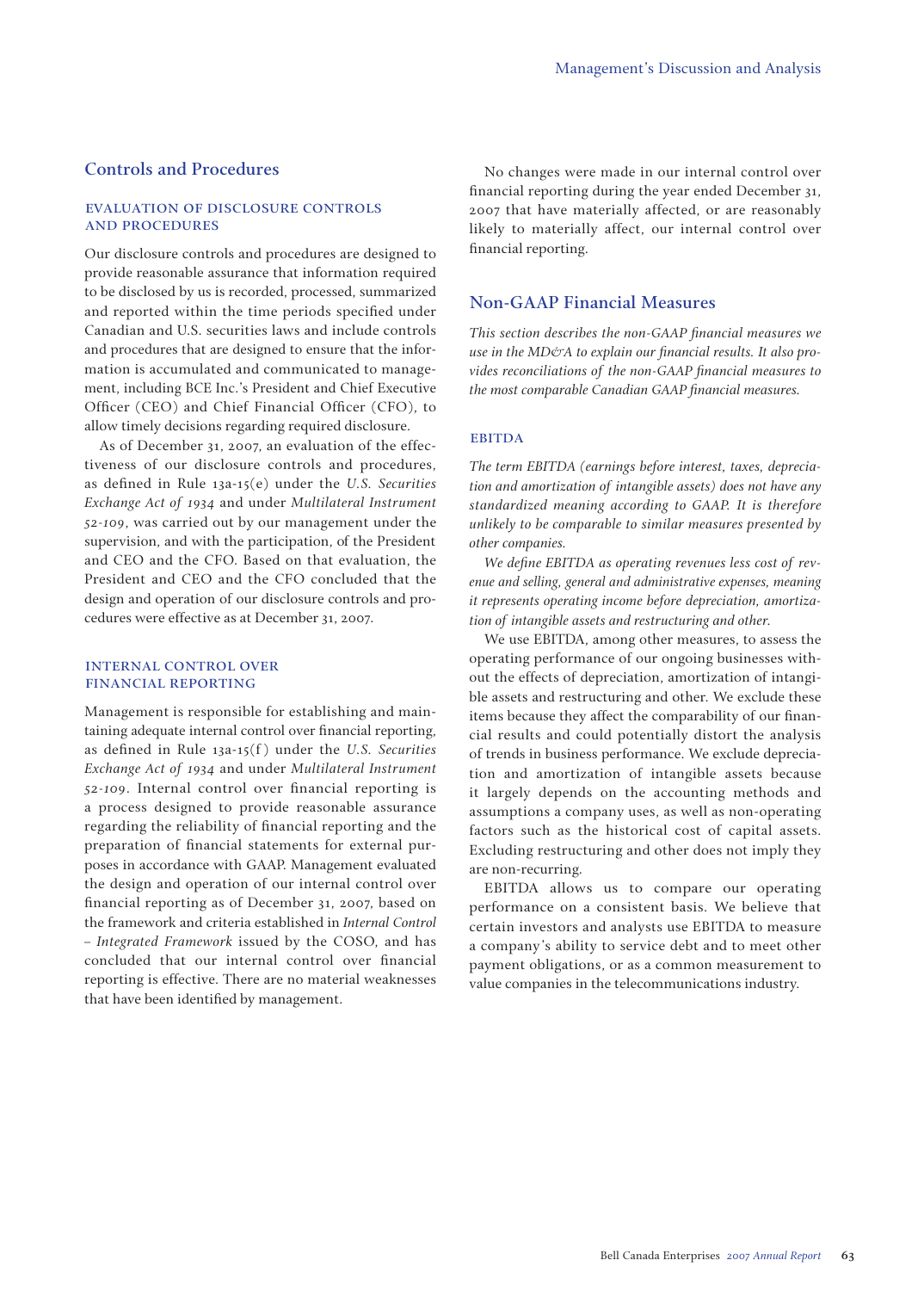The most comparable Canadian GAAP financial measure is operating income. The following tables are reconciliations of operating income to EBITDA on a consolidated basis for BCE and Bell Canada.

| <b>BCE</b>                                            | 2007  | 2006  | 2005  |
|-------------------------------------------------------|-------|-------|-------|
| Operating income                                      | 3,439 | 3,299 | 3,728 |
| Depreciation and amortization<br>of intangible assets | 3,199 | 3,128 | 3,061 |
| Restructuring and other                               | 336   | 355   | 55    |
| <b>EBITDA</b>                                         | 6,974 | 6,782 | 6,844 |
| <b>BELL</b>                                           | 2007  | 2006  | 2005  |
| Operating income                                      | 2,609 | 2,492 | 2.886 |
| Depreciation and amortization<br>of intangible assets | 2,574 | 2,488 | 2,375 |
| Restructuring and other                               | 313   | 300   | 58    |
| <b>EBITDA</b>                                         | 5.496 | 5.280 | 5.319 |

#### operating income before restructuring and other

The term operating income before restructuring and other does not have any standardized meaning according to Canadian GAAP. It is therefore unlikely to be comparable to similar measures presented by other companies.

We use operating income before restructuring and other, among other measures, to assess the operating performance of our ongoing businesses without the effects of restructuring and other. We exclude these items because they affect the comparability of our financial results and could potentially distort the analysis of trends in business performance. Excluding restructuring and other does not imply they are non-recurring.

The most comparable Canadian GAAP financial measure is operating income. The following tables are reconciliations of operating income to operating income before restructuring and other on a consolidated basis for BCE and Bell Canada.

| <b>BCE</b>                                         | 2007  | 2006  | 2005  |
|----------------------------------------------------|-------|-------|-------|
| Operating income                                   | 3,439 | 3,299 | 3.728 |
| Restructuring and other                            | 336   | 355   | 55    |
| Operating income before<br>restructuring and other | 3,775 | 3,654 | 3,783 |
| <b>BELL</b>                                        | 2007  | 2006  | 2005  |
| Operating income                                   | 2.609 | 2.492 | 2.886 |
| Restructuring and other                            | 313   | 300   | 58    |
| Operating income before<br>restructuring and other | 2.922 | 2.792 | 2.944 |

### net earnings before restructuring and other, net gains on investments, and costs incurred to form bell aliant

The term net earnings before restructuring and other, net gains on investments, and costs incurred to form Bell Aliant does not have any standardized meaning according to Canadian GAAP. It is therefore unlikely to be comparable to similar measures presented by other companies.

We use net earnings before restructuring and other, net gains on investments, and costs incurred to form Bell Aliant, among other measures, to assess the operating performance of our ongoing businesses without the effects of after-tax restructuring and other, net gains on investments, and costs incurred to form Bell Aliant. We exclude these items because they affect the comparability of our financial results and could potentially distort the analysis of trends in business performance. Excluding these items does not imply they are nonrecurring.

The most comparable Canadian GAAP financial measure is net earnings applicable to common shares.

The following table is a reconciliation of net earnings applicable to common shares to net earnings before restructuring and other, net gains on investments, and costs incurred to form Bell Aliant on a consolidated basis and per BCE Inc. common share.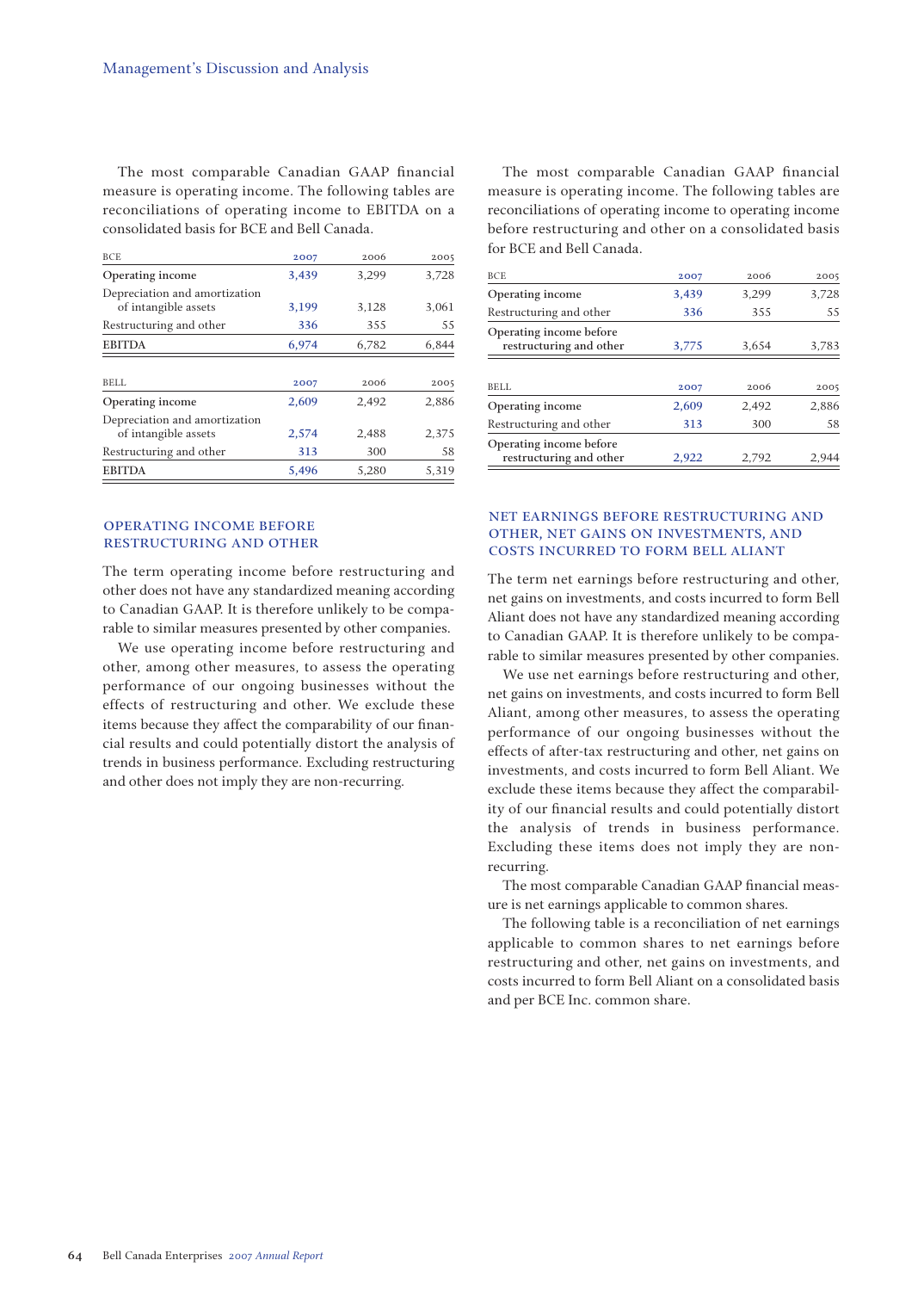|                                                                                     |              | 2007             |              | 2006      |              | 2005      |  |
|-------------------------------------------------------------------------------------|--------------|------------------|--------------|-----------|--------------|-----------|--|
|                                                                                     | <b>TOTAL</b> | <b>PER SHARE</b> | <b>TOTAL</b> | PER SHARE | <b>TOTAL</b> | PER SHARE |  |
| Net earnings applicable to common shares                                            | 3,926        | 4.88             | 1,937        | 2.25      | 1,891        | 2.04      |  |
| Restructuring and other (1)                                                         | 210          | 0.26             | 222          | 0.26      | 37           | 0.04      |  |
| Net gains on investments <sup>(2)</sup>                                             | (2,252)      | (2.80)           | (525)        | (0.61)    | (27)         | (0.03)    |  |
| Other costs incurred to form Bell Aliant (3)                                        |              |                  | 42           | 0.05      |              |           |  |
| Net earnings before restructuring and other,<br>net gains on investments, and costs |              |                  |              |           |              |           |  |
| incurred to form Bell Aliant                                                        | 1.884        | 2.34             | 1.676        | 1.95      | 1.901        | 2.05      |  |

*(1) Includes transaction costs associated with the formation of Bell Aliant. These costs relate mainly to financial advisory, professional and consulting fees. In 2006, we incurred \$138 million (\$77 million after tax and non-controlling interest).*

*(2) Amounts for 2006 include the recognition of a future tax asset of \$434 million, representing the tax-effected amount of approximately \$2,341 million of previously unrecognized capital loss carryforwards.* 

*(3) Premium cost incurred by Bell Aliant on early redemption of long-term debt as a result of the formation of Bell Aliant. In 2006, we incurred \$122 million (\$42 million after tax and non-controlling interest).*

#### FREE CASH FLOW

*We define free cash flow as cash from operating activities after capital expenditures, total dividends and other investing activities.*

The term free cash flow does not have any standardized meaning according to Canadian GAAP. It is therefore unlikely to be comparable to similar measures presented by other companies.

We consider free cash flow to be an important indicator of the financial strength and performance of our business because it shows how much cash is available to repay debt and reinvest in our company. We present free cash flow consistently from period to period, which allows us to compare our financial performance on a consistent basis.

We believe that certain investors and analysts use free cash flow to value a business and its underlying assets.

The most comparable Canadian GAAP financial measure is cash from operating activities. The following table is a reconciliation of cash from operating activities to free cash flow on a consolidated basis.

|                                         | 2007    | 2006     | 2005    |
|-----------------------------------------|---------|----------|---------|
| Cash flows from<br>operating activities | 5,704   | 5.366    | 5,319   |
| Capital expenditures                    | (3,151) | (3, 133) | (3,357) |
| Total dividends paid                    | (1,675) | (1, 546) | (1,450) |
| Other investing activities              | 13      | (2)      | 39      |
| Free cash flow                          | 891     | 685      | 551     |
|                                         |         |          |         |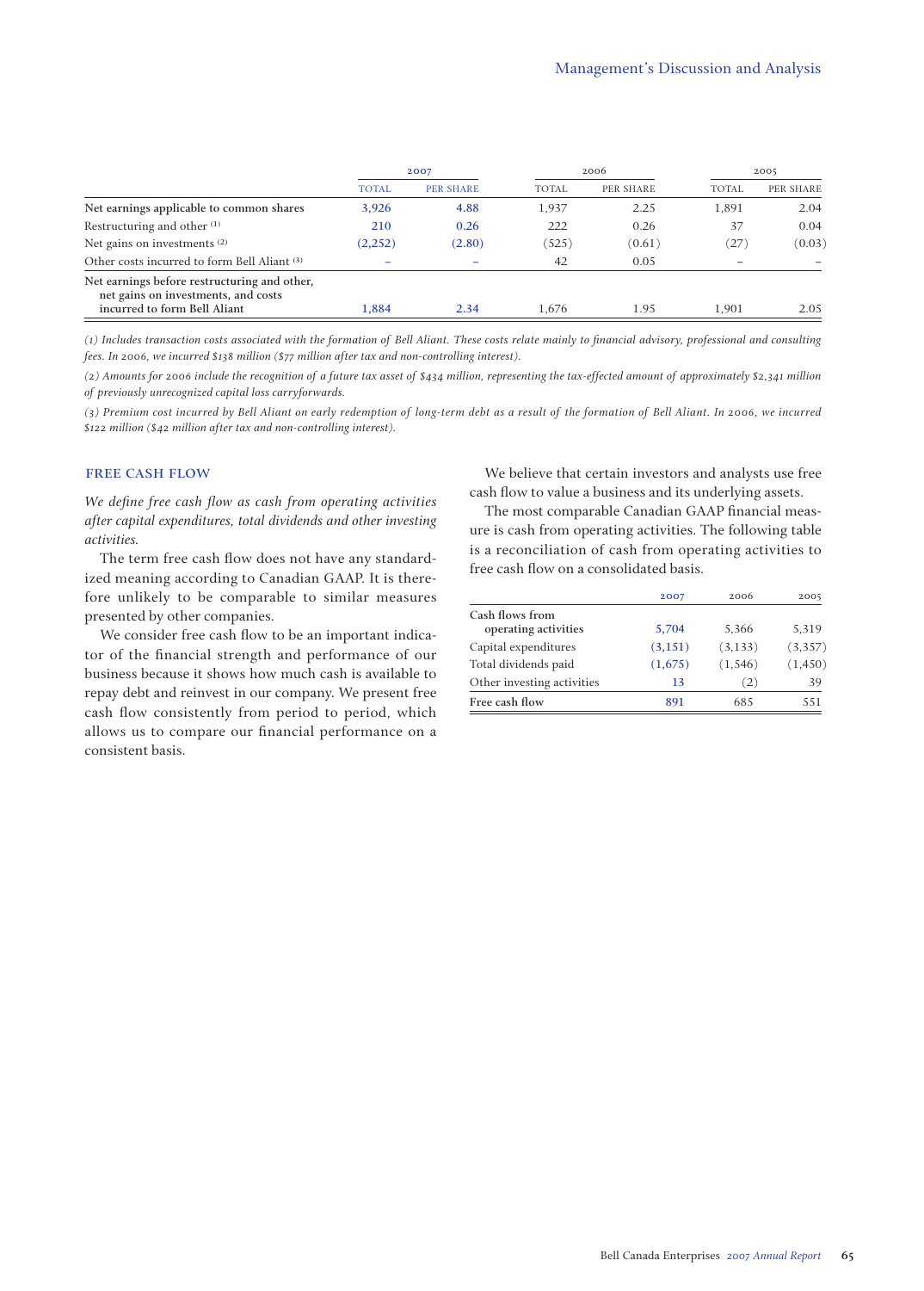## management's report on internal control over financial reporting

Management of BCE Inc. (BCE) is responsible for establishing and maintaining adequate internal control over financial reporting under the supervision of the President and Chief Executive Officer and the Chief Financial Officer. Internal control over financial reporting is a process designed to provide reasonable assurance regarding the reliability of financial reporting and the preparation of financial statements for external purposes in accordance with generally accepted accounting principles.

Due to its inherent limitations, internal control over financial reporting may not prevent or detect misstatements on a timely basis. Also, projections of any evaluation of the effectiveness of internal control over financial reporting to future periods are subject to the risk that the controls may become inadequate because of changes in conditions or that the degree of compliance with the policies or procedures may deteriorate.

Management evaluated the design and operation of BCE's internal control over financial reporting as of December 31, 2007, based on the framework and criteria established in *Internal Control – Integrated Framework* issued by the Committee of Sponsoring Organizations of the Treadway Commission and has concluded that such internal control over financial reporting is effective. There are no material weaknesses that have been identified by management.

BCE's internal control over financial reporting as of December 31, 2007 has been audited by Deloitte & Touche LLP, Independent Registered Chartered Accountants, who also audited BCE's consolidated financial statements for the year ended December 31, 2007. Deloitte & Touche issued an unqualified opinion on the effectiveness of BCE's internal control over financial reporting.

 $M\llap/$ 

Michael J. Sabia *President and Chief Executive Officer*

Sam verge

Siim A. Vanaselja *Chief Financial Officer*

Karynakbrooks

Karyn A. Brooks *Senior Vice-President and Controller*

March 5, 2008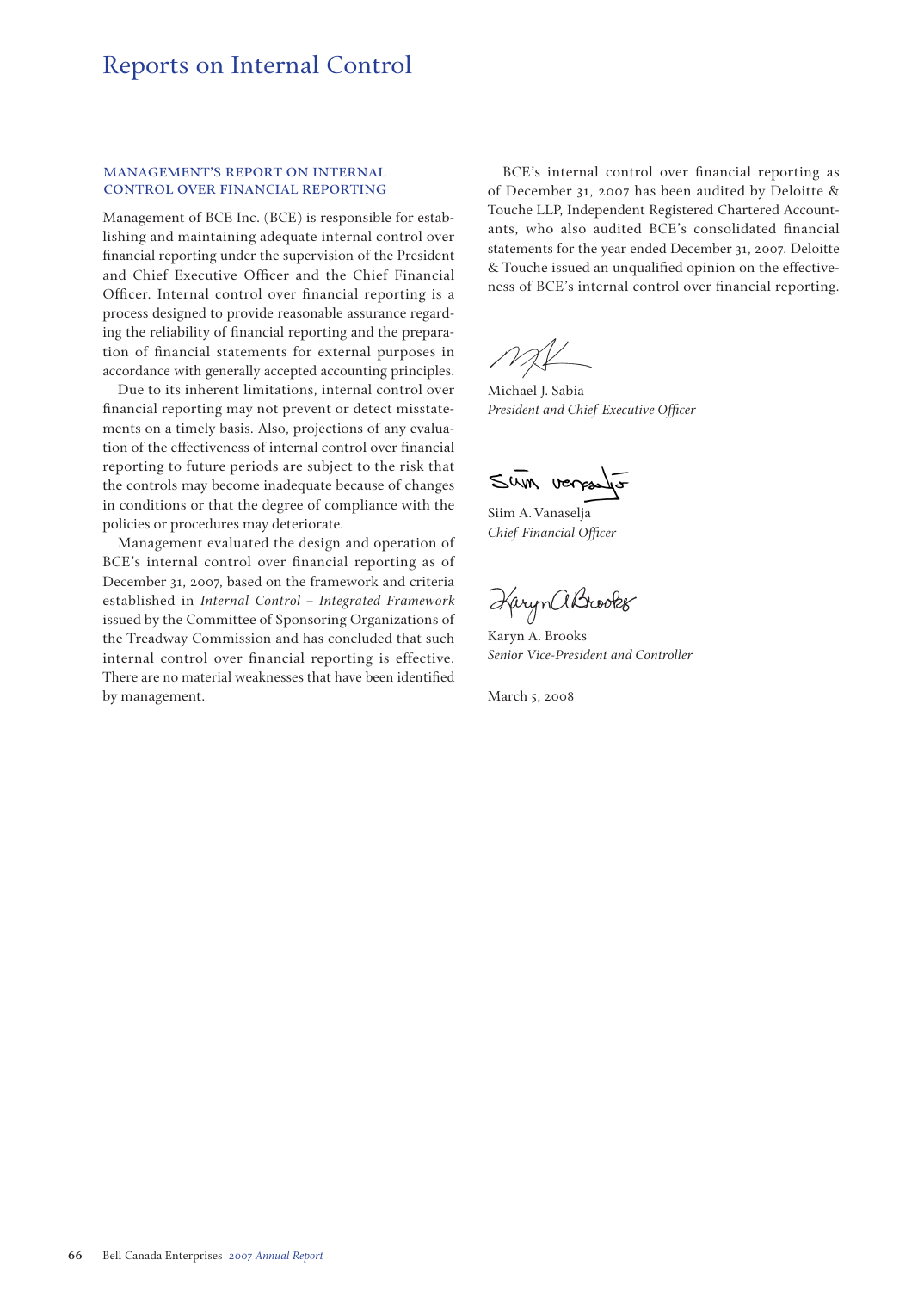## report of independent registered chartered accountants

To the Board of Directors and Shareholders of BCE Inc.

We have audited the internal control over financial reporting of BCE Inc. and subsidiaries (the "Company") as at December 31, 2007, based on the criteria established in *Internal Control – Integrated Framework* issued by the Committee of Sponsoring Organizations of the Treadway Commission. The Company's management is responsible for maintaining effective internal control over financial reporting and for its assessment of the effectiveness of internal control over financial reporting included in the accompanying Management's Report on Internal Control over Financial Reporting. Our responsibility is to express an opinion on the Company's internal control over financial reporting based on our audit.

We conducted our audit in accordance with the standards of the Public Company Accounting Oversight Board (United States). Those standards require that we plan and perform the audit to obtain reasonable assurance about whether effective internal control over financial reporting was maintained in all material respects. Our audit included obtaining an understanding of internal control over financial reporting, assessing the risk that a material weakness exists, testing and evaluating the design and operating effectiveness of internal control based on the assessed risk, and performing such other procedures as we considered necessary in the circumstances. We believe that our audit provides a reasonable basis for our opinion.

A company's internal control over financial reporting is a process designed by, or under the supervision of, the company's principal executive and principal financial officers, or persons performing similar functions, and effected by the company's board of directors, management, and other personnel to provide reasonable assurance regarding the reliability of financial reporting and the preparation of financial statements for external purposes in accordance with generally accepted accounting principles. A company's internal control over financial reporting includes those policies and procedures that (1) pertain to the maintenance of records that, in reasonable detail, accurately and fairly reflect the transactions and

dispositions of the assets of the company; (2) provide reasonable assurance that transactions are recorded as necessary to permit preparation of financial statements in accordance with generally accepted accounting principles, and that receipts and expenditures of the company are being made only in accordance with authorizations of management and directors of the company; and (3) provide reasonable assurance regarding prevention or timely detection of unauthorized acquisition, use, or disposition of the company's assets that could have a material effect on the financial statements.

Because of the inherent limitations of internal control over financial reporting, including the possibility of collusion or improper management override of controls, material misstatements due to error or fraud may not be prevented or detected on a timely basis. Also, projections of any evaluation of the effectiveness of the internal control over financial reporting to future periods are subject to the risk that the controls may become inadequate because of changes in conditions, or that the degree of compliance with the policies or procedures may deteriorate.

In our opinion, the Company maintained, in all material respects, effective internal control over financial reporting as at December 31, 2007, based on the criteria established in *Internal Control – Integrated Framework* issued by the Committee of Sponsoring Organizations of the Treadway Commission.

We have also audited, in accordance with Canadian generally accepted auditing standards and the standards of the Public Company Accounting Oversight Board (United States), the consolidated financial statements as at and for the year ended December 31, 2007 of the Company and our report dated March 5, 2008 expressed an unqualified opinion on those financial statements.

Delvitte ! Touche up

Deloitte & Touche LLP *Independent Registered Chartered Accountants*

Montréal, Canada March 5, 2008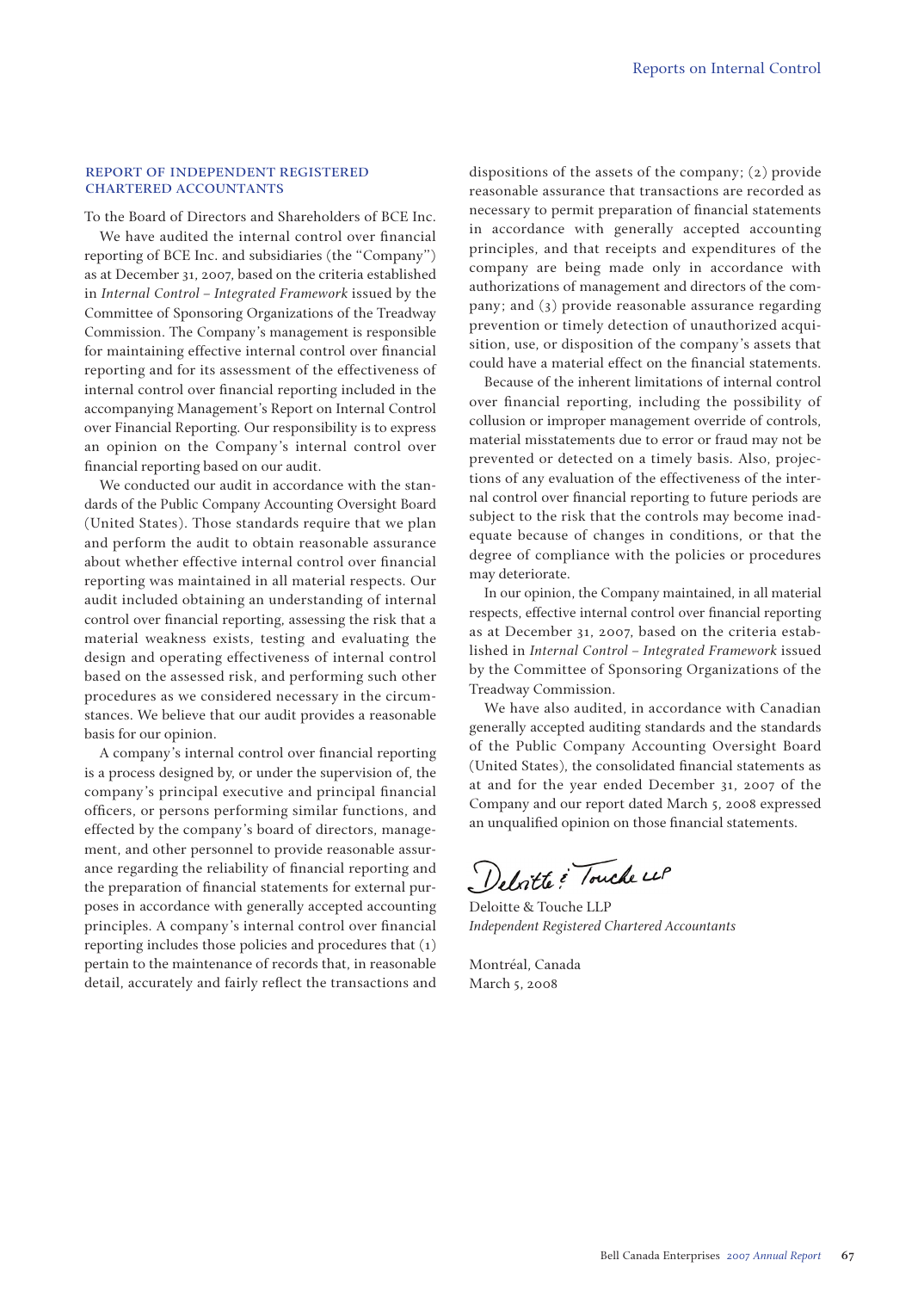#### management's responsibility for financial reporting

These financial statements form the basis for all of the financial information that appears in this annual report.

The financial statements and all of the information in this annual report are the responsibility of the management of BCE Inc. and have been reviewed and approved by the board of directors. The board of directors is responsible for ensuring that management fulfills its financial reporting responsibilities. Deloitte & Touche LLP, Independent Registered Chartered Accountants, have audited the financial statements.

Management has prepared the financial statements according to generally accepted accounting principles. Under these principles, management has made certain estimates and assumptions that are reflected in the financial statements and notes. Management believes that these financial statements fairly present BCE's consolidated financial position, results of operations and cash flows.

Management has a system of internal controls designed to provide reasonable assurance that the financial statements are accurate and complete in all material respects. This is supported by an internal audit group that reports to the Audit Committee, and includes communication with employees about policies for ethical business conduct. Management believes that the internal controls provide reasonable assurance that our financial records

are reliable and form a proper basis for preparing the financial statements, and that our assets are properly accounted for and safeguarded.

The board of directors has appointed an Audit Committee, which is made up of unrelated and independent directors. The Audit Committee's responsibilities include reviewing the financial statements and other information in this annual report, and recommending them to the board of directors for approval. You will find a description of the Audit Committee's other responsibilities on page 114 of this annual report. The internal auditors and the shareholders' auditors have free and independent access to the Audit Committee.

Michael J. Sabia *President and Chief Executive Officer*

Sun verps

Siim A. Vanaselja *Chief Financial Officer*

Karynaktrooks

Karyn A. Brooks *Senior Vice-President and Controller*

March 5, 2008

#### report of independent registered chartered accountants

To the Board of Directors and Shareholders of BCE Inc.

We have audited the accompanying consolidated balance sheets of BCE Inc. and subsidiaries (the "Company") as at December 31, 2007 and 2006, and the related consolidated statements of operations, comprehensive income, deficit and cash flows for each of the three years in the period ended December 31, 2007. These financial statements are the responsibility of the Company's management. Our responsibility is to express an opinion on these financial statements based on our audits.

With respect to the consolidated financial statements for the years ended December 31, 2007 and 2006, we conducted our audits in accordance with Canadian generally accepted auditing standards and the standards of the Public Company Accounting Oversight Board (United States). With respect to the consolidated financial statements for the year ended December 31, 2005, we conducted our audit in accordance with Canadian generally accepted auditing standards. These standards require that we plan and perform the audit to obtain reasonable assurance about whether the financial statements are free of material misstatement. An audit includes examining, on a test basis, evidence supporting the amounts and disclosures in the financial statements. An audit also includes assessing the accounting principles used and significant estimates made by management, as

well as evaluating the overall financial statement presentation. We believe that our audits provide a reasonable basis for our opinion.

In our opinion, these consolidated financial statements present fairly, in all material respects, the financial position of BCE Inc. and subsidiaries as at December 31, 2007 and 2006, and the results of their operations and their cash flows for each of the three years in the period ended December 31, 2007 in accordance with Canadian generally accepted accounting principles.

We have also audited, in accordance with the standards of the Public Company Accounting Oversight Board (United States), the Company's internal control over financial reporting as of December 31, 2007, based on the criteria established in *Internal Control – Integrated Framework* issued by the Committee of Sponsoring Organizations of the Treadway Commission and our report dated March 5, 2008 expressed an unqualified opinion on the Company's internal control over financial reporting.

Deloitte : Touche up

Deloitte & Touche LLP *Independent Registered Chartered Accountants*

Montréal, Canada March 5, 2008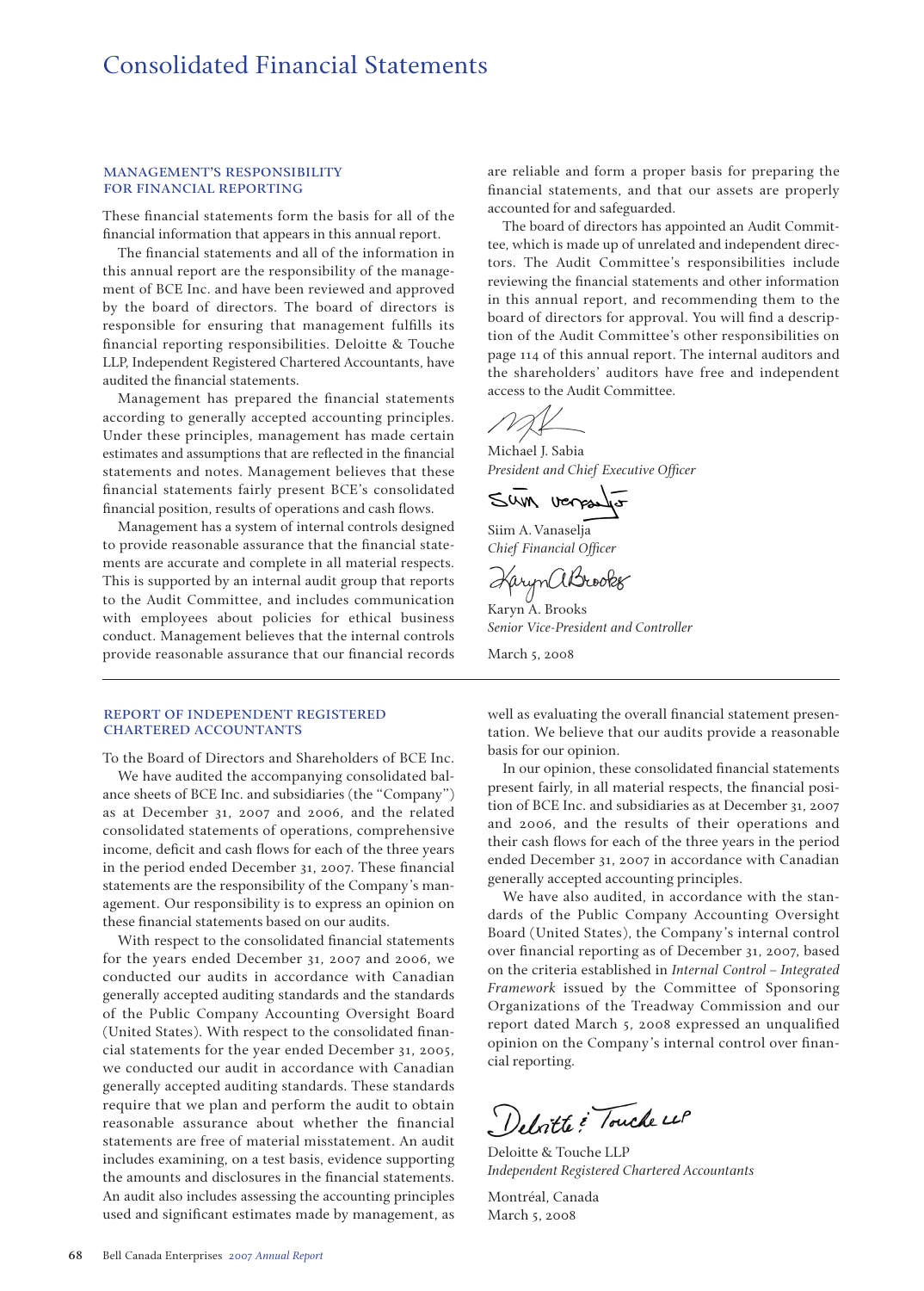## Consolidated Statements of Operations

| FOR THE YEAR ENDED DECEMBER 31 (in \$ millions, except share amounts) | <b>NOTE</b>    | 2007      | 2006      | 2005      |
|-----------------------------------------------------------------------|----------------|-----------|-----------|-----------|
| Operating revenues                                                    |                | 17,866    | 17,656    | 17,551    |
| Cost of revenue, exclusive of depreciation and amortization           |                | (4,170)   | (4,020)   | (4,048)   |
| Selling, general and administrative expenses                          |                | (6,722)   | (6,854)   | (6,659)   |
| Depreciation                                                          | 12             | (2,550)   | (2,505)   | (2,511)   |
| Amortization of intangible assets                                     |                | (649)     | (623)     | (550)     |
| Restructuring and other                                               | $\overline{4}$ | (336)     | (355)     | (55)      |
| Total operating expenses                                              |                | (14, 427) | (14, 357) | (13, 823) |
| Operating income                                                      |                | 3,439     | 3,299     | 3,728     |
| Other income (expense)                                                | 5              | 2,395     | (188)     | 12        |
| Interest expense                                                      | 6              | (859)     | (940)     | (934)     |
| Pre-tax earnings from continuing operations                           |                | 4,975     | 2,171     | 2,806     |
| Income taxes                                                          | $\overline{7}$ | (725)     | (74)      | (792)     |
| Non-controlling interest                                              |                | (332)     | (217)     | (191)     |
| Earnings from continuing operations                                   |                | 3,918     | 1,880     | 1,823     |
| Discontinued operations                                               | 8              | 139       | 127       | 138       |
| Net earnings                                                          |                | 4,057     | 2,007     | 1,961     |
| Dividends on preferred shares                                         |                | (131)     | (70)      | (70)      |
| Net earnings applicable to common shares                              |                | 3,926     | 1,937     | 1,891     |
| Net earnings per common share - basic                                 | 9              |           |           |           |
| Continuing operations                                                 |                | 4.71      | 2.10      | 1.89      |
| Discontinued operations                                               |                | 0.17      | 0.15      | 0.15      |
| Net earnings                                                          |                | 4.88      | 2.25      | 2.04      |
| Net earnings per common share - diluted                               | 9              |           |           |           |
| Continuing operations                                                 |                | 4.70      | 2.10      | 1.89      |
| Discontinued operations                                               |                | 0.17      | 0.15      | 0.15      |
| Net earnings                                                          |                | 4.87      | 2.25      | 2.04      |
| Dividends per common share                                            |                | 1.46      | 1.32      | 1.32      |
| Average number of common shares outstanding - basic (millions)        |                | 804.8     | 861.4     | 926.8     |

## Consolidated Statements of Comprehensive Income

| FOR THE YEAR ENDED DECEMBER 31 (in \$ millions)                                      | <b>NOTE</b> | 2007              | 2006  | 2005  |
|--------------------------------------------------------------------------------------|-------------|-------------------|-------|-------|
| Net earnings                                                                         |             | 4.057             | 2.007 | 1.961 |
| Other comprehensive (loss) income – net of income taxes and non-controlling interest |             |                   |       |       |
| Net change in unrealized gains on available-for-sale financial assets                | 1.23        | 49                |       |       |
| Net change in gains on derivatives designated as cash flow hedges                    | 1.23        | 16                |       |       |
| Net change in unrealized gains on currency translation adjustment (CTA)              | 1.23        | $\left( 2\right)$ | 71    | (17)  |
| Other comprehensive income (loss)                                                    |             | 63                |       | (17)  |
| Comprehensive income                                                                 |             | 4.120             | 2.078 | 1.944 |

# Consolidated Statements of Deficit

| FOR THE YEAR ENDED DECEMBER 31 (in \$ millions)                                                             | <b>NOTE</b> | 2007    | 2006     | 2005     |
|-------------------------------------------------------------------------------------------------------------|-------------|---------|----------|----------|
| Balance at beginning of year                                                                                |             | (4,343) | (4,763)  | (5, 432) |
| Adjustment to deficit upon adoption of new financial<br>instruments accounting standards on January 1, 2007 |             | 4       |          |          |
| Net earnings                                                                                                |             | 4,057   | 2.007    | 1,961    |
| Dividends declared on preferred shares                                                                      |             | (131)   | (70)     | (70)     |
| Dividends declared on common shares                                                                         |             | (1,172) | (1,132)  | (1,222)  |
| Excess of purchase price over stated capital of common shares<br>cancelled and related contributed surplus  | 21          | (95)    | (384)    |          |
| Other                                                                                                       |             |         | (1)      |          |
| Balance at end of year                                                                                      |             | (1.679) | (4, 343) | (4,763)  |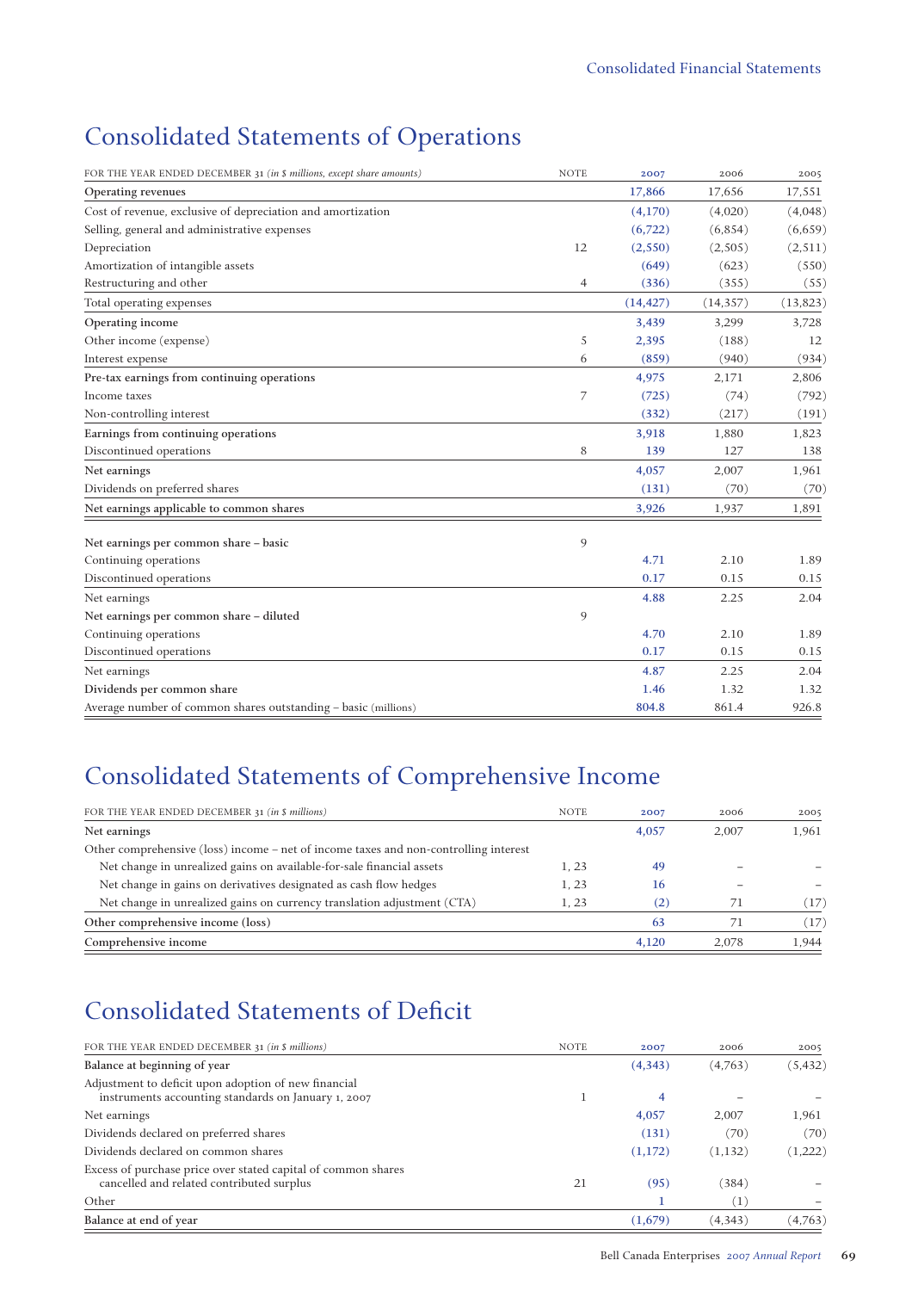## Consolidated Balance Sheets

| Assets<br><b>Current</b> assets<br>Cash and cash equivalents<br>2,658<br>569<br>Accounts receivable<br>10<br>1,940<br>1,864<br>7<br>662<br>Future income taxes<br>71<br>11<br>266<br>329<br>Inventory<br>235<br>Prepaid expenses<br>277<br>8<br>Current assets of discontinued operations<br>25<br>5,212<br>3,684<br>Total current assets<br>Capital assets<br>Property, plant and equipment<br>18,600<br>19,533<br>Finite-life intangible assets<br>2,491<br>2,546<br>Indefinite-life intangible assets<br>2,913<br>2,902<br>Total capital assets<br>12<br>24,004<br>24,981<br>Other long-term assets<br>13<br>2,674<br>3,030<br>14<br>5,907<br>5,475<br>Goodwill<br>Non-current assets of discontinued operations<br>8<br>1<br>37,797<br>37,171<br><b>Total assets</b><br>Liabilities<br><b>Current liabilities</b><br>Accounts payable and accrued liabilities<br>15<br>3,293<br>3,234<br>Interest payable<br>145<br>165<br>Dividends payable<br>337<br>315<br>Debt due within one year<br>16<br>717<br>972<br>8<br>Current liabilities of discontinued operations<br>2<br>Total current liabilities<br>4,492<br>4,688<br>17<br>Long-term debt<br>10,621<br>11,795<br>18<br>5,139<br>Other long-term liabilities<br>4,349<br>8<br>Non-current liabilities of discontinued operations<br>2<br><b>Total liabilities</b><br>19,462<br>21,624<br>Non-controlling interest<br>14, 19, 21<br>1,103<br>2,180<br>25<br>Commitments and contingencies<br>Shareholders' Equity<br>Preferred shares<br>21<br>2,770<br>1,670<br>Common shareholders' equity<br>Common shares<br>14, 21<br>13,536<br>13,487<br>14, 21<br>Contributed surplus<br>2,537<br>2,555<br>Accumulated other comprehensive income (loss)<br>1, 23<br>68<br>(2)<br>Deficit<br>(1,679)<br>(4, 343)<br>Total common shareholders' equity<br>14,462<br>11,697<br>17,232<br>13,367<br>Total shareholders' equity | AT DECEMBER 31 (in \$ millions)            | <b>NOTE</b> | 2007   | 2006   |
|--------------------------------------------------------------------------------------------------------------------------------------------------------------------------------------------------------------------------------------------------------------------------------------------------------------------------------------------------------------------------------------------------------------------------------------------------------------------------------------------------------------------------------------------------------------------------------------------------------------------------------------------------------------------------------------------------------------------------------------------------------------------------------------------------------------------------------------------------------------------------------------------------------------------------------------------------------------------------------------------------------------------------------------------------------------------------------------------------------------------------------------------------------------------------------------------------------------------------------------------------------------------------------------------------------------------------------------------------------------------------------------------------------------------------------------------------------------------------------------------------------------------------------------------------------------------------------------------------------------------------------------------------------------------------------------------------------------------------------------------------------------------------------------------------------------------------------------------------------------------------|--------------------------------------------|-------------|--------|--------|
|                                                                                                                                                                                                                                                                                                                                                                                                                                                                                                                                                                                                                                                                                                                                                                                                                                                                                                                                                                                                                                                                                                                                                                                                                                                                                                                                                                                                                                                                                                                                                                                                                                                                                                                                                                                                                                                                          |                                            |             |        |        |
|                                                                                                                                                                                                                                                                                                                                                                                                                                                                                                                                                                                                                                                                                                                                                                                                                                                                                                                                                                                                                                                                                                                                                                                                                                                                                                                                                                                                                                                                                                                                                                                                                                                                                                                                                                                                                                                                          |                                            |             |        |        |
|                                                                                                                                                                                                                                                                                                                                                                                                                                                                                                                                                                                                                                                                                                                                                                                                                                                                                                                                                                                                                                                                                                                                                                                                                                                                                                                                                                                                                                                                                                                                                                                                                                                                                                                                                                                                                                                                          |                                            |             |        |        |
|                                                                                                                                                                                                                                                                                                                                                                                                                                                                                                                                                                                                                                                                                                                                                                                                                                                                                                                                                                                                                                                                                                                                                                                                                                                                                                                                                                                                                                                                                                                                                                                                                                                                                                                                                                                                                                                                          |                                            |             |        |        |
|                                                                                                                                                                                                                                                                                                                                                                                                                                                                                                                                                                                                                                                                                                                                                                                                                                                                                                                                                                                                                                                                                                                                                                                                                                                                                                                                                                                                                                                                                                                                                                                                                                                                                                                                                                                                                                                                          |                                            |             |        |        |
|                                                                                                                                                                                                                                                                                                                                                                                                                                                                                                                                                                                                                                                                                                                                                                                                                                                                                                                                                                                                                                                                                                                                                                                                                                                                                                                                                                                                                                                                                                                                                                                                                                                                                                                                                                                                                                                                          |                                            |             |        |        |
|                                                                                                                                                                                                                                                                                                                                                                                                                                                                                                                                                                                                                                                                                                                                                                                                                                                                                                                                                                                                                                                                                                                                                                                                                                                                                                                                                                                                                                                                                                                                                                                                                                                                                                                                                                                                                                                                          |                                            |             |        |        |
|                                                                                                                                                                                                                                                                                                                                                                                                                                                                                                                                                                                                                                                                                                                                                                                                                                                                                                                                                                                                                                                                                                                                                                                                                                                                                                                                                                                                                                                                                                                                                                                                                                                                                                                                                                                                                                                                          |                                            |             |        |        |
|                                                                                                                                                                                                                                                                                                                                                                                                                                                                                                                                                                                                                                                                                                                                                                                                                                                                                                                                                                                                                                                                                                                                                                                                                                                                                                                                                                                                                                                                                                                                                                                                                                                                                                                                                                                                                                                                          |                                            |             |        |        |
|                                                                                                                                                                                                                                                                                                                                                                                                                                                                                                                                                                                                                                                                                                                                                                                                                                                                                                                                                                                                                                                                                                                                                                                                                                                                                                                                                                                                                                                                                                                                                                                                                                                                                                                                                                                                                                                                          |                                            |             |        |        |
|                                                                                                                                                                                                                                                                                                                                                                                                                                                                                                                                                                                                                                                                                                                                                                                                                                                                                                                                                                                                                                                                                                                                                                                                                                                                                                                                                                                                                                                                                                                                                                                                                                                                                                                                                                                                                                                                          |                                            |             |        |        |
|                                                                                                                                                                                                                                                                                                                                                                                                                                                                                                                                                                                                                                                                                                                                                                                                                                                                                                                                                                                                                                                                                                                                                                                                                                                                                                                                                                                                                                                                                                                                                                                                                                                                                                                                                                                                                                                                          |                                            |             |        |        |
|                                                                                                                                                                                                                                                                                                                                                                                                                                                                                                                                                                                                                                                                                                                                                                                                                                                                                                                                                                                                                                                                                                                                                                                                                                                                                                                                                                                                                                                                                                                                                                                                                                                                                                                                                                                                                                                                          |                                            |             |        |        |
|                                                                                                                                                                                                                                                                                                                                                                                                                                                                                                                                                                                                                                                                                                                                                                                                                                                                                                                                                                                                                                                                                                                                                                                                                                                                                                                                                                                                                                                                                                                                                                                                                                                                                                                                                                                                                                                                          |                                            |             |        |        |
|                                                                                                                                                                                                                                                                                                                                                                                                                                                                                                                                                                                                                                                                                                                                                                                                                                                                                                                                                                                                                                                                                                                                                                                                                                                                                                                                                                                                                                                                                                                                                                                                                                                                                                                                                                                                                                                                          |                                            |             |        |        |
|                                                                                                                                                                                                                                                                                                                                                                                                                                                                                                                                                                                                                                                                                                                                                                                                                                                                                                                                                                                                                                                                                                                                                                                                                                                                                                                                                                                                                                                                                                                                                                                                                                                                                                                                                                                                                                                                          |                                            |             |        |        |
|                                                                                                                                                                                                                                                                                                                                                                                                                                                                                                                                                                                                                                                                                                                                                                                                                                                                                                                                                                                                                                                                                                                                                                                                                                                                                                                                                                                                                                                                                                                                                                                                                                                                                                                                                                                                                                                                          |                                            |             |        |        |
|                                                                                                                                                                                                                                                                                                                                                                                                                                                                                                                                                                                                                                                                                                                                                                                                                                                                                                                                                                                                                                                                                                                                                                                                                                                                                                                                                                                                                                                                                                                                                                                                                                                                                                                                                                                                                                                                          |                                            |             |        |        |
|                                                                                                                                                                                                                                                                                                                                                                                                                                                                                                                                                                                                                                                                                                                                                                                                                                                                                                                                                                                                                                                                                                                                                                                                                                                                                                                                                                                                                                                                                                                                                                                                                                                                                                                                                                                                                                                                          |                                            |             |        |        |
|                                                                                                                                                                                                                                                                                                                                                                                                                                                                                                                                                                                                                                                                                                                                                                                                                                                                                                                                                                                                                                                                                                                                                                                                                                                                                                                                                                                                                                                                                                                                                                                                                                                                                                                                                                                                                                                                          |                                            |             |        |        |
|                                                                                                                                                                                                                                                                                                                                                                                                                                                                                                                                                                                                                                                                                                                                                                                                                                                                                                                                                                                                                                                                                                                                                                                                                                                                                                                                                                                                                                                                                                                                                                                                                                                                                                                                                                                                                                                                          |                                            |             |        |        |
|                                                                                                                                                                                                                                                                                                                                                                                                                                                                                                                                                                                                                                                                                                                                                                                                                                                                                                                                                                                                                                                                                                                                                                                                                                                                                                                                                                                                                                                                                                                                                                                                                                                                                                                                                                                                                                                                          |                                            |             |        |        |
|                                                                                                                                                                                                                                                                                                                                                                                                                                                                                                                                                                                                                                                                                                                                                                                                                                                                                                                                                                                                                                                                                                                                                                                                                                                                                                                                                                                                                                                                                                                                                                                                                                                                                                                                                                                                                                                                          |                                            |             |        |        |
|                                                                                                                                                                                                                                                                                                                                                                                                                                                                                                                                                                                                                                                                                                                                                                                                                                                                                                                                                                                                                                                                                                                                                                                                                                                                                                                                                                                                                                                                                                                                                                                                                                                                                                                                                                                                                                                                          |                                            |             |        |        |
|                                                                                                                                                                                                                                                                                                                                                                                                                                                                                                                                                                                                                                                                                                                                                                                                                                                                                                                                                                                                                                                                                                                                                                                                                                                                                                                                                                                                                                                                                                                                                                                                                                                                                                                                                                                                                                                                          |                                            |             |        |        |
|                                                                                                                                                                                                                                                                                                                                                                                                                                                                                                                                                                                                                                                                                                                                                                                                                                                                                                                                                                                                                                                                                                                                                                                                                                                                                                                                                                                                                                                                                                                                                                                                                                                                                                                                                                                                                                                                          |                                            |             |        |        |
|                                                                                                                                                                                                                                                                                                                                                                                                                                                                                                                                                                                                                                                                                                                                                                                                                                                                                                                                                                                                                                                                                                                                                                                                                                                                                                                                                                                                                                                                                                                                                                                                                                                                                                                                                                                                                                                                          |                                            |             |        |        |
|                                                                                                                                                                                                                                                                                                                                                                                                                                                                                                                                                                                                                                                                                                                                                                                                                                                                                                                                                                                                                                                                                                                                                                                                                                                                                                                                                                                                                                                                                                                                                                                                                                                                                                                                                                                                                                                                          |                                            |             |        |        |
|                                                                                                                                                                                                                                                                                                                                                                                                                                                                                                                                                                                                                                                                                                                                                                                                                                                                                                                                                                                                                                                                                                                                                                                                                                                                                                                                                                                                                                                                                                                                                                                                                                                                                                                                                                                                                                                                          |                                            |             |        |        |
|                                                                                                                                                                                                                                                                                                                                                                                                                                                                                                                                                                                                                                                                                                                                                                                                                                                                                                                                                                                                                                                                                                                                                                                                                                                                                                                                                                                                                                                                                                                                                                                                                                                                                                                                                                                                                                                                          |                                            |             |        |        |
|                                                                                                                                                                                                                                                                                                                                                                                                                                                                                                                                                                                                                                                                                                                                                                                                                                                                                                                                                                                                                                                                                                                                                                                                                                                                                                                                                                                                                                                                                                                                                                                                                                                                                                                                                                                                                                                                          |                                            |             |        |        |
|                                                                                                                                                                                                                                                                                                                                                                                                                                                                                                                                                                                                                                                                                                                                                                                                                                                                                                                                                                                                                                                                                                                                                                                                                                                                                                                                                                                                                                                                                                                                                                                                                                                                                                                                                                                                                                                                          |                                            |             |        |        |
|                                                                                                                                                                                                                                                                                                                                                                                                                                                                                                                                                                                                                                                                                                                                                                                                                                                                                                                                                                                                                                                                                                                                                                                                                                                                                                                                                                                                                                                                                                                                                                                                                                                                                                                                                                                                                                                                          |                                            |             |        |        |
|                                                                                                                                                                                                                                                                                                                                                                                                                                                                                                                                                                                                                                                                                                                                                                                                                                                                                                                                                                                                                                                                                                                                                                                                                                                                                                                                                                                                                                                                                                                                                                                                                                                                                                                                                                                                                                                                          |                                            |             |        |        |
|                                                                                                                                                                                                                                                                                                                                                                                                                                                                                                                                                                                                                                                                                                                                                                                                                                                                                                                                                                                                                                                                                                                                                                                                                                                                                                                                                                                                                                                                                                                                                                                                                                                                                                                                                                                                                                                                          |                                            |             |        |        |
|                                                                                                                                                                                                                                                                                                                                                                                                                                                                                                                                                                                                                                                                                                                                                                                                                                                                                                                                                                                                                                                                                                                                                                                                                                                                                                                                                                                                                                                                                                                                                                                                                                                                                                                                                                                                                                                                          |                                            |             |        |        |
|                                                                                                                                                                                                                                                                                                                                                                                                                                                                                                                                                                                                                                                                                                                                                                                                                                                                                                                                                                                                                                                                                                                                                                                                                                                                                                                                                                                                                                                                                                                                                                                                                                                                                                                                                                                                                                                                          |                                            |             |        |        |
|                                                                                                                                                                                                                                                                                                                                                                                                                                                                                                                                                                                                                                                                                                                                                                                                                                                                                                                                                                                                                                                                                                                                                                                                                                                                                                                                                                                                                                                                                                                                                                                                                                                                                                                                                                                                                                                                          |                                            |             |        |        |
|                                                                                                                                                                                                                                                                                                                                                                                                                                                                                                                                                                                                                                                                                                                                                                                                                                                                                                                                                                                                                                                                                                                                                                                                                                                                                                                                                                                                                                                                                                                                                                                                                                                                                                                                                                                                                                                                          |                                            |             |        |        |
|                                                                                                                                                                                                                                                                                                                                                                                                                                                                                                                                                                                                                                                                                                                                                                                                                                                                                                                                                                                                                                                                                                                                                                                                                                                                                                                                                                                                                                                                                                                                                                                                                                                                                                                                                                                                                                                                          |                                            |             |        |        |
|                                                                                                                                                                                                                                                                                                                                                                                                                                                                                                                                                                                                                                                                                                                                                                                                                                                                                                                                                                                                                                                                                                                                                                                                                                                                                                                                                                                                                                                                                                                                                                                                                                                                                                                                                                                                                                                                          |                                            |             |        |        |
|                                                                                                                                                                                                                                                                                                                                                                                                                                                                                                                                                                                                                                                                                                                                                                                                                                                                                                                                                                                                                                                                                                                                                                                                                                                                                                                                                                                                                                                                                                                                                                                                                                                                                                                                                                                                                                                                          | Total liabilities and shareholders' equity |             | 37,797 | 37,171 |

On behalf of the board of directors:

Tom C. Onell

Vutet *Director Director*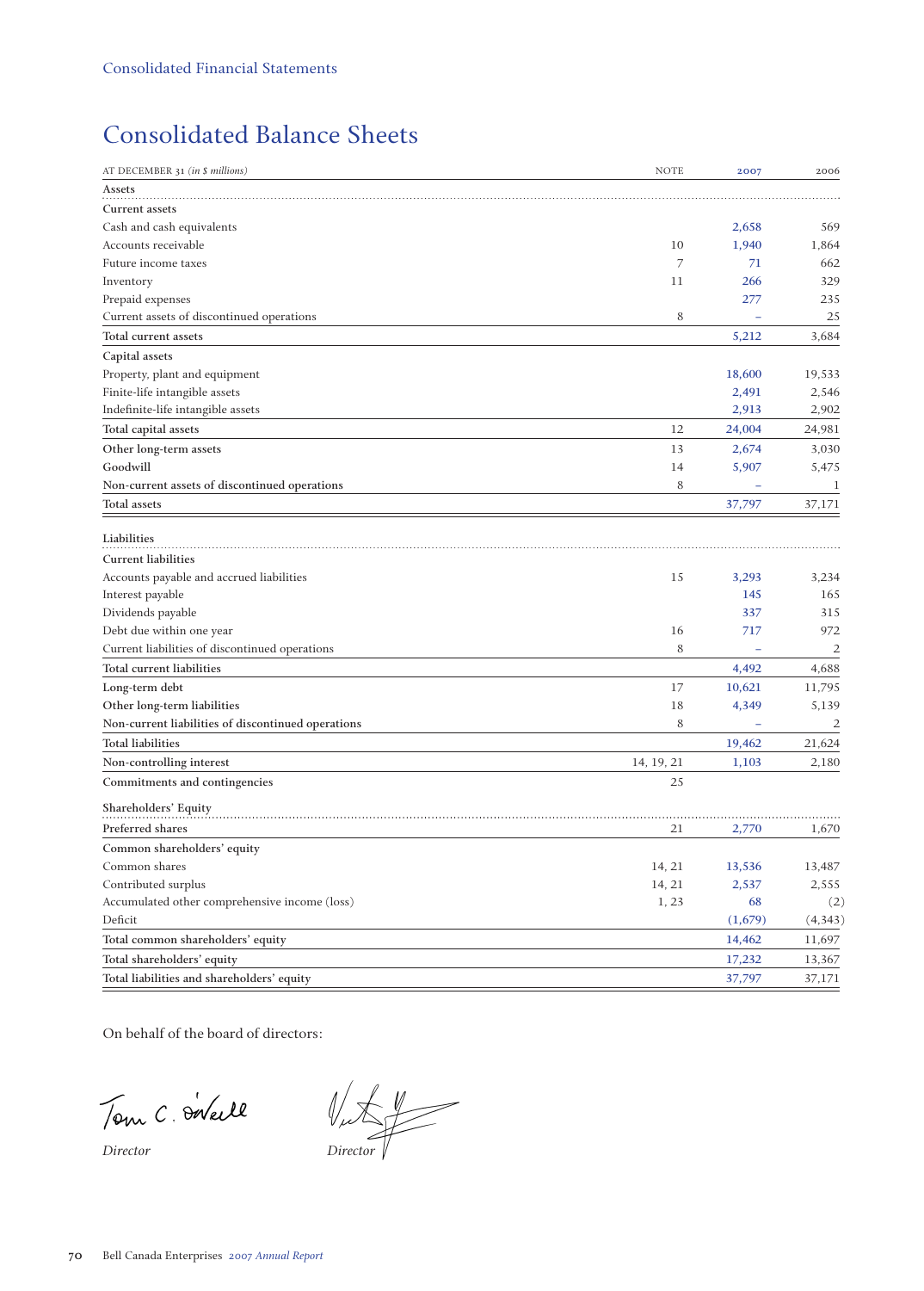## Consolidated Statements of Cash Flows

| FOR THE YEAR ENDED DECEMBER 31 (in \$ millions)                                                         | <b>NOTE</b>    | 2007     | 2006     | 2005    |
|---------------------------------------------------------------------------------------------------------|----------------|----------|----------|---------|
| Cash flows from operating activities                                                                    |                |          |          |         |
| Net earnings                                                                                            |                | 4,057    | 2,007    | 1,961   |
| Less: Earnings from discontinued operations, net of tax                                                 |                | 139      | 127      | 138     |
| Earnings from continuing operations                                                                     |                | 3,918    | 1,880    | 1,823   |
| Adjustments to reconcile earnings from continuing operations<br>to cash flows from operating activities |                |          |          |         |
| Depreciation and amortization of intangible assets                                                      | 3, 12          | 3,199    | 3,128    | 3,061   |
| Net benefit plans cost                                                                                  | 24             | 410      | 511      | 359     |
| Restructuring and other                                                                                 | 3, 4           | 336      | 355      | 55      |
| (Gains) losses on investments                                                                           | 5              | (2,405)  | 26       | (38)    |
| Future income taxes                                                                                     |                | 403      | (13)     | 719     |
| Non-controlling interest                                                                                |                | 332      | 217      | 191     |
| Contributions to employee pension plans                                                                 | 24             | (265)    | (172)    | (206)   |
| Other employee future benefit plan payments                                                             | 24             | (96)     | (96)     | (93)    |
| Payments of restructuring and other                                                                     |                | (118)    | (225)    | (171)   |
| Operating assets and liabilities                                                                        | 27             | (10)     | (245)    | (381)   |
| Cash flows from operating activities                                                                    |                | 5,704    | 5,366    | 5,319   |
| Cash flows used in investing activities                                                                 |                |          |          |         |
| Capital expenditures                                                                                    | 3              | (3,151)  | (3,133)  | (3,357) |
| <b>Business acquisitions</b>                                                                            | 14             | (163)    | (71)     | (228)   |
| <b>Business dispositions</b>                                                                            | 14             | 3,123    |          |         |
| Bell Aliant Regional Communications Income Fund (Bell Aliant)                                           |                | (7)      | (255)    |         |
| Going-private costs                                                                                     | $\overline{2}$ | (49)     |          |         |
| Increase in investments                                                                                 |                | (27)     | (304)    | (233)   |
| Decrease in investments                                                                                 |                | 192      | 64       | 17      |
| Other investing activities                                                                              |                | 13       | (2)      | 39      |
| Cash flows used in investing activities                                                                 |                | (69)     | (3,701)  | (3,762) |
| Cash flows used in financing activities                                                                 |                |          |          |         |
| Increase (decrease) in notes payable and bank advances                                                  |                | 211      | (57)     | (69)    |
| Issue of long-term debt                                                                                 |                | 1,071    | 4,392    | 1,095   |
| Repayment of long-term debt                                                                             |                | (3,048)  | (4,767)  | (1,073) |
| Issue of common shares                                                                                  | 21             | 153      | 29       | 25      |
| Repurchase of common shares                                                                             | 21             | (227)    | (1,241)  |         |
| Issue of equity securities by subsidiaries to non-controlling interest                                  |                | ÷        | 13       | 1       |
| Redemption of equity securities by subsidiaries from non-controlling interest                           |                | (333)    | (305)    | (78)    |
| Cash dividends paid on common shares                                                                    |                | (1,147)  | (1,169)  | (1,195) |
| Cash dividends paid on preferred shares                                                                 |                | (124)    | (84)     | (86)    |
| Cash dividends/distributions paid by subsidiaries to non-controlling interest                           |                | (404)    | (293)    | (169)   |
| Other financing activities                                                                              |                | (66)     | (157)    | (64)    |
| Cash flows used in financing activities                                                                 |                | (3, 914) | (3,639)  | (1,613) |
| Cash from (used in) continuing operations                                                               |                | 1,721    | (1, 974) | (56)    |
| Cash flows from discontinued operations activities                                                      |                | 3        | 10       | 366     |
| Cash flows from (used in) discontinued investing activities                                             |                | 353      | 1,473    | (120)   |
| Cash flows from (used in) discontinued financing activities                                             |                |          | 627      | (125)   |
| Net increase in cash and cash equivalents                                                               |                | 2,077    | 136      | 65      |
| Cash and cash equivalents at beginning of year                                                          |                | 581      | 445      | 380     |
| Cash and cash equivalents at end of year                                                                |                | 2,658    | 581      | 445     |
| Consists of:                                                                                            |                |          |          |         |
| Cash and cash equivalents of continuing operations                                                      |                | 2,658    | 569      | 344     |
| Cash and cash equivalents of discontinued operations                                                    | 8              |          | 12       | 101     |
| Total                                                                                                   |                | 2,658    | 581      | 445     |
| Income taxes paid (net of refunds)                                                                      |                | 35       | 188      | 195     |
| Interest paid                                                                                           |                | 881      | 941      | 932     |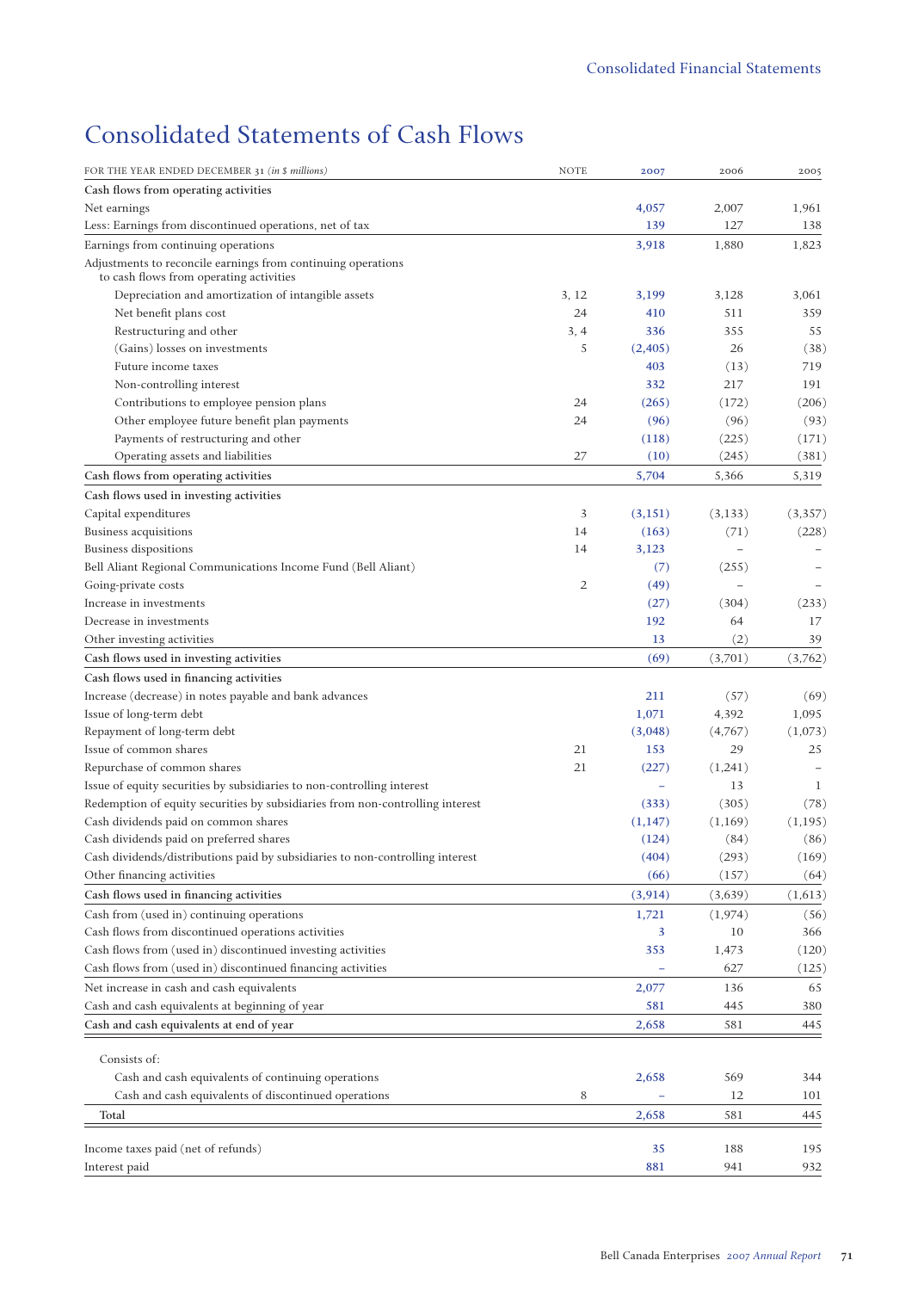## Notes to Consolidated Financial Statements

*This section of our annual report contains the audited consolidated financial statements of BCE Inc. and detailed notes with explanations and additional information.*

*The financial statements contain our results and financial history for the past three years. The notes are an important part of understanding our financial results. They explain how we arrived at the numbers in the financial statements, describe significant events or changes that affect the numbers, and explain certain items in the financial statements. The notes also include details about our results that do not appear in the financial statements.*

*In these notes to the consolidated financial statements,* we*,* us*,* our *and* BCE *mean BCE Inc., its subsidiaries and joint ventures. References to Bell Aliant include matters relating to, and actions taken by, both Aliant Inc. and its affiliated entities prior to July 7, 2006, and Bell Aliant Regional Communications Income Fund and its affiliated entities on and after such date.*

*All amounts are in millions of Canadian dollars, except where noted.*

## **Note 1: Significant Accounting Policies**

#### basis of presentation

We have prepared the consolidated financial statements according to Canadian generally accepted accounting principles (GAAP).

## basis of consolidation

We consolidate the financial statements of all of the companies we control. We proportionately consolidate our share of the financial statements of our joint venture interests. All transactions and balances between these companies have been eliminated on consolidation.

#### comparative figures

We have reclassified some of the amounts for the comparative periods in the consolidated financial statements to make them consistent with the presentation for the current period.

We have restated financial information for previous periods to reflect the sales of our investment in Aliant Directory Services (ADS), most of our investment in CTVglobemedia Inc. (CTVglobemedia) (formerly known as Bell Globemedia Inc.) and CGI Group Inc. (CGI). All of these investments now are shown as discontinued operations.

### using estimates

When preparing financial statements according to GAAP, management makes estimates and assumptions relating to:

- reported amounts of revenues and expenses
- reported amounts of assets and liabilities
- disclosure of contingent assets and liabilities.

We base our estimates on a number of factors, including historical experience, current events and actions that the company may undertake in the future, and other assumptions that we believe are reasonable under the circumstances. By their nature, these estimates are subject to measurement uncertainty and actual results could differ. In particular, we use estimates when accounting for certain items such as revenues, allowance for doubtful accounts, useful lives of capital assets, asset impairments, legal and tax contingencies, employee compensation plans, employee benefit plans, retained interest in securitized receivables, income taxes and goodwill impairment. We also use estimates when recording the fair values of assets acquired and liabilities assumed in a business combination.

### recognizing revenue

We recognize revenues when they are earned, specifically when all the following conditions are met:

- services are provided or products are delivered to customers
- there is clear evidence that an arrangement exists
- amounts are fixed or can be determined
- our ability to collect is reasonably assured.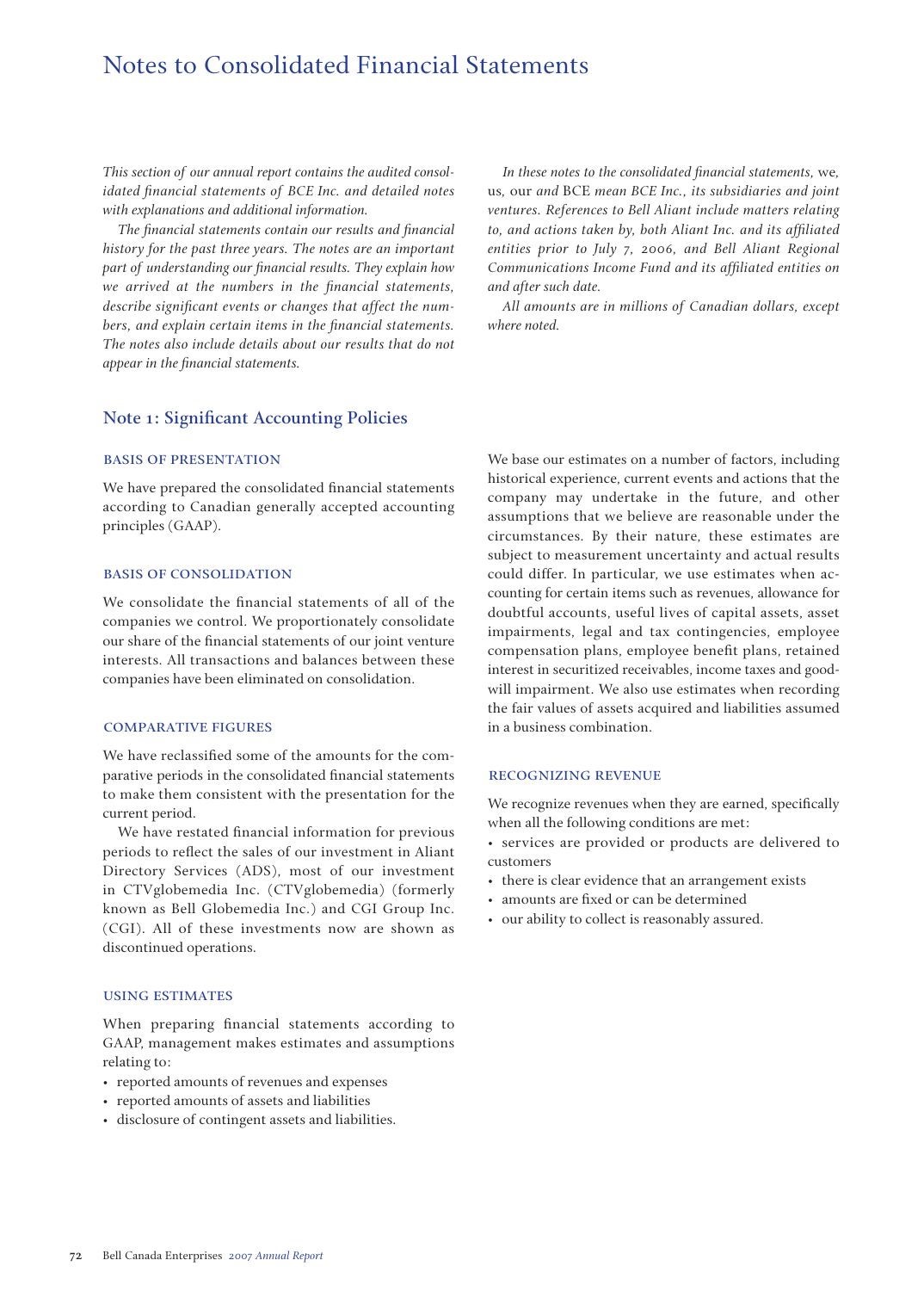In particular, we recognize:

• fees for local, long distance and wireless services when we provide the services

• other fees, such as network access fees, licence fees, hosting fees, maintenance fees and standby fees, over the term of the contract

• advertising fees when advertisements are aired, or printed and distributed

• subscriber revenues when customers receive the service

• revenues from the sale of equipment when the equipment is delivered and accepted by customers

• revenues on long-term contracts as services are provided, equipment is delivered and accepted, and contract milestones are met

• rebates and allowances to customers as a reduction of revenue.

#### Multiple-Element Arrangements

We enter into arrangements that may include the sale of a number of products and services, notably in our wireless and video product lines and in our business portfolio. In all such cases, we separately account for each product or service according to the methods described above when the following three conditions are met:

• the product or service has value to our customer on a stand-alone basis

• there is objective and reliable evidence of the fair value of any undelivered product or service

• if the sale includes a general right of return relating to a delivered product or service, delivery or performance of any undelivered product or service is probable and substantially in our control.

If there is objective and reliable evidence of fair value for all products and services in a sale, the total price to the customer is allocated to each product and service based on its relative fair value. Otherwise, we first allocate a portion of the total price to any undelivered products and services based on their fair value and the remainder to the products and services that have been delivered.

If the conditions to account separately for each product or service are not met, we recognize revenue pro rata over the term of the sale agreement.

## Presentation of Revenues

We may enter into arrangements with subcontractors who provide services to our customers. When we act as the principal in these arrangements, we recognize revenue based on the amounts billed to our customers. Otherwise, we recognize the net amount that we retain as revenue. Revenues also exclude sales taxes and other taxes we collect from our customers.

### Sales Returns

We accrue an estimated amount for sales returns, based on our past experience, when revenue is recognized.

## Deferred Revenues

We record payments we receive in advance, including upfront non-refundable payments, as deferred revenues until we provide the service or deliver the product to customers. Deferred revenues also include amounts billed under multiple-element sales contracts where the conditions to account separately for each product or service sold have not been met. Deferred revenues are presented in *Accounts payable and accrued liabilities* or in *Other long-term liabilities* on the balance sheet.

#### cash and cash equivalents

*Cash and cash equivalents* is comprised mainly of highly liquid investments with original maturities of three months or less from the date of purchase.

## securitization of accounts receivable

We consider a transfer of accounts receivable to be a sale when we give up control of the accounts receivable in exchange for proceeds other than our retained beneficial interest in the accounts receivable.

We determine the fair value of the accounts receivable transferred based on the present value of future expected cash flows, which we project using management's best estimates of discount rates, the weighted average life of accounts receivable, credit loss ratios and other key assumptions. We recognize a loss on the securitization, which we record in *Other income (expense)*. The loss is calculated by reference to the carrying amount of the transferred accounts receivable and is allocated between accounts receivable sold and our retained interest, according to their relative fair values on the day the transfer is made.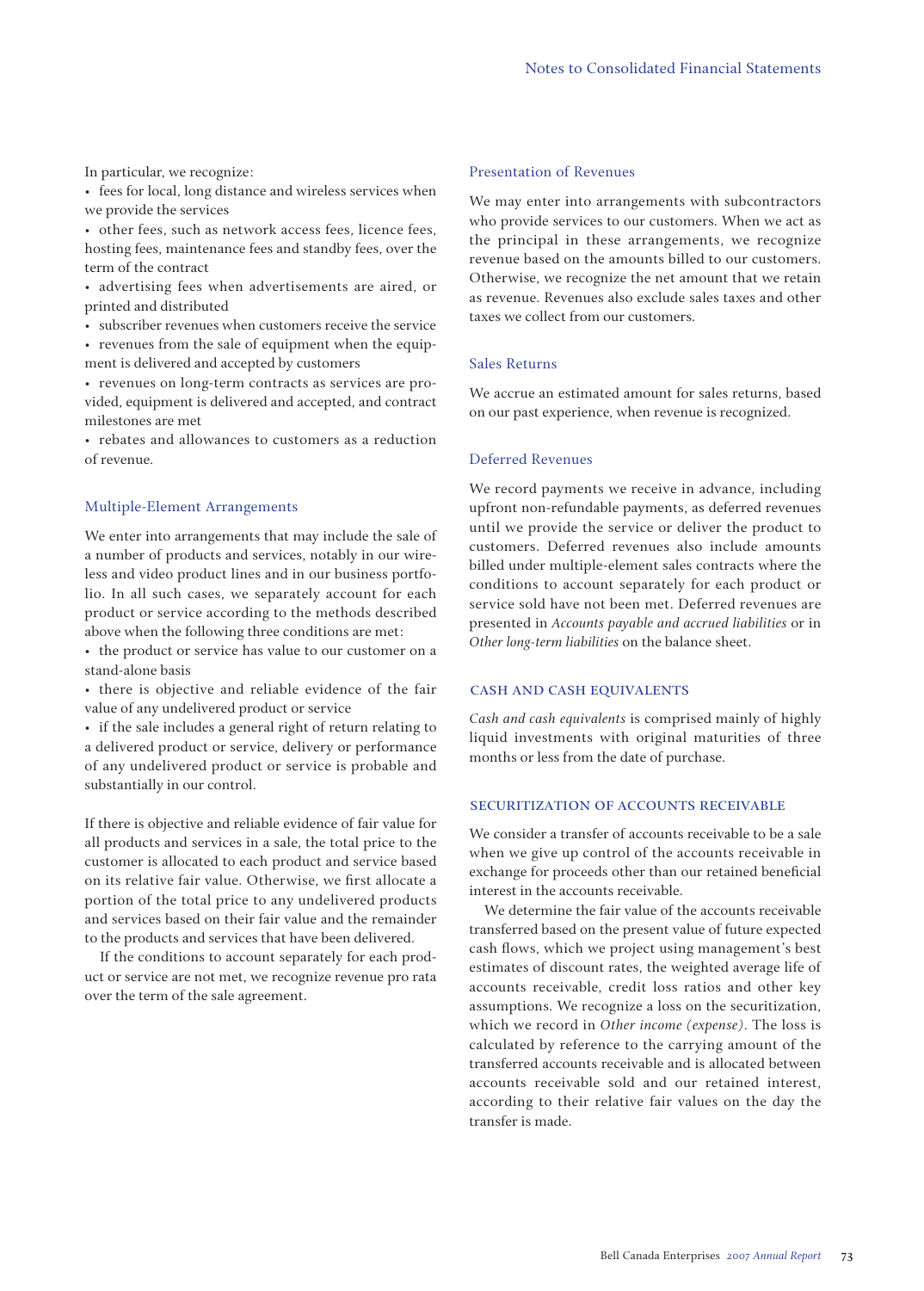We recognize a servicing liability on the day accounts receivable are transferred when we continue to service the accounts receivable after the transfer. We amortize this liability to earnings over the expected life of the transferred accounts receivable.

### **INVENTORY**

We measure inventory at the lower of cost or market value based on replacement cost. Inventory includes all costs to purchase, convert and bring the inventories to their present location and condition. We determine cost using specific identification for major equipment and the weighted-average cost formula for all other inventory items. We maintain inventory valuation reserves for inventory that is slow moving or obsolete, calculated using an inventory aging analysis.

## CAPITAL ASSETS

We carry capital assets at cost less accumulated amortization. Most of our telecommunications assets are amortized using the group depreciation method. When we retire assets in the ordinary course of business, we charge their original cost to accumulated amortization. In general, we amortize capital assets on a straight-line basis over their estimated useful lives. We review the estimates of the useful lives of the assets on a periodic basis and adjust them on a prospective basis, if needed.

|                               | ESTIMATED USEFUL LIFE |
|-------------------------------|-----------------------|
| Telecommunications assets     | 3 to 50 years         |
| Machinery and equipment       | 2 to 20 years         |
| Buildings                     | 10 to 40 years        |
| <b>Satellites</b>             | 2 to 12 years         |
| Finite-life intangible assets |                       |
| Software                      | 2 to 7 years          |
| Customer relationships        | 3 to 25 years         |

We capitalize construction costs, labour and overhead, and interest when the project cost is significant, related to assets we build or develop.

We capitalize certain costs of developing or buying software for internal use. We expense software maintenance and training costs when they are incurred. The expense is included in *Selling, general and administrative expenses* in the statement of operations.

We initially measure and record asset retirement obligations at fair value using a present value methodology, adjusted subsequently for any changes to the timing or amount of the original estimate of cash flows. We capitalize asset retirement costs as part of the related assets

and amortize these into earnings over time. We also increase the recorded asset retirement obligation and record a corresponding amount through earnings to reflect the passage of time.

We assess capital assets for impairment when events or changes in circumstances indicate that we may not be able to recover their carrying value. We calculate impairment by deducting the assets' fair value, based on discounted cash flows expected from their use and disposition, from their carrying value. If the fair value is less than the carrying value, the difference is deducted from earnings.

We account for leases that transfer substantially all of the benefits and risks of ownership of property to us as capital leases. We record an asset when we enter into a capital lease together with a related long-term obligation. Rental payments under operating leases are expensed as incurred.

#### Indefinite-Life Intangible Assets

Our indefinite-life intangible assets consist mainly of the Bell brand and spectrum licences. We assess these assets for impairment every year and when events or changes in circumstances indicate that an asset might be impaired.

We assess impairment by comparing the assets' fair value, based on estimates of discounted future cash flows or other valuation methods, to their carrying value. If the fair value is less than the carrying value, the difference is deducted from earnings.

#### available-for-sale financial assets

As described in this note under the section *Recent changes to accounting policies and standards*, we generally designate our portfolio investments in securities as available-forsale. They are classified in our balance sheet as *Other long-term assets*. These securities are initially recorded at their fair value on the date of acquisition, plus related transaction costs. Investments in publicly-traded securities are adjusted to fair value at each balance sheet date. The corresponding unrealized gains and losses are recorded in our statement of comprehensive income and are reclassified to *Other income (expense)* in the statement of operations when realized or when management assesses a decline in fair value to be other than temporary. Investments in our privately-held securities are recorded at cost as their fair value cannot be measured reliably. Other earnings from investments are also recorded in *Other income (expense)* in the statement of operations.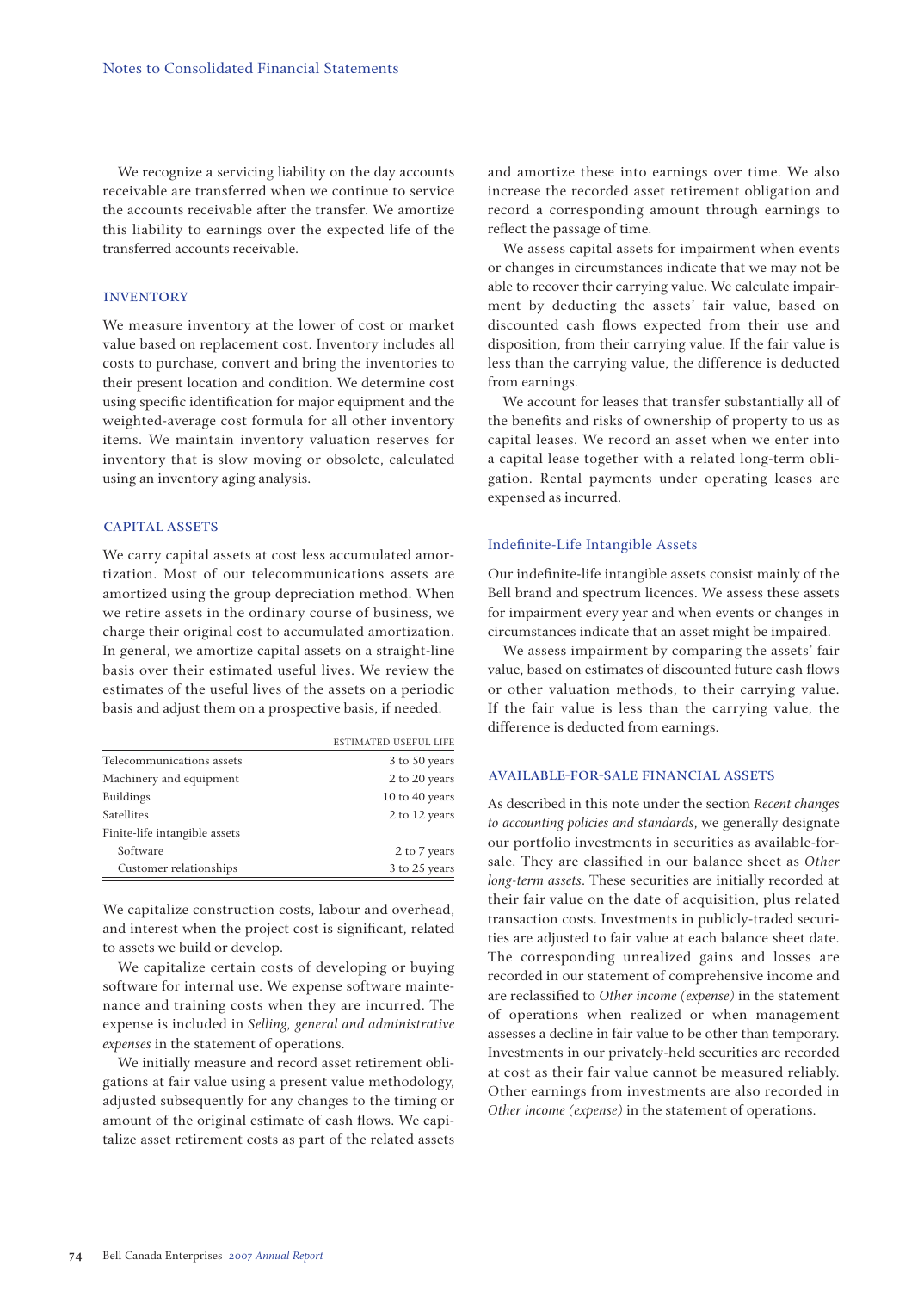## costs of issuing debt and equity

As described in this note under the section *Recent changes to accounting policies and standards*, the cost of issuing debt is included as part of long-term debt and is accounted for at amortized cost using the effective interest method, unless the debt is recorded at fair value as part of a hedging relationship. The cost of issuing equity is reflected in the statement of deficit.

### goodwill

We assess goodwill impairment of individual reporting units in the fourth quarter of every year and when events or changes in circumstances indicate that goodwill might be impaired.

We assess goodwill impairment in two steps:

• we identify any potential impairment by comparing the fair value of a reporting unit to its carrying value. Fair value is based on estimates of discounted future cash flows or other valuation methods. When the fair value of a reporting unit is less than its carrying value, fair values are determined for all of its identifiable assets and liabilities. The excess of the fair value of the reporting unit over the total of the amounts assigned to its assets and liabilities is the fair value of goodwill.

• an impairment charge is deducted from earnings for any excess of the carrying value of goodwill over its fair value.

### translation of foreign currencies

#### Self-Sustaining Foreign Operations

For self-sustaining foreign operations, we use:

• the exchange rates at the date of the balance sheet for assets and liabilities

• the average exchange rates during the year for revenues and expenses.

Translation gains and losses are reflected as a currency translation adjustment in *Accumulated other comprehensive income (loss)* in shareholders' equity. When we reduce our net investment in a self-sustaining foreign operation, we reclassify a portion of the currency translation adjustment from accumulated other comprehensive income into earnings.

## Integrated Foreign Operations and Domestic Transactions in Foreign Currencies

For integrated foreign operations and domestic transactions in foreign currencies, we use:

• the exchange rates at the date of the balance sheet for monetary assets and liabilities, such as cash, accounts receivable and payable, and long-term debt

• the historical exchange rates for non-monetary assets and liabilities, such as capital assets

• the average exchange rates during the year for revenues and expenses.

Translation exchange gains and losses are included in *Other income (expense)* in the statement of operations.

## derivative financial instruments

We do not use derivative financial instruments for speculative or trading purposes. We use derivative financial instruments to manage:

- interest rate risk
- foreign exchange rate risk

• changes in the price of BCE Inc. common shares relating to special compensation payments (SCPs) and deferred share units (DSUs).

We document all relationships between derivatives and the items they hedge and our risk management objective and strategy for using hedges. This process includes linking every derivative to:

- a specific asset or liability, or
- a specific firm commitment, or
- an anticipated transaction.

We assess the effectiveness of a derivative in managing an identified risk when hedge accounting is initially applied, and on an ongoing basis thereafter. If a hedge becomes ineffective, we stop using hedge accounting. Any premiums paid for derivatives used in hedging relationships are deferred and expensed to earnings over the term of the contract. Any forward premiums or discounts on forward foreign exchange contracts that are used to hedge long-term debt denominated in foreign currencies are amortized to interest expense over the term of the forward contract.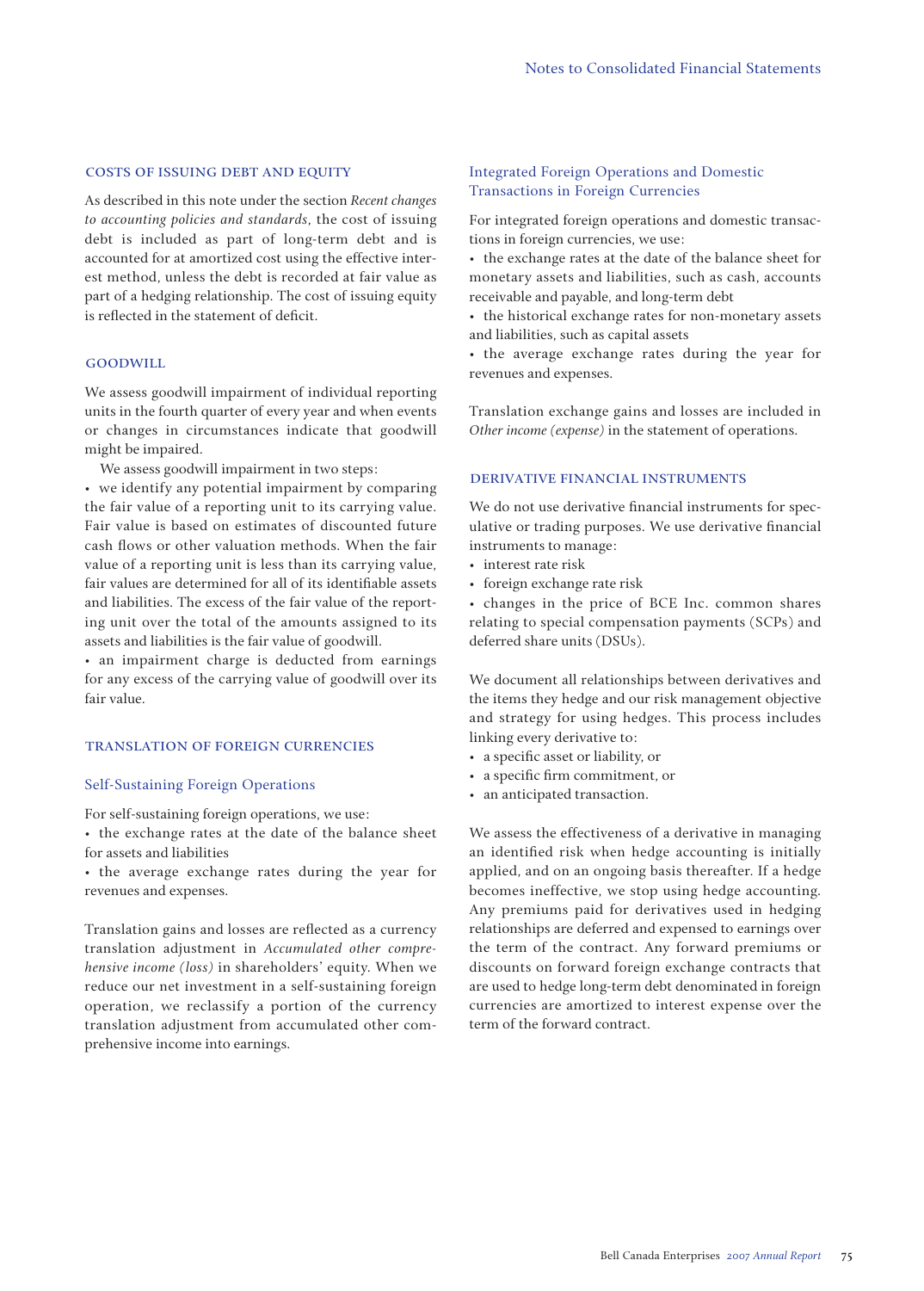## Fair Value Hedges

Our fair value hedges primarily consist of interest rate swaps used to manage the effect of changes in interest rates relating to fixed-rate long-term debt. These swaps usually involve exchanging interest payments without exchanging the notional amount on which the payments are based. We record the exchange of payments as an adjustment to interest expense on the hedged debt. We include the related net receivable or payable from counterparties in *Accounts receivable* or *Interest payable*. Changes in the fair value of these derivatives and the related long-term debt are recognized in *Other income (expense)* in the statement of operations and offset, except for any ineffective portion of the hedging relationship.

#### Cash Flow Hedges

Our cash flow hedges are used to mitigate the foreign currency risk on certain long-term debt instruments and purchase commitments. We use cross-currency swaps to hedge firm commitments to pay interest and/or principal amounts in the foreign currency. We use foreign exchange forward contracts to manage the exposure to anticipated transactions denominated in foreign currencies. Changes in the fair value of these derivatives are recognized in our statement of comprehensive income, except for any ineffective portion which is recognized immediately in income. Realized gains and losses in accumulated other comprehensive income are reclassified to the statement of operations in the same periods as the corresponding hedged items are recognized in income. These hedges are included in *Other long-term assets* or *Other long-term liabilities*.

#### Economic Hedges

Derivatives that are economic hedges but do not qualify for hedge accounting are recognized at fair value. We record changes in the fair value of these derivatives in *Other income (expense)* in the statement of operations.

## *Equity Forward Contracts*

We use forward contracts to manage changes in the price of BCE Inc. common shares relating to SCPs and DSUs. We recognize gains and losses on these contracts on the same basis that we recognize the compensation expense relating to the hedged items. Unrealized gains and losses are included in *Other long-term assets* or *Other long-term liabilities*.

#### employee benefit plans

### Defined Benefit Pension and Other Post-Employment Benefit Plans

We maintain defined benefit (DB) plans that provide pension benefits for most of our employees. Benefits are based on the employee's length of service and average rate of pay during the best consecutive five years of service. Most employees are not required to contribute to the plans. The plans provide increasing pension benefits to help protect a portion of the income of retired employees against inflation.

We are responsible for adequately funding our DB pension plans. We make contributions to them based on various actuarial cost methods permitted by pension regulatory bodies. Contributions reflect actuarial assumptions about future investment returns, salary projections and future service.

We also provide other post-employment benefits to some of our employees, including:

• healthcare and life insurance benefits during retirement. The provision of such benefits is being phased out over a ten-year period. We do not fund most of these other post-employment benefit plans.

• other benefits, including various disability plans, workers' compensation and medical benefits to former or inactive employees, their beneficiaries and dependants, from the time their employment ends until their retirement starts, under certain circumstances.

We accrue our obligations and related costs under employee benefit plans, net of the fair value of plan assets. Pension and other retirement benefit costs are determined using:

• the projected benefit method, prorated on years of service, which takes into account future pay levels

• a discount rate based on market interest rates of highquality corporate bonds with maturities that match the timing of benefits expected to be paid under the plans

• management's best estimate of the plans' expected investment performance, pay increases, retirement ages of employees and expected healthcare costs.

We value pension plan assets at fair value using current market values. We use a market-related value to calculate the expected return on plan assets. This value is based on a four-year weighted average of the fair value of the pension plan assets.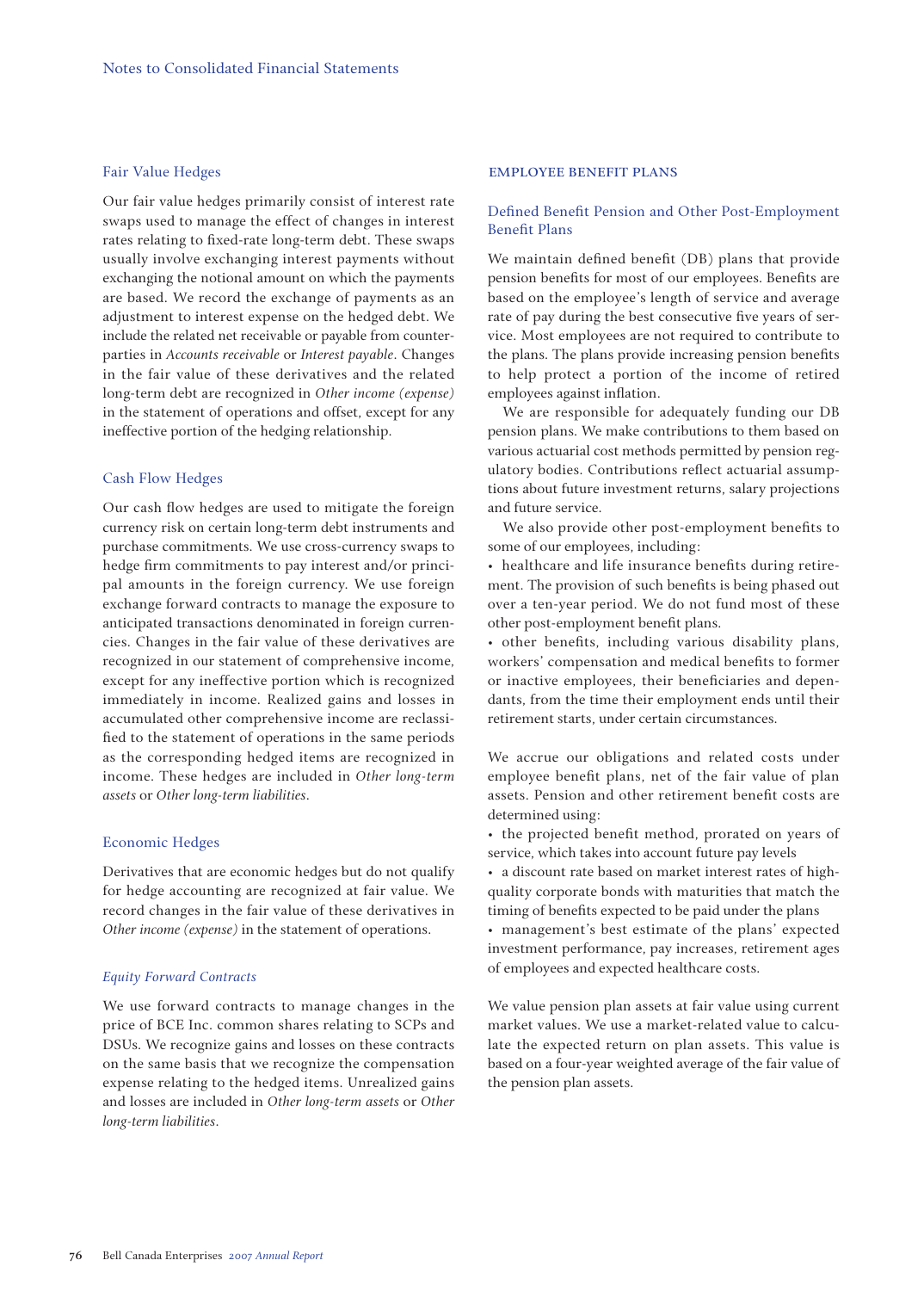We amortize past service costs from plan amendments on a straight-line basis over the average remaining service period of employees who were active on the day of the amendment. This represents the period during which we expect to realize economic benefits from the amendments.

Transitional assets and obligations that arose upon implementation of new accounting standards for employee future benefits are amortized on a straightline basis over the average remaining service period of employees expected to receive benefits under the plans.

We use the corridor approach to recognize actuarial gains and losses in earnings. We deduct 10% of the benefit obligation or the market-related value of plan assets, whichever is greater, from the unamortized net actuarial gains or losses on a market-related value basis. Any excess is amortized over the average remaining service period of active employees. At the end of 2007, this period ranged from 9 to 13 years, with a weighted average period of 11 years.

December 31 is the measurement date for our employee benefit plans. Our actuaries perform a valuation at least every three years to determine the actuarial present value of the accrued pension and other retirement benefits. An actuarial valuation was last performed on most of our pension plans on December 31, 2006.

When the restructuring of a benefit plan results in both a curtailment and a settlement of obligations, we account for the curtailment before we account for the settlement.

#### Defined Contribution Plans

We also maintain defined contribution (DC) plans that provide certain employees with pension benefits. Under these plans, we are responsible for contributing a predetermined amount to an employee's retirement savings, based on a percentage of that employee's salary.

We recognize a pension cost for DC plans when the employee provides service to the company, essentially coinciding with our cash contributions.

Starting in 2005, new employees of BCE Inc. and Bell Canada can participate only in the DC pension arrangements.

#### income taxes

Current income tax expense is the estimated income taxes payable for the current year after any refunds or the use of losses incurred in previous years.

We use the liability method to account for future income taxes. Future income taxes reflect:

• the temporary differences between the carrying amounts of assets and liabilities for accounting purposes and the amounts used for tax purposes

• the benefit of unutilized tax losses that will more likely than not be realized and carried forward to future years to reduce income taxes.

We calculate future income taxes using the rates enacted by tax law and those substantively enacted. The effect of a change in tax rates on future income tax assets and liabilities is included in earnings in the period when the change is substantively enacted.

#### Investment Tax Credits

We recognize investment tax credits when it is more likely than not that they will be realized, and they are presented as part of *Accounts receivable* and *Other long-term assets* on the balance sheet. We use the cost reduction method to account for them, under which the credits are applied against the expense or asset to which the investment tax credit relates.

## subscriber acquisition costs

We expense all subscriber acquisition costs when the related services are activated.

#### stock-based compensation plans

BCE Inc.'s stock-based compensation plans include stock option plans, restricted share unit plans (RSUs), DSUs and the employee savings plan (ESP). Before 2000, the long-term incentive plans often included SCPs.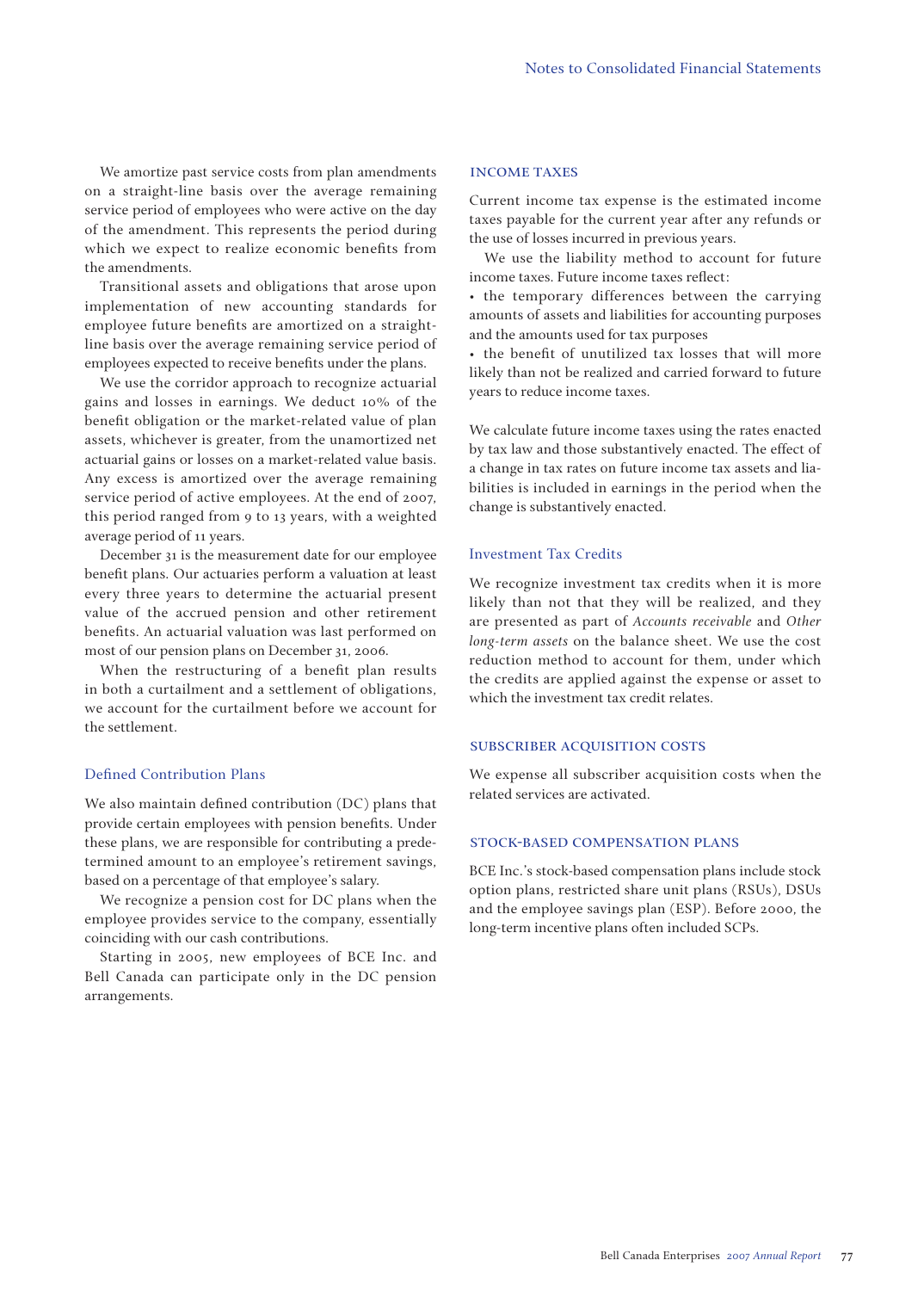## Stock Options

We use the fair value-based method to account for employee stock options granted on or after January 1, 2002 and the Black-Scholes option pricing model to measure compensation expense relating to options.

We credit contributed surplus for the stock option expense recorded over the vesting period. Upon the exercise of stock options, we credit share capital for the amount paid by the employees as well as the amounts previously credited to contributed surplus.

## RSUs

For each RSU granted, we record compensation expense equal to the market value of a BCE Inc. common share at the date of grant, prorated over the vesting period.

Compensation expense is adjusted for subsequent changes in the market value of BCE Inc. common shares and management's estimate of the number of RSUs that are expected to vest. The cumulative effect of any change in value is recognized in the period of the change. Vested RSUs are settled, at the holder's option, either in BCE Inc. common shares purchased on the open market or in cash.

#### DSUs

For each DSU granted, we record compensation expense equal to the market value of a BCE Inc. common share at the grant date. Compensation expense is adjusted for subsequent changes in the market value of BCE Inc. common shares. DSUs are settled in BCE Inc. common shares purchased on the open market following the cessation of a participant's employment or when a director leaves the board.

#### ESP and SCPs

We recognize our contributions under the ESP as compensation expense. We also recognize compensation expense or recovery relating to SCPs. The corresponding liabilities are recorded as part of *Accounts payable and accrued liabilities*.

## regulation of the telecommunications industry

Our business is affected by Canadian Radio-television and Telecommunications Commission (CRTC) decisions over the prices we charge for specific services which remain subject to economic regulation and other operating requirements. Some of our subsidiaries, such as Bell Canada and Bell Aliant, are regulated by the CRTC pursuant to the *Telecommunications Act*.

#### recent changes to accounting policies and standards

#### Accounting Changes

The CICA issued section 1506 of the CICA Handbook, *Accounting Changes*, which establishes criteria for changing accounting policies and describes how to apply changes in accounting policies, accounting estimates, and changes resulting from the correction of errors. These changes, including the related disclosure requirements, came into effect as of January 1, 2007 and did not impact our financial statements.

### Comprehensive Income

The CICA issued section 1530 of the CICA Handbook, *Comprehensive Income*, which describes how to report and disclose comprehensive income and its components. Comprehensive income is the change in our net assets that results from transactions, events and circumstances from sources other than shareholders. It includes items that would not normally be included in net earnings, such as:

• changes in the currency translation adjustment relating to self-sustaining foreign operations

• unrealized gains or losses on available-for-sale investments

• gains and losses on cash flow hedges.

The CICA also made related changes to section 3250 of the CICA Handbook, *Surplus* (reissued as section 3251, *Equity*) and section 1650 of the CICA Handbook, *Foreign Currency Translation* (reissued as section 1651, *Foreign Currency Translation*).

Effective January 1, 2007, we report accumulated other comprehensive income and its components in the consolidated financial statements. Details of the transition adjustments are presented in Note 23, *Accumulated Other Comprehensive Income (Loss)*.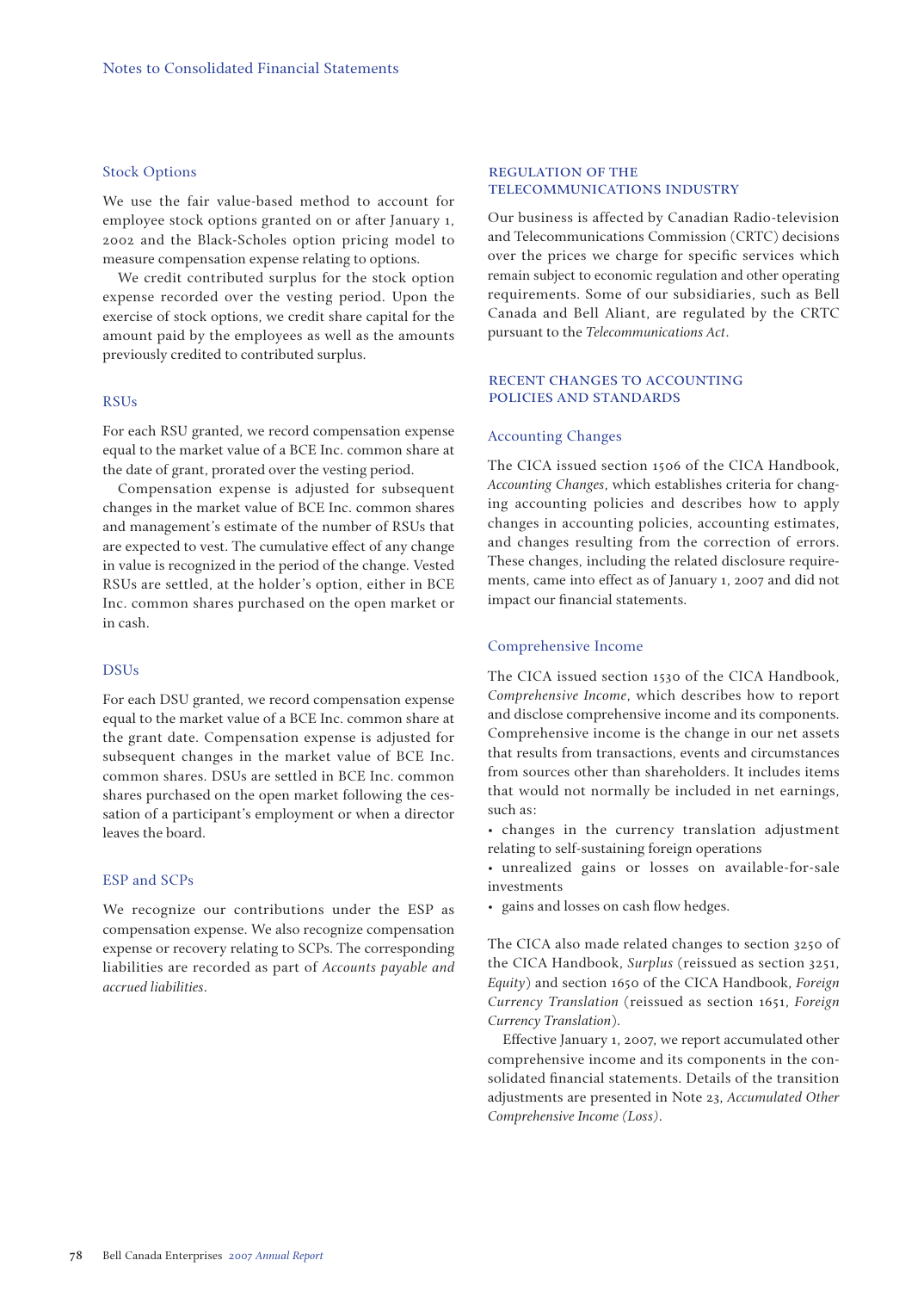## Financial Instruments and Hedges

The CICA issued section 3855 of the CICA Handbook, *Financial Instruments – Recognition and Measurement*, which describes the standards for recognizing and measuring financial assets, financial liabilities and derivatives. This section requires that:

• all financial assets be measured at fair value, with some exceptions for loans and receivables and investments that are classified as held-to-maturity

• all financial liabilities be measured at fair value if they are derivatives or classified as held for trading purposes. Other financial liabilities are measured at their amortized cost.

• all derivative financial instruments be measured at fair value, even when they are part of a hedging relationship.

The CICA has also reissued section 3860 of the CICA Handbook as section 3861, *Financial Instruments – Disclosure and Presentation*, which establishes standards for presentation of financial instruments and non-financial derivatives, and identifies the information that should be disclosed about them.

The CICA issued section 3865 of the CICA Handbook, *Hedges*, which describes how and when hedge accounting can be used.

Hedging is an activity used to change an exposure to one or more risks by creating an offset between:

• changes in the fair value of a hedged item and a hedging item, or

• changes in the cash flows attributable to a hedged item and a hedging item, or

• changes resulting from a risk exposure related to a hedged item and a hedging item.

Under hedge accounting, all gains, losses, revenues and expenses from the derivative and the item it hedges are recorded in the statement of operations in the same period.

Details of the transition adjustments are presented in the statement of deficit and in Note 23, *Accumulated Other Comprehensive Income (Loss)*.

## future changes to accounting standards

#### General Standards of Financial Presentation

The CICA amended section 1400 of the CICA Handbook, *General Standards of Financial Statement Presentation*, to include a requirement that management make an assessment of an entity's ability to continue as a going concern when preparing financial statements. These changes came into effect on January 1, 2008.

### Capital Disclosures

The CICA issued section 1535 of the CICA Handbook, *Capital Disclosures*, which establishes standards for disclosing qualitative and quantitative information about an entity's capital and how it is managed to enable users to evaluate the objectives, policies and processes for managing capital. These changes came into effect on January 1, 2008.

#### Inventory

The CICA issued section 3031 of the CICA Handbook, *Inventories*, which establishes guidance on the determination of cost and its subsequent recognition as an expense, including any write-down to net realizable value. It also provides guidance on the cost formulas that are used to assign costs to inventories. These changes came into effect on January 1, 2008 and the effect of adopting this section was not significant.

## Goodwill and Intangible Assets

The CICA issued section 3064, *Goodwill and Intangible Assets*, which establishes standards for the recognition, measurement, presentation and disclosure of intangible assets. Standards relating to goodwill are unchanged from those included in section 3062. This section comes into effect on January 1, 2009 replacing section 3062, *Goodwill and Other Intangible Assets* and section 3450, *Research and Development Costs*. We are currently evaluating the effect of adopting this section on our consolidated financial statements.

#### Financial Instruments

The CICA issued section 3862, *Financial Instruments – Disclosures* and section 3863, *Financial Instruments – Presentation* of the CICA Handbook.

Section 3862 establishes disclosure requirements that enable users to evaluate:

• the significance of financial instruments for the entity's financial position and performance; and

• the nature and extent of risks arising from financial instruments to which the entity is exposed during the period and at the balance sheet date, and how the entity manages those risks.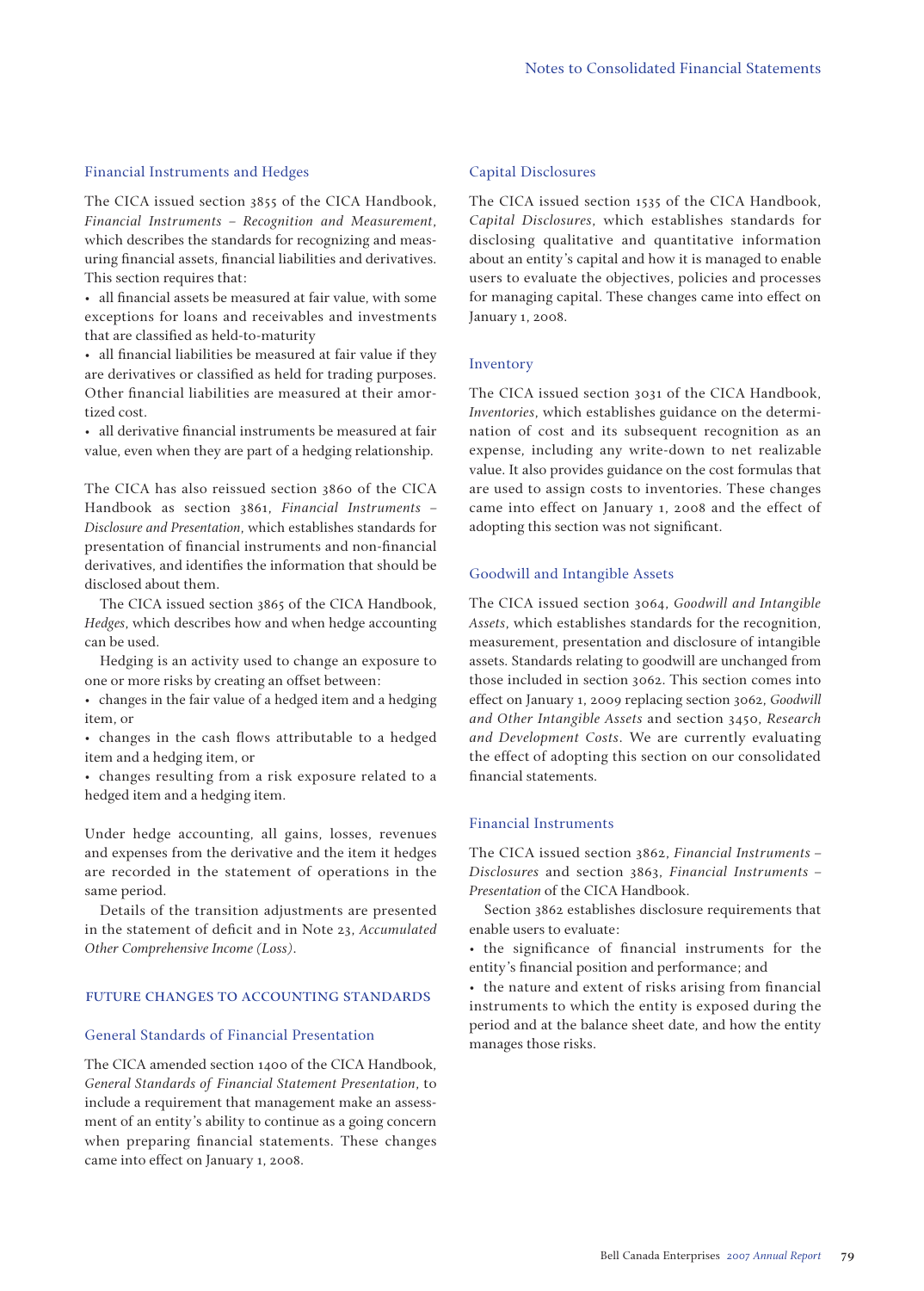Section 3863 establishes standards for presentation of financial instruments and non-financial derivatives. It deals with the classification of financial instruments, from the perspective of the issuer, between liabilities and equity, the classification of related interest, dividends,

## **Note 2: Going-Private Transaction**

On June 30, 2007, BCE Inc. entered into a definitive agreement to be acquired by a corporation (the Purchaser) owned by an investor group led by Teachers' Private Capital, the private investment arm of the Ontario Teachers' Pension Plan, Providence Equity Partners Inc. and Madison Dearborn Partners, LLC. The all-cash transaction is valued at \$51.7 billion, including \$16.9 billion of debt, preferred equity and non-controlling interest. The transaction is to be completed through a plan of arrangement (the Arrangement).

On September 21, 2007, BCE Inc. announced that its shareholders approved the Arrangement, which involves

## **Note 3: Segmented Information**

The accounting policies used by the segments are the same as those we describe in Note 1, *Significant Accounting Policies*. Segments negotiate sales with each other as if they were unrelated parties.

We measure the profitability of each segment based on its operating income.

Our operations, including most of our revenues, capital assets and goodwill, are located in Canada.

In the first quarter of 2007, our management structure changed and, as a result, our results of operations now are reported in four segments: *Bell Wireline*, *Bell Wireless*, *Bell Aliant* and *Telesat*. We have restated prior periods for the new segments. Our reporting structure reflects how we manage our business and how we classify our operations for planning and measuring performance. Accordingly, we operate and manage our reportable segments as strategic business units organized by products and services. Substantially all of our interest expense, other income (expense), income tax and non-controlling interest are managed on a total company basis and are, accordingly, not reflected in segment results. The inter-segment eliminations eliminate any intercompany transactions included in each segment's results.

The Bell Wireline segment provides local telephone, long distance, data (including Internet access), video and other services to Bell Canada's residential, small and medium-sized business and large enterprise customers,

losses and gains, and the circumstances in which financial assets and financial liabilities are offset.

These two sections came into effect on January 1, 2008 replacing section 3861, *Financial Instruments – Disclosures and Presentation*.

the acquisition by the Purchaser of all outstanding common shares of BCE Inc. at a price of \$42.75 per share and all outstanding preferred shares of BCE Inc. at prices ranging from \$25.25 to \$25.87, depending on the series. Financing for the transaction has been committed to the Purchaser by a syndicate of banks. The closing of the transaction remains subject to a number of terms and conditions including approvals from the CRTC for the transfer of our broadcasting licences and Industry Canada approval with respect to the transfer of our spectrum licences.

primarily in the urban areas of Ontario and Québec. Video services are provided nationwide. Also included in this segment is our wholesale business, which provides local telephone, long distance, data and other services to resellers and other carriers.

The Bell Wireless segment provides wireless telephone and paging services and products to Bell Canada's residential, small and medium-sized business and large enterprise customers across Canada.

The Bell Aliant segment provides local telephone, long distance, Internet, data, wireless and other information and communications technology solutions to residential and business customers in the Atlantic provinces, and in rural Ontario and Québec.

Telesat Canada (Telesat) provides satellite communications and systems management and also provides consulting services in establishing, operating and upgrading satellite systems worldwide.

On October 31, 2007, we sold Telesat, which represents all of our Telesat segment. We have maintained continuing commercial arrangements between Telesat and Bell ExpressVu Limited Partnership (Bell ExpressVu) that provide Bell ExpressVu continued access to current and expanded satellite capacity. As a result of these arrangements, we have not accounted for Telesat as a discontinued operation.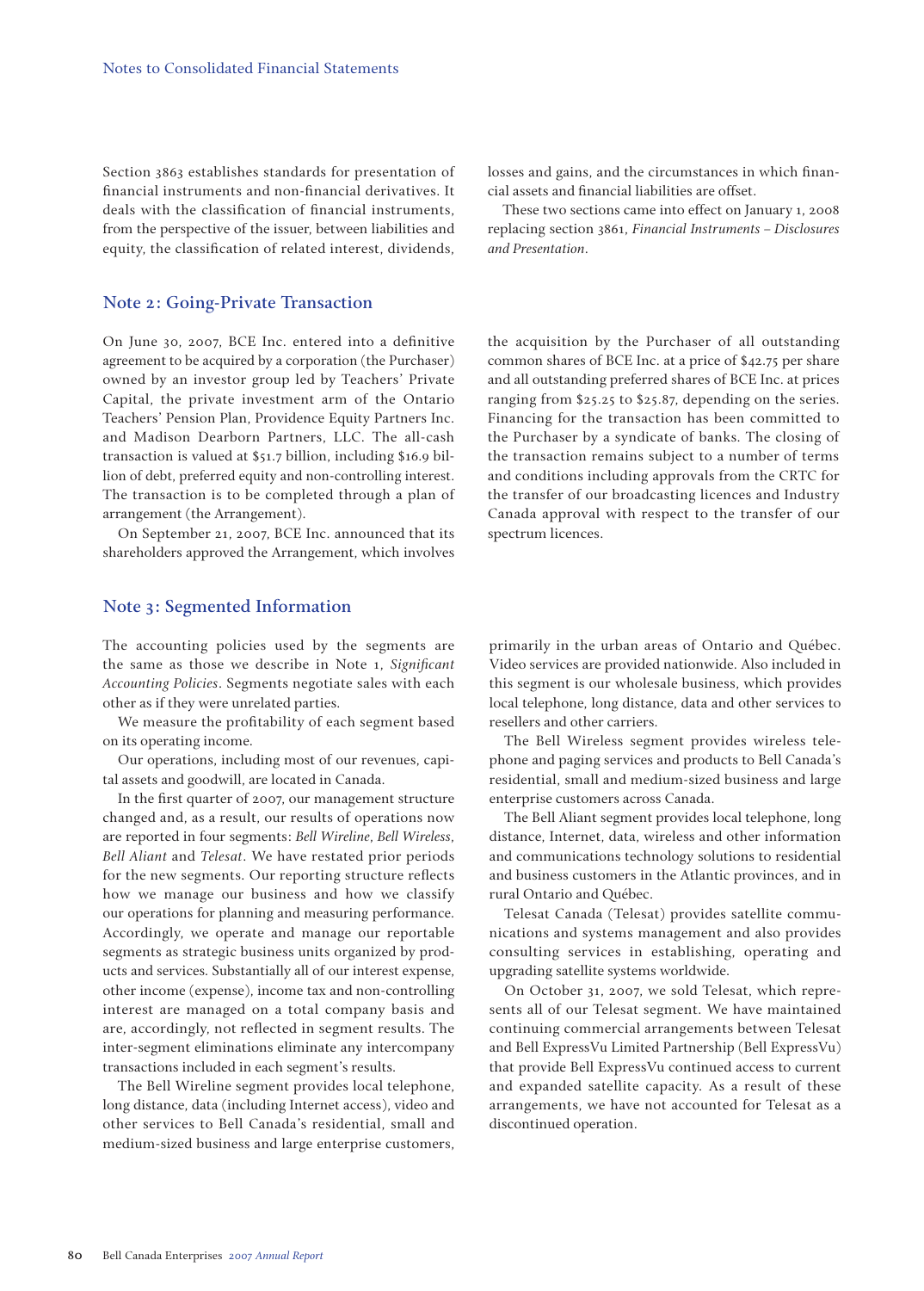|                                                       | <b>BELL</b><br><b>WIRELINE</b> | <b>BELL</b><br>WIRELESS | <b>INTER-</b><br><b>SEGMENT</b><br>ELIMINA-<br><b>TIONS</b> | <b>BELL</b> | <b>BELL</b><br><b>ALIANT</b> | TELESAT                  | <b>INTER-</b><br><b>SEGMENT</b><br>ELIMINA-<br><b>TIONS</b> | CONSOLI-<br><b>DATED</b> |
|-------------------------------------------------------|--------------------------------|-------------------------|-------------------------------------------------------------|-------------|------------------------------|--------------------------|-------------------------------------------------------------|--------------------------|
| For the year ended December 31, 2007                  |                                |                         |                                                             |             |                              |                          |                                                             |                          |
| Operating revenues                                    |                                |                         |                                                             |             |                              |                          |                                                             |                          |
| <b>External</b> customers                             | 10,485                         | 4,086                   | $\equiv$                                                    | 14,571      | 2,976                        | 319                      | $\overline{\phantom{a}}$                                    | 17,866                   |
| Inter-segment                                         | 175                            | 45                      | (48)                                                        | 172         | 397                          | 139                      | (708)                                                       |                          |
| Total operating revenues                              | 10,660                         | 4,131                   | (48)                                                        | 14,743      | 3,373                        | 458                      | (708)                                                       | 17,866                   |
| Operating expenses                                    | (6, 812)                       | (2, 483)                | 48                                                          | (9,247)     | (2,070)                      | (195)                    | 620                                                         | (10, 892)                |
| Depreciation and amortization of                      |                                |                         |                                                             |             |                              |                          |                                                             |                          |
| intangible assets                                     | (2, 142)                       | (432)                   | $\overline{\phantom{m}}$                                    | (2,574)     | (562)                        | (106)                    | 43                                                          | (3,199)                  |
| Restructuring and other                               | (309)                          | (4)                     | $\overline{\phantom{a}}$                                    | (313)       | (23)                         | $\overline{\phantom{a}}$ | $\equiv$                                                    | (336)                    |
| Operating income                                      | 1,397                          | 1,212                   | $\overline{\phantom{0}}$                                    | 2,609       | 718                          | 157                      | (45)                                                        | 3,439                    |
| Other income                                          |                                |                         |                                                             |             |                              |                          |                                                             | 2,395                    |
| Interest expense                                      |                                |                         |                                                             |             |                              |                          |                                                             | (859)                    |
| Income taxes                                          |                                |                         |                                                             |             |                              |                          |                                                             | (725)                    |
| Non-controlling interest                              |                                |                         |                                                             |             |                              |                          |                                                             | (332)                    |
| Earnings from continuing operations                   |                                |                         |                                                             |             |                              |                          |                                                             | 3,918                    |
| Segment assets                                        | 25,180                         | 6,711                   |                                                             | 31,891      | 6,292                        |                          | (386)                                                       | 37,797                   |
| Capital expenditures                                  | (1,970)                        | (450)                   |                                                             | (2, 420)    | (543)                        | (188)                    |                                                             | (3,151)                  |
| For the year ended December 31, 2006                  |                                |                         |                                                             |             |                              |                          |                                                             |                          |
| Operating revenues                                    |                                |                         |                                                             |             |                              |                          |                                                             |                          |
| External customers                                    | 10,587                         | 3,786                   | $\overline{\phantom{m}}$                                    | 14,373      | 2,940                        | 343                      |                                                             | 17,656                   |
| Inter-segment                                         | 176                            | 41                      | (49)                                                        | 168         | 361                          | 136                      | (665)                                                       |                          |
| Total operating revenues                              | 10,763                         | 3,827                   | (49)                                                        | 14,541      | 3,301                        | 479                      | (665)                                                       | 17,656                   |
| Operating expenses                                    | (6,918)                        | (2,392)                 | 49                                                          | (9,261)     | (1,968)                      | (216)                    | 571                                                         | (10, 874)                |
| Depreciation and amortization of<br>intangible assets | (2,054)                        | (434)                   | $\overline{a}$                                              | (2,488)     | (579)                        | (121)                    | 60                                                          | (3,128)                  |
| Restructuring and other                               | (297)                          | (3)                     | $\overline{a}$                                              | (300)       | (55)                         |                          | $\equiv$                                                    | (355)                    |
| <b>Operating income</b>                               | 1,494                          | 998                     | $\overline{a}$                                              | 2,492       | 699                          | 142                      | (34)                                                        | 3,299                    |
| Other expense                                         |                                |                         |                                                             |             |                              |                          |                                                             | (188)                    |
| Interest expense                                      |                                |                         |                                                             |             |                              |                          |                                                             | (940)                    |
| Income taxes                                          |                                |                         |                                                             |             |                              |                          |                                                             | (74)                     |
| Non-controlling interest                              |                                |                         |                                                             |             |                              |                          |                                                             | (217)                    |
| Earnings from continuing operations                   |                                |                         |                                                             |             |                              |                          |                                                             | 1,880                    |
| Segment assets                                        | 23,529                         | 6,271                   |                                                             | 29,800      | 6,022                        | 1,845                    | (496)                                                       | 37,171                   |
| Capital expenditures                                  | (1, 931)                       | (480)                   |                                                             | (2,411)     | (517)                        | (205)                    | $\equiv$                                                    | (3, 133)                 |

The following tables are a summary of financial information by segment for the last three years.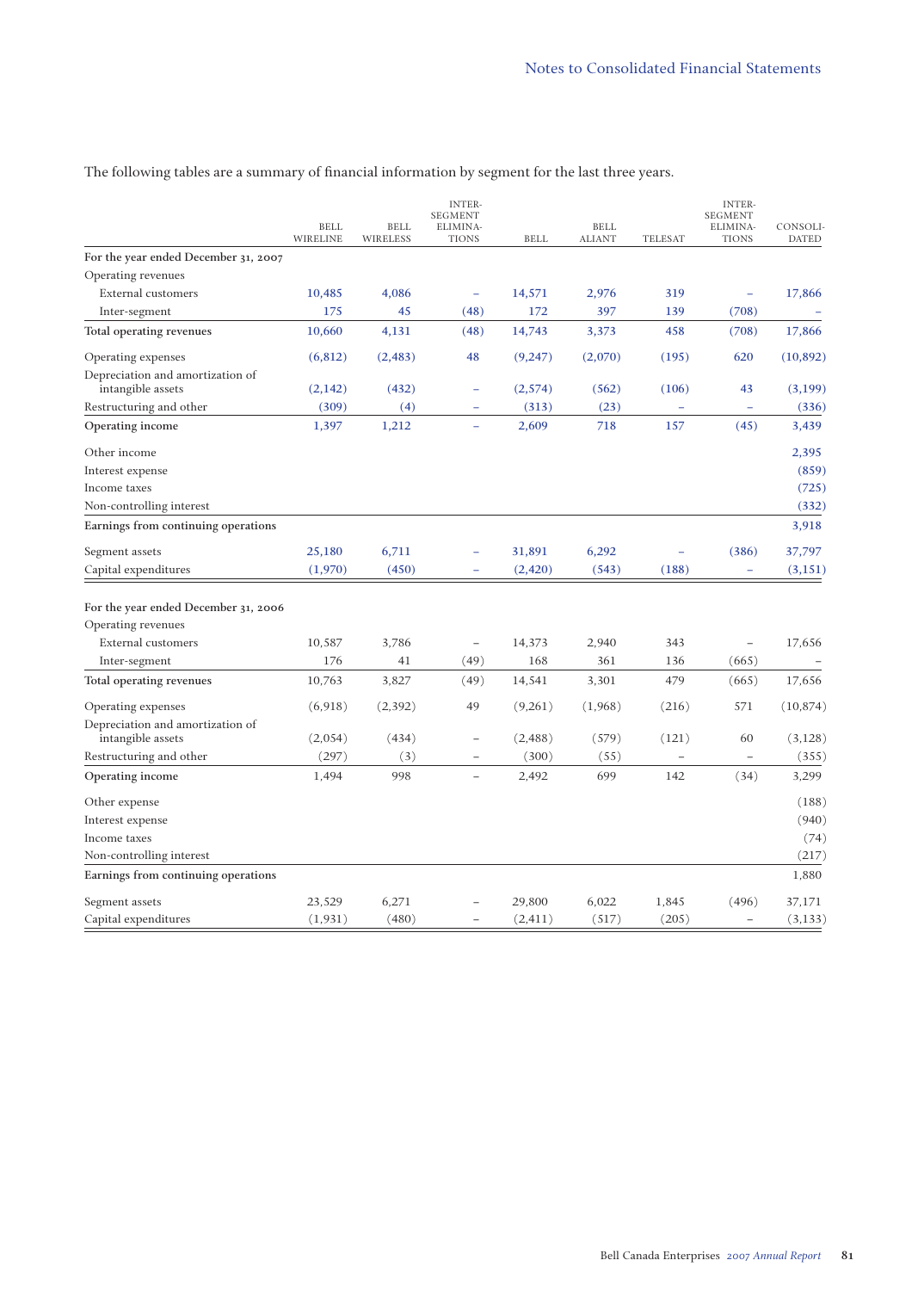# Notes to Consolidated Financial Statements

|                                                       | <b>BELL</b><br><b>WIRELINE</b> | <b>BELL</b><br><b>WIRELESS</b> | <b>INTER-</b><br><b>SEGMENT</b><br>ELIMINA-<br><b>TIONS</b> | <b>BELL</b> | <b>BELL</b><br><b>ALIANT</b> | <b>TELESAT</b> | <b>INTER-</b><br><b>SEGMENT</b><br>ELIMINA-<br><b>TIONS</b> | CONSOLI-<br><b>DATED</b> |
|-------------------------------------------------------|--------------------------------|--------------------------------|-------------------------------------------------------------|-------------|------------------------------|----------------|-------------------------------------------------------------|--------------------------|
| For the year ended December 31, 2005                  |                                |                                |                                                             |             |                              |                |                                                             |                          |
| Operating revenues                                    |                                |                                |                                                             |             |                              |                |                                                             |                          |
| External customers                                    | 10,900                         | 3,390                          | $\overline{\phantom{0}}$                                    | 14,290      | 2,918                        | 343            |                                                             | 17,551                   |
| Inter-segment                                         | 184                            | 38                             | (50)                                                        | 172         | 349                          | 132            | (653)                                                       |                          |
| Total operating revenues                              | 11,084                         | 3,428                          | (50)                                                        | 14,462      | 3,267                        | 475            | (653)                                                       | 17,551                   |
| Operating expenses                                    | (6,982)                        | (2,211)                        | 50                                                          | (9,143)     | (1,928)                      | (207)          | 571                                                         | (10,707)                 |
| Depreciation and amortization of<br>intangible assets | (1,977)                        | (398)                          | $\overline{\phantom{m}}$                                    | (2,375)     | (608)                        | (111)          | 33                                                          | (3,061)                  |
| Restructuring and other                               | (51)                           | (7)                            | $\overline{\phantom{0}}$                                    | (58)        | 3                            |                | $\overline{\phantom{0}}$                                    | (55)                     |
| Operating income                                      | 2,074                          | 812                            | -                                                           | 2,886       | 734                          | 157            | (49)                                                        | 3,728                    |
| Other income                                          |                                |                                |                                                             |             |                              |                |                                                             | 12                       |
| Interest expense                                      |                                |                                |                                                             |             |                              |                |                                                             | (934)                    |
| Income taxes                                          |                                |                                |                                                             |             |                              |                |                                                             | (792)                    |
| Non-controlling interest                              |                                |                                |                                                             |             |                              |                |                                                             | (191)                    |
| Earnings from continuing operations                   |                                |                                |                                                             |             |                              |                |                                                             | 1,823                    |
| Capital expenditures                                  | (2,180)                        | (392)                          |                                                             | (2,572)     | (525)                        | (260)          |                                                             | (3, 357)                 |

# additional financial information

|                            | 2007   | 2006   | 2005   |
|----------------------------|--------|--------|--------|
| Revenues                   |        |        |        |
| Local and access           | 3,586  | 3,757  | 4,000  |
| Long distance              | 1,219  | 1,327  | 1,547  |
| Data                       | 3,641  | 3,599  | 3,581  |
| Wireless                   | 3,754  | 3,453  | 3,054  |
| Video                      | 1,317  | 1,150  | 976    |
| Equipment and other        | 1,054  | 1,087  | 1,132  |
| Total external revenues    | 14,571 | 14,373 | 14,290 |
| Inter-segment revenues     | 172    | 168    | 172    |
| Bell                       | 14,743 | 14,541 | 14,462 |
| <b>Bell Aliant</b>         | 3,373  | 3,301  | 3,267  |
| Telesat                    | 458    | 479    | 475    |
| Inter-segment eliminations | (708)  | (665)  | (653)  |
| <b>BCE</b>                 | 17,866 | 17,656 | 17,551 |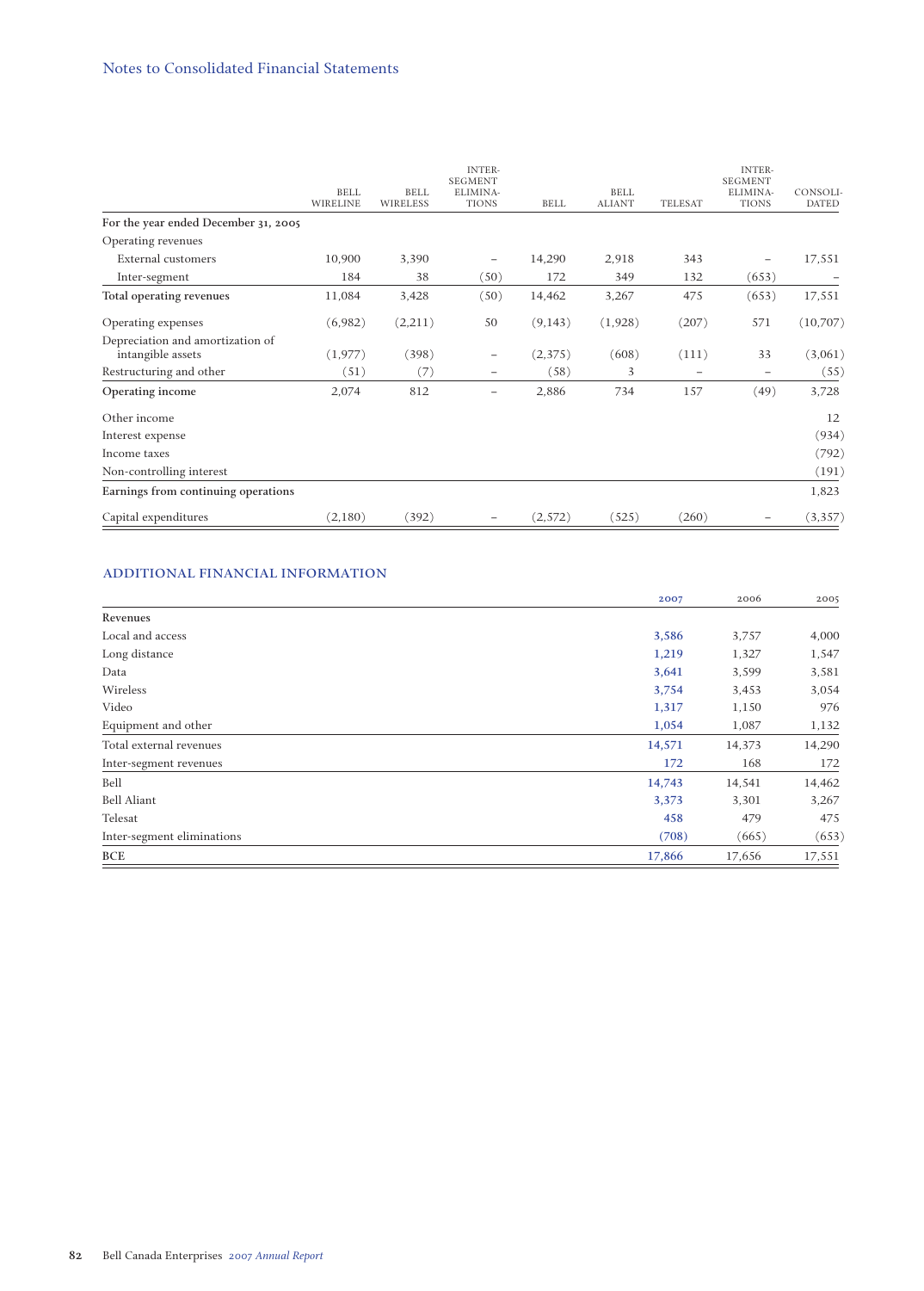## **Note 4: Restructuring and Other**

The following table provides a summary of the costs in each of the last three years.

| FOR THE YEAR ENDED<br>DECEMBER 31 | 2007  | 2006  | 2005 |
|-----------------------------------|-------|-------|------|
| Employee costs                    |       |       |      |
| Bell Canada                       | (68)  | (82)  | (5)  |
| Bell Aliant                       | (23)  | (11)  | (1)  |
| Real estate costs                 |       |       |      |
| Bell Canada                       | (77)  | (72)  | (49) |
| Bell Aliant                       | (4)   |       |      |
| Total restructuring costs         | (172) | (165) | (55) |
| Other charges                     | (164) | (190) |      |
| Restructuring and other           | (336) | (355) | (55) |

The liability for restructuring costs at December 31, 2007 is as follows:

|                                             | BELL<br><b>CANADA</b> | BELL<br><b>ALIANT</b> | CONSOLI-<br><b>DATED</b> |
|---------------------------------------------|-----------------------|-----------------------|--------------------------|
| Balance at December 31, 2006                | 85                    |                       | 89                       |
| 2007 employee costs (1)                     | 39                    | 23                    | 62                       |
| Real estate costs                           | 77                    | 4                     | 81                       |
| Less: Cash payments                         | 74)                   | (8)                   | (82)                     |
| Balance at December 31, 2007 <sup>(2)</sup> | 127                   | 23                    | 150                      |

*(1) Excludes amounts related to net benefit plans cost for Bell Canada (\$29 million).* 

*(2) All payments related to employee costs are anticipated to be made in 2008 and real estate costs by 2023.*

## restructuring costs

Restructuring costs consist mainly of:

• employee termination charges at Bell Canada related to headcount reduction initiatives for the voluntary and involuntary departure of approximately 900 employees in 2007, and the involuntary departure of approximately 1,780 employees in 2006 and 950 employees in 2005.

– included in the 2007 charge of \$68 million at Bell Canada is \$26 million relating to a voluntary early retirement plan accepted by approximately 250 employees. Of the 250 employees, 202 receive immediate pension and post-employment benefits, and 190 of those also receive an additional guaranteed pension payable up to 65 years of age. The remaining 48 employees received a special cash allowance. The program is complete.

– the 2005 charge of \$5 million at Bell Canada included reversals of restructuring accruals of \$45 million relating to the 2004 employee departure program since actual payments were lower than estimated.

• included in 2007 real estate costs of \$77 million are charges of \$61 million at Bell Canada for relocating employees and closing real estate facilities that are no longer needed because of the reduction in the workforce since 2004. Our cumulative expense since 2004 is \$186 million. We expect to spend approximately \$35 million to relocate employees and close additional real estate facilities as a result of these initiatives, which will be expensed as incurred in our Bell Wireline segment.

– an additional \$16 million of real estate costs related to our plan to relocate employees to campus environments in Calgary, Toronto and Montreal. The move is expected to be completed in 2009. We also expect to spend approximately \$30 million for relocation costs and \$77 million for lease vacancy and lease buyout costs. These costs will be recorded beginning in 2008 and extending to 2024 in our Bell Wireline segment.

#### **OTHER CHARGES**

We recorded other charges of \$164 million in 2007 related primarily to costs associated with the review of strategic alternatives (see Note 2, *Going-Private Transaction*), employee retention costs (see Note 22, *Stock-Based Compensation Plans*) and a charge for uneconomic broadband expansion approved by the CRTC (see Note 25, *Commitments and Contingencies*). The transaction costs relate mainly to financial advisory, professional and consulting fees. Of the total other charges, \$63 million was paid in 2007. We expect to incur additional costs to complete the privatization transaction through to the closing.

We recorded other charges of \$190 million in 2006 related primarily to transaction costs associated with the formation of Bell Aliant. These transaction costs relate mainly to financial advisory, professional and consulting fees. Of the total transaction costs, \$133 million was paid in 2006, which is reflected as cash flows used in investing activities in the statement of cash flows.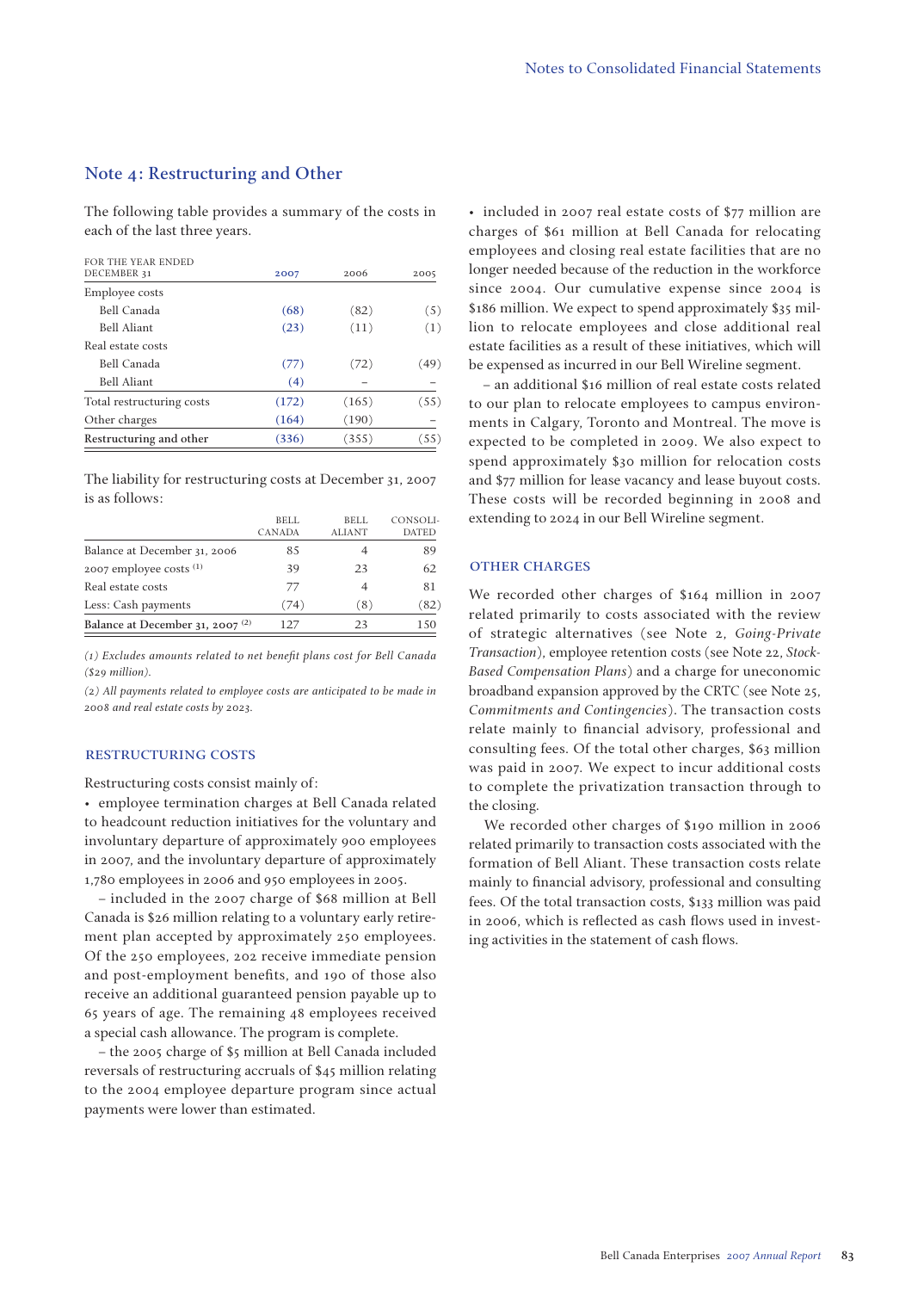# **Note 5: Other Income (Expense)**

| <b>NOTE</b> | 2007  | 2006  | 2005 |
|-------------|-------|-------|------|
|             | 2,405 | (26)  | 38   |
|             | 47    | 58    | 18   |
| 10          | (64)  | (57)  | (34) |
|             | -     | (148) |      |
|             |       | 3     |      |
|             | (31)  | (4)   | (3)  |
|             | 31    | (14)  | (7)  |
|             | 2,395 | (188) | 12   |
|             |       |       |      |

### gains (losses) on investments

Gains on investments of \$2,405 million in 2007 resulted from:

• a \$2,300 million gain on the sale of Telesat, our satellite services subsidiary, on October 31, 2007

• a \$92 million dilution gain from the privatization of the Bell Nordiq Income Fund in the first quarter of 2007

• other gains on investments of \$13 million.

In 2006, losses on investments of \$26 million included a loss of \$36 million as a result of our decision to exit a line of business, partly offset by a \$9 million gain on the acquisition of Nortel Networks Inc. (Nortel) shares by the Bell Canada pension fund.

Gains on investments of \$38 million in 2005 were from:

• a \$39 million dilution gain on the partial sale of our interest in TerreStar Networks Inc., a mobile satellite services company

• other losses on investments of \$1 million.

# premium on redemption of bell aliant debt

In 2006, Bell Aliant recorded a \$148 million charge for premium costs on early redemption of its debt. Included in the total charge for the year was a premium cost of \$122 million as a result of the formation of Bell Aliant:

• \$40 million, incurred on June 30, 2006, on the early redemption of all of its outstanding 10.75% First Mortgage Bonds, Series T and, on July 4, 2006, the early redemption of all of its outstanding 11.4% First Mortgage Bonds, Series V

• \$82 million, incurred on July 4, 2006, at which date Bell Aliant redeemed all of its outstanding 8.30% Debentures, Series 2; 9.70% Debentures, Series 4; 9.05% Debentures, Series 5; 10.6% First Mortgage Bonds, Series T; 11.15% First Mortgage Bonds, Series U; 9.77% First Mortgage Bonds, Series V; and 8.76% First Mortgage Bonds, Series W.

# **Note 6: Interest Expense**

|                                    | <b>NOTE</b> | 2007  | 2006  | 2005  |
|------------------------------------|-------------|-------|-------|-------|
| Interest expense on long-term debt |             | (812) | (909) | (907) |
| Interest expense on other debt     |             | (56)  | (43)  | (42)  |
| Capitalized interest               | 12          |       |       | 15    |
| Total interest expense             |             | (859) | (940) | (934) |

Included in interest on long-term debt is \$61 million of interest on capital leases for 2007, \$54 million for 2006 and \$42 million for 2005.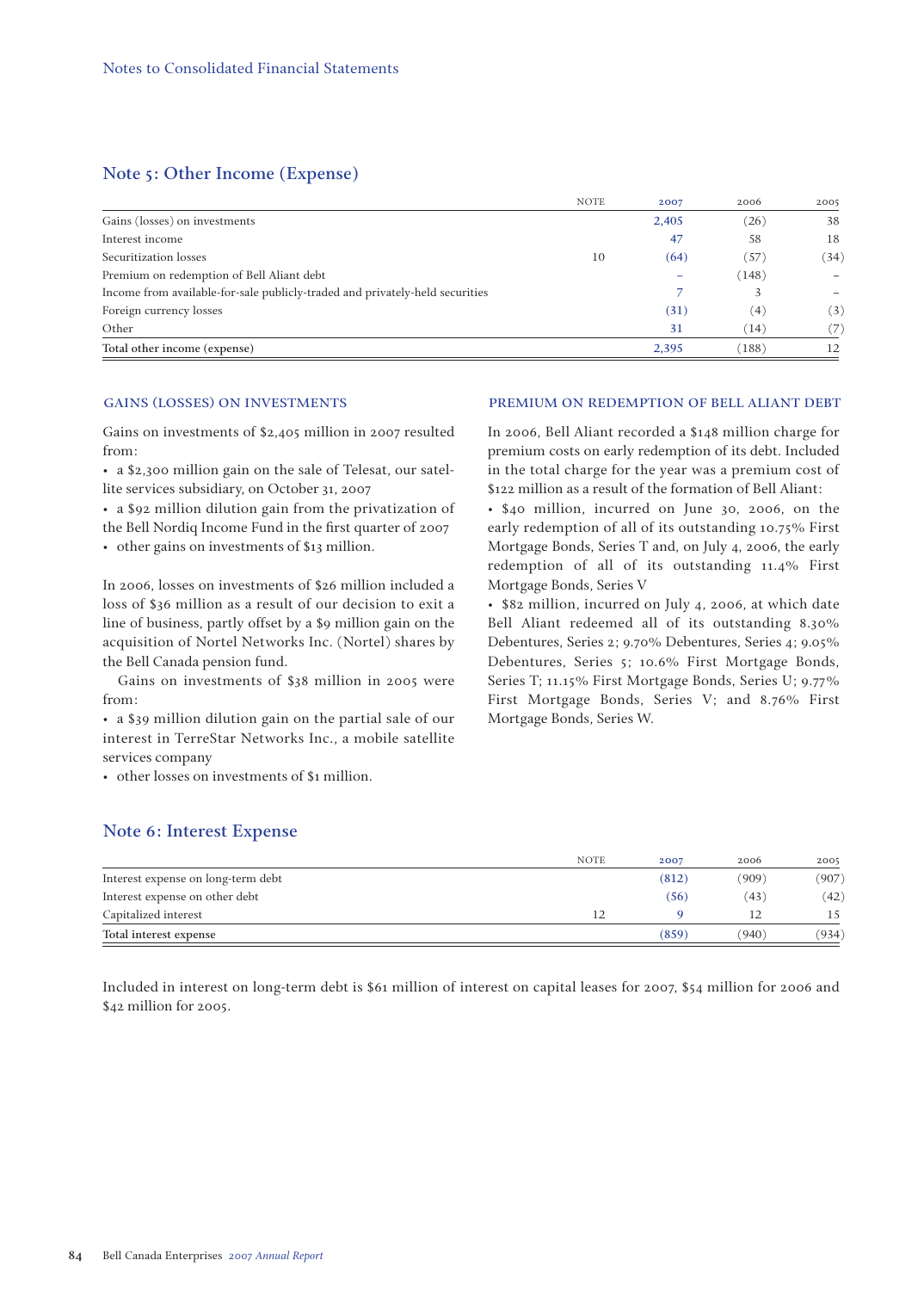# **Note 7: Income Taxes**

The following table reconciles the amount of reported income tax expense in the statements of operations with income tax expense at Canadian statutory rates of 34.7% in 2007 and 2006 and 34.4% in 2005.

|                                                                                  | 2007    | 2006  | 2005  |
|----------------------------------------------------------------------------------|---------|-------|-------|
| Income taxes computed at statutory rates                                         | (1,725) | (754) | (965) |
| Non-taxable portion of gains (losses) on investments                             | 420     | (19)  |       |
| Resolution of uncertain tax positions (1)                                        | 348     | 153   | 6     |
| Non-taxable portion of Bell Aliant's income                                      | 111     | 53    | 16    |
| Effect of changes in future tax rates on temporary differences                   | 87      | 56    |       |
| Recognition of previously unrecognized capital loss carryforwards <sup>(2)</sup> |         | 434   |       |
| Large corporations tax                                                           |         | 19    | (31)  |
| Savings from Bell Canada International Inc. (BCI) monetization transaction       |         |       | 99    |
| Other                                                                            | 34      | (16)  | 83    |
| Total income tax expense                                                         | (725)   | (74)  | (792) |

*(1) Included in this amount for 2007 are settlements with tax authorities on uncertain tax positions in connection with the sale of an investment in a prior year and other audit issues.*

*(2) In 2006, we recognized a future tax asset of \$434 million representing the tax-effected amount of approximately \$2,341 million of previously unrecognized capital loss carryforwards as realization of the loss carryforwards was more likely than not due to the anticipated gain on the sale of Telesat.*

The following table shows the significant components of income tax expense that related to earnings from continuing operations.

|                                                                      | 2007  | 2006  | 2005  |
|----------------------------------------------------------------------|-------|-------|-------|
| Current income taxes                                                 | (322) | (87)  | (73)  |
| Future income taxes                                                  |       |       |       |
| Recognition and utilization<br>of loss carryforwards                 | (478) | 244   | (234) |
| Resolution of uncertain<br>tax positions                             | 348   | 153   | 6     |
| Effect of changes in future<br>tax rates on temporary<br>differences | 87    | 56    |       |
| Change in temporary<br>differences and other                         | (360) | (440) | (491) |
| Total income tax expense                                             | (725) | (74)  |       |

The following table shows future income taxes resulting from temporary differences between the carrying amounts of assets and liabilities for accounting purposes and the amounts used for tax purposes, as well as tax loss carryforwards.

|                                                                    | <b>NOTE</b> | 2007     | 2006     |
|--------------------------------------------------------------------|-------------|----------|----------|
| Non-capital loss carryforwards                                     |             | 276      | 297      |
| Capital loss carryforwards                                         |             |          | 457      |
| Employee benefit plans                                             |             | 120      | 109      |
| Scientific research and experimental<br>development expenditures   |             |          | 154      |
| Property, plant and equipment and<br>finite-life intangible assets |             | (603)    | (779)    |
| Indefinite-life intangible assets                                  |             | (402)    | (437)    |
| Investment tax credits                                             |             | (213)    | (155)    |
| Partnership income deferral (1)                                    |             | (183)    | (117)    |
| Other                                                              |             | (702)    | (971)    |
| Total future income taxes                                          |             | (1,707)  | (1, 442) |
| Future income taxes are comprised of:                              |             |          |          |
| Future income tax asset -<br>current portion                       |             | 71       | 662      |
| Future income tax asset -<br>long-term portion                     | 13          | 134      | 255      |
| Future income tax liability -<br>current portion                   | 15          | (71)     | (9)      |
| Future income tax liability -<br>long-term portion                 | 18          | (1, 841) | (2,350)  |
| Total future income taxes                                          |             | (1,707)  | (1, 442) |

*(1) The taxation year end of certain of Bell Aliant's corporate subsidiaries differs from their partnership year ends. This results in a deferral of partnership income for tax purposes.*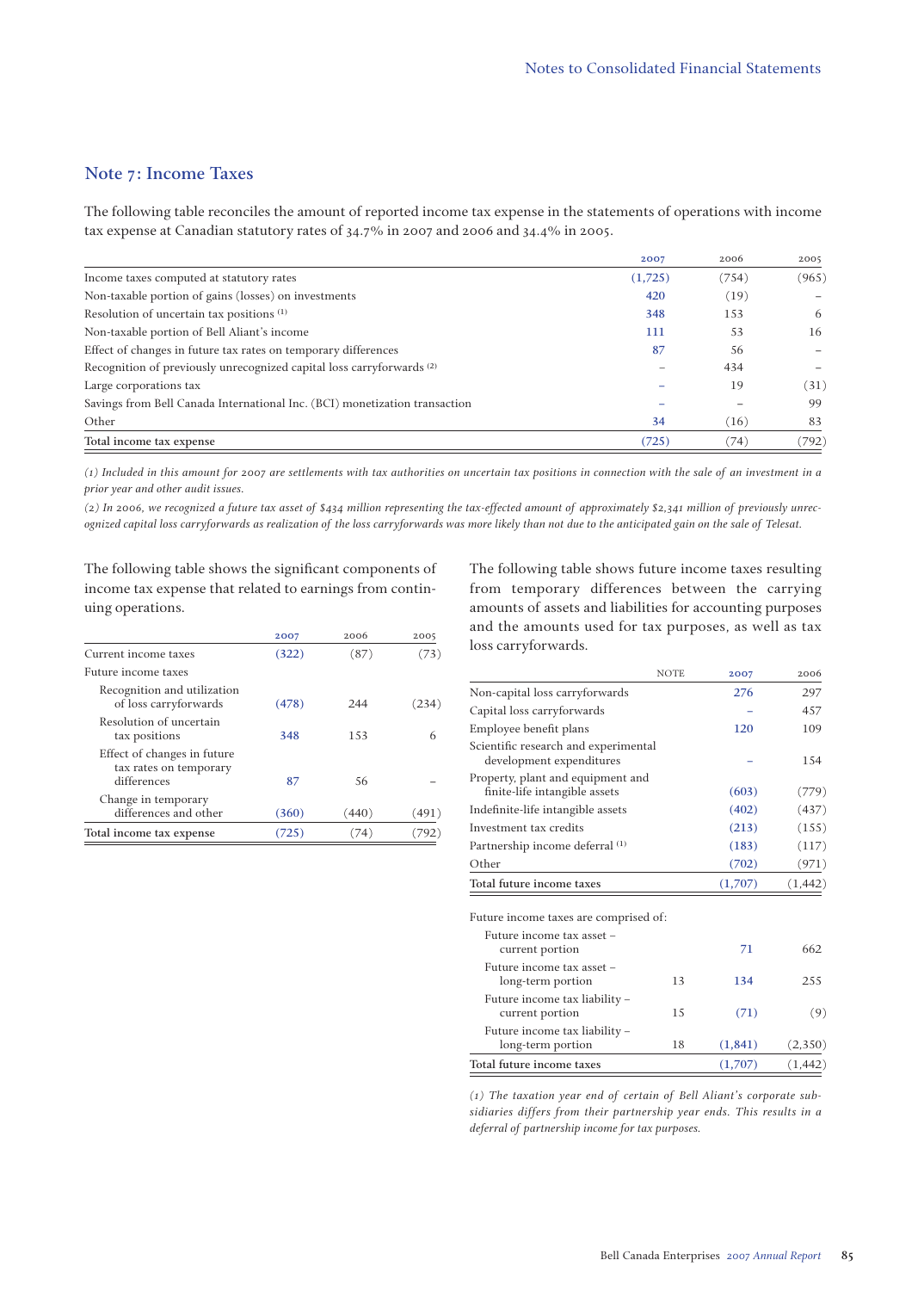At December 31, 2007, BCE had \$915 million of non-capital loss carryforwards. We:

• recognized a future tax asset of \$276 million, of which \$204 million related to Bell Aliant, for financial reporting purposes for approximately \$822 million of the noncapital loss carryforwards. Of the total, \$546 million expires in varying annual amounts until the end of 2017. The balance expires in varying annual amounts from 2018 to 2027.

• did not recognize a future tax asset for financial reporting purposes in respect of approximately \$93 million of the non-capital loss carryforwards. Of the total, \$11 million expires in varying annual amounts until the end of 2017. The balance expires in varying annual amounts from 2018 to 2027.

At December 31, 2007, BCE had \$1,243 million in unrecognized capital loss carryforwards, which can be carried forward indefinitely.

## bci loss monetization transaction

On April 15, 2005, 3787915 Canada Inc., a wholly-owned subsidiary of Bell Canada, acquired \$17 billion in preferred shares from 3787923 Canada Inc., a wholly-owned subsidiary of BCI. 3787923 Canada Inc. used the proceeds to advance \$17 billion to BCI through a subordinated interest-free loan. BCI then advanced \$17 billion to 3787915 Canada Inc. by way of a subordinated interest-bearing

# **Note 8: Discontinued Operations**

| <b>FOR THE YEAR ENDED</b>  |      |      |      |
|----------------------------|------|------|------|
| DECEMBER 31                | 2007 | 2006 | 2005 |
| <b>ADS</b>                 | 114  | 11   | 11   |
| <b>BCI</b>                 | 25   | 52   |      |
| CTVglobemedia              | 2    | 7    | 84   |
| <b>CGI</b>                 |      | 63   | 46   |
| Other                      | (2)  | (6)  | (3)  |
| Net gain from discontinued |      |      |      |
| operations                 | 139  | 127  | 138  |

The following table summarizes the statements of operations for the discontinued operations.

| FOR THE YEAR ENDED |  |
|--------------------|--|
|--------------------|--|

| DECEMBER 31                                 | 2007  | 2006  | 2005  |
|---------------------------------------------|-------|-------|-------|
| Revenue                                     | 21    | 1,046 | 2,450 |
| Income from discontinued<br>operations      | 12    | 111   | 343   |
| Gain (loss) from discontinued<br>operations | 341   | 106   | (1)   |
| Income tax expense on income                | (5)   | (43)  | (129) |
| Income tax expense on gain                  | (56)  | (14)  |       |
| Non-controlling interest                    | (153) | (33)  | (75)  |
| Net gain from discontinued<br>operations    | 139   | 127   | 138   |

demand loan, the funds being used to repay a daylight loan granted to 3787915 Canada Inc. to make the initial preferred share investment. The dividend rate on the preferred shares was equal to 5.1%, which was essentially the same as the interest rate on the loan.

This transaction was unwound on August 18, 2005, and was part of a tax loss consolidation strategy that followed the transaction steps laid out in an advance tax ruling granted by the Canada Revenue Agency to Bell Canada and BCI. The transaction also received the approval of the Ontario Superior Court of Justice, which is supervising BCI's voluntary plan of arrangement pursuant to which BCI is monetizing its assets and resolving outstanding claims against it, with the ultimate objective of distributing the net proceeds to its shareholders and dissolving the company.

3787915 Canada Inc. had the legal right and intention to offset the demand loan payable to BCI and the investment in preferred shares of 3787923 Canada Inc. As a result, these items and the related interest expense and dividend income were presented on a net basis. The tax savings of \$99 million resulting from the interest expense were presented as a reduction of income tax expense.

In June 2006, BCE contributed to BCI an amount of \$61 million in partial satisfaction of its obligation with respect to the BCI income tax loss monetization transaction. In early 2007, we satisfied the remaining obligation. See Note 8, *Discontinued Operations*.

#### aliant directory services

On February 19, 2007, Yellow Pages Group (YPG), through Yellow Pages Income Fund, and Bell Aliant announced that they had entered into a memorandum of understanding for YPG to acquire the assets of ADS, a partnership held 87.14% by Bell Aliant and the balance by YPG. We have accounted for ADS as a discontinued operation and no longer proportionately consolidate its financial results. ADS was previously included in the Bell Aliant segment.

On April 30, 2007, YPG, through Yellow Pages Income Fund, and Bell Aliant announced that they had completed the transaction in accordance with the terms previously announced on February 19, 2007, and we realized net proceeds of \$327 million. The gain on disposition was \$110 million.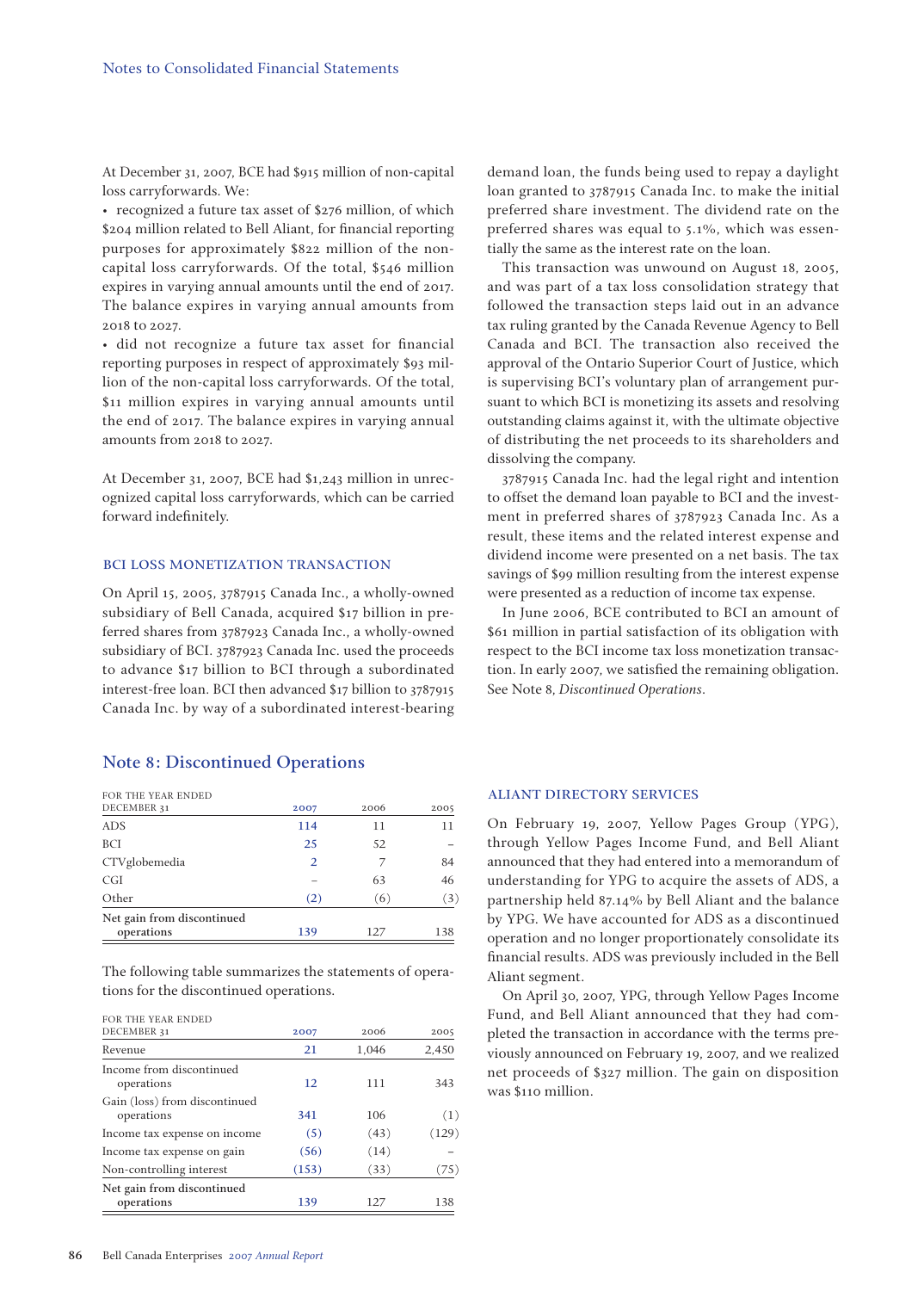#### **BCI**

In June 2007, we recorded a return of capital of \$25 million from BCI, which reflects the final distribution under BCI's plan of arrangement.

In 2006, as part of its liquidation process, BCE received a return of capital from BCI of \$156 million on which we recorded a gain of \$52 million.

#### **CTVGLOBEMEDIA**

On August 30, 2006, we reduced our interest in CTVglobemedia to 20% from 68.5% and received net proceeds of approximately \$665 million. The proceeds were offset by the deconsolidation of CTVglobemedia's cash on hand of \$35 million. The net loss on disposition was \$4 million. Goodwill of \$1,920 million was included in the net assets sold. In January 2006, we received \$607 million as a return of capital stemming from the recapitalization of CTVglobemedia.

In September 2006, CTVglobemedia completed its takeover bid for CHUM Limited (CHUM). As a result of the transaction our interest in CTVglobemedia was reduced to 15%. Our remaining investment in CTVglobemedia is accounted for using the cost method.

We still retain certain important rights and have entered into a commercial agreement with CTVglobemedia to have access to existing and future content. These rights do not constitute continuing involvement with CTVglobemedia.

## **CGI**

On January 12, 2006, CGI bought 100 million of its Class A shares from us and we realized total net proceeds of \$849 million. The proceeds were offset by the deconsolidation of CGI's cash on hand of \$81 million. The gain on disposition was \$79 million. Goodwill of \$674 million was included in the net assets sold.

Upon closing of the transaction, our current information services/technology outsourcing contract with CGI was extended by four years until June 2016.

On April 6, 2006, we exercised our CGI warrants to acquire Class A shares at a cost of \$21 million. In addition, we recorded a loss of \$17 million in the second quarter of 2006, which represented a write-down of our remaining investment in CGI, which was available for sale, to fair market value based on its stock price at June 30, 2006.

Included in the net gain from discontinued operations in 2006 is a loss of \$1 million, which represented a further write-down of our investment in CGI as a result of the Bell Canada pension fund's acquisition of our remaining 31.4 million CGI shares.

## **Note 9: Earnings Per Share**

The following table is a reconciliation of the components used in the calculation of basic and diluted earnings per common share from continuing operations.

|                                                                    | 2007  | 2006  | 2005  |
|--------------------------------------------------------------------|-------|-------|-------|
| Earnings from continuing operations                                |       |       |       |
| Earnings from continuing operations                                | 3,918 | 1.880 | 1.823 |
| Dividends on preferred shares                                      | (131) | (70)  | (70)  |
| Earnings from continuing operations – basic                        | 3,787 | 1.810 | 1.753 |
| Weighted average number of common shares outstanding (in millions) |       |       |       |
| Weighted average number of common shares outstanding - basic       | 804.8 | 861.4 | 926.8 |
| Assumed exercise of stock options (1)                              | 2.1   | 0.2   | 0.3   |
| Weighted average number of common shares outstanding – diluted     | 806.9 | 861.6 | 927.1 |

*(1) The calculation of the assumed exercise of stock options includes the effect of the average unrecognized future compensation cost of dilutive options. It does not include anti-dilutive options, which are options that would not be exercised because their exercise price is higher than the average market value of a BCE Inc. common share. The number of excluded options was 5,278,529 in 2007, 18,479,608 in 2006 and 24,466,767 in 2005.*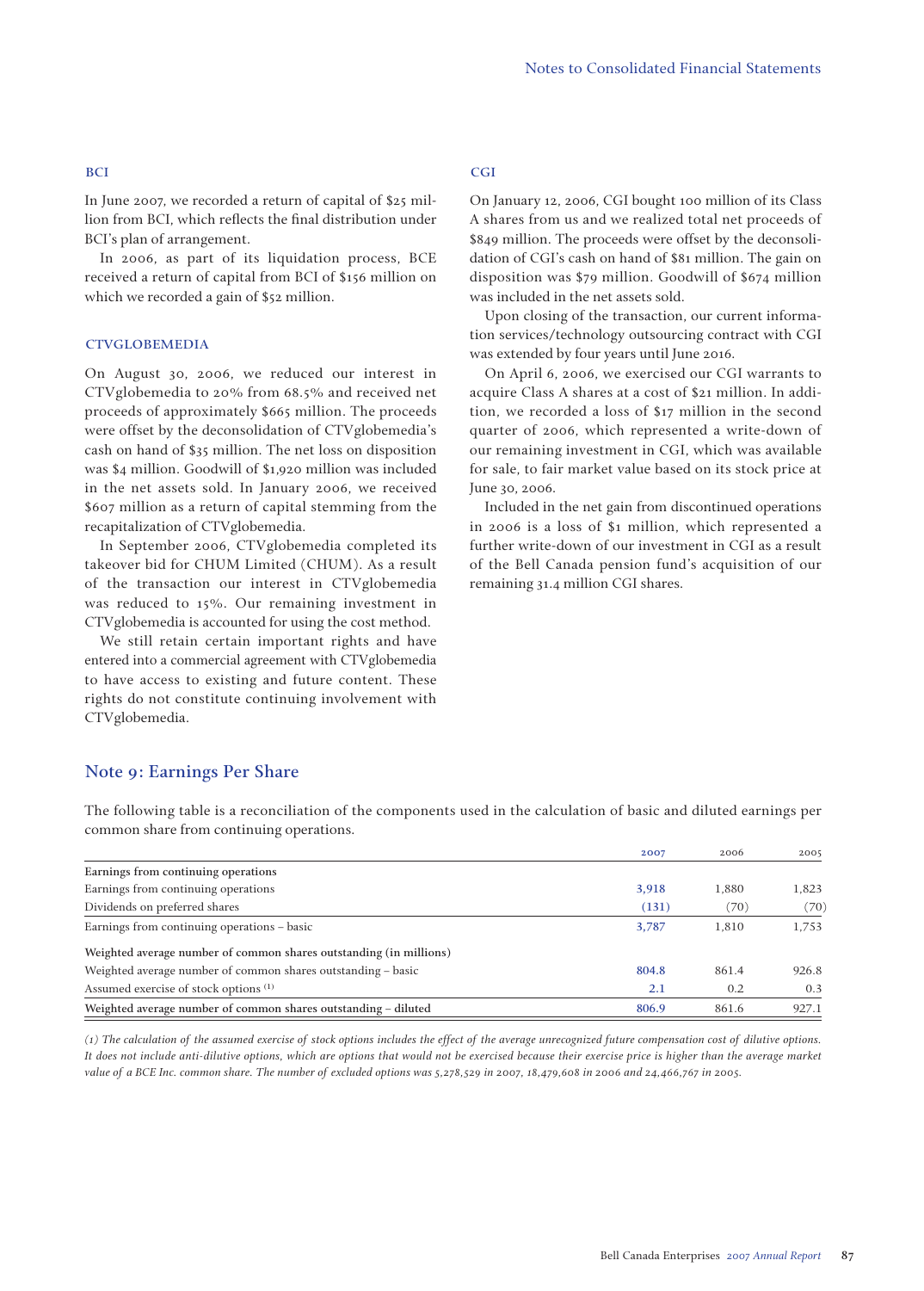# **Note 10: Accounts Receivable**

|                                   | 2007  | 2006  |
|-----------------------------------|-------|-------|
| Trade accounts receivable         | 1,448 | 1,569 |
| Allowance for doubtful accounts   | (128) | (106) |
| Allowance for revenue adjustments | (91)  | (112) |
| Income taxes receivable           | 124   | 97    |
| Investment tax credits            | 427   | 312   |
| Other accounts receivable         | 160   | 104   |
| Total accounts receivable         | 1,940 | 1,864 |

#### securitization of accounts receivable

Bell Canada sold an interest in a pool of accounts receivable to a securitization trust for a total of \$1.1 billion in cash at December 31, 2007 (\$1.2 billion at December 31, 2006) under a revolving sales agreement that expires on December 31, 2011. Bell Canada had a retained interest of \$149 million in the pool of accounts receivable at December 31, 2007 (\$136 million at December 31, 2006), which equals the amount of overcollateralization in the receivables sold.

Bell Aliant sold an interest in a pool of accounts receivable to a securitization trust for a total of \$220 million in cash at December 31, 2007 (\$120 million at December 31, 2006) under a revolving sales agreement that expires on July 7, 2011. Bell Aliant had a retained interest of \$61 million in the pool at December 31, 2007 (\$49 million at December 31, 2006).

Bell Canada and Bell Aliant continue to service these accounts receivable. The buyers' interest in the collection of these accounts receivable ranks ahead of the interests of Bell Canada and Bell Aliant, which means that Bell Canada and Bell Aliant are exposed to certain risks of default on the amount securitized. They have provided various credit enhancements in the form of overcollateralization and subordination of their retained interests.

The buyers will reinvest the amounts collected by buying additional interests in the Bell Canada and Bell

# **Note 11: Inventory**

Aliant accounts receivable until the agreements expire. The buyers and their investors have no claim on Bell Canada's and Bell Aliant's other assets if customers do not pay amounts owed.

In 2007, we recognized a loss of \$64 million on the revolving sale of accounts receivable for the combined securitizations, compared to losses of \$57 million in 2006 and \$34 million in 2005.

The following table shows balances for the combined securitizations at December 31, 2007 and the assumptions that were used in the model on the date of transfer and at December 31, 2007. A 10% or 20% adverse change in each of these assumptions would have no significant effect on the current fair value of the retained interest.

|                                                | <b>RANGE FOR 2007</b> | 2007   | 2006   |
|------------------------------------------------|-----------------------|--------|--------|
| Securitized interest in<br>accounts receivable |                       | 1,332  | 1,338  |
| Retained interest                              |                       | 210    | 185    |
| Servicing liability                            |                       | 2      | 2      |
| Average accounts<br>receivable managed         |                       | 2,040  | 2,009  |
| Assumptions                                    |                       |        |        |
| Cost of funds                                  | 4.27%-4.74%           | 4.74%  | 4.20%  |
| Average<br>delinquency ratio                   | 11.71%-12.26%         | 12.10% | 11.69% |
| Average net<br>credit loss ratio               | $0.81\% - 1.06\%$     | 1.06%  | 0.76%  |
| Weighted average<br>life (days)                | 36                    | 36     | 36     |
| Servicing fee liability                        | 2.00%                 | 2.00%  | 2.00%  |

The following table is a summary of certain cash flows received from and paid to the trusts during the year.

|                                              | 2007   | 2006   | 2005   |
|----------------------------------------------|--------|--------|--------|
| Collections reinvested<br>in revolving sales | 18,579 | 18.611 | 17.724 |
| (Decrease) increase in                       |        |        |        |
| sale proceeds                                | (6)    | (16)   | 229    |

|                  | 2007 | 2006 |
|------------------|------|------|
| Inventory        |      |      |
| Work in progress | 68   | 66   |
| Finished goods   | 219  | 295  |
| Provision        | (21) | 32)  |
| Total inventory  | 266  | 329  |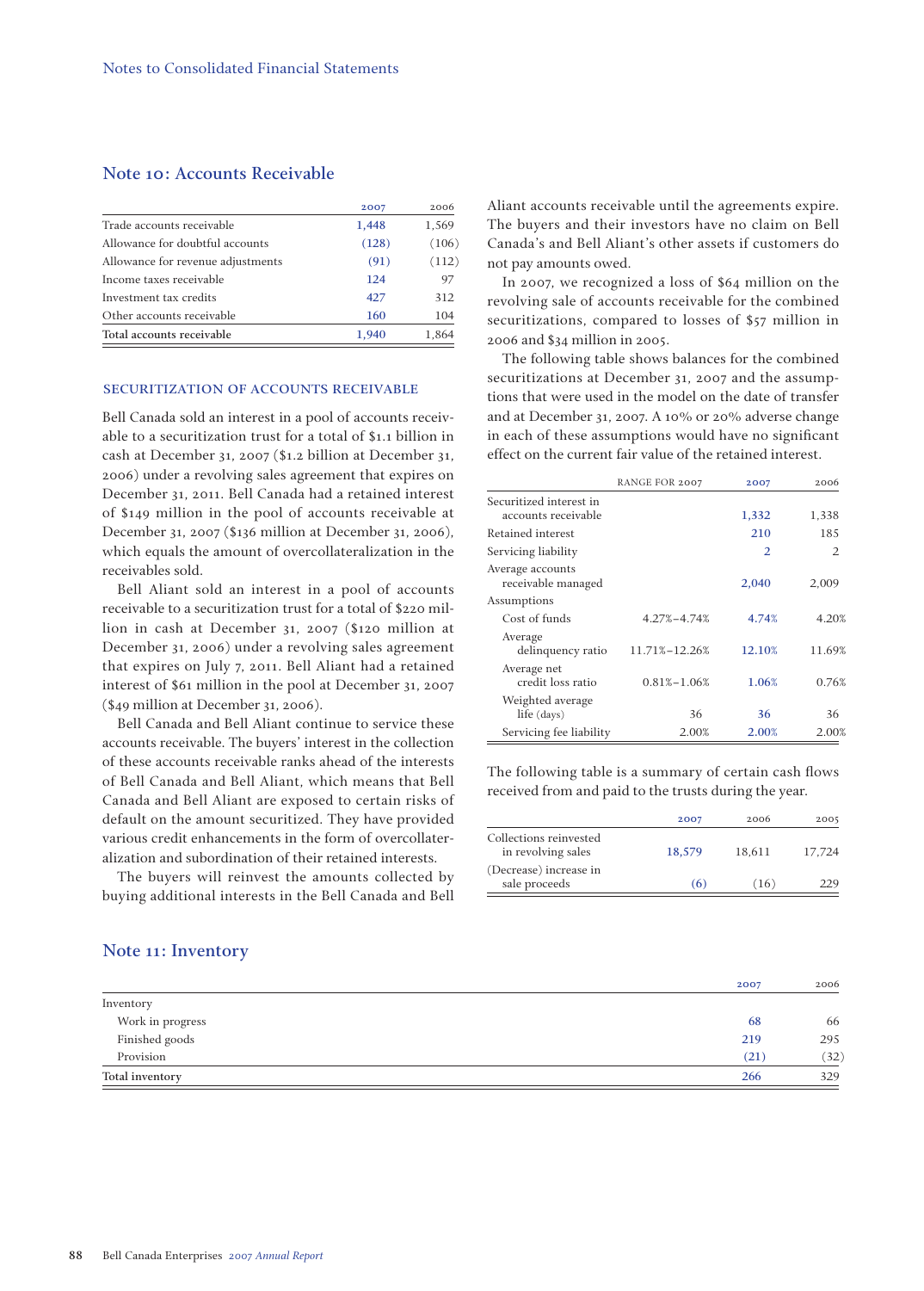# **Note 12: Capital Assets**

|                                         | 2007   |                                                |                                 |        |                                         |                                 | 2006 |  |
|-----------------------------------------|--------|------------------------------------------------|---------------------------------|--------|-----------------------------------------|---------------------------------|------|--|
|                                         |        | <b>ACCUMULATED</b><br><b>COST AMORTIZATION</b> | <b>NET BOOK</b><br><b>VALUE</b> |        | <b>ACCUMULATED</b><br>COST AMORTIZATION | <b>NET BOOK</b><br><b>VALUE</b> |      |  |
| Property, plant and equipment           |        |                                                |                                 |        |                                         |                                 |      |  |
| Telecommunications assets               |        |                                                |                                 |        |                                         |                                 |      |  |
| Inside plant                            | 21,087 | 15,172                                         | 5,915                           | 20,058 | 14,252                                  | 5,806                           |      |  |
| Outside plant                           | 15,492 | 10,306                                         | 5,186                           | 15,176 | 9.931                                   | 5,245                           |      |  |
| Station equipment                       | 3,077  | 1,570                                          | 1,507                           | 2,910  | 1,455                                   | 1,455                           |      |  |
| Machinery and equipment                 | 6,093  | 3,857                                          | 2,236                           | 5,949  | 3,587                                   | 2,362                           |      |  |
| <b>Buildings</b>                        | 3,245  | 1,551                                          | 1,694                           | 3,204  | 1,470                                   | 1,734                           |      |  |
| Plant under construction                | 1,305  |                                                | 1,305                           | 1,579  |                                         | 1,579                           |      |  |
| Satellites                              | 849    | 482                                            | 367                             | 1,553  | 514                                     | 1,039                           |      |  |
| Land                                    | 76     |                                                | 76                              | 79     |                                         | 79                              |      |  |
| Other                                   | 393    | 79                                             | 314                             | 337    | 103                                     | 234                             |      |  |
| Total property, plant and equipment     | 51,617 | 33,017                                         | 18,600                          | 50,845 | 31,312                                  | 19,533                          |      |  |
| Finite-life intangible assets           |        |                                                |                                 |        |                                         |                                 |      |  |
| Software                                | 4,521  | 2,542                                          | 1,979                           | 3,960  | 1,981                                   | 1,979                           |      |  |
| Customer relationships                  | 631    | 122                                            | 509                             | 652    | 106                                     | 546                             |      |  |
| Other                                   | 12     | 9                                              | $\overline{3}$                  | 32     | 11                                      | 21                              |      |  |
| Total finite-life intangible assets     | 5,164  | 2,673                                          | 2,491                           | 4,644  | 2,098                                   | 2,546                           |      |  |
| Indefinite-life intangible assets       |        |                                                |                                 |        |                                         |                                 |      |  |
| Brand name                              | 1,986  |                                                | 1,986                           | 1,986  |                                         | 1,986                           |      |  |
| Spectrum licences                       | 911    | ÷                                              | 911                             | 900    |                                         | 900                             |      |  |
| Cable licences                          | 16     | -                                              | 16                              | 16     | $\overline{\phantom{0}}$                | 16                              |      |  |
| Total indefinite-life intangible assets | 2,913  | $\qquad \qquad -$                              | 2,913                           | 2,902  | $\overline{\phantom{a}}$                | 2,902                           |      |  |
| Total capital assets                    | 59,694 | 35,690                                         | 24,004                          | 58,391 | 33,410                                  | 24,981                          |      |  |

The cost of assets under capital leases was \$2,238 million at December 31, 2007 and \$1,519 million at December 31, 2006. Additions to assets under capital leases were \$251 million in 2007 and \$252 million in 2006. The net book value of these assets was \$1,433 million at December 31, 2007, and \$1,022 million at December 31, 2006. The sale of Telesat resulted in the recognition of capital leases on the satellites used by Bell ExpressVu (see Note 14, *Goodwill*).

Amortization of property, plant and equipment was \$2,550 million in 2007, \$2,505 million in 2006 and \$2,511 million in 2005. Amortization of finite-life intangible assets was \$645 million in 2007, \$620 million in 2006 and \$547 million in 2005. Included in amortization of property, plant and equipment is amortization of capital leases of \$157 million in 2007, \$134 million in 2006 and \$49 million in 2005.

We capitalized interest costs of \$9 million in 2007, \$12 million in 2006 and \$15 million in 2005.

Additions to finite-life intangible assets were \$527 million in 2007 and \$829 million in 2006. The future annual amortization expense for finite-life intangible assets, calculated based on the asset values as at December 31, 2007, is as follows:

| Total estimated amortization expense | (1,930) |
|--------------------------------------|---------|
| 2012                                 | (151)   |
| 2011                                 | (248)   |
| 2010                                 | (370)   |
| 2009                                 | (530)   |
| 2008                                 | (631)   |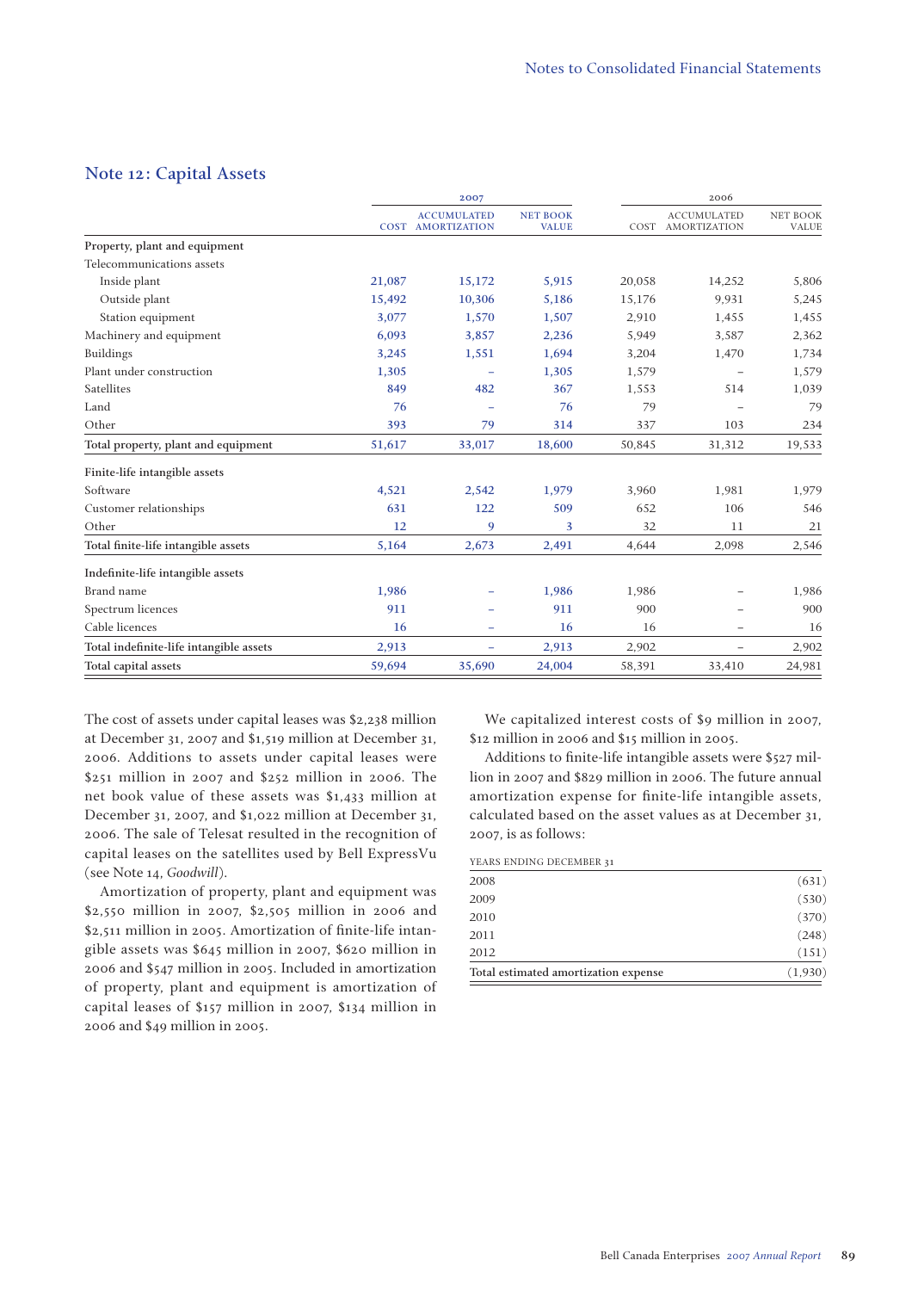# **Note 13: Other Long-Term Assets**

|                                                   | <b>NOTE</b> | 2007  | 2006  |
|---------------------------------------------------|-------------|-------|-------|
| Accrued benefit asset                             | 24          | 1,240 | 1,410 |
| Future income taxes                               |             | 134   | 255   |
| Available-for-sale publicly-traded securities (1) |             | 366   | 356   |
| Available-for-sale privately-held securities      |             | 300   | 398   |
| Investment tax credits <sup>(2)</sup>             |             | 239   | 393   |
| Long-term notes and other receivables             |             | 97    | 87    |
| Deferred development costs                        |             |       | 3     |
| Other                                             |             | 298   | 128   |
| Total other long-term assets                      |             | 2,674 | 3,030 |

*(1) 2006 amounts are presented at cost as the requirement to fair value our available-for-sale publicly-traded securities only came into effect on January 1, 2007.*

*(2) Our investment tax credits expire in varying annual amounts until the end of 2027.* 

Amortization of deferred charges was \$4 million in 2007, \$3 million in 2006 and \$3 million in 2005.

# **Note 14: Goodwill**

In the first quarter of 2007, as discussed in Note 3, *Segmented Information*, our management structure changed and as a result our operations are now reported in four segments. Accordingly, we have reallocated our goodwill to the new segments using the relative fair value approach.

The consolidated statements of operations include the results of acquired businesses from the date they were purchased. We cease including results of business dispositions on the date they are sold. The following table provides details about the changes in the carrying amounts of goodwill for the years ended December 31, 2007 and 2006.

|                                                                        | <b>BELL</b><br><b>WIRELINE</b> | <b>BELL</b><br><b>WIRELESS</b> | <b>BELL</b><br><b>ALIANT</b> | <b>TELESAT</b>           | CONSOLI-<br><b>DATED</b> |
|------------------------------------------------------------------------|--------------------------------|--------------------------------|------------------------------|--------------------------|--------------------------|
| Balance - December 31, 2005                                            | 2,479                          | 2,174                          | 1,217                        | 96                       | 5,966                    |
| 2006 acquisitions                                                      | 36                             |                                | 12                           |                          | 49                       |
| Purchase price adjustments for 2005 acquisitions                       | (12)                           |                                |                              |                          | (12)                     |
| Disposition upon formation of Bell Aliant                              |                                |                                | (533)                        |                          | (533)                    |
| Other                                                                  | -                              |                                | 4                            | $\qquad \qquad -$        |                          |
| Balance - December 31, 2006                                            | 2,503                          | 2,175                          | 700                          | 97                       | 5,475                    |
| 2007 acquisitions                                                      | 18                             |                                | 438                          |                          | 456                      |
| Contingent consideration paid in respect of a prior year's acquisition | 2                              |                                |                              |                          | 2                        |
| Disposition from issuance of units at Bell Aliant                      |                                |                                | (36)                         |                          | (36)                     |
| Repurchase of units at Bell Aliant (1)                                 |                                |                                | 107                          | -                        | 107                      |
| Sale of Telesat                                                        |                                |                                |                              | (97)                     | (97)                     |
| Balance - December 31, 2007                                            | 2,523                          | 2,175                          | 1,209                        | $\overline{\phantom{0}}$ | 5,907                    |

*(1) As at December 31, 2007, Bell Aliant had repurchased a total of 10.6 million outstanding units for a total cash outlay of \$330 million as a result of a normal course issuer bid (NCIB). The NCIB allows Bell Aliant to repurchase up to 13.7 million of its outstanding units and expired on February 27, 2008.*

#### sale of telesat

On October 31, 2007, we sold Telesat, our satellite services subsidiary, which represents our Telesat segment. We realized net cash proceeds of \$3,123 million and the gain on sale was \$1,893 million, net of taxes of \$407 million.

#### bell nordiq income fund

Goodwill of \$438 million arose from the acquisition by Bell Aliant in January 2007 of the remaining 36.7% interest in NorthernTel Limited Partnership (NorthernTel) and Télébec Limited Partnership (Télébec), the operating partnerships of the Bell Nordiq Income Fund, held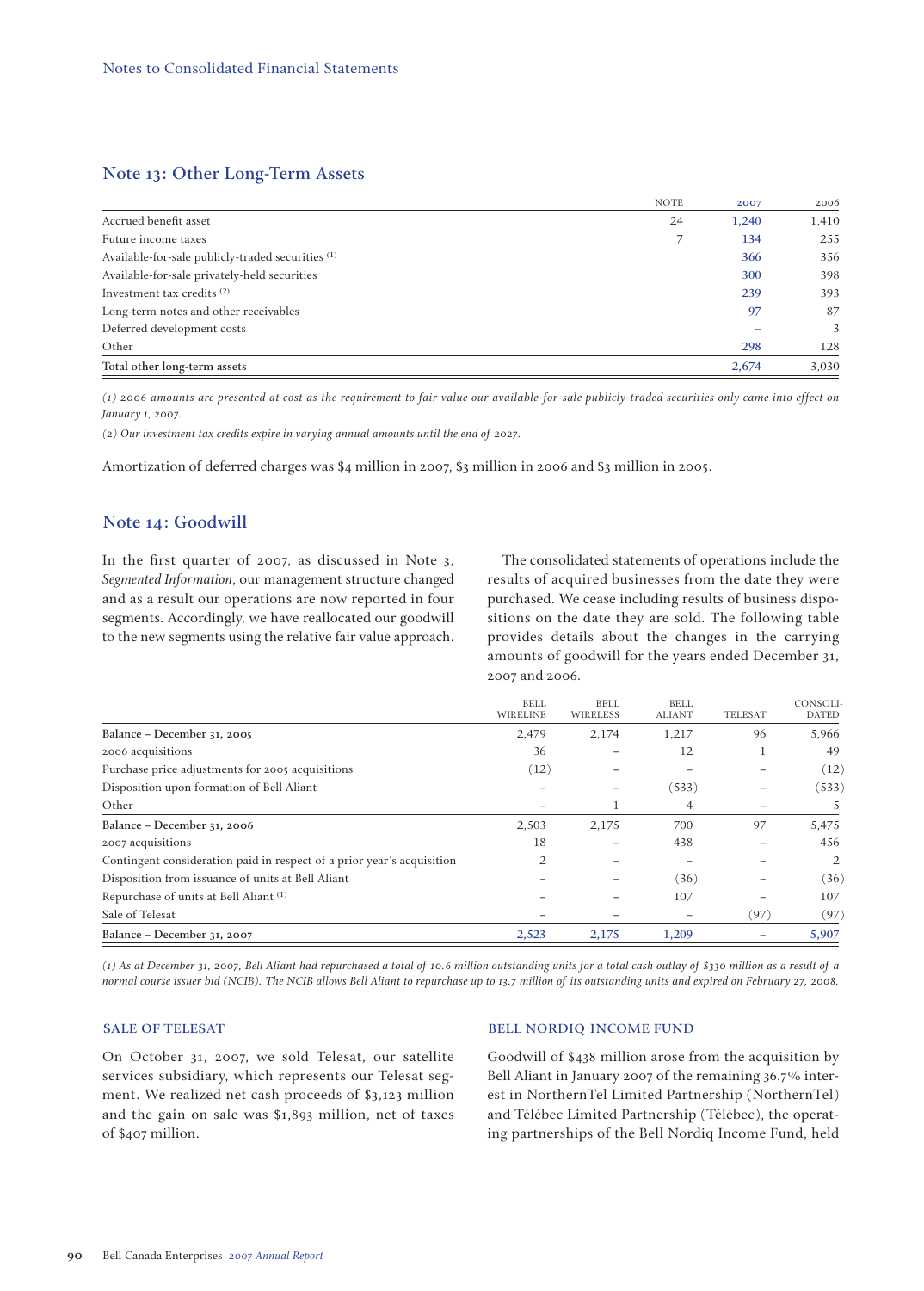through Bell Nordiq Group Inc. (Bell Nordiq) that it did not already own. Goodwill was recognized on the transaction because the value of the net assets was lower than the future earnings potential. None of the goodwill is expected to be deductible for tax purposes.

Immediately prior to the acquisition, Bell Nordiq Income Fund unitholders received a special distribution of \$4.00 cash per unit and, on January 30, 2007, received 0.4113 of a Bell Aliant unit for each Bell Nordiq Income Fund unit held. As a result, our non-controlling interest increased by \$156 million.

## bell aliant

On July 7, 2006, the Plan of Arrangement forming Bell Aliant, an income trust, was completed. Bell Aliant combines Bell Canada's former regional wireline operations in rural Ontario and Québec with Aliant's former wireline operations and includes Bell Canada's former 63.4% interest in NorthernTel and Télébec, the operating partnerships of the Bell Nordiq Income Fund, held through Bell Nordiq. Upon closing of the transaction, BCE held a 73.5% indirect interest in Bell Aliant.

On July 10, 2006, in accordance with the Plan of Arrangement, BCE's ownership of Bell Aliant was reduced to 44.7% through a distribution of trust units by way of a return of capital to holders of BCE Inc. common shares. This distribution had the following impact on our balance sheet:

- goodwill decreased by \$533 million
- non-controlling interest increased by \$469 million
- common shares decreased by \$2,549 million
- contributed surplus increased by \$1,547 million.

In 2006, the costs for the formation of Bell Aliant were comprised mainly of:

• transaction costs of \$138 million related mainly to investment banking, professional and consulting fees. See Note 4, *Restructuring and Other*.

• premium cost on early redemption of Bell Aliant long-term debt of \$122 million. See Note 5, *Other Income (Expense)*.

• of these transaction costs, \$255 million were paid in 2006.

In 2007, we incurred minimal costs related to the formation of Bell Aliant. We consolidate Bell Aliant because we have the right to elect the majority of the board of directors.

#### purchase price allocations

The purchase price allocations for all 2007 acquisitions include certain estimates. The final purchase price allocation for each business acquisition will be complete within 12 months of the acquisition date.

The following tables summarize the fair values assigned to each major asset and liability class as at the dates of acquisition for each of the last three years.

#### 2007 Business Combinations

|                                   | <b>BELL NORDIQ</b> | <b>OTHER</b>   | <b>TOTAL</b> |
|-----------------------------------|--------------------|----------------|--------------|
| Consideration given               |                    |                |              |
| Cash                              | 135                | 20             | 155          |
| Acquisition costs                 | 4                  |                | 4            |
| Non-cash                          | 394                | 2              | 396          |
| Purchase price                    | 533                | 22             | 555          |
| Property, plant and equipment     |                    | $\mathfrak{D}$ | 2            |
| Non-controlling interest          | 95                 | 2              | 97           |
| Fair value of net assets acquired | 95                 | 4              | 99           |
| Goodwill <sup>(1)</sup>           | 438                | 18             | 456          |

*(1) \$11 million is deductible for tax purposes.*

#### 2006 Business Combinations

All acquisitions in 2006 were individually insignificant.

|                                   | <b>TOTAL</b>   |
|-----------------------------------|----------------|
| Consideration given (1)           |                |
| Cash                              | 78             |
| Acquisition costs                 | $\mathfrak{D}$ |
| Non-cash                          | 1              |
| Purchase price                    | 81             |
| Non-cash working capital          | $\mathfrak{D}$ |
| Property, plant and equipment     | 3              |
| Finite-life intangible assets (2) |                |
| Customer relationships            | 1.5            |
| Licences                          | 4              |
| Other long-term assets            | 3              |
| Long-term debt                    | (2)            |
| Other long-term liabilities       | (4)            |
| Non-controlling interest          | 3              |
|                                   | 24             |
| Cash and cash equivalents         | 8              |
| Fair value of net assets acquired | 32             |
| Goodwill <sup>(3)</sup>           | 49             |

*(1) Excluding contingent consideration of \$4 million that may be paid if certain conditions specified in the purchase agreements are met. If the payments are made, the amounts will be allocated to goodwill.*

*(2) Each of the customer relationships and licences is being amortized over a weighted average period of six years.*

*(3) \$5 million is deductible for tax purposes.*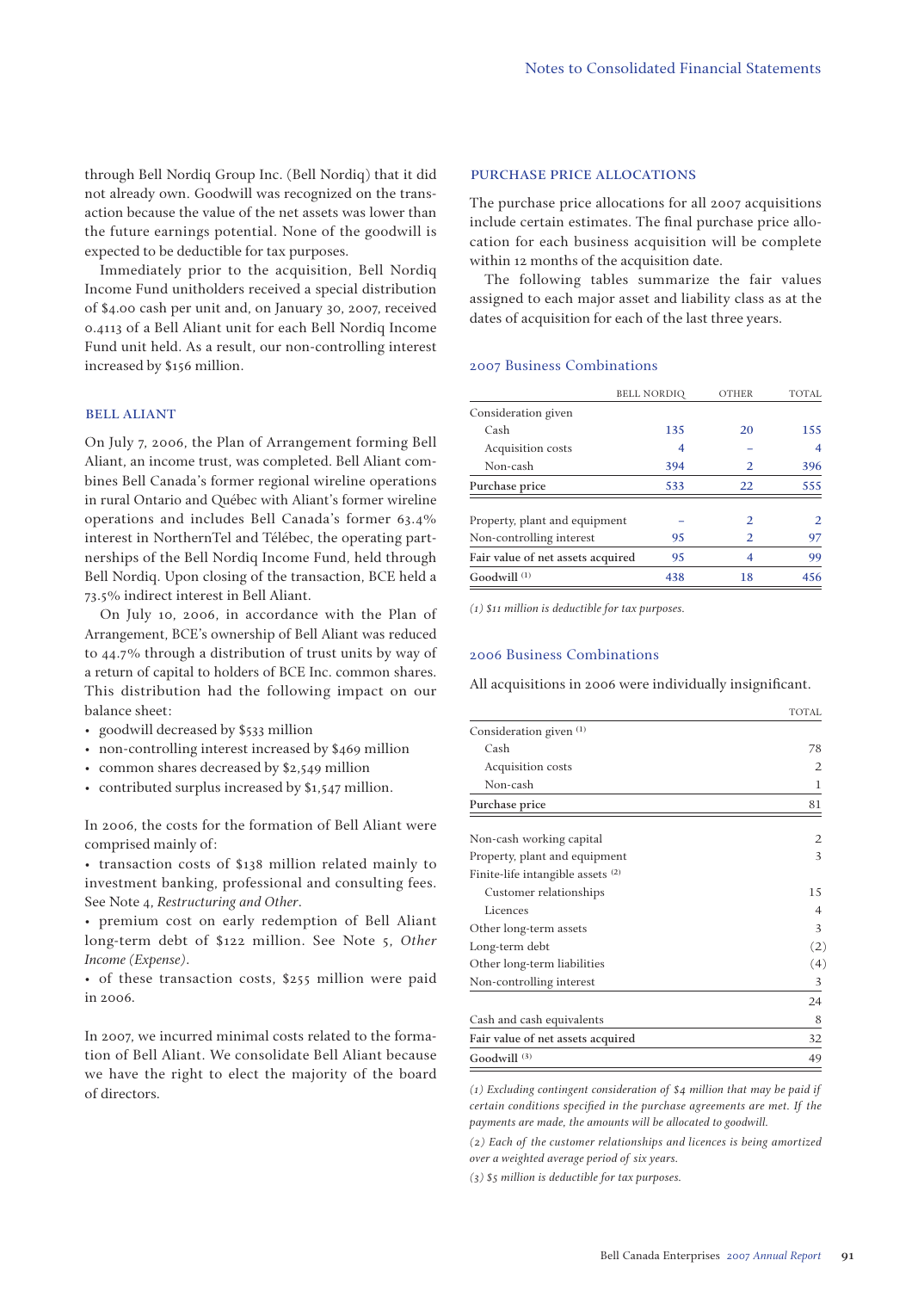## 2005 Business Combinations

We made a number of business acquisitions in 2005, including:

• *NR Communications Ltd. (NR Communications)* – In February and November 2005, Bell Canada acquired 100% of the outstanding shares of NR Communications, which holds a 50% ownership in Inukshuk, a joint venture entered into with Rogers Communications Inc. to provide wireless broadband services.

• *Nexxlink Technologies Inc. (Nexxlink)* – In February 2005, Bell Canada acquired 100% of the outstanding shares of Nexxlink, a provider of integrated IT solutions.

|                                               | <b>NR</b>      |                          |                |              |
|-----------------------------------------------|----------------|--------------------------|----------------|--------------|
|                                               | COMMUNICATIONS | <b>NEXXLINK</b>          | <b>OTHER</b>   | <b>TOTAL</b> |
| Consideration given (1)                       |                |                          |                |              |
| Cash                                          | 69             | 67                       | 113            | 249          |
| Acquisition costs                             | $\mathbf{1}$   | $\overline{4}$           | $\overline{2}$ | 7            |
| Non-cash                                      |                | $\overline{\phantom{0}}$ | $\overline{7}$ |              |
| Purchase price                                | 70             | 71                       | 122            | 263          |
| Non-cash working capital                      | (16)           | 9                        | (12)           | (19)         |
| Property, plant and equipment                 | 19             | 9                        | 85             | 113          |
| Finite-life intangible assets <sup>(2)</sup>  |                |                          |                |              |
| Customer relationships                        |                | 15                       | 8              | 23           |
| Software                                      |                |                          | $\overline{7}$ | 7            |
| Indefinite-life intangible assets             |                |                          |                |              |
| Spectrum licences                             | 57             |                          | 20             | 77           |
| Other long-term assets                        |                | -                        | 3              | 3            |
| Long-term debt                                |                | $\overline{\phantom{0}}$ | (61)           | (61)         |
| Other long-term liabilities                   |                | (6)                      | (15)           | (21)         |
|                                               | 60             | 27                       | 35             | 122          |
| Cash and cash equivalents (bank indebtedness) | 10             | (3)                      | 13             | 20           |
| Fair value of net assets acquired             | 70             | 24                       | 48             | 142          |
| Goodwill                                      |                | 47                       | 74             | 121          |

*(1) Excluding contingent consideration of \$6 million that may be paid if certain conditions specified in the purchase agreements are met. If the payments are made, the amounts will be allocated to goodwill.*

*(2) The majority of customer relationships and software acquired are being amortized over a weighted-average period of seven and five years, respectively.*

Of the goodwill acquired in 2005:

• \$115 million related to Wireline, \$7 million related to Telesat and a decrease of \$1 million related to Bell Aliant.

• \$20 million is deductible for tax purposes.

# **Note 15: Accounts Payable and Accrued Liabilities**

|                                                | <b>NOTE</b> | 2007  | 2006  |
|------------------------------------------------|-------------|-------|-------|
| Trade accounts payable and accruals            |             | 1,451 | 1,616 |
| Compensation payable                           |             | 592   | 486   |
| Deferred revenues                              |             | 520   | 471   |
| Taxes payable                                  |             | 224   | 207   |
| Restructuring costs payable                    |             | 68    | 89    |
| Future income taxes                            |             | 71    | 9     |
| Other current liabilities                      |             | 367   | 356   |
| Total accounts payable and accrued liabilities |             | 3,293 | 3,234 |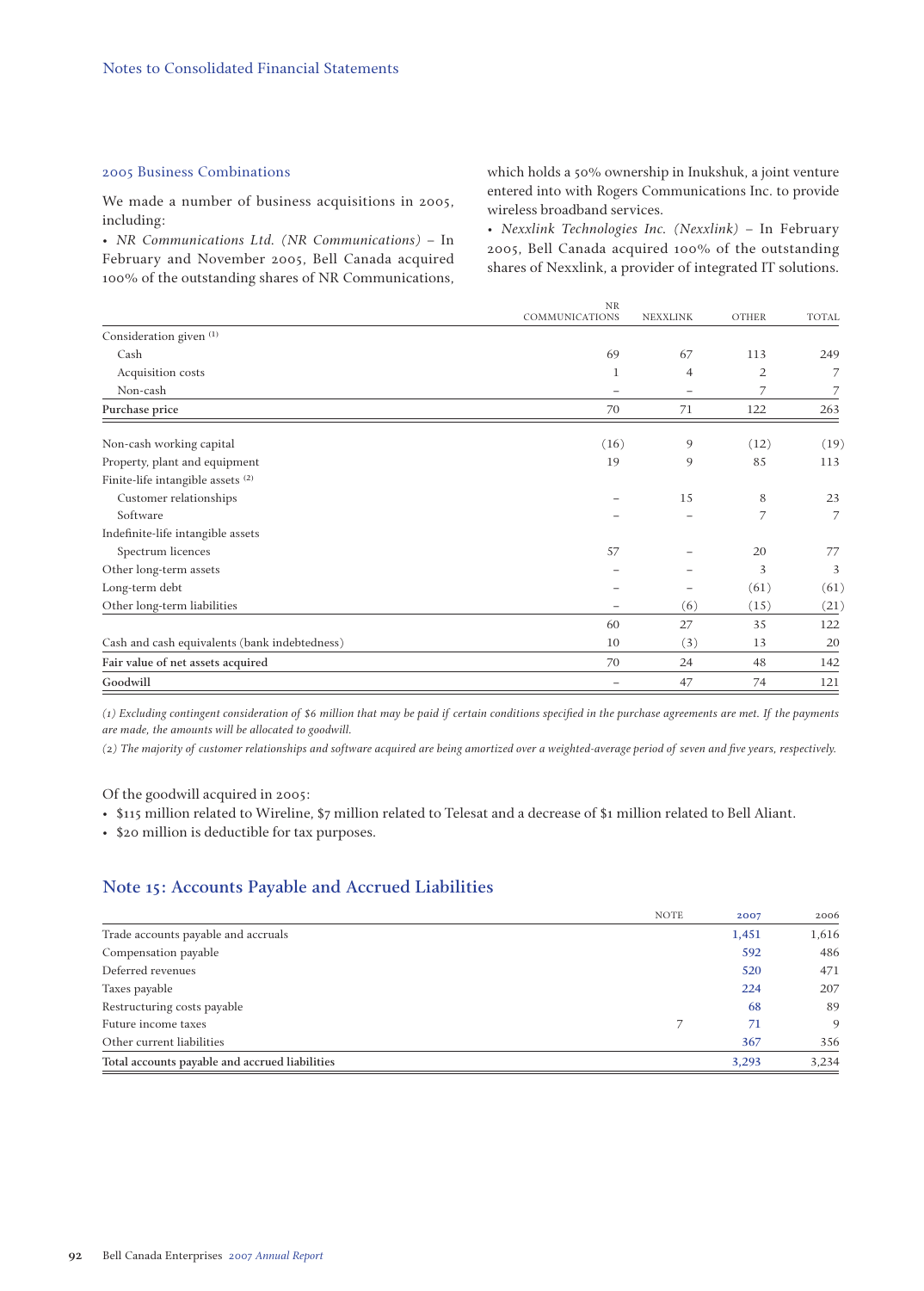| <b>NOTE</b>                                    | <b>AVERAGE</b><br><b>INTEREST RATE</b> | <b>AVERAGE</b><br><b>MATURITY</b> | 2007 | 2006 |
|------------------------------------------------|----------------------------------------|-----------------------------------|------|------|
| <b>Bank</b> advances                           | 5.17%                                  | N/A                               | 214  | 9    |
| Notes payable                                  | 4.28%                                  | 30 days                           | 40   | 27   |
| Total bank advances and notes payable          |                                        |                                   | 254  | 36   |
| Long-term debt due within one year             |                                        |                                   |      |      |
| Bell Canada                                    |                                        |                                   | 401  | 824  |
| <b>Bell Aliant</b>                             |                                        |                                   | 62   | 109  |
| Telesat                                        |                                        |                                   |      | 8    |
|                                                |                                        |                                   | 463  | 941  |
| Unamortized premium                            |                                        |                                   | 8    | 9    |
| Unamortized debt issuance costs                |                                        |                                   | (8)  | (14) |
| Total long-term debt due within one year<br>17 |                                        |                                   | 463  | 936  |
| Total debt due within one year                 |                                        |                                   | 717  | 972  |

# **Note 16: Debt Due Within One Year**

*N/A: Not applicable*

# **RESTRICTIONS**

Some of the credit agreements:

- require us to meet specific financial ratios
- require us to maintain a certain level of Bell Canada voting shares.

We are in compliance with all conditions and restrictions.

# **Note 17: Long-Term Debt**

|                                  |             | WEIGHTED<br><b>AVERAGE</b> |                 |        |        |
|----------------------------------|-------------|----------------------------|-----------------|--------|--------|
|                                  | <b>NOTE</b> | <b>INTEREST RATE</b>       | <b>MATURITY</b> | 2007   | 2006   |
| BCE Inc. (a)                     |             | 7.35%                      | 2009            | 650    | 650    |
| Bell Canada <sup>(b)</sup>       |             |                            |                 |        |        |
| Debentures                       |             | 6.82%                      | 2008-2035       | 5,506  | 7,025  |
| Debentures                       |             | 9.84%                      | 2041-2054       | 700    | 700    |
| Subordinated debentures          |             | 8.21%                      | 2026-2031       | 275    | 275    |
| Capital leases                   |             | 7.42%                      | 2008-2047       | 1,338  | 975    |
| Other                            |             |                            |                 | 17     | 40     |
| Total - Bell Canada              |             |                            |                 | 7,836  | 9,015  |
| Bell Aliant <sup>(c)</sup>       |             |                            |                 |        |        |
| Non-revolving term facility      |             | Floating                   | 2009            | 100    | 1,235  |
| Debentures, notes and bonds      |             | 5.30%                      | 2008-2037       | 2,447  | 1,549  |
| Other                            |             |                            |                 | 33     | 28     |
| Total - Bell Aliant              |             |                            |                 | 2,580  | 2,812  |
| Telesat - Notes and other        |             |                            |                 |        | 253    |
| Total debt                       |             |                            |                 | 11,066 | 12,730 |
| Unamortized premium (d)          |             |                            |                 | 72     | 87     |
| Unamortized debt issuance costs  |             |                            |                 | (54)   | (86)   |
| Less: Amount due within one year | 16          |                            |                 | (463)  | (936)  |
| Total long-term debt             |             |                            |                 | 10,621 | 11,795 |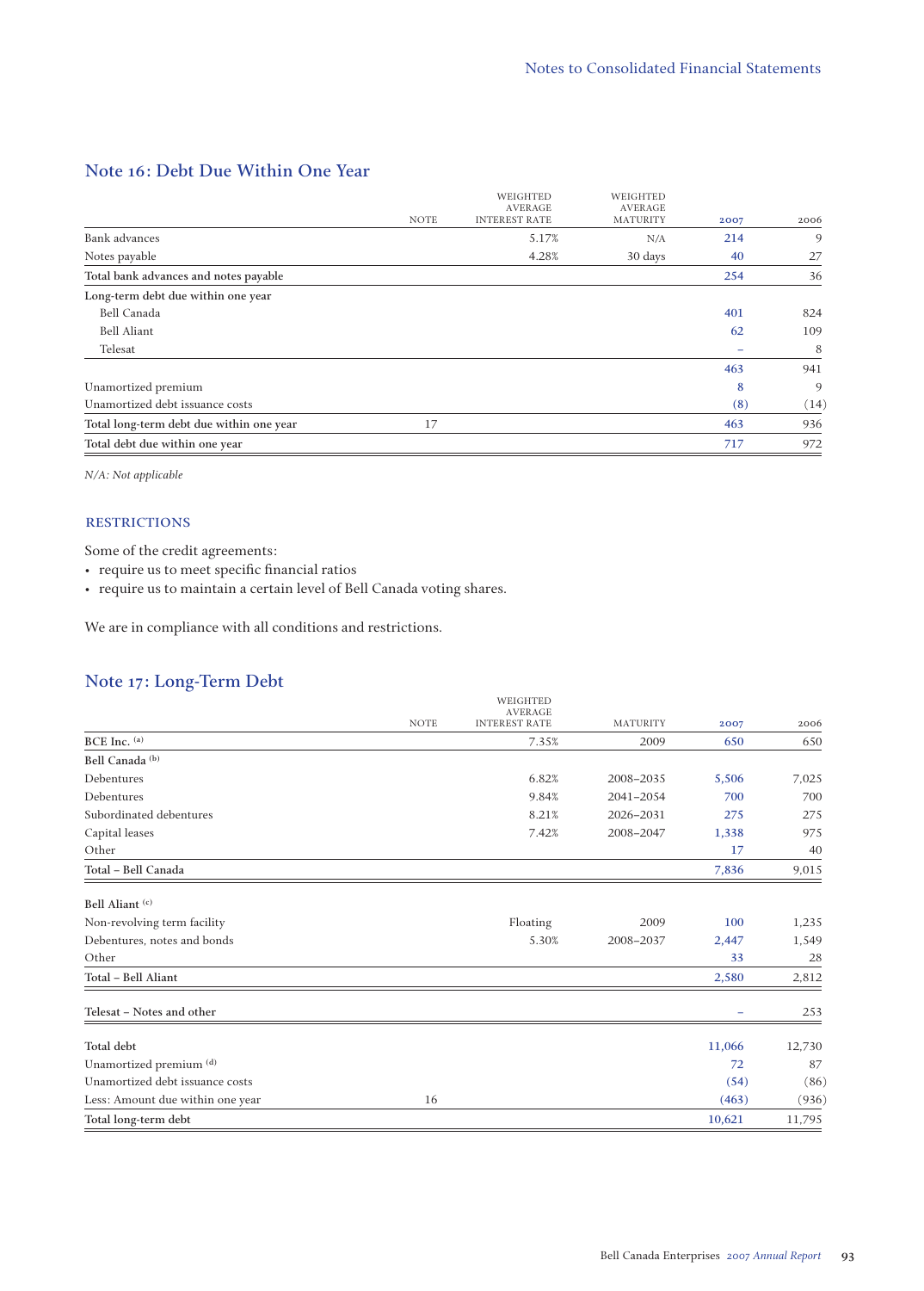### **RESTRICTIONS**

Some of the debt agreements:

- require us to meet specific financial ratios
- impose covenants, maintenance tests and new issue tests

• require us to maintain a certain level of Bell Canada voting shares.

We are in compliance with all conditions and restrictions.

## (a) BCE Inc.

All of the debt is unsecured.

#### (b) Bell Canada

In 2007, Bell Canada redeemed all of its outstanding 6.25% Series M-10 MTN Debentures, with an outstanding principal amount of \$700 million, due January 18, 2008, and all of Bell Mobility Inc.'s 6.55% Series F Senior Unsecured Debentures, with an outstanding principal of \$150 million, due June 2, 2008.

All debentures are unsecured. They include US\$200 million maturing in 2010, which has been swapped into Canadian dollars.

Capital leases include \$318 million in 2007 and \$336 million in 2006, netted against loans receivable of \$220 million in 2007 and \$244 million in 2006. These

# **Note 18: Other Long-Term Liabilities**

obligations arose from agreements that Bell Canada entered into in 1999 and 2001 to sell and lease back telecommunications equipment for a total of \$391 million. Some of the proceeds were invested in interestbearing loans receivable. The capital lease obligations, net of loans, were originally issued for US\$39 million and have been swapped into Canadian dollars.

### (c) Bell Aliant

All debentures, notes and bonds are issued under trust indentures and are unsecured with the exception of Télébec's debentures of \$150 million, which are secured by a mortgage on a property located in the province of Québec. As at December 31, 2007, the carrying value of this property is \$12 million. All notes, bonds and debentures are issued in series and certain series are redeemable at Bell Aliant's option prior to maturity at the prices, times and conditions specified in each series.

#### (d) Unamortized Premium

This amount represents the unamortized purchase price allocated to long-term debt resulting from BCE's repurchase of SBC Communications Inc.'s 20% interest in Bell Canada Holdings Inc.

|                                         | <b>NOTE</b> | 2007  | 2006  |
|-----------------------------------------|-------------|-------|-------|
| Future income taxes                     |             | 1,841 | 2,350 |
| Accrued benefit liability               | 24          | 1,748 | 1,836 |
| Deferred revenue on long-term contracts |             | 177   | 399   |
| Deferred contract payments              |             | 130   | 168   |
| Restructuring costs payable             |             | 82    | 3     |
| Other                                   |             | 371   | 383   |
| Total other long-term liabilities       |             | 4,349 | 5,139 |

# **Note 19: Non-Controlling Interest**

|                                          | <b>NOTE</b> | 2007                     | 2006  |
|------------------------------------------|-------------|--------------------------|-------|
| Non-controlling interest in subsidiaries |             |                          |       |
| <b>Bell Aliant</b>                       |             | 1,102                    | 1,063 |
| Other                                    |             |                          | 17    |
|                                          |             | 1,103                    | 1,080 |
| Preferred shares issued by Bell Canada   | 21          | $\overline{\phantom{m}}$ | 1,100 |
| Total non-controlling interest           |             | 1.103                    | 2,180 |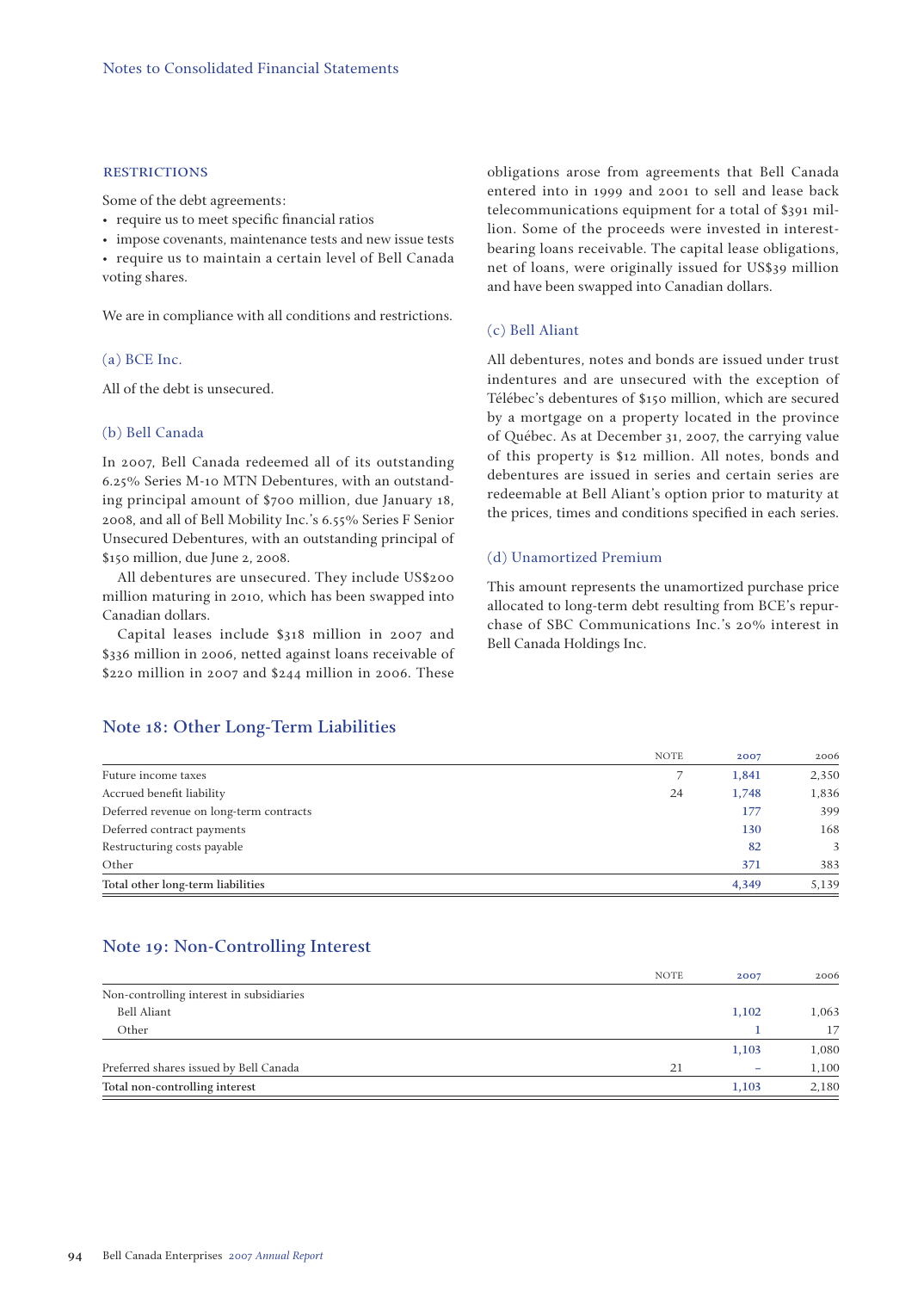# **Note 20: Financial Instruments**

#### **DERIVATIVES**

We use derivative instruments to manage our exposure to interest rate risk, foreign currency risk and changes in the price of BCE Inc. common shares that may be issued under our compensation plans (SCPs and DSUs). We do not use derivative instruments for speculative purposes. Since we do not trade actively in derivative instruments, we are not exposed to any significant liquidity risks relating to them.

The following derivative instruments were outstanding at December 31, 2007:

• interest rate swaps that hedge interest rate risk on a portion of our long-term debt

• cross-currency swaps and foreign exchange forward contracts that hedge foreign currency risk on a portion of our long-term debt

• foreign exchange forward contracts that hedge certain purchase commitments

• forward contracts on BCE Inc. common shares that hedge the fair-value exposure related to SCPs and DSUs.

As at December 31, 2007, the amount of hedge ineffectiveness recorded in *Other income (expense)* in the statement of operations was not material.

#### credit risk

We are exposed to credit risk if counterparties to our derivative instruments are unable to meet their obligations. We expect that they will be able to meet their obligations because we deal with institutions that have strong credit ratings and we regularly monitor our credit risk and credit exposure.

There was minimal credit risk relating to derivative instruments at December 31, 2007. We are also exposed to credit risk from our customers, but the concentration of this risk is minimized because we have a large and diverse customer base.

#### currency exposures

We use cross-currency swaps and forward contracts to hedge debt that is denominated in foreign currencies. We also use foreign exchange forward contracts to hedge foreign currency risk on anticipated transactions including certain purchase commitments.

At December 31, 2007, the amounts to be received under currency contracts were US\$982 million, for which the amounts to be paid were \$1,051 million. At December 31, 2006, the amounts to be received under currency contracts were US\$482 million, for which the amounts to be paid were \$623 million.

The following table provides further details on our outstanding cross-currency swaps and forward contracts as at December 31, 2007 and 2006.

|                      | <b>BUY</b><br><b>CURRENCY</b> | <b>AMOUNTS</b><br><b>TO RECEIVE</b><br>IN USD | <b>SELL</b><br><b>CURRENCY</b> | <b>AMOUNTS</b><br>TO PAY<br>IN CAD | <b>MATURITY</b> | <b>HEDGED ITEM</b>          |
|----------------------|-------------------------------|-----------------------------------------------|--------------------------------|------------------------------------|-----------------|-----------------------------|
| At December 31, 2007 | <b>USD</b>                    | 312                                           | <b>CAD</b>                     | 295                                | 2008            | <b>Purchase commitments</b> |
|                      | <b>USD</b>                    | 226                                           | <b>CAD</b>                     | 212                                | 2008            | <b>Purchase commitments</b> |
|                      | <b>USD</b>                    | 200                                           | <b>CAD</b>                     | 269                                | 2010            | Long-term debt              |
|                      | <b>USD</b>                    | 162                                           | <b>CAD</b>                     | 154                                | 2008            | <b>Purchase commitments</b> |
|                      | <b>USD</b>                    | 82                                            | <b>CAD</b>                     | 121                                | 2013            | Long-term debt              |
| At December 31, 2006 | <b>USD</b>                    | 200                                           | CAD                            | 269                                | 2010            | Long-term debt              |
|                      | <b>USD</b>                    | 197                                           | CAD                            | 229                                | 2008            | Purchase commitments        |
|                      | <b>USD</b>                    | 83                                            | CAD                            | 122                                | 2013            | Long-term debt              |
|                      | <b>USD</b>                    | 2                                             | CAD                            | 3                                  | 2007            | Debt due within one year    |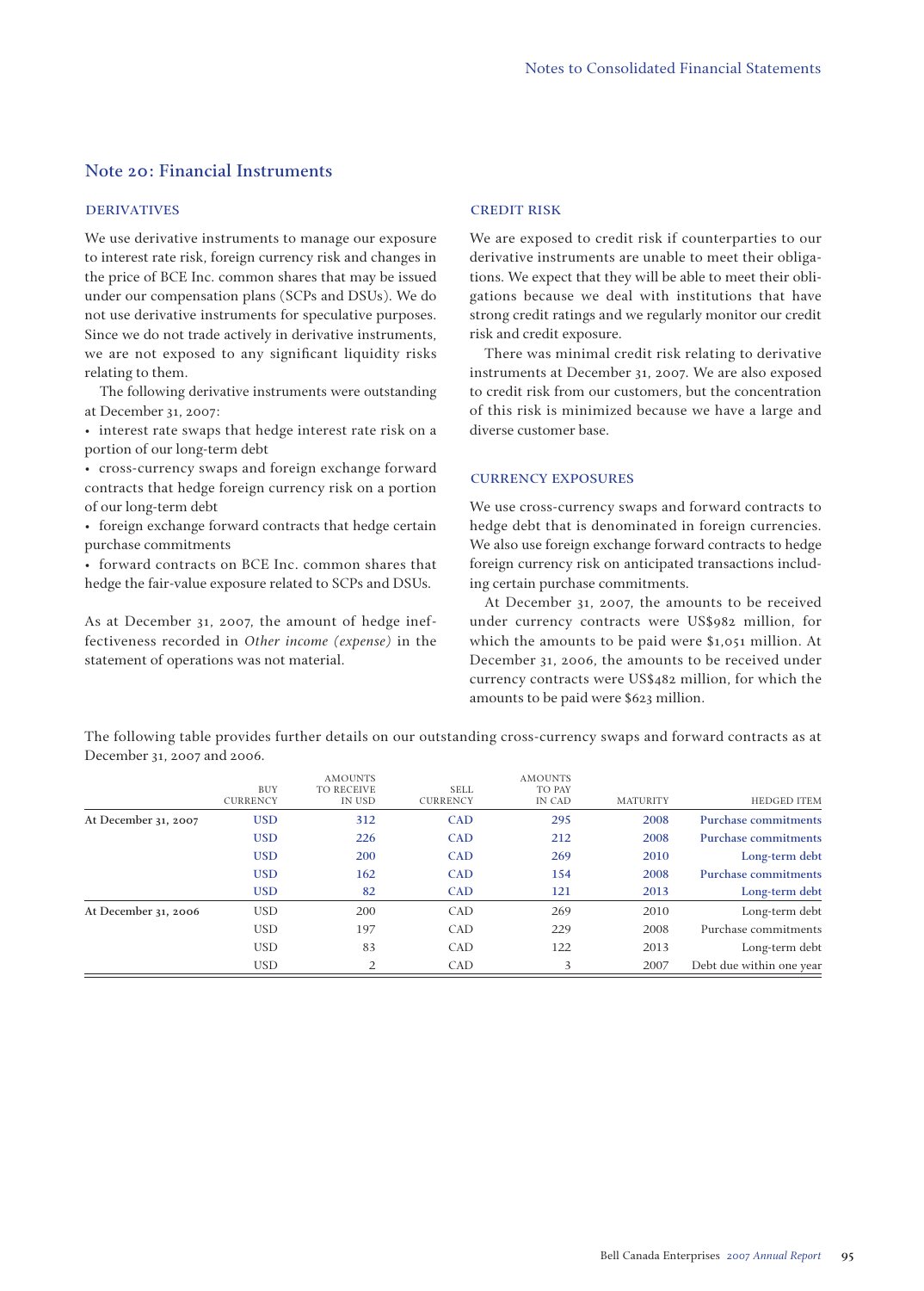## interest rate exposures

We use interest rate swaps to manage the mix of fixed and floating interest rates on our debt. The following table shows interest rate swaps outstanding as at December 31, 2007 and 2006.

|                      | NOTIONAL<br><b>AMOUNT</b> | <b>RECEIVE</b><br><b>INTEREST</b><br><b>RATE</b> | PAY<br><b>INTEREST</b><br><b>RATE</b> | <b>MATURITY</b> | <b>HEDGED ITEM</b>       |
|----------------------|---------------------------|--------------------------------------------------|---------------------------------------|-----------------|--------------------------|
| At December 31, 2007 | 700                       | 5.00%                                            | 3-month CDOR $(1)$ + 0.42%            | 2017            | Long-term debt           |
|                      | 100                       | 3-month CDOR <sup>(1)</sup>                      | 4.9775%                               | 2010            | Debt due within one year |
|                      | 100                       | 3-month CDOR                                     | 4.9775%                               | 2010            | Debt due within one year |
| At December 31, 2006 | 700                       | 5.00%                                            | $3$ -month CDOR + 0.42%               | 2017            | Long-term debt           |
|                      | 500                       | 3-month CDOR                                     | 4.31%                                 | 2012            | Long-term debt           |
|                      | 300                       | 3-month CDOR                                     | 4.90%                                 | 2014            | Long-term debt           |
|                      | 200                       | 3-month CDOR                                     | 4.85%                                 | 2017            | Long-term debt           |
|                      | 200                       | 3-month CDOR                                     | 5.02%                                 | 2037            | Long-term debt           |
|                      | 50                        | 3-month CDOR                                     | 5.00%                                 | 2037            | Long-term debt           |

*(1) Canadian dollar offered rate (CDOR)*

### fair value

Fair value is the amount that willing parties would accept to exchange a financial instrument based on the current market for instruments with the same risk, principal and remaining maturity.

These estimates are affected by assumptions we make about the amount and timing of estimated future cash flows and discount rates, all of which reflect varying degrees of risk. Income taxes and other expenses that would be incurred on disposition of these financial instruments are not reflected in the fair values. As a result, the fair values are not necessarily the net amounts that would be realized if these instruments were settled.

The carrying value of all financial instruments approximates fair value, except for those noted in the following table.

|                                                                  |             | 2007                            |                             | 2006                            |                             |
|------------------------------------------------------------------|-------------|---------------------------------|-----------------------------|---------------------------------|-----------------------------|
|                                                                  | <b>NOTE</b> | <b>CARRYING</b><br><b>VALUE</b> | <b>FAIR</b><br><b>VALUE</b> | <b>CARRYING</b><br><b>VALUE</b> | <b>FAIR</b><br><b>VALUE</b> |
| Long-term debt due within one year                               | 16          | 463                             | 463                         | 936                             | 942                         |
| Long-term debt                                                   | 17          | 10,621                          | 10,590                      | 11.795                          | 13,055                      |
| Derivative financial instruments, net asset (liability) position |             |                                 |                             |                                 |                             |
| Forward contracts - BCE Inc. shares                              |             | 20                              | 20                          |                                 |                             |
| Currency contracts                                               |             | (85)                            | (85)                        | (58)                            | (77)                        |
| Interest rate swaps and swaptions                                |             | (5)                             | (5)                         |                                 | (26)                        |

The fair value of our available-for-sale publicly-traded securities as at December 31, 2007 and 2006, which is equal to the carrying value, is disclosed in Note 13, *Other Long-Term Assets*.

# **Note 21: Share Capital**

### preferred shares

BCE Inc.'s articles of amalgamation provide for an unlimited number of First Preferred Shares and Second Preferred Shares. The terms set out in the articles authorize BCE Inc.'s directors to issue the shares in one or more series and to set the number of shares and conditions for each series.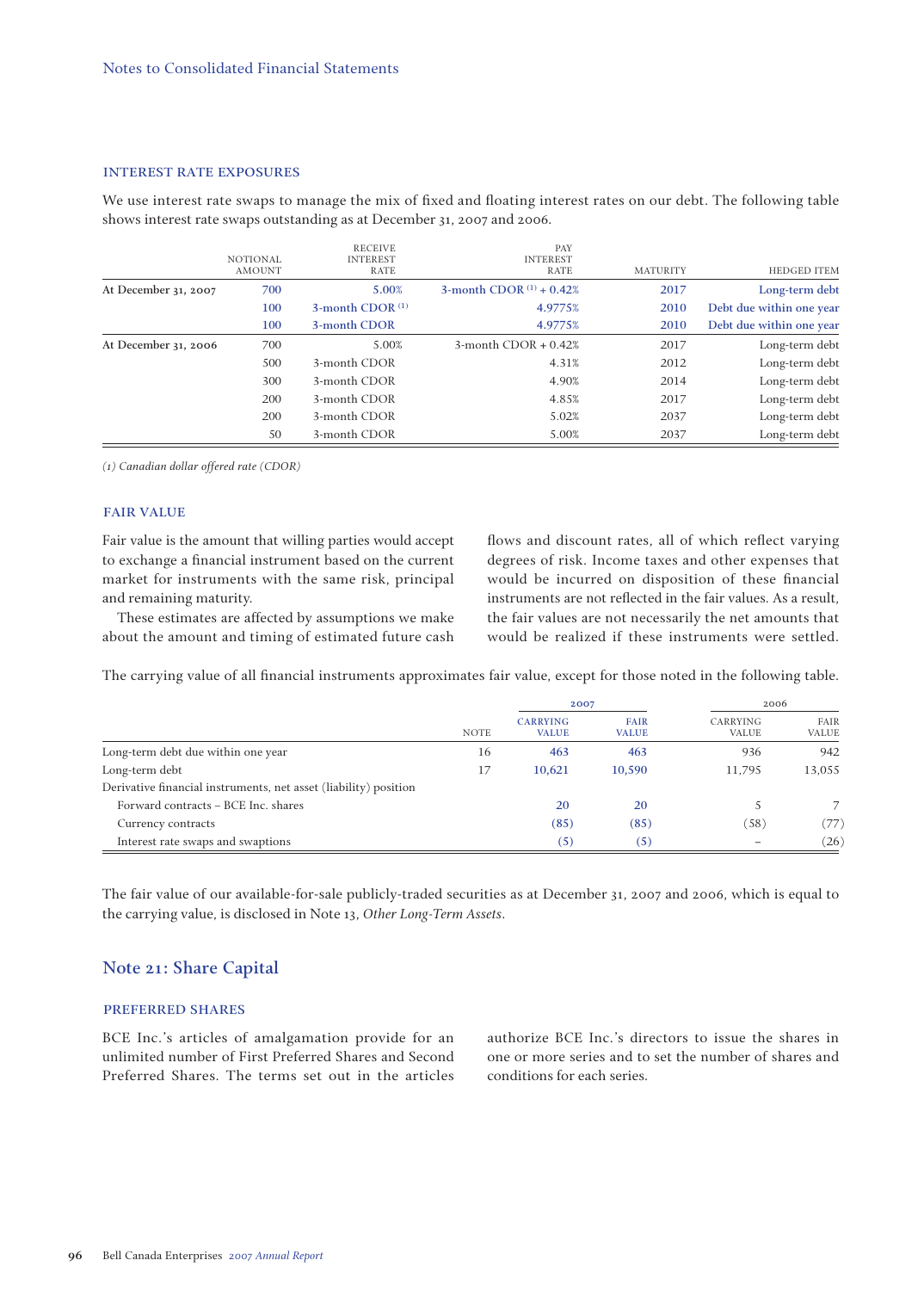**STATED** 

The following table is a summary of the principal terms of BCE Inc.'s First Preferred Shares. There were no Second Preferred Shares issued and outstanding at December 31, 2007. BCE Inc.'s articles of amalgamation, as amended, describe the terms and conditions of these shares in detail.

|               |                                  |                  |                   |                   |                        | <b>NUMBER OF SHARES</b> | CAPITAL                   |       |                          |                          |
|---------------|----------------------------------|------------------|-------------------|-------------------|------------------------|-------------------------|---------------------------|-------|--------------------------|--------------------------|
|               | <b>ANNUAL</b><br><b>DIVIDEND</b> | <b>CONVERT-</b>  | CONVERSION        | <b>REDEMPTION</b> | REDEMP-<br><b>TION</b> |                         | <b>ISSUED</b><br>AND OUT- |       | AT<br>DECEMBER 31        |                          |
| <b>SERIES</b> | <b>RATE</b>                      | <b>IBLE INTO</b> | <b>DATE</b>       | <b>DATE</b>       | PRICE                  | <b>AUTHORIZED</b>       | <b>STANDING</b>           | 2007  | 2006                     | 2005                     |
| Q             | floating                         | Series R         | December 1, 2015  | At any time       | \$25.50                | 8,000,000               |                           |       |                          |                          |
| R             | 4.54%                            | Series Q         | December 1, 2010  | December 1, 2010  | \$25.00                | 8,000,000               | 8,000,000                 | 200   | 200                      | 200                      |
| S             | floating                         | Series T         | November 1, 2011  | At any time       | \$25.50                | 8,000,000               | 2,279,791                 | 57    | 57                       | 200                      |
| T             | 4.502%                           | Series S         | November 1, 2011  | November 1, 2011  | \$25.00                | 8,000,000               | 5,720,209                 | 143   | 143                      | $\overline{\phantom{a}}$ |
| Υ             | floating                         | Series Z         | December 1, 2012  | At any time       | \$25.50                | 10,000,000              | 8,126,330                 | 203   | 29                       | 29                       |
| Ζ             | 4.331%                           | Series Y         | December 1, 2012  | December 1, 2012  | \$25.00                | 10,000,000              | 1,873,670                 | 47    | 221                      | 221                      |
| AA            | 4.80%                            | Series AB        | September 1, 2012 | September 1, 2012 | \$25.00                | 20,000,000              | 10,081,586                | 257   | 510                      | 510                      |
| AB            | floating                         | Series AA        | September 1, 2012 | At any time       | \$25.50                | 20,000,000              | 9,918,414                 | 253   | $\overline{\phantom{m}}$ |                          |
| AC            | 5.54%                            | Series AD        | March 1, 2008     | March 1, 2008     | \$25.00                | 20,000,000              | 20,000,000                | 510   | 510                      | 510                      |
| AD            | floating                         | Series AC        | March 1, 2013     | At any time       | \$25.50                | 20,000,000              |                           |       |                          |                          |
| АE            | floating                         | Series AF        | February 1, 2010  | At any time       | \$25.50                | 24,000,000              | 1,914,218                 | 48    |                          |                          |
| AF            | 4.40%                            | Series AE        | February 1, 2010  | February 1, 2010  | \$25.00                | 24,000,000              | 14,085,782                | 352   |                          |                          |
| AG            | 4.35%                            | Series AH        | May 1, 2011       | May 1, 2011       | \$25.00                | 22,000,000              | 10,051,751                | 251   |                          |                          |
| AH            | floating                         | Series AG        | May 1, 2011       | At any time       | \$25.50                | 22,000,000              | 3,948,249                 | 99    |                          |                          |
| AI            | 4.65%                            | Series AJ        | August 1, 2011    | August 1, 2011    | \$25.00                | 22,000,000              | 14,000,000                | 350   |                          |                          |
| АJ            | floating                         | Series AI        | August 1, 2016    | At any time       | \$25.50                | 22,000,000              |                           |       |                          |                          |
|               |                                  |                  |                   |                   |                        |                         |                           | 2,770 | 1,670                    | 1,670                    |

## Bell Canada Plan of Arrangement

On January 25, 2007, the articles of amalgamation of BCE Inc. were amended to create six new series of First Preferred Shares. These new series of preferred shares were created further to the Bell Canada plan of arrangement whereby all of the issued and outstanding or authorized Bell Canada Class A Preferred Shares Series 15, 16, 17, 18, 19 and 20, having a stated capital of \$1,100 million as at December 31, 2006, were exchanged for the corresponding Series AE, AF, AG, AH, AI and AJ of First Preferred Shares of BCE Inc. The impact on our balance sheet was a reclassification from our noncontrolling interest to preferred shares of \$1,100 million. The Bell Canada plan of arrangement became effective on January 31, 2007. The characteristics of the preferred shares of BCE Inc. are described below.

## Voting Rights

All of the issued and outstanding preferred shares at December 31, 2007 are non-voting, except under special circumstances when the holders are entitled to one vote per share.

## Entitlement to Dividends

Holders of Series R, T, Z, AA, AC, AF, AG and AI shares are entitled to fixed cumulative quarterly dividends. The dividend rate on these shares is reset every five years, as set out in BCE Inc.'s articles of amalgamation, as amended.

Holders of Series S, Y, AB, AE and AH shares are entitled to floating adjustable cumulative monthly dividends. The floating dividend rate on these shares is calculated every month, as set out in BCE Inc.'s articles of amalgamation, as amended.

If Series Q, AD and AJ shares are issued, their holders will be entitled to floating adjustable cumulative monthly dividends.

#### Conversion Features

All of the issued and outstanding preferred shares at December 31, 2007 are convertible at the holder's option into another associated series of preferred shares on a one-for-one basis according to the terms set out in BCE Inc.'s articles of amalgamation, as amended.

#### Redemption Features

BCE Inc. may redeem each of Series R, T, Z, AA, AC, AF, AG and AI shares at \$25.00 per share on the applicable redemption date and every five years after that date.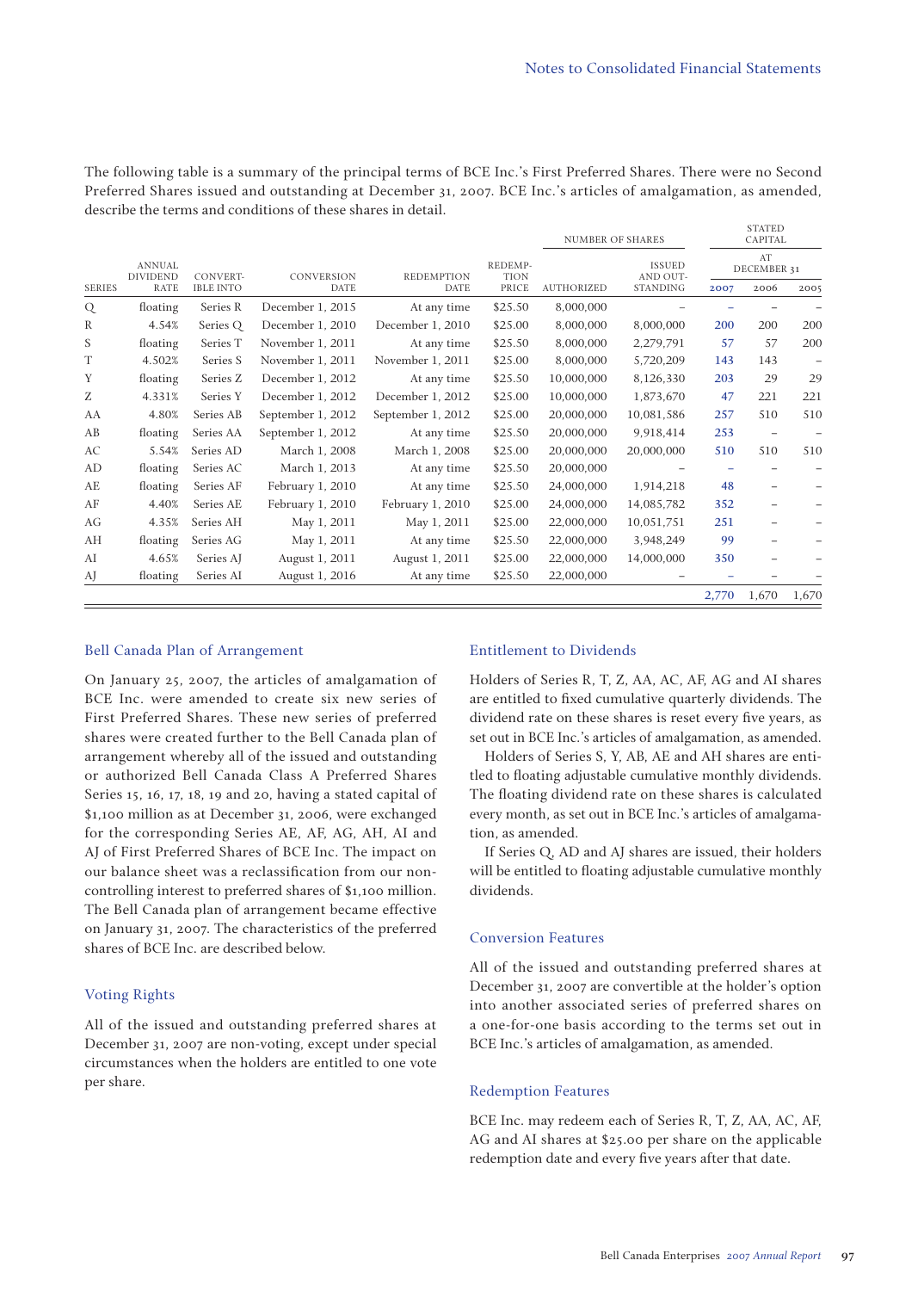BCE Inc. may redeem Series S, Y, AB, AE and AH shares at any time at \$25.50 per share.

If Series Q, AD and AJ shares are issued, BCE Inc. may redeem them at any time at \$25.50 per share.

## Conversion of Preferred Shares

On August 23, 2007, BCE Inc. announced that 9,918,414 of its 20,000,000 Cumulative Redeemable First Preferred Shares, Series AA (Series AA Preferred Shares) were tendered for conversion, on a one-for-one basis, into Cumulative Redeemable First Preferred Shares, Series AB (Series AB Preferred Shares). Consequently, BCE Inc. issued 9,918,414 new Series AB Preferred Shares on September 1, 2007. The balance of the Series AA Preferred Shares remains outstanding.

On November 20, 2007, BCE Inc. announced that 6,991,775 of its 8,852,620 Cumulative Redeemable First Preferred Shares, Series Z (Series Z Preferred Shares) were tendered for conversion, on a one-for-one basis, into Cumulative Redeemable First Preferred Shares, Series Y (Series Y Preferred Shares). In addition, 12,825 of its 1,147,380 Series Y Preferred Shares were tendered for conversion, on a one-for-one basis, into Series Z Preferred Shares.

#### common shares and class b shares

BCE Inc.'s articles of amalgamation provide for an unlimited number of voting common shares and non-voting Class B shares. The common shares and the Class B shares rank equally in the payment of dividends and in the distribution of assets if BCE Inc. is liquidated, dissolved or wound up, after payments due to the holders of preferred shares.

The following table provides details about the outstanding common shares of BCE Inc. No Class B shares were outstanding at December 31, 2007, 2006 and 2005.

|                                                         |             |                                   | 2007                            |                            | 2006                            |                            | 2005                            |  |
|---------------------------------------------------------|-------------|-----------------------------------|---------------------------------|----------------------------|---------------------------------|----------------------------|---------------------------------|--|
|                                                         | <b>NOTE</b> | <b>NUMBER</b><br><b>OF SHARES</b> | <b>STATED</b><br><b>CAPITAL</b> | <b>NUMBER</b><br>OF SHARES | <b>STATED</b><br><b>CAPITAL</b> | <b>NUMBER</b><br>OF SHARES | <b>STATED</b><br><b>CAPITAL</b> |  |
| Outstanding, beginning of year                          |             | 807.643.941                       | 13.487                          | 927,318,916                | 16,806                          | 925.935.682                | 16,781                          |  |
| Shares issued under employee stock<br>option plan $(1)$ | 22          | 4,994,073                         | 172                             | 1,246,932                  | 35                              | 1,383,234                  | 25                              |  |
| Shares repurchased and cancelled                        |             | (7,373,198)                       | (123)                           | (45, 151, 666)             | (805)                           |                            |                                 |  |
| Share reduction $(2)$                                   | 14          |                                   | -                               | (75,770,241)               | (2, 549)                        |                            |                                 |  |
| Outstanding, end of year                                |             | 805,264,816                       | 13,536                          | 807,643,941                | 13,487                          | 927,318,916                | 16,806                          |  |

*(1) Includes a \$19 million reclassification (\$6 million in 2006) from contributed surplus relating to the exercise of employees' stock options.*

*(2) Reduction of BCE Inc. common shares outstanding, in conjunction with a distribution of Bell Aliant trust units, by way of return of capital, to holders of BCE Inc. common shares.*

#### **NCIB**

In December 2006, BCE Inc. announced its plan to renew its share repurchase program for an additional 12-month period to repurchase 5% of its outstanding common shares through a NCIB. Common share repurchases under the NCIB were suspended in the second quarter of 2007. Prior to the suspension, BCE Inc. repurchased a total of 7.4 million common shares in 2007, representing approximately 18% of the total common shares targeted for repurchase, for a total cash outlay of \$227 million.

Of the total cash outlay, \$123 million represents stated capital and reduced the total value of common shares and \$9 million reduced the contributed surplus attributable to these common shares. The remaining \$95 million was charged to the deficit.

As at December 31, 2006, BCE Inc. had repurchased and cancelled a total of 45 million common shares under its previous NCIB. Of the total cash outlay of \$1.2 billion, \$805 million represented stated capital and reduced the total value of common shares, while \$52 million reduced the contributed surplus attributable to these common shares. The remaining \$384 million was charged to the deficit.

#### Dividend Reinvestment Plan

The dividend reinvestment plan allows eligible common shareholders to use their dividends to buy additional common shares. A trustee buys BCE Inc. common shares for the participants on the open market, by private purchase or from treasury. BCE Inc. chooses the method the trustee uses to buy the shares.

A total of 1,823,652 common shares was bought on the open market under this plan for \$66 million in 2007. A total of 2,658,255 common shares was bought on the open market under this plan for \$76 million in 2006.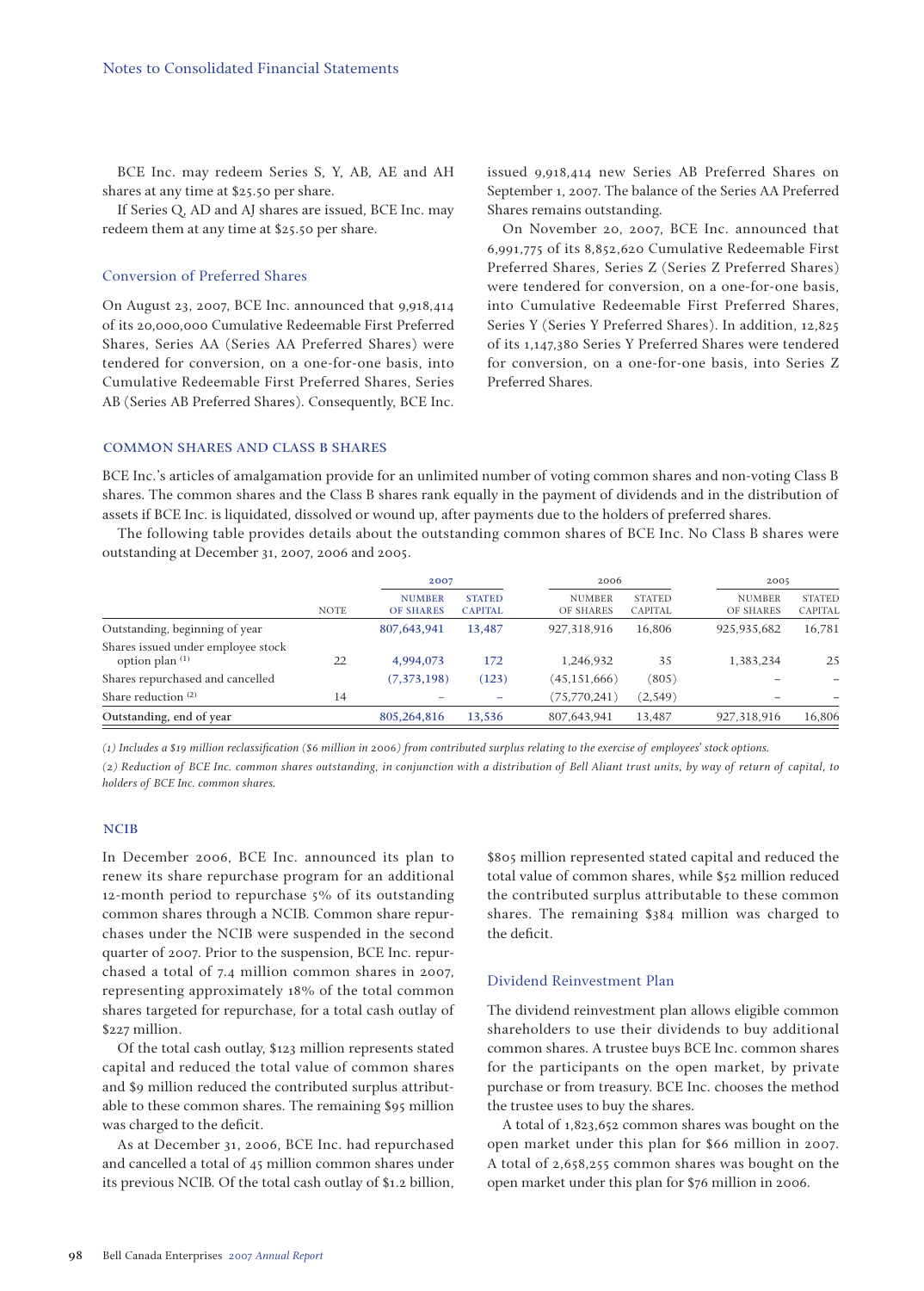## contributed surplus

The following table is a reconciliation of the contributed surplus balance during the year.

| <b>NOTE</b> | 2007              | 2006         | 2005  |
|-------------|-------------------|--------------|-------|
|             | 2,555             | 1.081        | 1,061 |
| 14          | $\qquad \qquad -$ | 1.547        |       |
|             | (9)               | (52)         |       |
|             | (9)               | $21^{\circ}$ | 20    |
|             | 2.537             | 2.555        | 1.081 |
|             |                   |              |       |

## **Note 22: Stock-Based Compensation Plans**

The following stock-based compensation amounts are included in the consolidated statements of operations as selling, general and administrative expenses **(1)**.

|                                                             | 2007  | 2006  | 2005  |
|-------------------------------------------------------------|-------|-------|-------|
| Employee savings plans                                      | (42)  | (46)  | (45)  |
| Stock options                                               | (10)  | (8)   | (17)  |
| Restricted share units (1)                                  | (95)  | (45)  | (39)  |
| Special compensation payments <sup>(2)</sup>                |       | 3     | 3     |
| Deferred share units                                        |       | (1)   | (4)   |
| Deferred unit plan                                          | (8)   | (3)   |       |
| Total stock-based<br>compensation expense $(3)$             | (155) | (100) | (102) |
| Income tax benefit arising from<br>stock-based compensation | 48    | 31    | 29    |
|                                                             | (107) | (69)  | (73)  |
|                                                             |       |       |       |

*(1) The 2007 expense includes \$35 million recorded as restructuring and other.*

*(2) Includes recoveries of SCP expense as a result of forfeitures.*

*(3) The operating cash outflows in respect of stock-based compensation plans were \$65 million in 2007, \$121 million in 2006 and \$58 million in 2005.*

#### description of the plans

## Employee Savings Plan

ESPs are designed to encourage employees of BCE Inc. and its participating subsidiaries to own shares of BCE Inc. Each year, employees can choose to have up to a certain percentage of their annual earnings withheld through regular payroll deductions in order to buy BCE Inc. common shares. In some cases, the employer will also contribute up to a maximum percentage of the employee's annual earnings to the plan.

Each participating company decides on its maximum percentage. For Bell Canada, employees can contribute up to 12% of their annual earnings. Bell Canada contributes up to 2%.

The trustee of the ESPs buys BCE Inc. common shares for the participants on the open market, by private purchase or from treasury. BCE Inc. chooses the method the trustee uses to buy the shares.

There were 30,072 employees participating in the plans at December 31, 2007. The total number of common shares bought for employees was 4,518,245 in 2007 and 6,395,865 in 2006. At December 31, 2007, 13,513,812 common shares were reserved for issuance under the ESPs.

#### Stock Options

Under BCE Inc.'s long-term incentive plans, BCE Inc. may grant options to key employees to buy BCE Inc. common shares. The subscription price is equal to the market value of the shares on the last trading day before the grant comes into effect. At December 31, 2007, 25,881,466 common shares were authorized for issuance under these plans.

For most options granted from January 1, 2004 until December 31, 2006, the right to exercise options vested after two and three years of continuous employment from the date of grant and if a specific company-wide performance target was met. Options were exercisable when they vested and for a period up to six years from the date of grant. On March 7, 2007, it was confirmed that the target was not met and all of these stock options were forfeited.

For most options granted in March 2007, the vesting method is graded and the right to exercise options generally vests or accrues at 25% a year over four years of continuous employment from the date of grant, unless a special vesting period applies. Options become exercisable when they vest and generally can be exercised for a period of up to six years from the date of grant.

Special vesting provisions may apply if:

• there is a change in control of BCE Inc. and the option holder's employment ends

• the option holder is employed by a designated subsidiary of BCE Inc. and BCE Inc.'s ownership interest in that subsidiary falls below the percentage set out in the plan.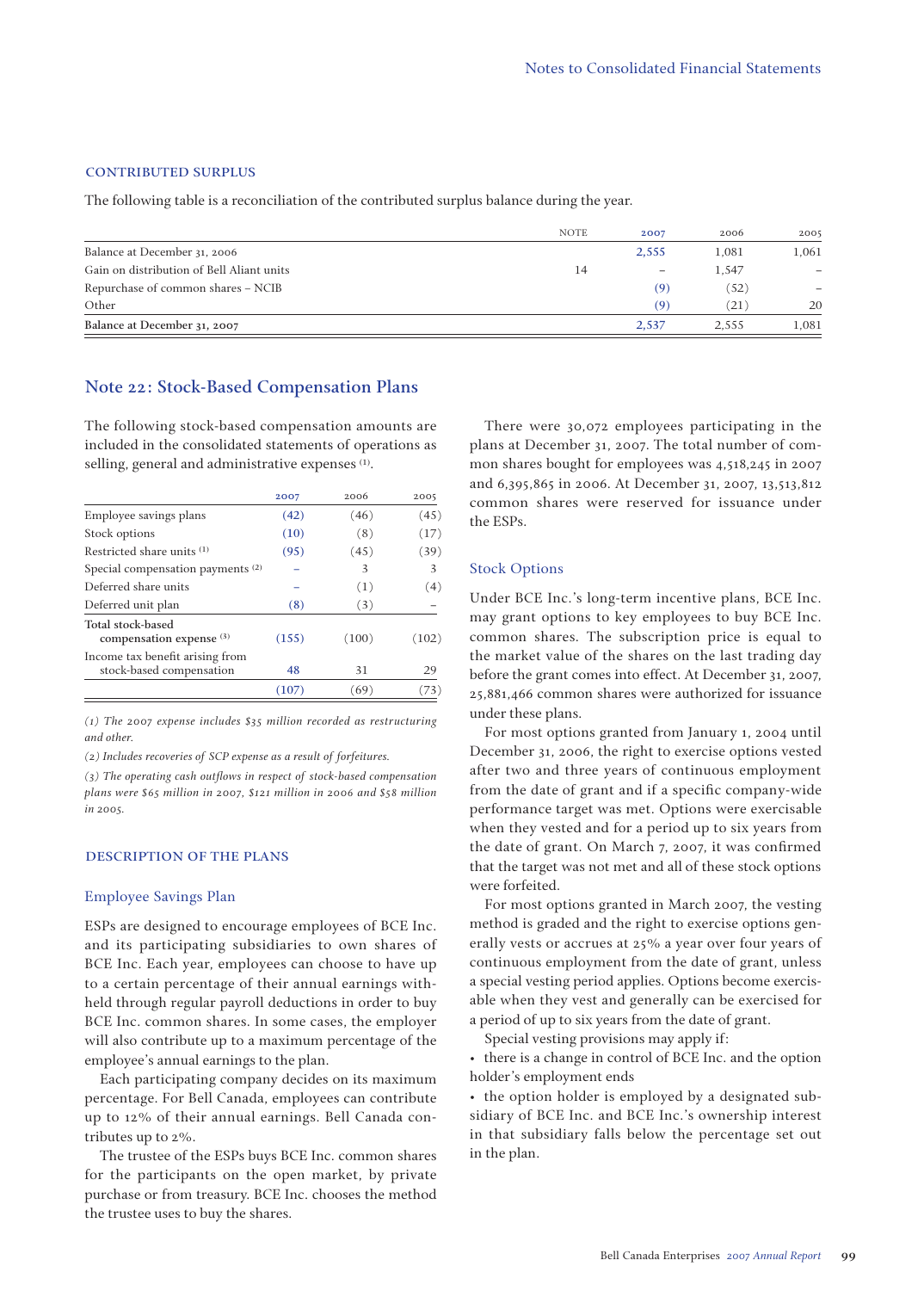|                                               |             |                       |               |              |                       | WEIGHTED                            |                          |                            |              |
|-----------------------------------------------|-------------|-----------------------|---------------|--------------|-----------------------|-------------------------------------|--------------------------|----------------------------|--------------|
|                                               |             |                       | <b>NUMBER</b> |              |                       | <b>AVERAGE</b><br><b>GRANT DATE</b> |                          | WEIGHTED<br><b>AVERAGE</b> |              |
|                                               |             |                       | OF OPTIONS    |              |                       | FAIR VALUE (\$)                     |                          | <b>EXERCISE PRICE (\$)</b> |              |
|                                               | <b>NOTE</b> | NON-<br><b>VESTED</b> | <b>VESTED</b> | <b>TOTAL</b> | NON-<br><b>VESTED</b> | <b>VESTED</b>                       | NON-<br><b>VESTED</b>    | <b>VESTED</b>              | <b>TOTAL</b> |
| Outstanding, January 1, 2007                  |             | 7,592,896             | 16,648,952    | 24,241,848   | \$5                   | \$7                                 | \$29                     | \$35                       | \$33         |
| Granted                                       |             | 5,739,106             | -             | 5,739,106    | \$4                   | -                                   | \$31                     |                            | \$31         |
| Exercised $(1)$ , $(2)$                       | 21          | -                     | (4,994,073)   | (4,994,073)  | -                     | \$7                                 | $\overline{\phantom{m}}$ | \$31                       | \$31         |
| Vested                                        |             | (1,640,662)           | 1,640,662     | ۰            | \$5                   | \$5                                 | \$28                     | \$28                       | \$28         |
| Expired/forfeited                             |             | (5,496,240)           | (1,793,261)   | (7,289,501)  | \$5                   | \$8                                 | \$30                     | \$39                       | \$32         |
| Outstanding, December 31, 2007 <sup>(3)</sup> |             | 6,195,100             | 11.502.280    | 17.697.380   | \$4                   | \$7                                 | \$30                     | \$35                       | \$33         |

## The following table summarizes BCE Inc.'s outstanding stock options as at December 31, 2007.

*(1) We have received \$153 million from stock option exercises.*

*(2) The aggregate intrinsic value of options exercised was \$31 million.*

*(3) The aggregate intrinsic values of non-vested options outstanding were \$58 million and \$64 million for vested options.*

The following table provides additional information about BCE Inc.'s stock option plans at December 31, 2007.

|                                           |               | STOCK OPTIONS EXERCISABLE                                     |                                                                    |               | STOCK OPTIONS OUTSTANDING                                            |                                                                    |  |  |
|-------------------------------------------|---------------|---------------------------------------------------------------|--------------------------------------------------------------------|---------------|----------------------------------------------------------------------|--------------------------------------------------------------------|--|--|
| <b>RANGE OF</b><br><b>EXERCISE PRICES</b> | <b>NUMBER</b> | <b>WEIGHTED</b><br>AVERAGE<br><b>REMAINING</b><br><b>LIFE</b> | <b>WEIGHTED</b><br><b>AVERAGE</b><br><b>EXERCISE</b><br>PRICE (\$) | <b>NUMBER</b> | <b>WEIGHTED</b><br><b>AVERAGE</b><br><b>REMAINING</b><br><b>LIFE</b> | <b>WEIGHTED</b><br><b>AVERAGE</b><br><b>EXERCISE</b><br>PRICE (\$) |  |  |
| Below \$20                                | 161,261       | 1.4                                                           | \$17                                                               | 161,261       | 1.4                                                                  | \$17                                                               |  |  |
| $$20 - $29$                               | 3,091,245     | 5.2                                                           | \$28                                                               | 3,766,745     | 5.0                                                                  | \$27                                                               |  |  |
| $$30 - $39$                               | 4,020,311     | 3.9                                                           | \$34                                                               | 9,539,911     | 4.7                                                                  | \$32                                                               |  |  |
| Over \$40                                 | 4,229,463     | 2.7                                                           | \$41                                                               | 4,229,463     | 2.7                                                                  | \$41                                                               |  |  |
|                                           | 11,502,280    | 3.8                                                           | \$35                                                               | 17,697,380    | 4.2                                                                  | \$33                                                               |  |  |

As at December 31, 2007, the unrecognized compensation cost related to non-vested stock options was \$9 million to be recorded over a weighted average period of 1.5 years.

As part of the Arrangement, each non-vested option will be deemed to have vested at the time of the change in control, which is the effective date. Each outstanding option will be deemed to be transferred to BCE Inc. in exchange for cash consideration equal to \$42.75 less the exercise price of the option, and any applicable special compensation payments. No options will remain outstanding and the stock-based compensation plans will be cancelled. Should the Arrangement not be completed, the options vest as previously described.

The following table summarizes stock options outstanding at December 31, 2006 and 2005.

|                          |             | 2006                        |                                                             | 2005                        |                                                             |
|--------------------------|-------------|-----------------------------|-------------------------------------------------------------|-----------------------------|-------------------------------------------------------------|
|                          | <b>NOTE</b> | <b>NUMBER</b><br>OF OPTIONS | WEIGHTED<br><b>AVERAGE</b><br><b>EXERCISE</b><br>PRICE (\$) | <b>NUMBER</b><br>OF OPTIONS | WEIGHTED<br><b>AVERAGE</b><br><b>EXERCISE</b><br>PRICE (\$) |
| Outstanding, January 1   |             | 27,342,735                  | \$32                                                        | 28,481,679                  | \$32                                                        |
| Granted                  |             | 485,372                     | \$27                                                        | 1,481,924                   | \$28                                                        |
| Exercised <sup>(1)</sup> | 21          | (1,246,932)                 | \$23                                                        | (1,383,234)                 | \$18                                                        |
| Expired/forfeited        |             | (2,339,327)                 | \$32                                                        | (1,237,634)                 | \$34                                                        |
| Outstanding, December 31 |             | 24, 241, 848                | \$33                                                        | 27,342,735                  | \$32                                                        |
| Exercisable, December 31 |             | 16,648,952                  | \$35                                                        | 16,505,709                  | \$34                                                        |

*(1) The aggregate intrinsic value of options exercised was \$8 million and \$16 million in 2006 and 2005 respectively.*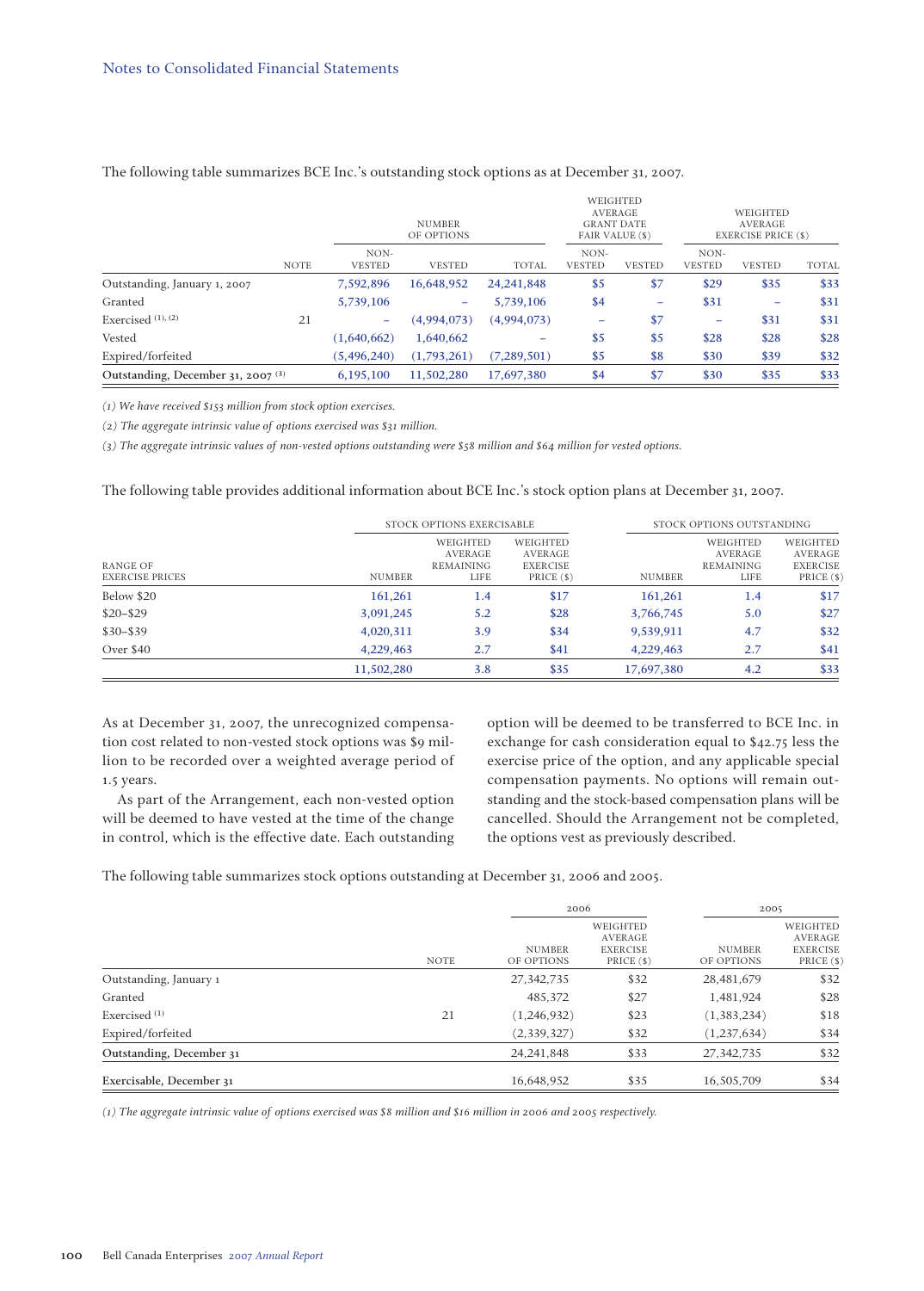#### *Assumptions Used in Stock Option Pricing Model*

The following table shows the weighted average assumptions used to determine the stock-based compensation expense using the Black-Scholes option pricing model.

|                             | 2007 | 2006          | 2005 |
|-----------------------------|------|---------------|------|
| Weighted average fair value |      |               |      |
| per option granted (\$)     | 4    | $\mathcal{L}$ | 3    |
| Dividend yield              | 4.4% | 4.4%          | 4.4% |
| Expected volatility         | 20%  | 17%           | 19%  |
| Risk-free interest rate     | 4.0% | 4.1%          | 3.6% |
| Expected life (years)       | 4.5  | 3.9           | 3.5  |

#### Restricted Share Units

The following table is a summary of the outstanding RSUs.

|                                                       | <b>NUMBER OF RSUS</b> |                           |           |  |  |  |
|-------------------------------------------------------|-----------------------|---------------------------|-----------|--|--|--|
|                                                       | $2007^{(1)}$          | 2006                      | 2005      |  |  |  |
| Outstanding, January 1                                | 2,985,035             | 2,520,781                 | 1,996,522 |  |  |  |
| Granted                                               | 56,465                | 3,090,144                 | 504,427   |  |  |  |
| Dividends credited                                    | 118,329               | 89,773                    | 100,657   |  |  |  |
| Payments                                              |                       | $(141,983)$ $(2,542,451)$ |           |  |  |  |
| Forfeited                                             | (97, 248)             | (173, 212)                | (80, 825) |  |  |  |
| Cancelled as part of the<br>going-private transaction | (2, 287, 455)         |                           |           |  |  |  |
| Outstanding, December 31                              | 633,143               | 2,985,035                 | 2,520,781 |  |  |  |

*(1) 235,773 RSUs have vested at December 31, 2007.*

Since 2004, BCE Inc. has granted RSUs to executives and other key employees. The value of an RSU is equal to the value of one BCE Inc. common share. Dividends in the form of additional RSUs are credited to the participant's account on each dividend payment date and are equivalent in value to the dividend paid on BCE Inc. common shares. Executives and other key employees are granted a specific number of RSUs for a given performance period based on their position and level of contribution. At the end of a performance period most RSUs vest if performance objectives are met as determined by the board or are forfeited. Vested RSUs are paid in BCE Inc. common shares purchased on the open market, in cash or through a combination of both, as the holder chooses, as long as individual share ownership requirements are met.

As part of the Arrangement, each holder of RSUs will be entitled to receive in exchange from BCE Inc. or Bell Canada, as applicable, a cash amount equal to the aggregate number of RSUs that are recorded for the benefit of the holder at the date of the change in control and vested at this time multiplied by \$42.75. Certain participants, however, will be paid their RSUs under the original conditions upon confirmation of the vesting percentage by the board in early 2008, should the confirmation occur while BCE Inc.'s common shares are still being traded on the open market.

As a result of the going-private transaction, the board also has approved the implementation of a retention policy, in lieu of the RSU plan. Upon announcement of the going-private transaction, most executives became eligible for a retention payment that will be paid in 2008. The payment will be equal to the greater of 1.25 times the number of the RSUs held upon announcement of the transaction valued at \$42.75 per share and one times base salary plus target bonus. RSUs held by executives who became eligible to a retention incentive were cancelled. The difference between what would have been paid under the original conditions and what will be paid under the retention policy is being expensed as restructuring and other over the retention period. At December 31, 2007, the unrecognized compensation cost related to the retention policy was \$35 million, which will be recorded in the first half of 2008.

#### Special Compensation Payments

Prior to 2000, when BCE Inc. granted options to executives and other key employees, related rights to SCPs were also often granted. SCPs are cash payments representing the amount that the market value of the shares on the date of exercise of the related options exceeds the exercise price of these options.

When the distribution of Nortel common shares was made in 2000, the outstanding options were cancelled and replaced with options to buy BCE Inc. common shares and options to buy Nortel common shares. The related SCPs were adjusted accordingly.

For each right to an SCP held before the distribution, rightholders now have rights related to both BCE Inc. and Nortel common shares.

The number of SCPs outstanding at December 31, 2007, was:

- 145,725 relating to BCE Inc. common shares
- 174,055 relating to Nortel common shares.

All of the outstanding SCPs cover the same number of shares as the options to which they relate. It is the employer's responsibility to make payments under the SCPs.

## Deferred Share Units

Eligible bonuses may be paid in the form of DSUs when executives or other key employees elect to or are required to participate in the plan. For non-management directors, their compensation is paid in DSUs until the minimum share ownership requirement is met or as elected by the directors thereafter.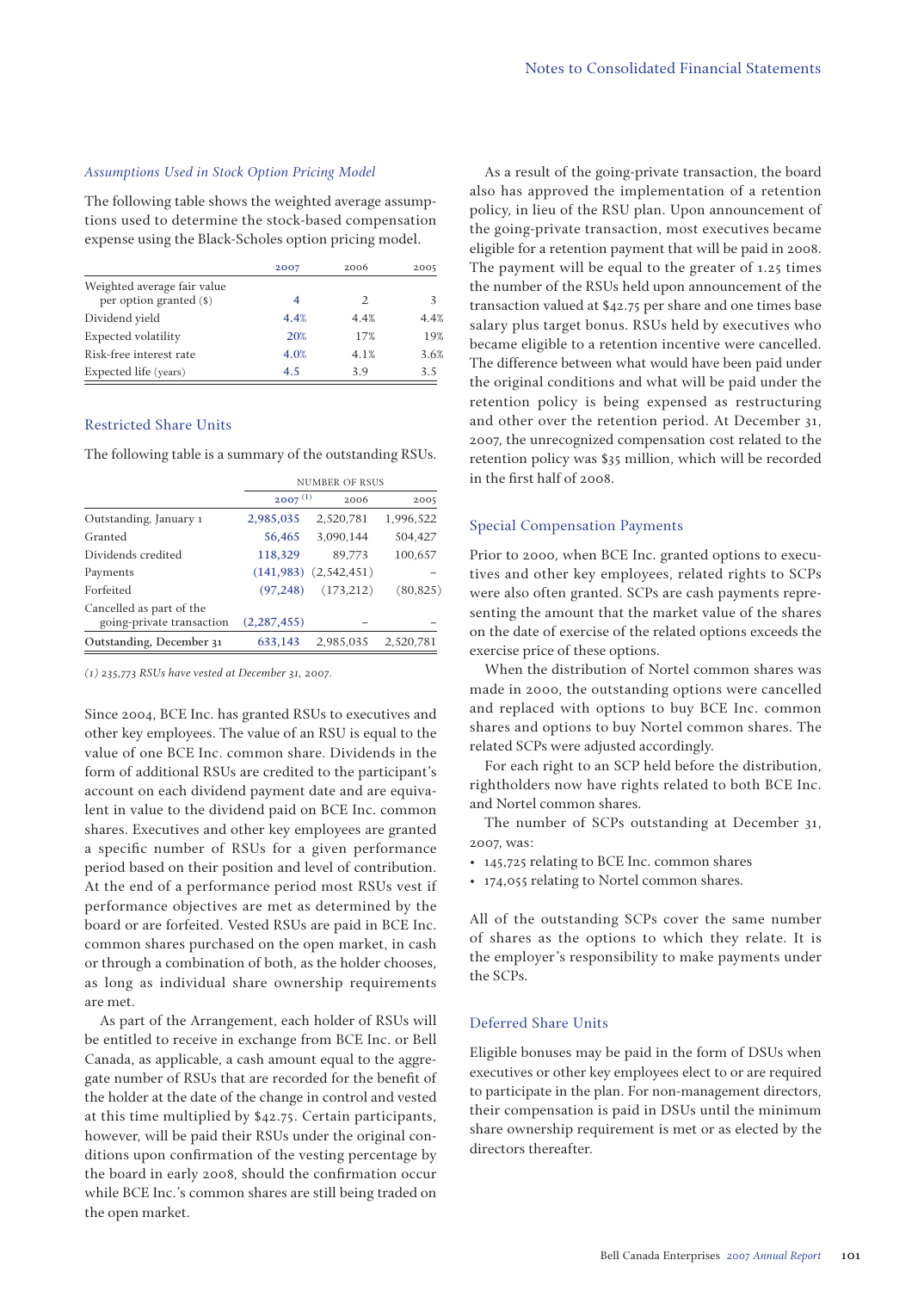The value of a DSU is always equal to the value of one BCE Inc. common share. Dividends in the form of additional DSUs are credited to the participant's account on each dividend payment date and are equivalent in value to the dividends paid on BCE Inc. common shares.

DSUs are paid in BCE Inc. common shares purchased on the open market following the cessation of a participant's employment or when a director leaves the board.

The following table is a summary of the status of DSUs.

|                          | <b>NUMBER OF DSUS</b> |            |           |  |  |  |
|--------------------------|-----------------------|------------|-----------|--|--|--|
|                          | $2007^{(1)}$          | 2006       | 2005      |  |  |  |
| Outstanding, January 1   | 1,287,422             | 984.648    | 886,714   |  |  |  |
| Granted                  | 408,341               | 358.993    | 173,158   |  |  |  |
| Dividends credited       | 58,543                | 54.597     | 40.668    |  |  |  |
| Payments                 | (215, 666)            | (110, 816) | (115,892) |  |  |  |
| Outstanding, December 31 | 1,538,640             | 1,287,422  | 984,648   |  |  |  |

*(1) All DSUs were fully vested at December 31, 2007.*

## Deferred Unit Plan (DUP)

The DUP plan was implemented during 2007 by Bell Aliant for certain of their executives and senior management to further align their long-term incentive compensation with total unitholder returns. Under the plan, deferred units may be granted to eligible plan members in amounts and at times when a bonus is approved or in respect of services rendered by the plan member in the year of the grant. Reinvested distributions in the form of additional deferred units are credited to the participant's account and are equivalent in value to a converted Bell Aliant unit. The deferred units vest over a period of three years and are generally subject to certain performance criteria. Plan members are eligible to receive one Bell Aliant unit for each vested deferred unit upon departure from the company or may hold the deferred units in an account until the end of the second year following their departure. Bell Aliant may issue up to 1,195,620 additional units out of treasury to satisfy awards. Non-vested units of a plan member are forfeited upon their departure.

# **Note 23: Accumulated Other Comprehensive Income (Loss)**

The following table summarizes the changes in the balance of each classification within accumulated other comprehensive income (loss).

|                                                                                                                                                                          | AVAILABLE-<br><b>FOR-SALE</b><br><b>FINANCIAL</b><br><b>ASSETS</b> | <b>DERIVATIVES</b><br><b>DESIGNATED</b><br><b>AS CASH FLOW</b><br><b>HEDGES</b> | <b>CTA</b> | <b>ACCUMULATED</b><br><b>OTHER</b><br>COMPREHENSIVE<br>INCOME (LOSS) |
|--------------------------------------------------------------------------------------------------------------------------------------------------------------------------|--------------------------------------------------------------------|---------------------------------------------------------------------------------|------------|----------------------------------------------------------------------|
| Restatement of previously recognized CTA upon adoption of new<br>financial instruments accounting standards on January 1, 2007                                           |                                                                    |                                                                                 | (2)        | (2)                                                                  |
| Adjustments to opening balance in accumulated other<br>comprehensive income (loss) upon adoption of new financial<br>instruments accounting standards on January 1, 2007 | 25                                                                 | (18)                                                                            |            |                                                                      |
| Balance in accumulated other comprehensive income (loss)<br>at January 1, 2007                                                                                           | 25                                                                 | (18)                                                                            | (2)        | 5                                                                    |
| Details of other comprehensive income (net of non-controlling interest)                                                                                                  |                                                                    |                                                                                 |            |                                                                      |
| Unrealized gains                                                                                                                                                         | 130                                                                |                                                                                 |            | 130                                                                  |
| Income taxes on unrealized (gains) losses                                                                                                                                | (48)                                                               |                                                                                 | (1)        | (48)                                                                 |
| Reclassification adjustments included in earnings                                                                                                                        | (33)                                                               | 22                                                                              | (2)        | (13)                                                                 |
| Income taxes on reclassification adjustments included in earnings                                                                                                        |                                                                    | (7)                                                                             | 1          | (6)                                                                  |
| Other comprehensive income (loss) for the year ended December 31, 2007                                                                                                   | 49                                                                 | 16                                                                              | (2)        | 63                                                                   |
| Balance in accumulated other comprehensive<br>income (loss) at December 31, 2007                                                                                         | 74                                                                 | (2)                                                                             | (4)        | 68                                                                   |

During the year, we received proceeds of \$173 million on sales of available-for-sale financial assets and realized a pre-tax gain of \$22 million. We used the average cost method in determining the gain.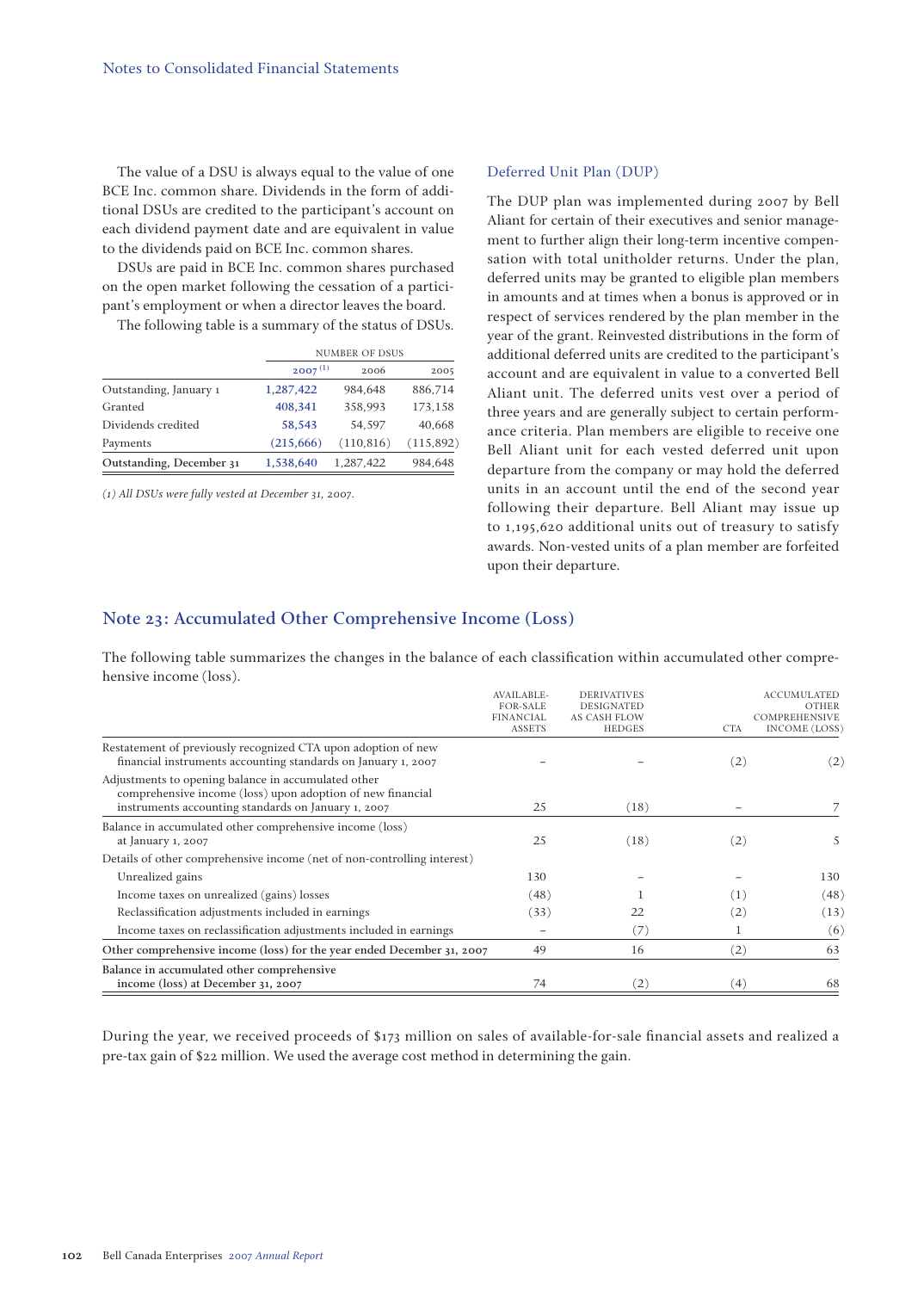# **Note 24: Employee Benefit Plans**

We provide pension and other post-employment benefits for most of our employees. These include defined benefit (DB) pension plans and defined contribution (DC) pension plans.

|                            | 2007  | 2006  | 2005  |
|----------------------------|-------|-------|-------|
| Pension benefits           |       |       |       |
| DB plans cost              | (263) | (318) | (221) |
| DC plans cost              | (38)  | (28)  | (20)  |
| Other future benefits cost | (109) | (165) | (118) |
| Net benefit plans cost (1) | (410) | (511) | (359) |

*(1) Net benefit plans cost is included as part of selling, general and administrative expenses in the statement of operations.*

## components of defined benefit plans cost

The following table shows the DB plans cost before and after recognizing its long-term nature. The recognized net benefit plans cost reflects the amount reported in our statements of operations and is calculated according to our accounting policy.

| PENSION BENEFITS         |                                                               |         | <b>OTHER BENEFITS</b>    |       |       |
|--------------------------|---------------------------------------------------------------|---------|--------------------------|-------|-------|
| 2007                     | 2006                                                          | 2005    | 2007                     | 2006  | 2005  |
| (278)                    | (266)                                                         | (212)   | (11)                     | (28)  | (35)  |
| (858)                    | (851)                                                         | (858)   | (97)                     | (111) | (110) |
| 566                      | 1,723                                                         | 1,545   | 3                        | 17    | 12    |
| 58                       | (38)                                                          |         | 345                      | 55    | 120   |
| 741                      | 9                                                             | (1,747) | 56                       | (79)  | (499) |
| $\overline{\phantom{0}}$ | $\overline{\phantom{0}}$                                      |         | $\overline{\phantom{0}}$ |       | 44    |
| 229                      | 577                                                           | (1,272) | 296                      | (146) | (468) |
| 462                      | (737)                                                         | (617)   | 9                        | (5)   | (2)   |
|                          |                                                               |         |                          |       |       |
| (58)                     | 38                                                            |         | (345)                    | (55)  | (120) |
| (741)                    | (9)                                                           | 1,747   | (56)                     | 79    | 499   |
|                          |                                                               |         |                          |       |       |
| (13)                     | (12)                                                          | (8)     | 27                       | 5     | (1)   |
| (120)                    | (167)                                                         | (92)    | (38)                     | (19)  |       |
| 6                        | 6                                                             | (1)     | (2)                      | (24)  | (26)  |
| (464)                    | (881)                                                         | 1,029   | (405)                    | (19)  | 350   |
| (28)                     | (12)                                                          | 24      |                          |       |       |
| $\overline{\phantom{0}}$ | (2)                                                           | (2)     | -                        |       |       |
| (263)                    | (318)                                                         | (221)   | (109)                    | (165) | (118) |
|                          | Deficiency (excess) of actual return over expected return (2) |         |                          |       |       |

*(1) 2005 includes a curtailment gain associated with the phase-out, over three years, of a discretionary allowance program.* 

*(2) The expected return on plan assets for a given year is calculated based on the market-related value of plan assets at the beginning of that year. The market-related value of pension plan assets was \$14,269 million at January 1, 2007, \$13,192 million at January 1, 2006, and \$12,691 million at January 1, 2005.*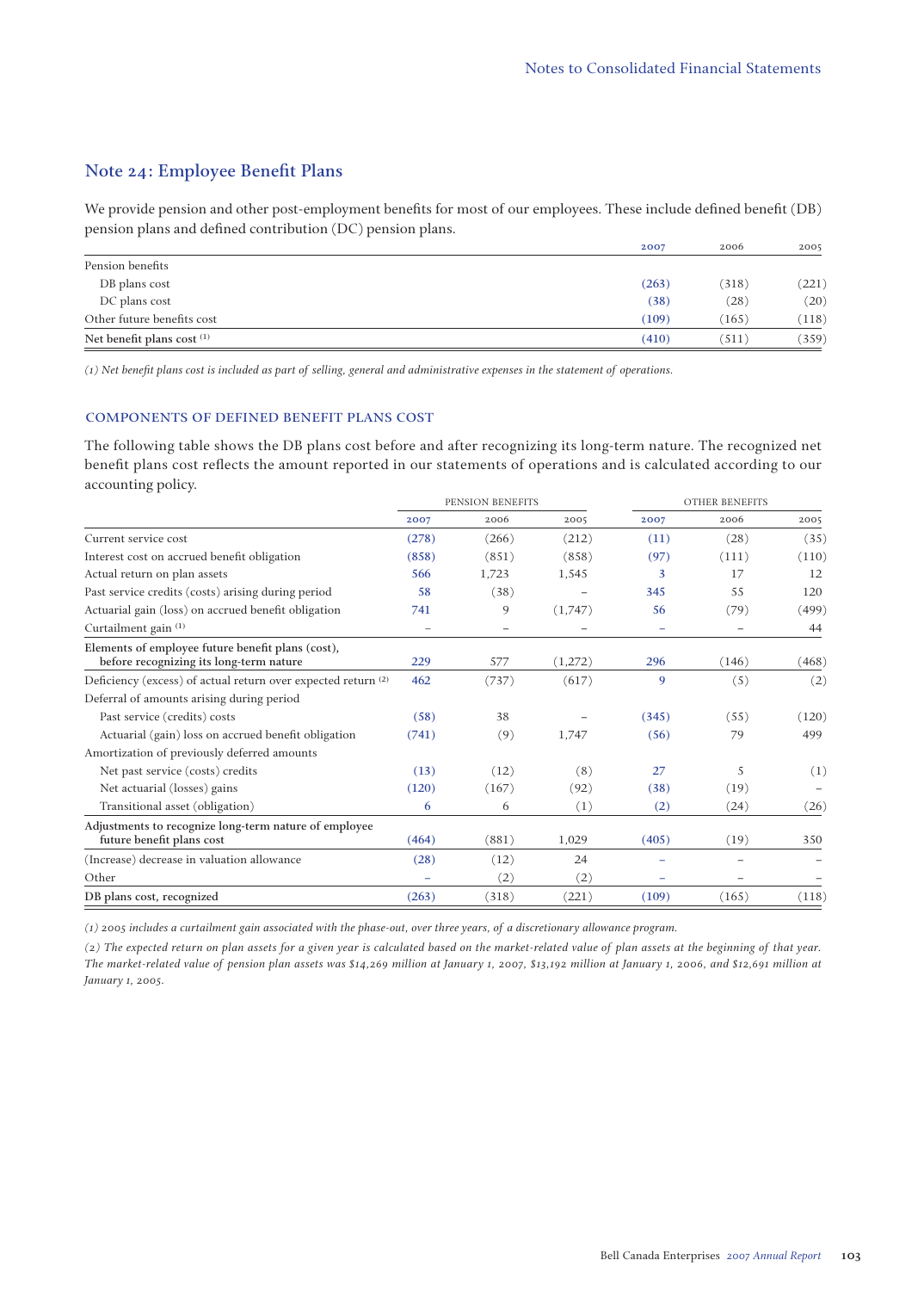## components of accrued benefit asset (liability)

The following table shows the change in benefit obligations, change in fair value of plan assets and the funded status of the DB plans.

| 2006     |
|----------|
|          |
| (2,179)  |
| (28)     |
| (111)    |
| (79)     |
| 96       |
|          |
| 17       |
| 55       |
|          |
| (1)      |
| (2,230)  |
| 149      |
| 17       |
| (96)     |
| 96       |
|          |
|          |
|          |
|          |
| 166      |
| (2,064)  |
| 514      |
| (41)     |
| 163      |
|          |
| (1, 428) |
|          |
| (1,428)  |
|          |

*(1) In the first quarter of 2007, we announced the phase-out of other post-retirement benefits for future retirees over the next ten years, with no changes in the next five years. This plan amendment reduces the unamortized transitional obligation and increases past service credits which are being amortized over the expected average remaining service lives (EARSL) of affected employees.* 

*(2) In 2006, the Bell Canada pension fund acquired from us 14.9 million Nortel shares, 31.4 million CGI shares and other marketable securities having an aggregate market value of \$284 million. These acquisitions reduced our cash contributions in 2006.*

For DB pension plans with an accrued benefit obligation that was more than plan assets:

• the accrued benefit obligation was \$15,151 million at December 31, 2007, and \$15,997 million at December 31, 2006

• the fair value of plan assets was \$14,153 million at December 31, 2007, and \$14,660 million at December 31, 2006.

For DB pension plans with an accrued benefit obligation that was less than plan assets:

• the accrued benefit obligation was \$539 million at December 31, 2007, and \$407 million at December 31, 2006

• the fair value of plan assets was \$688 million at December 31, 2007, and \$454 million at December 31, 2006.

## significant assumptions

We used the following key assumptions to measure the accrued benefit obligation and the net benefit plans cost for the DB pension plans and plans that provide other employee future benefits. These assumptions are longterm, which is consistent with the nature of employee benefit plans.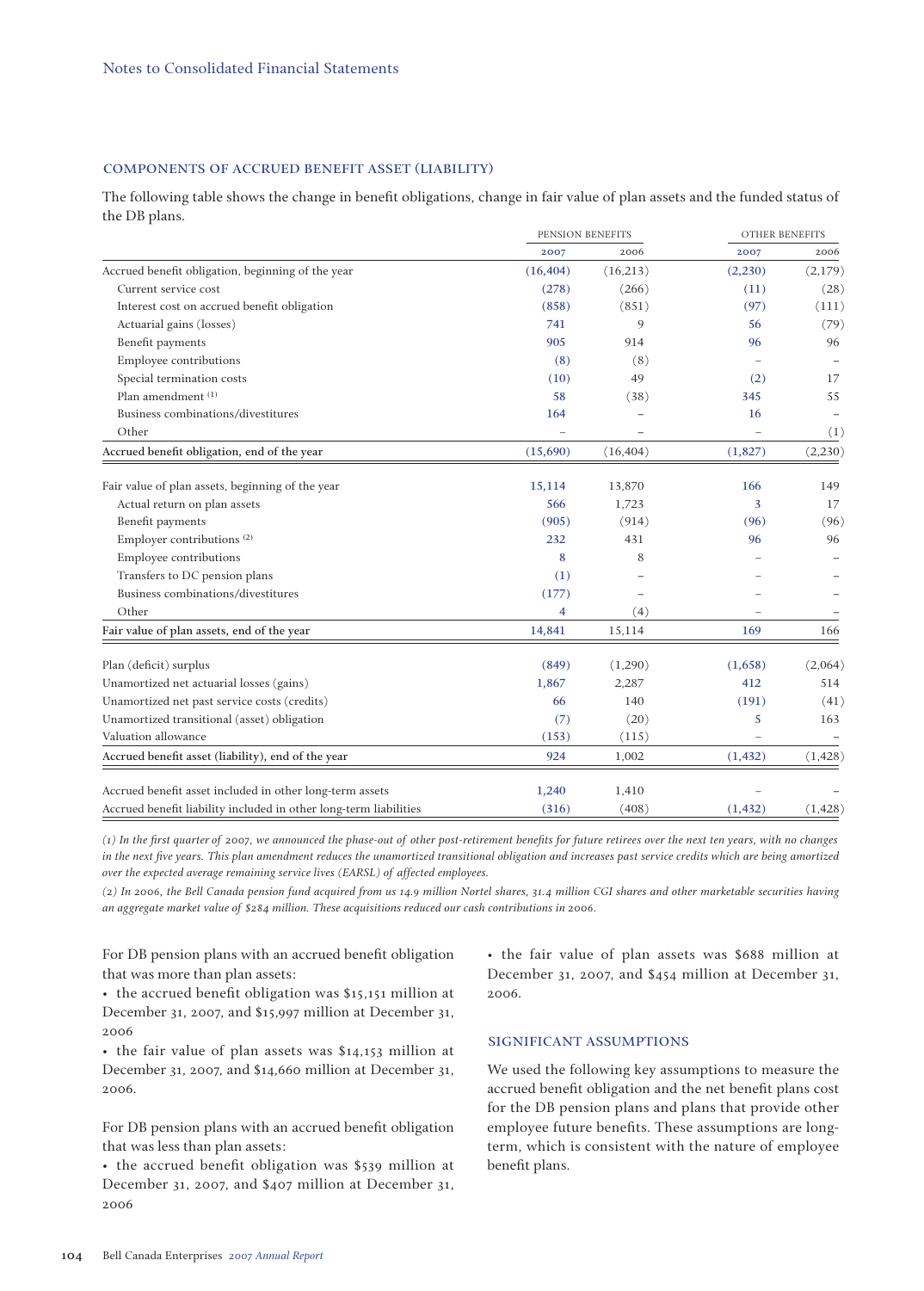|                                                       | PENSION BENEFITS |      |      | <b>OTHER BENEFITS</b> |      |      |  |
|-------------------------------------------------------|------------------|------|------|-----------------------|------|------|--|
|                                                       | 2007             | 2006 | 2005 | 2007                  | 2006 | 2005 |  |
| At December 31                                        |                  |      |      |                       |      |      |  |
| Accrued benefit obligation                            |                  |      |      |                       |      |      |  |
| Discount rate, end of year                            | 5.6%             | 5.3% | 5.2% | 5.6%                  | 5.3% | 5.2% |  |
| Rate of compensation increase, end of year            | 3.0%             | 3.0% | 3.0% | 3.0%                  | 3.0% | 3.0% |  |
| For the year ended December 31                        |                  |      |      |                       |      |      |  |
| Net benefit plans cost                                |                  |      |      |                       |      |      |  |
| Discount rate, end of preceding year <sup>(1)</sup>   | 5.3%             | 5.4% | 6.2% | 5.3%                  | 5.4% | 6.2% |  |
| Expected return on plan assets, end of preceding year | 7.5%             | 7.5% | 7.5% | 7.5%                  | 7.5% | 7.5% |  |
| Rate of compensation increase, end of preceding year  | 3.0%             | 3.0% | 3.5% | 3.0%                  | 3.0% | 3.5% |  |

*(1) On July 7, 2006, following the formation of Bell Aliant, the discount rate used to value our pension obligations was increased to 5.6% from 5.2% to reflect the change in long-term market interest rates at that time. As a result, the discount rate is an average for 2006.* 

We assumed the following trend rates in healthcare costs:

• an annual rate of increase of 4.5% in the cost per person of covered healthcare benefits for 2007 and the foreseeable future

• an annual rate of increase of 10.5% in the cost of medication for 2007 and a gradual decline to 4.5% over six years.

Assumed trend rates in healthcare costs have a significant effect on the amounts reported for the healthcare plans. The following table, for example, shows the effect of a 1% change in the assumed trend rates in healthcare costs.

|                                                               |     | 1% INCREASE 1% DECREASE |
|---------------------------------------------------------------|-----|-------------------------|
| Effect on other benefits -<br>total service and interest cost | 11  | (10)                    |
| Effect on other benefits -<br>accrued obligation              | 160 | (142)                   |

## pension plan assets

The investment strategy for the major pension plans is to maintain a diversified portfolio of assets, invested in a prudent manner to maintain the security of funds while maximizing returns within our guidelines. The expected rate of return assumption is based on our target asset allocation policy and the expected future rates of return on these assets. The following table shows the allocation of our pension plan assets at December 31, 2007 and 2006, target allocations for 2007 and the expected long-term rate of return by asset class.

| Total/average         |                     | 100% | 100%                  | 7.5%                       |  |
|-----------------------|---------------------|------|-----------------------|----------------------------|--|
| Debt securities       | $35\% - 55\%$       | 42%  | 42%                   | 5.5%                       |  |
| Equity securities     | $45\% - 65\%$       | 58%  | 58%                   | 9.0%                       |  |
| <b>ASSET CATEGORY</b> | 2007                | 2007 | 2006                  | 2007                       |  |
|                       | <b>ALLOCATION</b>   |      | DECEMBER 31           | <b>RATE OF RETURN</b>      |  |
|                       | <b>TARGET</b>       |      | <b>ASSETS AT</b>      | LONG-TERM                  |  |
|                       | WEIGHTED<br>AVERAGE |      | PERCENTAGE<br>OF PLAN | AVERAGE<br><b>EXPECTED</b> |  |
|                       |                     |      |                       | WEIGHTED                   |  |

Equity securities included approximately \$70 million of BCE Inc. common shares and Bell Aliant units, or 0.5% of total plan assets at December 31, 2007, and approximately \$82 million of BCE Inc. common shares or 0.5% of total plan assets at December 31, 2006.

Debt securities included approximately \$7 million of BCE Inc. and affiliates' debentures or 0.1% of total plan assets at December 31, 2007, and approximately \$10 million of BCE Inc. and affiliates' debentures or 0.1% of total plan assets at December 31, 2006.

#### estimated future benefit payments

The following table shows the estimated future defined benefit payments for the next 10 years at December 31, 2007.

| Total estimated future benefit payments | (10,224)                          | (1,390)                         |
|-----------------------------------------|-----------------------------------|---------------------------------|
| 2013-2017                               | (5,399)                           | (789)                           |
| 2012                                    | (1,009)                           | (134)                           |
| 2011                                    | (987)                             | (127)                           |
| 2010                                    | (965)                             | (120)                           |
| 2009                                    | (943)                             | (113)                           |
| 2008                                    | (921)                             | (107)                           |
|                                         | <b>PENSION</b><br><b>BENEFITS</b> | <b>OTHER</b><br><b>BENEFITS</b> |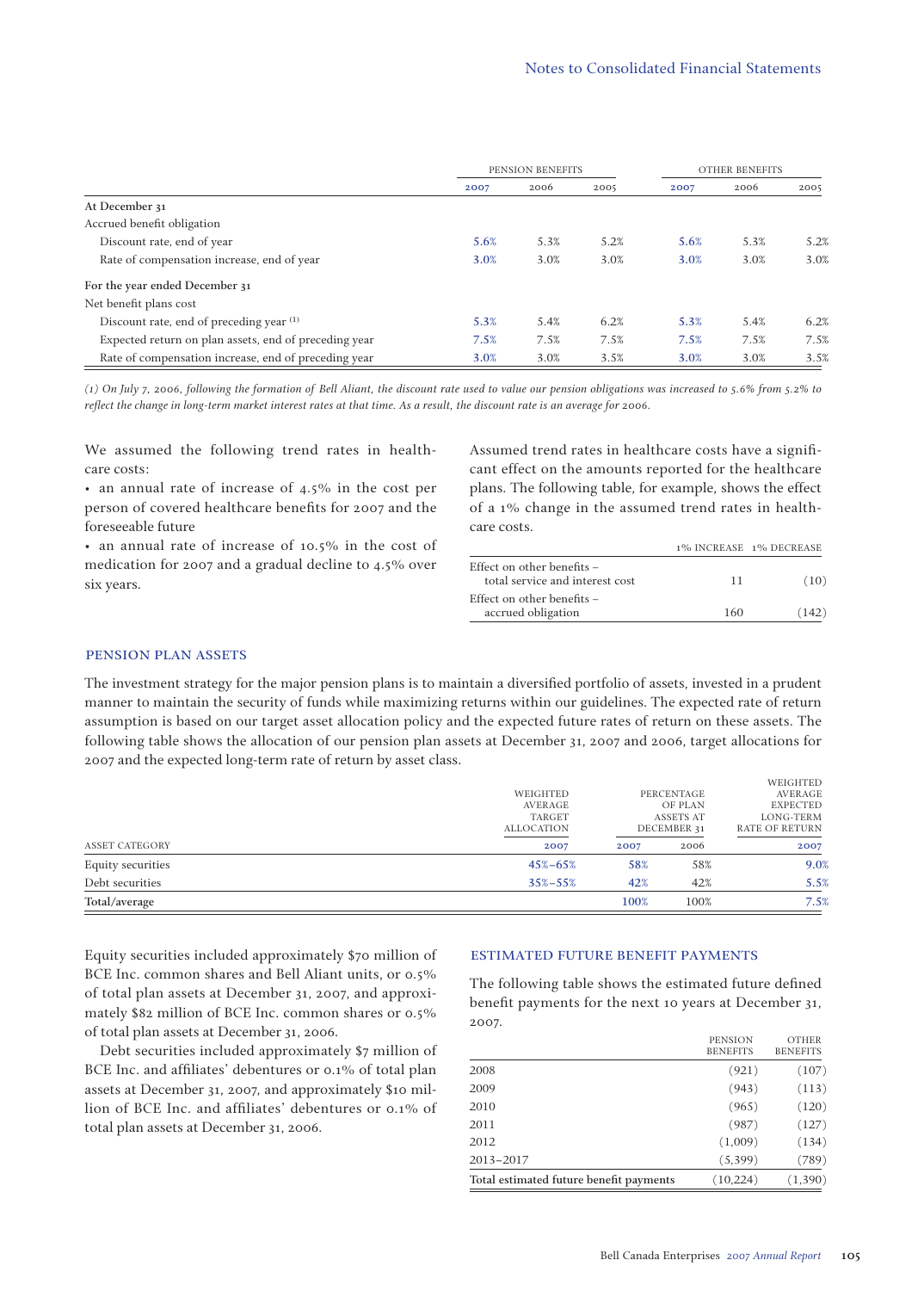## **CASH FLOWS**

We are responsible for adequately funding our DB pension plans. We make contributions to them based on various actuarial cost methods that are permitted by pension regulatory bodies. Contributions reflect actuarial assumptions about future investment returns, salary projections and future service benefits.

We contribute to the DC pension plans as employees provide service.

The following table shows the amounts we contributed to the DB and DC pension plans and the payments made to beneficiaries under other employee future benefit plans.

| PENSION BENEFITS         |       |       | <b>OTHER BENEFITS</b> |      |      |  |
|--------------------------|-------|-------|-----------------------|------|------|--|
| 2007                     | 2006  | 2005  | 2007                  | 2006 | 2005 |  |
| (97)                     | (116) | (178) | (7)                   | (7)  | (6)  |  |
| (168)                    | (42)  | (21)  | (89)                  | (89) | (87) |  |
| $\overline{\phantom{a}}$ | (8)   | (7)   |                       |      |      |  |
| $\overline{\phantom{0}}$ | (6)   |       |                       |      |      |  |
| (265)                    | (172) | (206) | (96)                  | (96) | (93) |  |
|                          |       |       |                       |      |      |  |
| (232)                    | (147) | (201) | (96)                  | (96) | (93) |  |
| (33)                     | (25)  | (5)   |                       |      |      |  |
|                          |       |       |                       |      |      |  |

We expect to contribute approximately \$195 million to all of our defined benefit pension plans in 2008, subject to actuarial valuations being completed. We expect to pay approximately \$105 million to beneficiaries under other employee benefit plans in 2008. We expect to contribute approximately \$40 million to the DC pension plans in 2008.

# **Note 25: Commitments and Contingencies**

## contractual obligations

The following table is a summary of our contractual obligations at December 31, 2007 that are due in each of the next five years and thereafter.

|                                                         |       |       |       |       |      | THERE-       |        |
|---------------------------------------------------------|-------|-------|-------|-------|------|--------------|--------|
|                                                         | 2008  | 2009  | 2010  | 2011  | 2012 | <b>AFTER</b> | TOTAL  |
| Long-term debt (excluding capital leases)               | 71    | 1.616 | 929   | 1.006 | 510  | 5.572        | 9,704  |
| Notes payable and bank advances                         | 254   |       |       |       |      |              | 254    |
| Capital leases                                          | 474   | 235   | 149   | 162   | 81   | 747          | 1,848  |
| Operating leases                                        | 216   | 210   | 164   | 142   | 115  | 733          | 1,580  |
| Commitments for capital expenditures                    | 169   | 80    | 116   | 85    | 89   | 1,535        | 2,074  |
| Purchase obligations                                    | 1.474 | 579   | 435   | 390   | 180  | 401          | 3,459  |
| Other long-term liabilities (including current portion) | 38    | 41    | 43    | 46    |      |              | 168    |
| Total                                                   | 2.696 | 2.761 | 1.836 | 1.831 | 975  | 8.988        | 19,087 |
|                                                         |       |       |       |       |      |              |        |

Long-term debt and notes payable and bank advances include \$340 million drawn under our committed credit facilities. They do not include \$523 million of letters of credit. The total amount available under these committed credit facilities and under our commercial paper programs, including the amount currently drawn, is \$2.8 billion. Current commercial paper credit lines expire in August 2009 and Bell Aliant's current commercial paper credit lines expire in July 2011.

BCE Inc., Bell Canada and Bell Aliant may issue notes under their commercial paper programs up to the amount of their supporting committed lines of credit. The total amount of these supporting committed lines of credit available (net of letters of credit) was \$1.7 billion at December 31, 2007. BCE Inc., Bell Canada and Bell Aliant had no commercial paper outstanding at December 31, 2007.

Bell Canada can issue up to \$400 million of Class E notes under its commercial paper programs. These notes are not supported by committed lines of credit and may be extended in certain circumstances. Bell Canada had no Class E notes outstanding at December 31, 2007.

Imputed interest included in capital leases is \$486 million.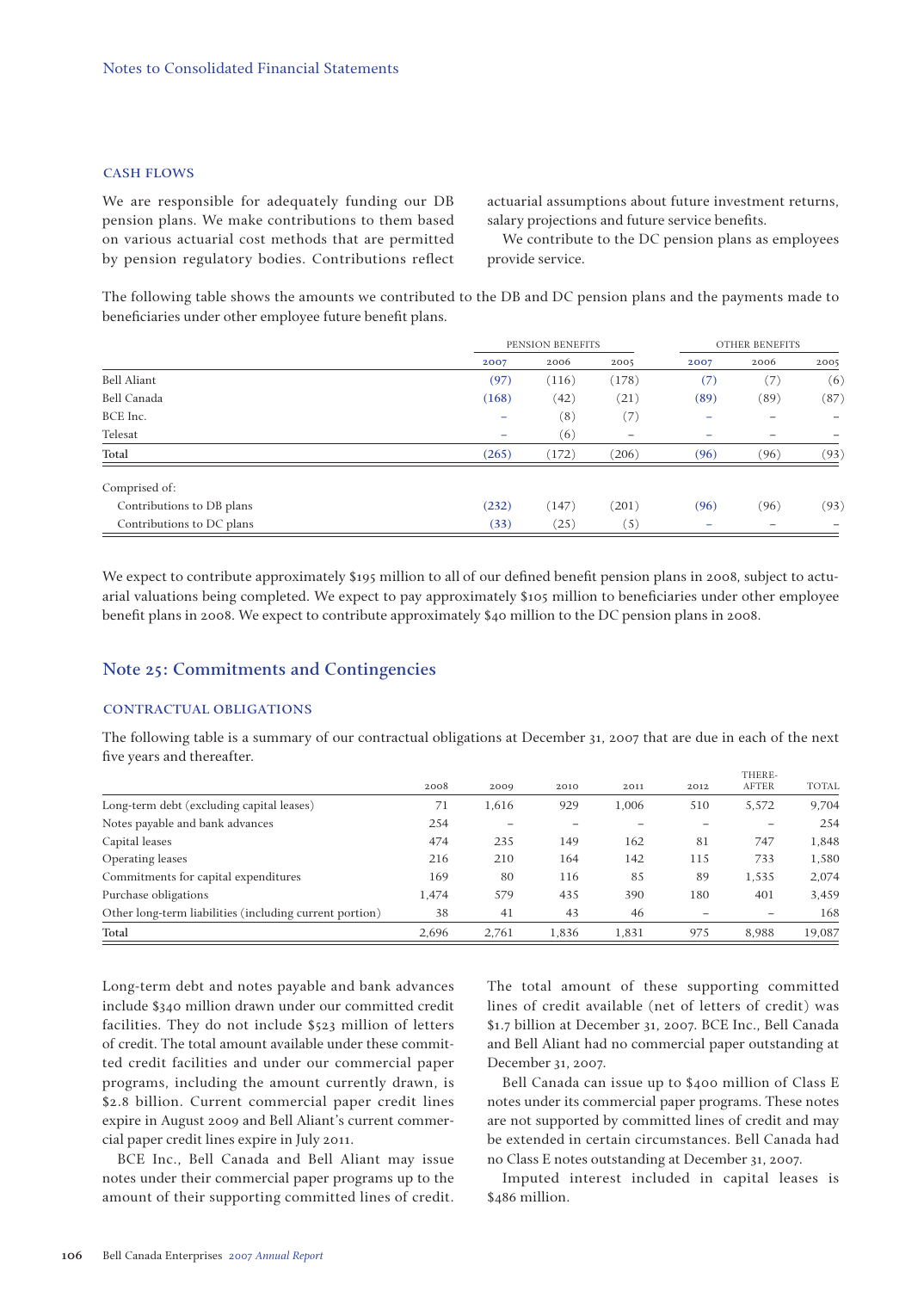Rental expense relating to operating leases was \$263 million in 2007, \$275 million in 2006 and \$312 million in 2005.

Purchase obligations consist mainly of contractual obligations under service contracts. Our commitments for capital expenditures include investments to expand and update our networks, and to meet customer demand.

Refer to Note 4, *Restructuring and Other* for commitments to relocate employees to campus environments.

Other long-term liabilities included in the table relate to Bell Canada's future payments over the remaining life of its contract with Amdocs Canadian Managed Services, Inc. for the development of Bell Canada's billing system. The total amount was \$168 million at December 31, 2007.

At December 31, 2007, we had other long-term liabilities that were not included in the table, including an accrued employee benefit liability, future income tax liabilities, deferred revenue and gains on assets and various other long-term liabilities.

The accrued employee benefit liability and future income tax liabilities are excluded as we cannot accurately determine the timing and cash requirements as:

• future contributions to the pension plans depend largely on how well they are funded. This varies based on the results of actuarial valuations that are performed periodically and on the investment performance of the pension fund assets.

• future payments of income taxes depend on the amount of taxable earnings and on whether there are tax loss carryforwards available to reduce income tax liabilities.

Deferred revenue and gains on assets are excluded as they do not represent future cash payments.

## commitment under the crtc deferral account mechanism

Bell Canada's accumulated deferral account commitment as at December 31, 2006 was estimated at \$479 million, which was increased to \$488 million as a result of further CRTC decisions during 2007. The clearing of the deferral account is subject to CRTC approval.

On February 16, 2006, the CRTC issued Telecom Decision 2006-9, in which it determined the ways in which incumbent telephone companies should clear the accumulated balances in their deferral accounts. On September 1, 2006, Bell Canada and Bell Aliant filed their proposals for clearing the accumulated balances in their deferral accounts, proposing to improve access to communications for persons with disabilities (5% of the estimated balance) and to extend broadband access to some 220,000 potential customers in 264 communities across Ontario and Québec where it would not otherwise be made available on a commercial basis.

On December 28, 2007, the CRTC approved the use of \$37 million of deferral account funds to expand broadband service to 16 of 264 communities proposed by Bell Canada that otherwise would not receive broadband service because it is uneconomic. Since the assets are impaired, we have accrued \$37 million in restructuring and other to reflect the cost of this expansion (see Note 4, *Restructuring and Other*).

Bell Canada's accumulated deferral account commitment at December 31, 2007 was estimated to be \$451 million, with an estimated future annualized commitment of \$1.4 million. On March 3, 2008, Bell Canada and Bell Aliant filed proposed reductions to rates for stand-alone local residential telephone access services in regulated exchanges within the non-high-cost serving area portions of their Ontario and Québec serving areas which, if approved, would eliminate Bell Canada's future annualized commitment. As of December 31, 2007, Bell Aliant does not have an accumulated deferral account balance or an estimated future annualized commitment.

On January 17, 2008, the CRTC issued Telecom Decision 2008-1, in which it approved the use of deferral account funds to extend broadband service to an additional 85 communities in Ontario and Québec. Together with the 16 communities already approved, a total of 101 communities would benefit from broadband deployment using funds from the deferral account. The CRTC has directed Bell Canada to file a proposed roll-out plan and updated costs by March 17, 2008. We expect to record a charge in restructuring and other in the first quarter of 2008 for this uneconomic expansion. The CRTC also indicated that 22 additional communities are still subject to further review. In the same decision, the CRTC also approved Bell Canada's proposed initiatives to improve access to telecommunications services for persons with disabilities, amounting to \$24 million. Finally, the CRTC directed Bell Canada to rebate any balance remaining in its deferral account to residential subscribers in urban, non-high-cost serving areas within the Ontario and Québec portions of the serving areas of Bell Canada and Bell Aliant, and to file, by March 25, 2008, proposals to rebate such funds. The rebate proposals should outline how rebates could be made most effectively, both in terms of benefit to customers and minimal disruption to Bell Canada.

The issue of rebates and broadband expansion using deferral account funds, however, was before the Federal Court of Appeal in connection with two separate appeals launched by Bell Canada and by certain consumer groups. Bell Canada had appealed the legality of the CRTC's jurisdiction to order retroactive rebates while the consumer groups had appealed the decision to permit the use of deferral account funds to expand the availability of broadband services. These appeals were heard in January 2008 by the Federal Court of Appeal.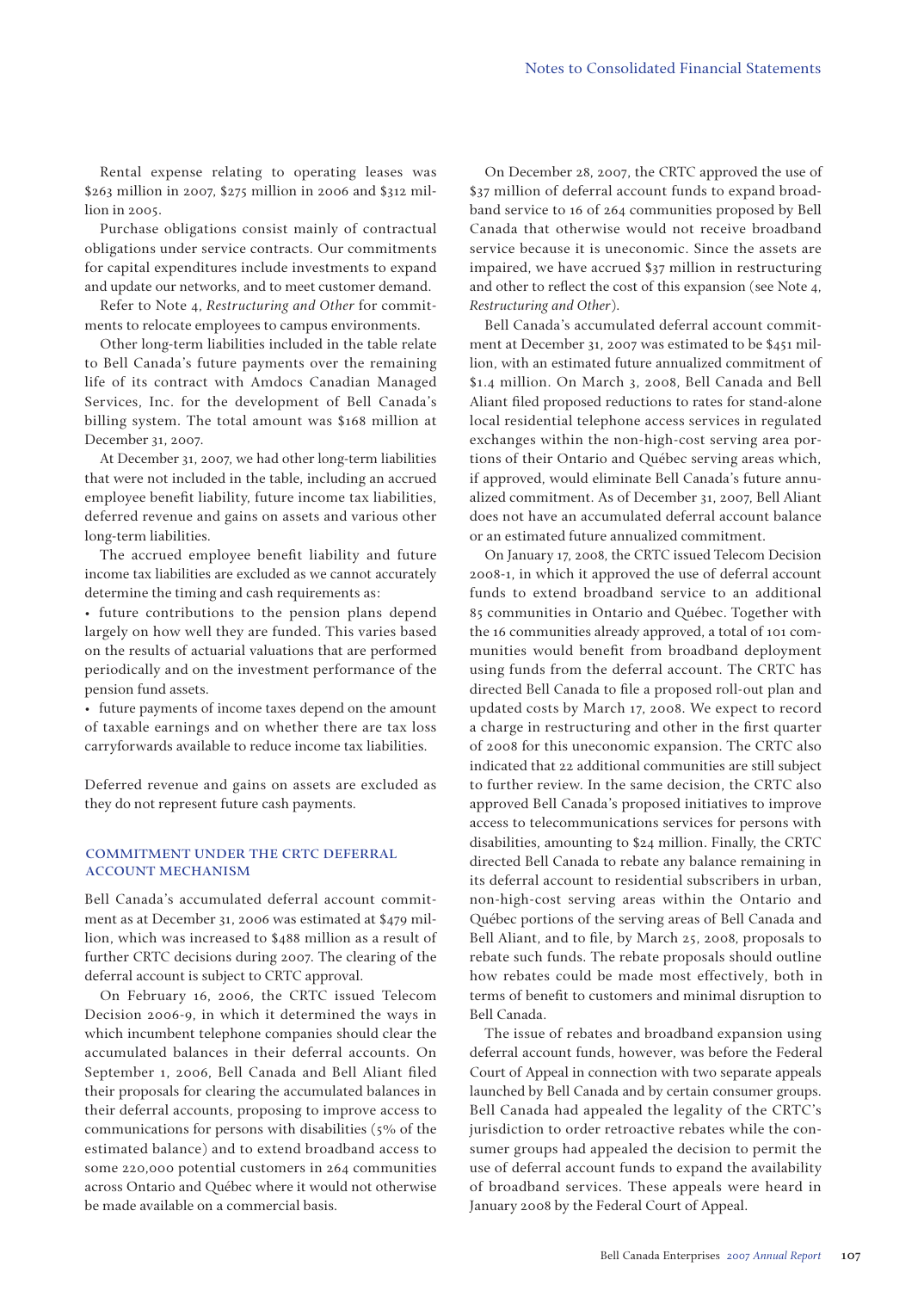In an order dated January 25, 2008, the Federal Court of Appeal issued a stay of Telecom Decision 2006-9, thus effectively suspending the disposition of funds in the deferral accounts except for the improvement of accessibility to communications services for persons with disabilities. In that order, the Federal Court of Appeal noted that the stay will expire on the Court's determination of the appeals, or upon determination of any leave to appeal application to the Supreme Court of Canada, if such leave to appeal is sought within the statutory time limit. On February 11, 2008, Bell Canada filed a notice of motion with the Federal Court of Appeal for leave to appeal Telecom Decision 2008-1 and to stay that decision, except as it relates to initiatives for the improvement of accessibility to communications services for persons with disabilities. Bell Canada and Bell Aliant also filed a letter with the CRTC, dated February 15, 2008, seeking to defer the filing of follow-up information pertaining to broadband expansion and rebates which the CRTC directed them to file in Telecom Decision 2008-1, until such time as the stay is denied or, if the stay is granted, until the substance of the appeals is addressed by the Federal Court of Appeal and the stay is lifted. On February 22, 2008, the CRTC approved this request.

On April 30, 2007, the CRTC issued Telecom Decision 2007-27, in which it set out the parameters of the new price cap regime that came into effect June 1, 2007. In that decision, the CRTC eliminated the deferral account mechanism. Consequently, there are no new incremental deferral account obligations from June 1, 2007 onwards.

Due to the nature and number of uncertainties which remain concerning the disposition of funds remaining in Bell Canada's deferral account, we are unable to estimate the impact of Telecom Decision 2008-1 and outstanding proceedings on our financial results at this time.

## **LITIGATION**

We become involved in various claims and litigation as a part of our business. This section describes important legal proceedings. While we cannot predict the final outcome of the claims and litigation described below or of any other pending claims and litigation at December 31, 2007, based on the information currently available and management's assessment of the merits of such claims and litigation, management believes that the resolution of these claims and litigation will not have a material and negative effect on our consolidated financial position or results of operation. Based on the information currently available, we believe that we have strong defences and we intend to vigorously defend our position.

## Teleglobe Lending Syndicate Lawsuit

On July 12, 2002, some members of the Teleglobe Inc. and Teleglobe Holdings (U.S.) Corporation (collectively, Teleglobe) lending syndicate filed a lawsuit against BCE Inc. in the Ontario Superior Court of Justice. The lawsuit includes several allegations, including that BCE Inc. and its management, in effect, made a legal commitment to repay the advances the plaintiffs made as members of the lending syndicate, and that the Court should disregard Teleglobe Inc. as a corporate entity and hold BCE Inc. responsible to repay the advances as Teleglobe's alter ego.

On November 2, 2004, Canadian Imperial Bank of Commerce and Canadian Imperial Bank of Commerce, N.Y. Agency withdrew from the lawsuit and on May 3, 2005, BNP Paribas (Canada) also withdrew from this lawsuit. BNP Paribas (Canada), which had advanced US\$50 million to Teleglobe, is now pursuing a separate action against BCE Inc. and former Teleglobe directors and officers. The remaining plaintiffs claim damages of US\$1.04 billion, plus interest and costs. This represents approximately 83% of the US\$1.25 billion that the lending syndicate advanced to Teleglobe.

#### Kroll Restructuring Lawsuit

In February 2003, a lawsuit was filed in the Ontario Superior Court of Justice by Kroll Restructuring Ltd., in its capacity as interim receiver of Teleglobe Inc., against five former directors of Teleglobe Inc. This lawsuit was filed in connection with Teleglobe Inc.'s redemption of its third series preferred shares in April 2001 and the retraction of its fifth series preferred shares in March 2001.

The plaintiff is seeking a declaration that such redemption and retraction were prohibited under the *Canada Business Corporations Act* and that the five former directors should be held jointly and severally liable to restore to Teleglobe Inc. all amounts paid or distributed on such redemption and retraction, being an aggregate of approximately \$661 million, plus interest.

On February 26, 2007, the five former directors filed a third-party claim in the Ontario Superior Court of Justice against the former third series preferred shareholders of Teleglobe Inc. As provided by the *Canada Business Corporations Act*, the third party claim seeks to recover from those former third series preferred shareholders any amounts the former directors may have to restore to Teleglobe Inc. as a result of this lawsuit, on account of the redemption of the third series preferred shares.

While BCE Inc. is not a defendant in this lawsuit, Teleglobe Inc. was at the relevant time a subsidiary of BCE Inc. Pursuant to standard policies and subject to applicable law, the five former Teleglobe Inc. directors are entitled to seek indemnification from BCE Inc. in connection with this lawsuit.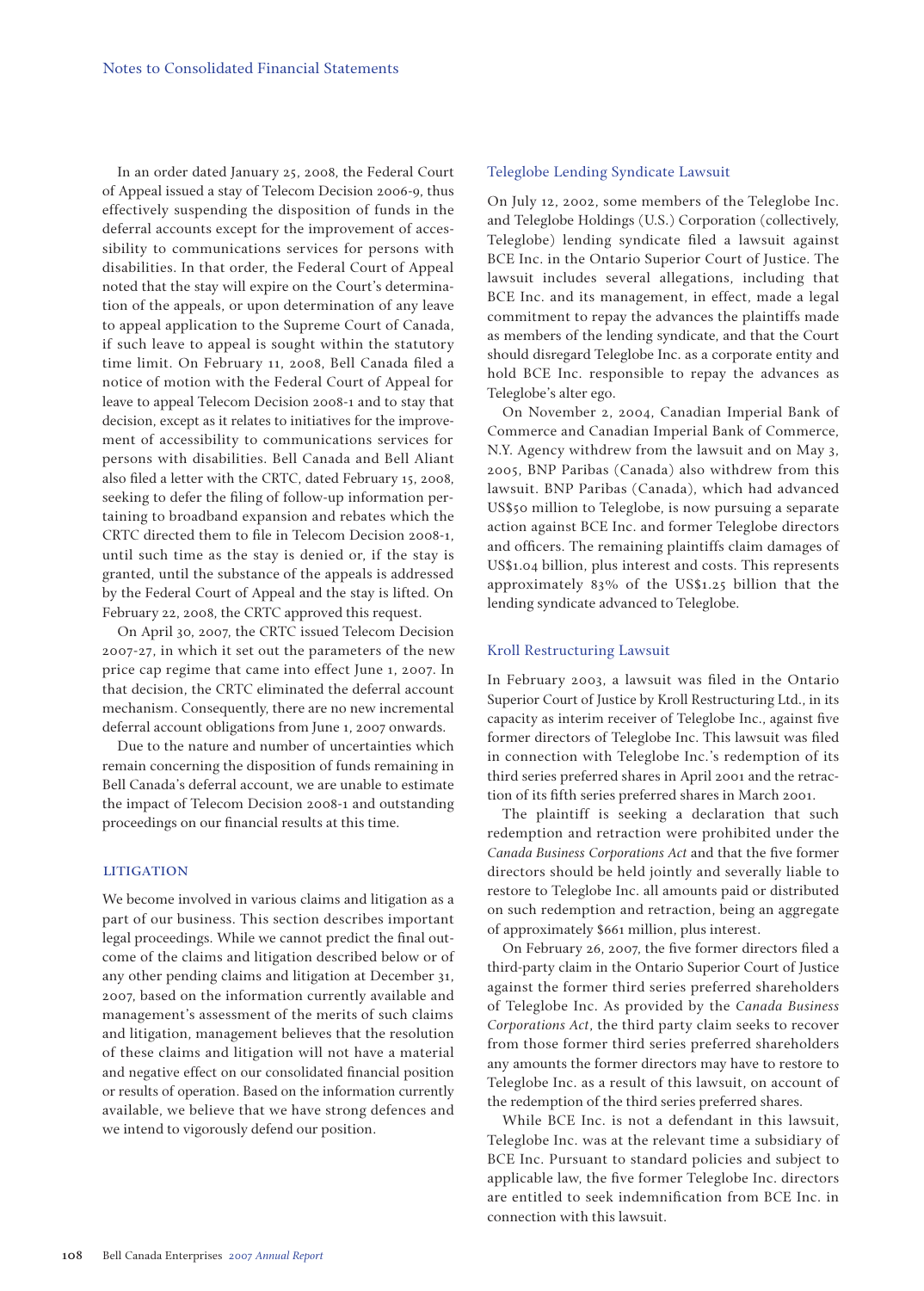#### Teleglobe Inc. Unsecured Creditors Lawsuit

On May 26, 2004, a lawsuit was filed in the United States Bankruptcy Court for the District of Delaware. The United States District Court for the District of Delaware subsequently withdrew the reference from the Bankruptcy Court and the matter is now pending in the District Court for the District of Delaware. The lawsuit is against BCE Inc. and 10 former directors and officers of Teleglobe Inc. and certain of its subsidiaries. The plaintiffs are comprised of Teleglobe Communications Corporation, certain of its affiliated debtors and debtors in possession, and the Official Committee of Unsecured Creditors of these debtors. The lawsuit alleges breach of an alleged funding commitment of BCE Inc. towards the debtors, promissory estoppel, misrepresentation by BCE Inc. and breach and aiding and abetting breaches of fiduciary duty by the defendants. The plaintiffs seek an unspecified amount of damages against the defendants.

#### Teleglobe Inc. Plan Administrator Lawsuit

On November 16, 2005, Kathy Morgan, in her capacity as plan administrator for Teleglobe Inc., filed a lawsuit in the Ontario Superior Court of Justice against BCE Inc. and seven former directors of Teleglobe Inc. The plaintiff is seeking a declaration that Teleglobe Inc. and its creditors have been oppressed by the former directors of Teleglobe Inc. and by BCE Inc. within the meaning of the *Canada Business Corporations Act*. The plaintiff is also seeking a declaration that the former directors of Teleglobe Inc. breached their fiduciary duty to Teleglobe Inc. and failed to act in accordance with the standard of care prescribed under the *Canada Business Corporations Act*.

The plaintiff is seeking compensation for oppression in the amount of \$3 billion and damages for breach of fiduciary duty in the amount of \$3 billion, in each case plus interest and costs.

#### Class Action Concerning Bell Canada and Bell Mobility Inc. (Bell Mobility) Late Payment Charges

On June 27, 2006, a motion to obtain the authorization to institute a class action in the province of Québec was served against Bell Canada and Bell Mobility in the Québec City District of the Superior Court. The lawsuit was filed on behalf of all physical persons and companies in Canada that were billed late payment charges despite the fact that customers allegedly paid amounts owing to Bell Canada and Bell Mobility within the payment period indicated on their bills. On September 28, 2007, Bell Canada and Bell Mobility received an amended motion to obtain the authorization to institute a class action, pursuant to which the plaintiff indicated that it intended to act only for customers in the province of Québec.

On January 10, 2008, the Québec Superior Court issued a judgment granting the plaintiff's motion and authorizing the institution of a class action against Bell Canada and Bell Mobility. The members of the classes are all physical persons and companies in Québec, of 50 employees or less, who were billed late payment charges since June 21, 2003 after allegedly having made full payment of amounts owing to Bell Canada and/ or Bell Mobility to a financial institution and/or, for Bell Mobility's customers only, by cheque, within the payment period indicated on their bills. The class action seeks an order requiring Bell Canada and Bell Mobility to repay all late payment charges to the members of the classes. In addition to the reimbursement of such amounts, the class action also seeks payment of punitive damages by Bell Canada and Bell Mobility.

# **Note 26: Guarantees**

As a regular part of our business, we enter into agreements that provide for indemnifications and guarantees to counterparties that may require us to pay for costs and losses incurred in various types of transactions. We cannot reasonably estimate the maximum potential amount we could be required to pay counterparties. While some of the agreements specify a maximum

potential exposure, many do not specify a maximum amount or limited period. The amount also depends on the outcome of future events and conditions, which cannot be predicted. Historically, we have not made any significant payments under these indemnifications or guarantees.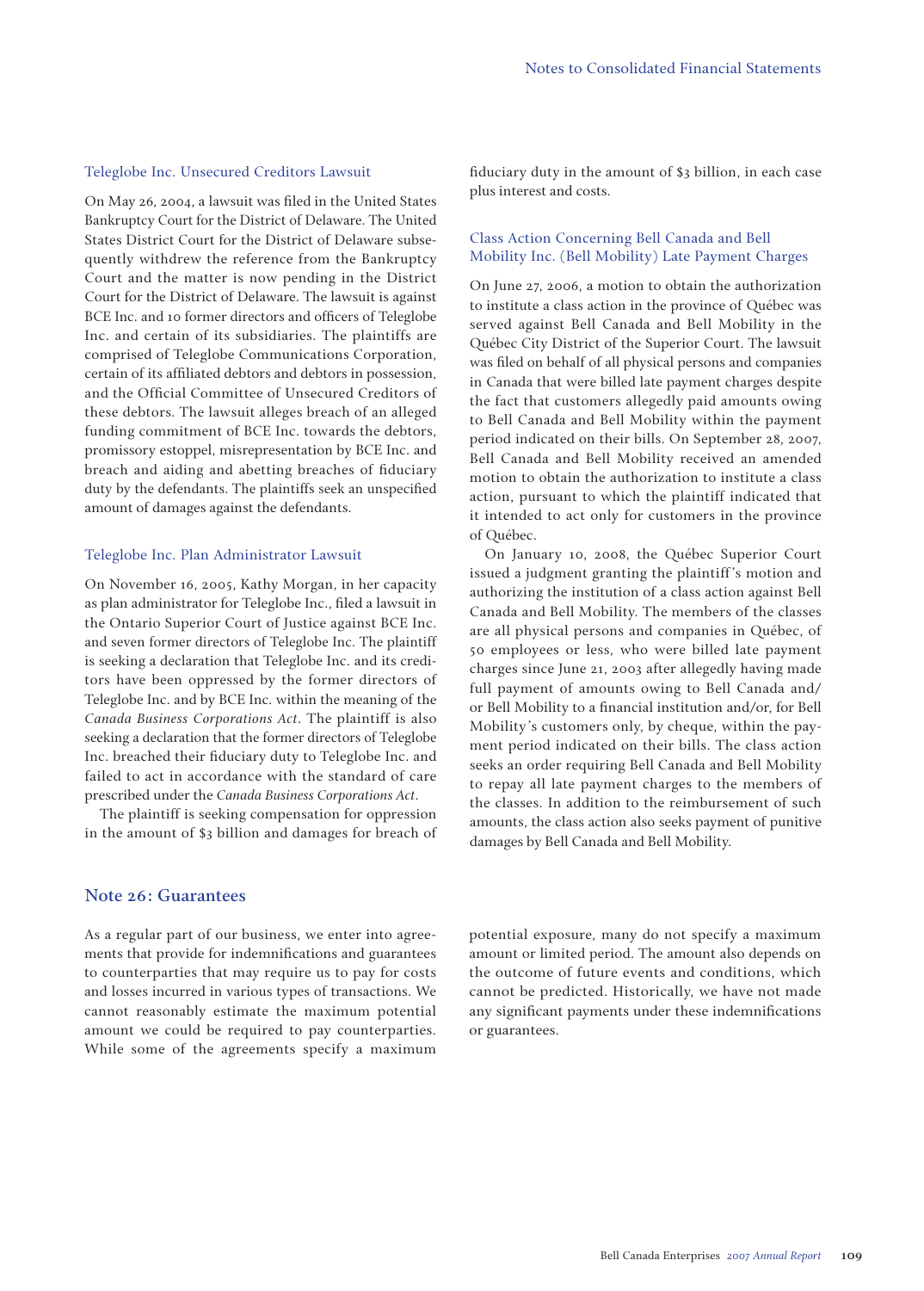The following table represents guarantees that BCE has entered into that have a fixed maximum potential exposure, and their respective terms. BCE also has guarantees where no maximum potential amount is specified.

|                                    | 2008                     | 2009                     | 2010                     | 2011            | $2012+$                  | INDEFI-<br><b>NITE</b> | <b>TOTAL</b> |
|------------------------------------|--------------------------|--------------------------|--------------------------|-----------------|--------------------------|------------------------|--------------|
| Sale of assets and businesses      | $\overline{\phantom{0}}$ | $\overline{\phantom{m}}$ | $\overline{\phantom{m}}$ | 31              | $\overline{\phantom{m}}$ | 1.659                  | 1,690        |
| Sale of services                   | 1.5                      | 61                       |                          |                 | 55                       |                        | 136          |
| Purchase and development of assets |                          |                          | $\qquad \qquad$          | $\qquad \qquad$ | -                        |                        | 10           |
| Other                              | 10                       |                          |                          |                 |                          | 4                      | 42           |
| Total                              | 25                       | 70                       |                          | 38              | 63                       | 1,677                  | 1,878        |

#### sale of assets and businesses

As part of transactions involving business dispositions and sales of assets, we may be required to pay counterparties for costs and losses incurred as a result of breaches of representations and warranties, loss or damages to property, environmental liabilities, changes in or in the interpretation of laws and regulations (including tax legislation), valuation differences, earn-out guarantees if the disposed business does not meet specific targets, contingent liabilities of a disposed business, or reassessments of previous tax filings of the corporation that carries on the business.

A nominal amount has been accrued in the consolidated balance sheet relating to this type of indemnification or guarantee at December 31, 2007. Historically, we have not made any significant payments under this type of indemnification or guarantee.

# sale of services

In transactions involving sales of services, we may be required to pay counterparties for costs and losses incurred as a result of breaches of representations and warranties, or changes in or in the interpretation of laws and regulations (including tax legislation).

No amount has been accrued in the consolidated balance sheet relating to this type of indemnification or guarantee at December 31, 2007. Historically, we have not made any significant payments under such indemnifications or guarantees.

# purchase and development of assets

As part of transactions involving purchases and development of assets, we may be required to pay counterparties for costs and losses incurred as a result of breaches of representations and warranties, losses of or damages to property, or changes in or in the interpretation of laws and regulations (including tax legislation).

No amount has been accrued in the consolidated balance sheet relating to this type of indemnification or guarantee at December 31, 2007. Historically, we have not made any significant payments under such indemnifications or guarantees.

#### other transactions

As part of other transactions, such as securitization agreements and operating leases, we may be required to pay counterparties for costs and losses incurred as a result of breaches of representations and warranties, losses of or damages to property, or changes in or in the interpretation of laws and regulations (including tax legislation).

A nominal amount has been accrued in the consolidated balance sheet relating to this type of indemnification or guarantee at December 31, 2007. Historically, we have not made any significant payments under such indemnifications or guarantees.

# **Note 27: Supplemental Disclosure for Statements of Cash Flows**

|                                                                       | 2007  | 2006  | 2005  |
|-----------------------------------------------------------------------|-------|-------|-------|
| Cash used in non-cash operating assets and liabilities is as follows: |       |       |       |
| Accounts receivable                                                   | 57    | (85)  | 518   |
| Other current assets                                                  | (25)  | (52)  | (31)  |
| Other long-term assets                                                | (118) | (52)  | (83)  |
| Accounts payable and accrued liabilities                              | 71    | (259) | (674) |
| Interest payable                                                      | (23)  | (6)   | (1)   |
| Other long-term liabilities                                           | (11)  | (9)   | (138) |
| Other                                                                 | 39    | 218   | 28    |
| Total cash used in non-cash operating assets and liabilities          | (10)  | (245) | (381) |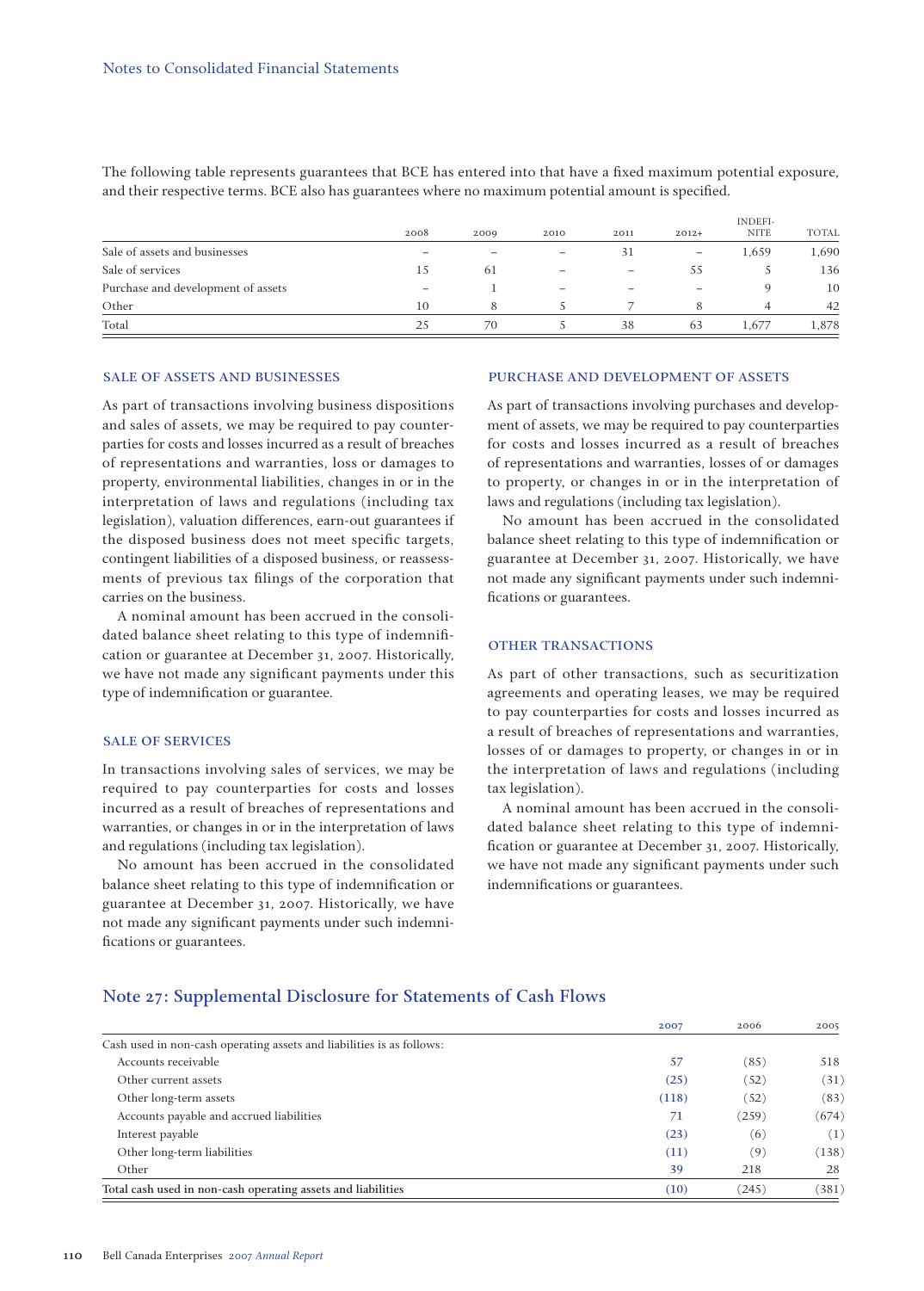#### *ARPU and ARPS*

Average revenue per unit and average revenue per subscriber represent measurements of the average revenue generated by each unit or subscriber, expressed as a rate per month for the year.

# *Black-Scholes Option Pricing Model*

The Black-Scholes option pricing model is the financial model we use to calculate the weighted-average fair value of a stock option granted using four key assumptions: stock dividend yield, expected stock volatility, risk-free interest rate and expected life of the stock option.

#### *Book Value Per Share*

This is common shareholders' equity divided by the number of common shares outstanding.

#### *Capital Intensity*

This is capital expenditures divided by operating revenues.

# *Cash Flow Per Share*

This is calculated by dividing cash from operating activities less capital expenditures by the average number of common shares outstanding.

#### *Cash Flow Yield*

This is cash from operating activities less capital expenditures, other investing activities, dividends on preferred shares and dividends paid by subsidiaries to non-controlling interest, divided by the number of common shares outstanding at the end of the year and multiplied by the share price at the end of the year.

#### *Churn*

This is the rate at which existing subscribers cancel their services. Churn is calculated as the number of subscribers disconnected divided by the average subscriber base.

#### *Common Dividend Payout Ratio*

Dividends paid on common shares divided by net earnings applicable to common shares.

# *Common Dividend Yield*

Dividends paid on common shares divided by BCE Inc.'s share price at the end of the year multiplied by the number of common shares outstanding.

# *Cost of Acquisition*

COA is also referred to as subscriber acquisition costs. This measure is expressed per gross activation. It includes costs associated with acquiring a customer such as hardware subsidies, marketing and distribution costs.

# *Cost Method*

The investment is recorded at cost. Dividends received or receivable from the investment are included in our net earnings, with no adjustment to the carrying amount of the investment.

# *Curtailment*

A curtailment is a significant reduction in plan benefits that can result when a defined benefit pension plan is amended or restructured. Types of curtailments include a reduction in the expected number of years of future service of active employees or the elimination of the right to earn defined benefits for some or all of the future service of employees.

#### *Digital Equivalent Access Lines*

These are derived by converting low-capacity data lines (DS-3 and lower) to the equivalent number of voicegrade access lines.

#### *EBITDA*

We define EBITDA (earnings before interest, taxes, depreciation and amortization of intangible assets) as operating revenues less cost of revenue and selling, general and administrative expenses, meaning it represents operating income before depreciation, amortization of intangible assets and restructuring and other.

#### *EBITDA Margin*

This is EBITDA divided by operating revenues.

# *EBITDA to Interest Ratio*

EBITDA divided by interest expense.

#### *Free Cash Flow*

We define free cash flow as cash from operating activities after capital expenditures, total dividends and other investing activities.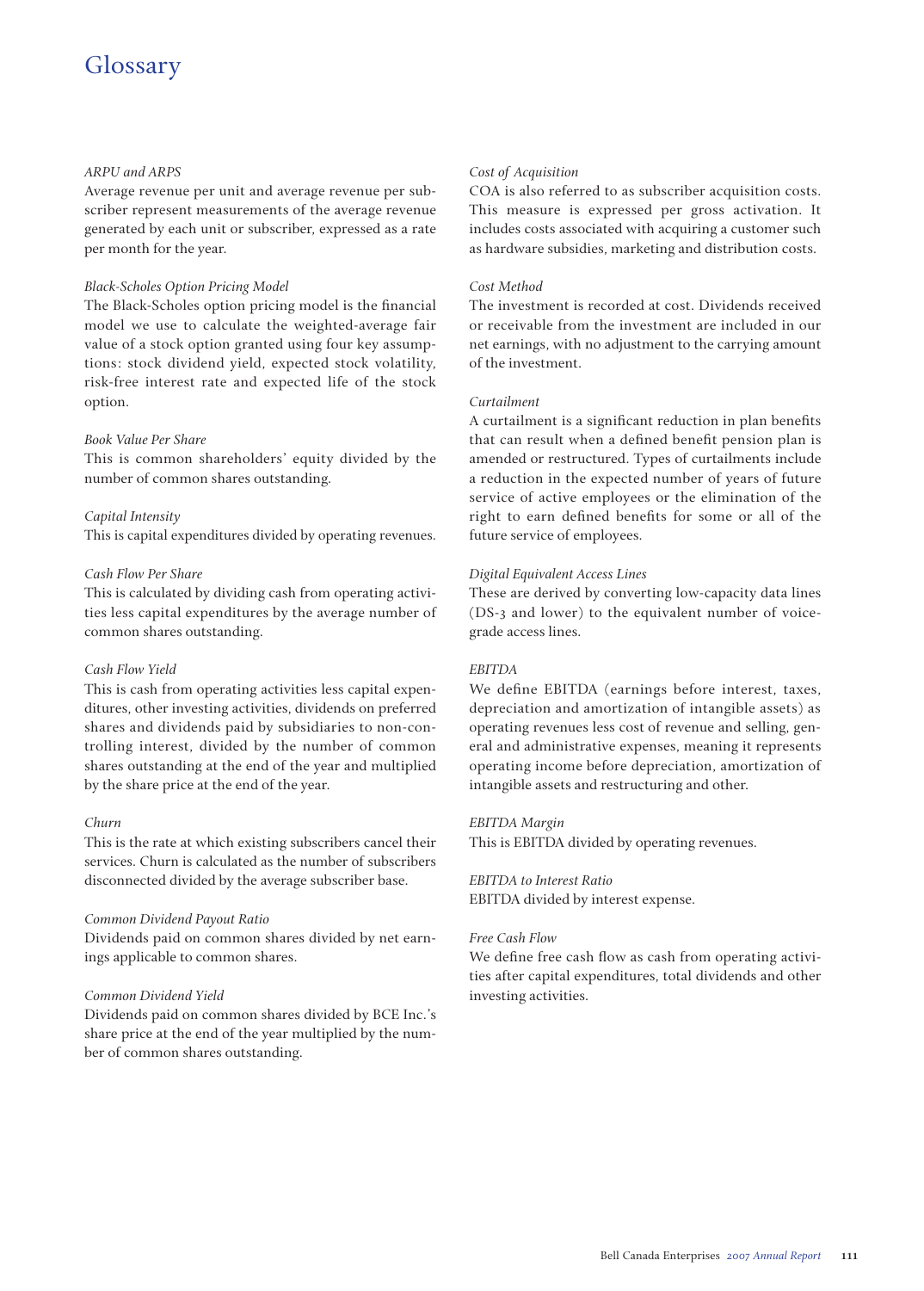#### *Goodwill*

Goodwill may be created when we acquire a business. It is calculated by deducting the fair value of the net assets acquired from the consideration given and represents the value of factors that contribute to greater earning power, such as a good reputation, customer loyalty or intellectual capital.

#### *Long-Term Debt to Equity*

This is long-term debt (including any portion due within one year) divided by shareholders' equity.

# *Market Capitalization*

This is BCE Inc.'s share price at the end of the year multiplied by the number of common shares outstanding.

#### *Net Debt to Capitalization Ratio*

This is net debt divided by our capitalization (total net debt, non-controlling interest and shareholders' equity).

*Net Debt to EBITDA*  This is net debt divided by EBITDA.

#### *Operating Margin*

Operating income divided by operating revenues.

# *Price to Book Ratio*

BCE Inc.'s share price divided by the book value per share.

# *Price to Cash Flow Ratio*

BCE Inc.'s share price at the end of the year divided by the cash flow per share.

#### *Price to Earnings Ratio*

BCE Inc.'s share price at the end of the year divided by earnings per share.

#### *Return on Equity*

Return on common shareholders' equity is net earnings available to common shares as a percentage of average common shareholders' equity.

#### *Settlement*

A company makes a settlement when it substantially settles all or part of an accrued benefit obligation. An example is a lump-sum cash payment to employees in exchange for their rights to receive future benefits.

#### *Total Debt to Total Assets*

Total long-term debt (including debt due within one year) divided by total assets.

#### *Translation of Foreign Currencies*

The way we account for a foreign operation depends on whether it is self-sustaining or integrated. A self-sustaining foreign operation is largely independent of the parent company. An integrated foreign operation depends on the parent company to finance or run its operations.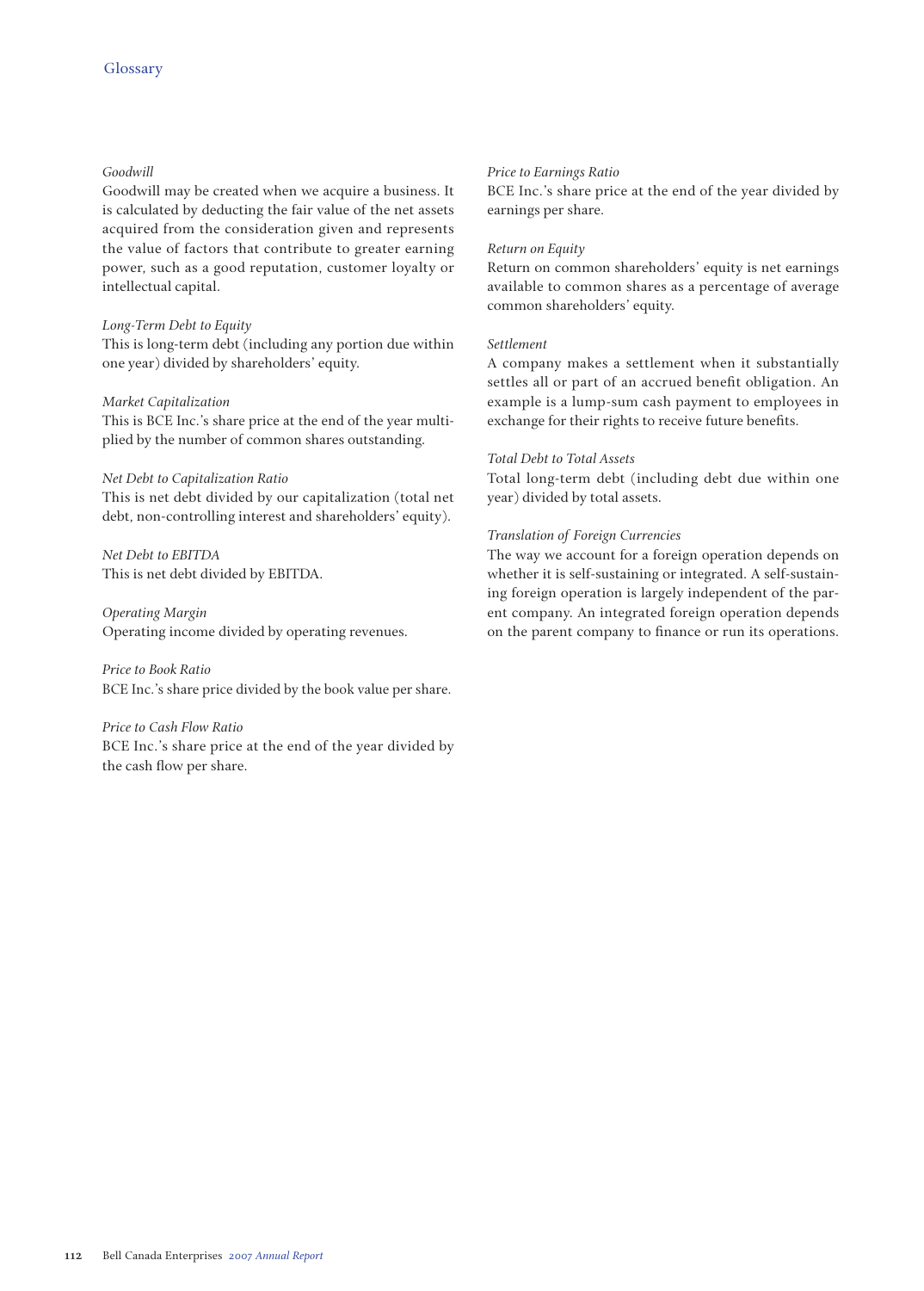# Board of Directors

*As at March 5, 2008*

Richard J. Currie, O.C. *Toronto, Ontario Chair of the Board, BCE Inc. and Bell Canada Director since May 1995*

André Bérard, O.C. *Montréal, Québec Corporate Director Director since January 2003*

Ronald A. Brenneman *Calgary, Alberta President and Chief Executive Officer, Petro-Canada Director since November 2003*

Anthony S. Fell, O.C. *Toronto, Ontario Corporate Director Director since January 2002*

Donna Soble Kaufman *Toronto, Ontario Corporate Director and Lawyer Director since June 1998*

Brian M. Levitt *Montréal, Québec Partner and Co-Chair, Osler, Hoskin & Harcourt LLP Director since May 1998*

The Honourable Edward C. Lumley, P.C. *South Lancaster, Ontario Vice-Chairman, BMO Nesbitt Burns Inc. Director since January 2003*

Judith Maxwell, C.M. *Ottawa, Ontario Research Fellow, Canadian Policy, Research Networks Inc. Director since January 2000*

John H. McArthur *Massachusetts, U.S.A. Dean Emeritus, Harvard University, Graduate School of Business Administration Director since May 1995*

Thomas C. O'Neill, F.C.A. *Toronto, Ontario Corporate Director and Chartered Accountant Director since January 2003*

James A. Pattison, O.C., O.B.C. *Vancouver, British Columbia Chairman and Chief Executive Officer, The Jim Pattison Group Director since February 2005*

Robert C. Pozen *Massachusetts, U.S.A. Chairman of the Board, MFS Investment Management Director since February 2002*

Michael J. Sabia *Montréal, Québec President and Chief Executive Officer, BCE Inc., and Chief Executive Officer, Bell Canada Director since October 2002*

Paul M. Tellier, P.C., C.C., Q.C. *Montréal, Québec Corporate Director Director since April 1999*

Victor L. Young, O.C. *St. John's, Newfoundland and Labrador Corporate Director Director since May 1995*

# committees of the board

*Members of Committees of the Board*

#### audit committee

T.C. O'Neill *(Chair)*, A. Bérard, A.S. Fell, J. Maxwell, V.L. Young

*The audit committee assists the board in the oversight of:*

- the integrity of BCE Inc.'s financial statements and related information
- BCE Inc.'s compliance with applicable legal and regulatory requirements
- the independence, qualifications and appointment of the external auditor
- the performance of both the external and internal auditors • management's responsibility for reporting on internal
- controls and risk management.

#### pension fund committee

R.C. Pozen *(Chair)*, R.A. Brenneman, B.M. Levitt, P.M. Tellier, V.L. Young

*The PFC assists the board in the oversight of:*

• the administration, funding and investment of BCE Inc.'s pension plans and fund

• the unitized pooled fund sponsored by BCE for the collective investment of the fund and the participant subsidiaries' pension funds.

# corporate governance committee

D. Soble Kaufman *(Chair)*, A. Bérard, E.C. Lumley, J.H. McArthur, J.A. Pattison

- *The CGC assists the board in:*
- developing and implementing BCE Inc.'s corporate governance guidelines
- identifying individuals qualified to become members of the board
- determining the composition of the board and its committees
- determining the directors' remuneration for board and committee service
- developing and overseeing a process to assess the Chair of the board, the board, committees of the board, Chairs of committees and individual directors
- reviewing and recommending for board approval BCE Inc.'s policies concerning business conduct, ethics, public disclosure of material information and other matters.

management resources and compensation committee R.J. Currie *(Chair)*, R.A. Brenneman, A.S. Fell,

# J.H. McArthur, R.C. Pozen

*The MRCC assists the board in the oversight of the:*

- compensation, nomination, evaluation and succession
- of officers and other management personnel
- health and safety policies and practices.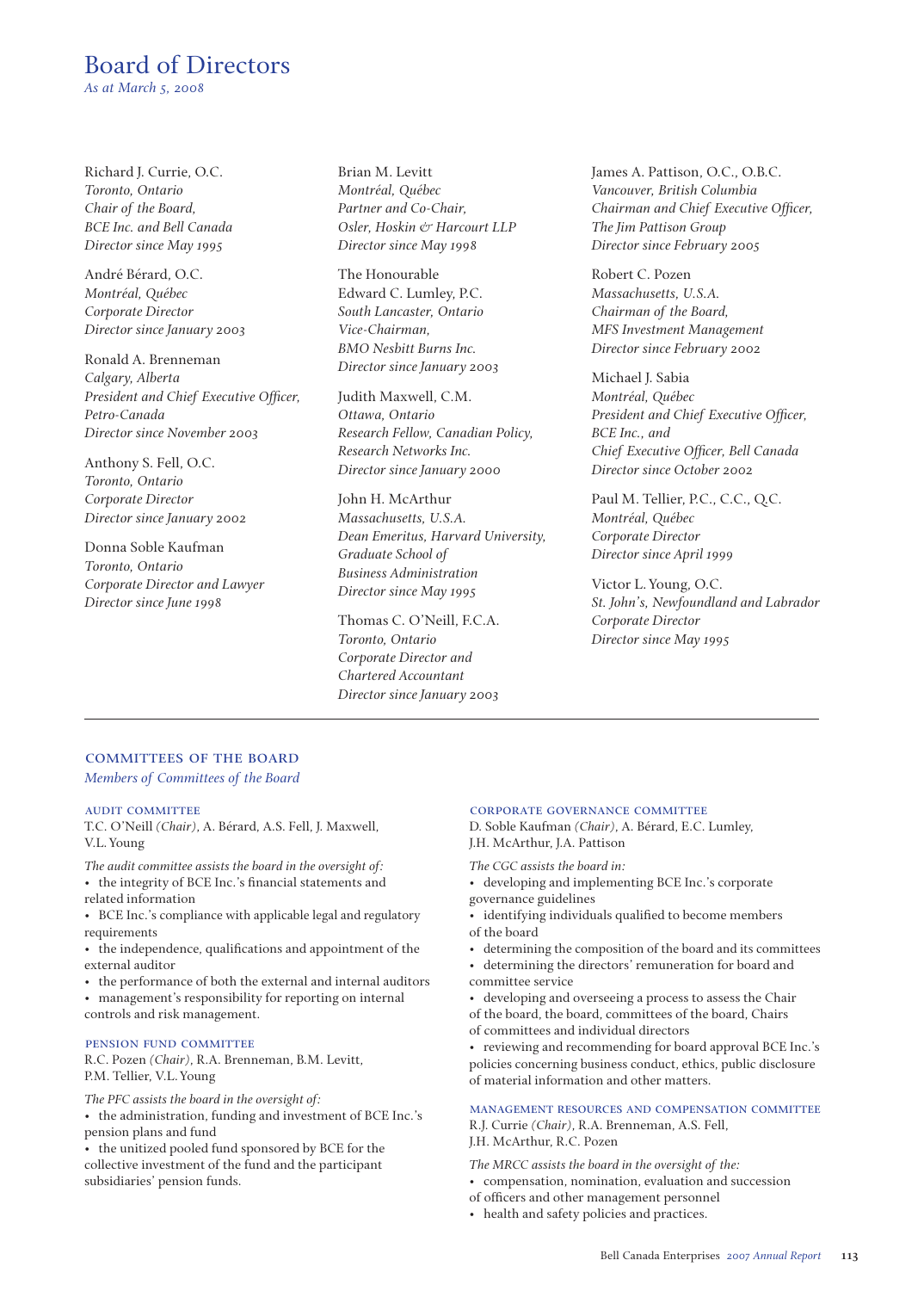# Executives *As at March 5, 2008*

Michael J. Sabia *President and Chief Executive Officer of BCE Inc. – Chief Executive Officer of Bell Canada*

George A. Cope *President and Chief Operating Officer, Bell Canada*

Stéphane Boisvert *President – Enterprise, Bell Canada*

Ron Close *President – Bell New Ventures, BCE Inc. and Bell Canada*

Kevin W. Crull *President – Residential Services, Bell Canada*

William J. Fox *Executive Vice-President – Communications and Corporate Development, BCE Inc. and Bell Canada*

Leo Houle *Chief Talent Officer, BCE Inc. and Bell Canada*

Lawson A.W. Hunter *Executive Vice-President and Chief Corporate Officer, BCE Inc. and Bell Canada*

Wade Oosterman *President – Bell Mobility and Channels and Chief Brand Officer, Bell Canada*

Patrick Pichette *President – Operations, Bell Canada* Eugene Roman *Group President – Systems and Technology, Bell Canada*

Karen H. Sheriff *President – Small and Medium Business, Bell Canada*

Scott L. Thomson *Executive Vice-President – Corporate Development and Planning, BCE Inc. and Bell Canada*

Martine Turcotte *Chief Legal Officer, BCE Inc. and Bell Canada*

Siim A. Vanaselja *Chief Financial Officer, BCE Inc. and Bell Canada*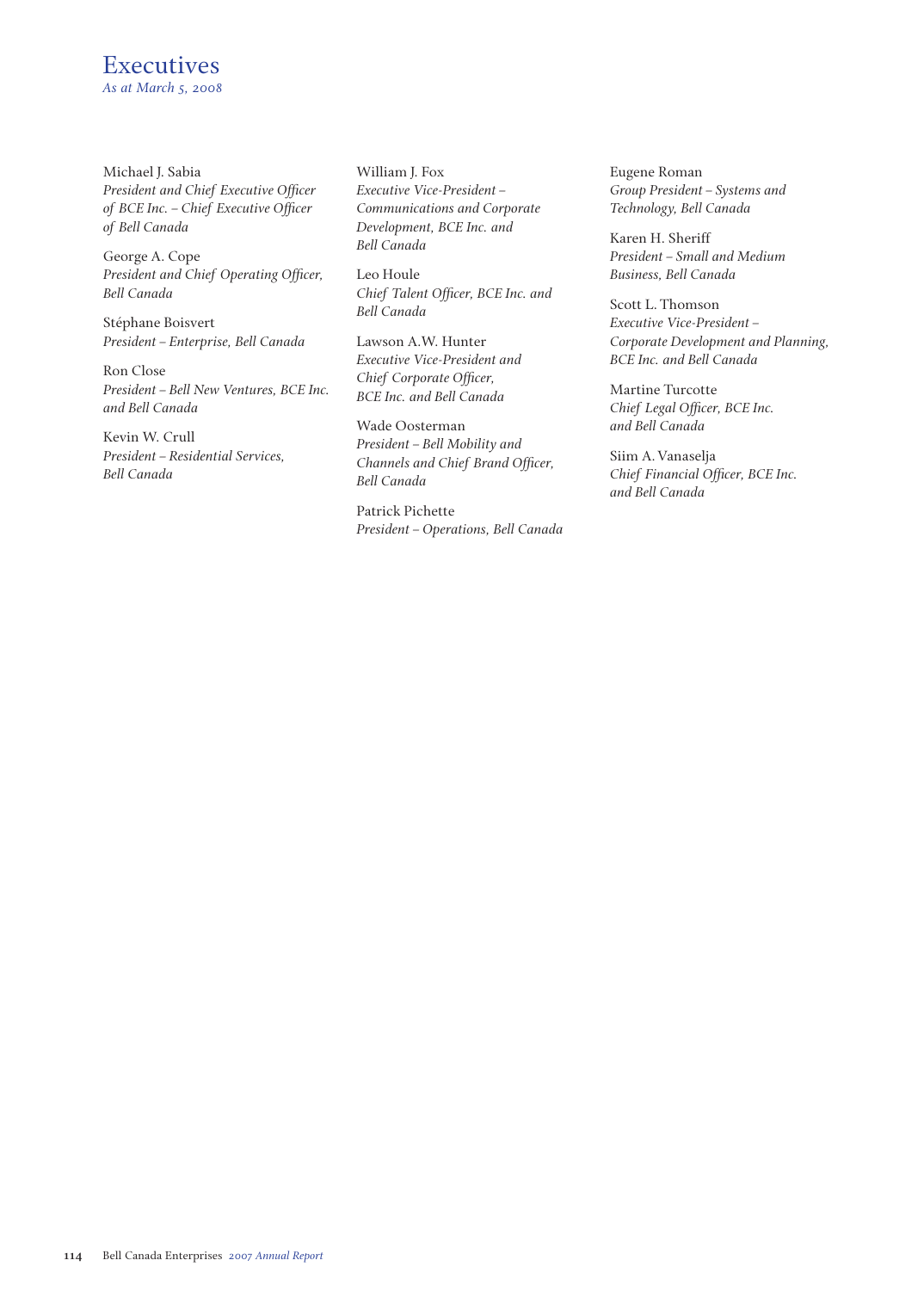# Shareholder Information – Tax Information

#### dividends and capital gains on your shares

Shareholders are required to pay tax on dividends as well as any capital gains they realize when they sell their shares or are deemed to have sold them. If you received Nortel Networks common shares in May 2000 and/or Bell Aliant Regional Communications Income Fund Units in July 2006, you should contact the Investor Relations group to learn more on the tax implications impact on your cost or visit *www.bce.ca*.

Since January 1, 2006 and unless stated otherwise, dividends paid by BCE and Bell Canada to Canadian residents are eligible dividends as per the Canadian *Income Tax Act*. Since March 24, 2006 and unless stated otherwise, dividends paid by BCE and Bell Canada also qualify as eligible dividends for the purpose of the *Quebec Taxation Act* as per the proposed changes announced during the March 23, 2006 provincial Budget speech.

#### foreign investors

Dividends paid or credited to non-residents of Canada are subject to a 25% withholding tax unless reduced by treaty. Under current tax treaties, U.S. and U.K. residents are subject to a 15% withholding tax.

#### u.s. investors

We are required to solicit taxpayer identification numbers (TIN) and Internal Revenue Service (IRS) Form W-9 certifications of residency from certain U.S. investors. Where these have not been received, we may be required to deduct the IRS' specified backup withholding tax.

For additional information, please contact our Investor Relations or the transfer agent, Computershare Trust Company of Canada.

#### contact information

For shareholder account inquiries, contact:

Computershare Trust Company of Canada 9th Floor, 100 University Avenue Toronto, Ontario M5J 2Y1

| e-mail | bce@computershare.com                             |
|--------|---------------------------------------------------|
| tel    | 514 982-7555 or 1800 561-0934                     |
|        | (toll free in Canada and the U.S.)                |
| fax    | 416 263-9394 or 1 888 453-0330                    |
|        | (toll free in Canada and the U.S.) or visit their |
|        | website at www.computershare.com                  |

For any other questions, contact:

Investor Relations

1000 de La Gauchetière Street West, Suite 3700, Montréal, Québec H3B 4Y7

*e-mail* investor.relations@bce.ca

*tel* 1 800 339-6353

*fax* 514 786-3970 *or visit the Investors section on our website at www.bce.ca*

*Cette publication est disponible en français. BCE's Annual Report is printed with vegetable-based ink and is recyclable.*

*Trademarks: The following is a list of all our trademarks referred to and used as such in this annual report. Bell, Bell Mobility and Sympatico are trademarks of Bell Canada; ExpressVu is*  a trademark of Bell ExpressVu Limited Partnership; Nimiq and Anik are trademarks of Telesat Canada; SmartTouch is a trademark of Stentor Resource Centre Inc. Any other trademarks, or corporate, trade or domain names used i